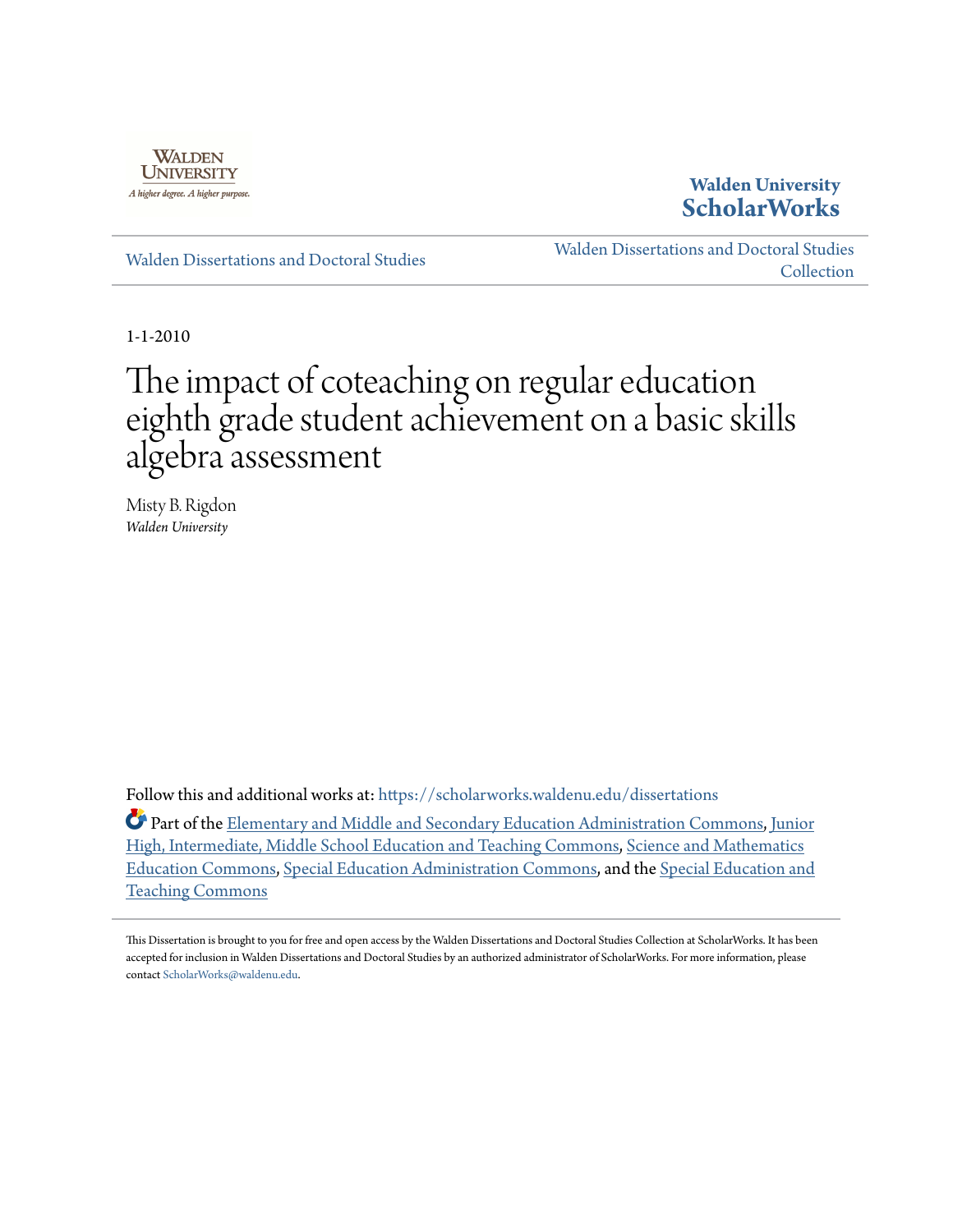## Walden University

## COLLEGE OF EDUCATION

This is to certify that the doctoral study by

Misty Rigdon

has been found to be complete and satisfactory in all respects, and that any and all revisions required by the review committee have been made.

Review Committee Dr. Douglas Eicher, Committee Chairperson, Education Faculty Dr. Sherry Harrison, Committee Member, Education Faculty Dr. Ashraf Esmail, University Reviewer, Education Faculty

Chief Academic Officer

David Clinefelter, Ph.D.

Walden University 2010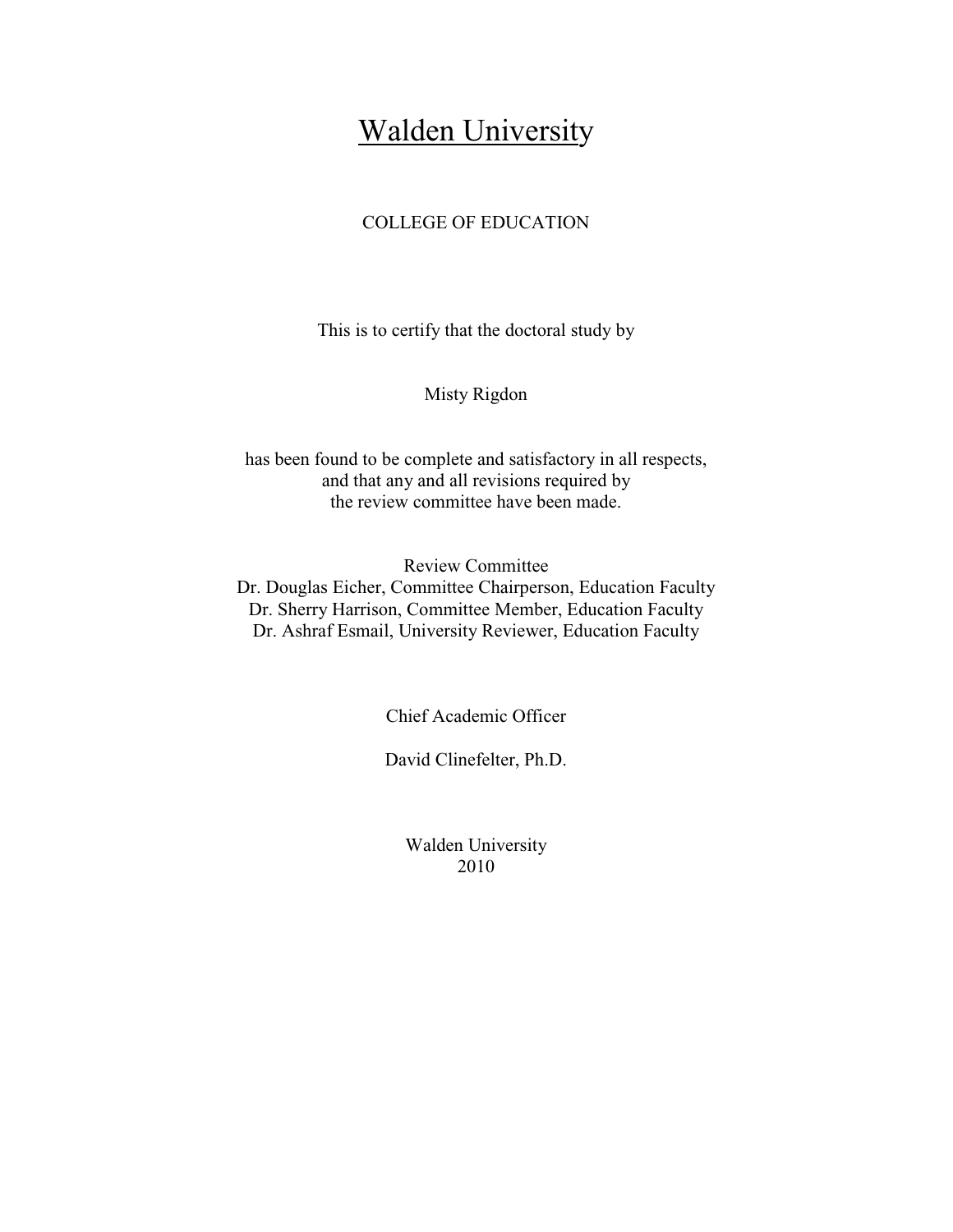Abstract

The Impact of Coteaching on Regular Education

Eighth Grade Student Achievement on a Basic Skills Algebra Assessment

by

## Misty B. Rigdon

Ed.S., Valdosta State University, 2003 M.Ed., Valdosta State University, 1998 B.S., Georgia Southern University, 1996

Doctoral Study Submitted in Fulfillment of the Requirements for the Degree of Doctor of Education Teacher Leadership

> Walden University June 2010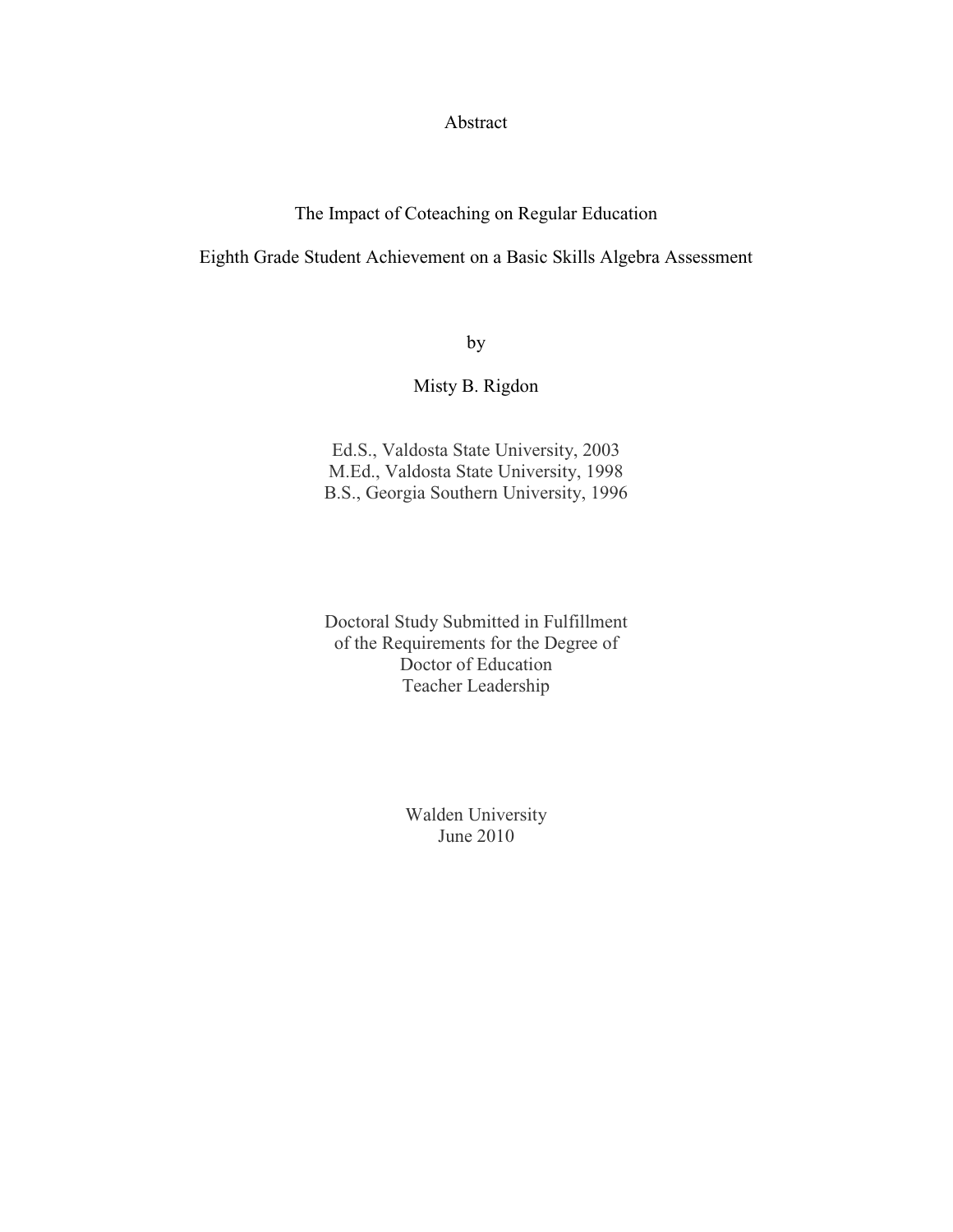#### ABSTRACT

Coteaching strategies have been implemented in many of the inclusion math classrooms in an attempt to improve the achievement of students. Math achievement continues to be a concern as reported by the National Mathematics Advisory Council in 2007. Educators and previous research reported that coteaching does not improve student achievement. The purpose of this study and the research question was designed to investigate, determine, and examine if coteaching has an impact on regular education students' achievement on an algebra assessment in the eighth grade. This concurrent mixed methods design used test data from a convenience sample of 70 eighth grade students and 6 math coteachers from a small rural middle school in a southern U.S state. The students were divided into a cotaught class (experimental) and a noncotaught class (control group). The teachers' perception and implementation of the coteaching model within the inclusive classroom was determined through interviews using a semi-structured interview guide. Students' achievement was measured based on math scores on a Basic Skills Algebra Assessment given at the beginning and end of 12 weeks. A two-way analysis of variance (ANOVA) was conducted to assess if differences exist on algebra achievement scores by group (control vs. treatment) and time (pretest vs. posttest). The results of the post hoc analysis, consisting of two independent sample *t* tests and two dependent sample *t* tests, revealed that significant mean differences did in fact exist on algebra achievement scores for only the experimental group suggesting that scores increased from pre to posttest. The interview data indicated that the teachers' perception of student learning was greater in the cotaught classroom. Evidence is provided to coteachers and administrators in support of implementing the coteaching model. It supports a change in students' attitudes and perceptions of other's differences as well as their ability to learn mathematics.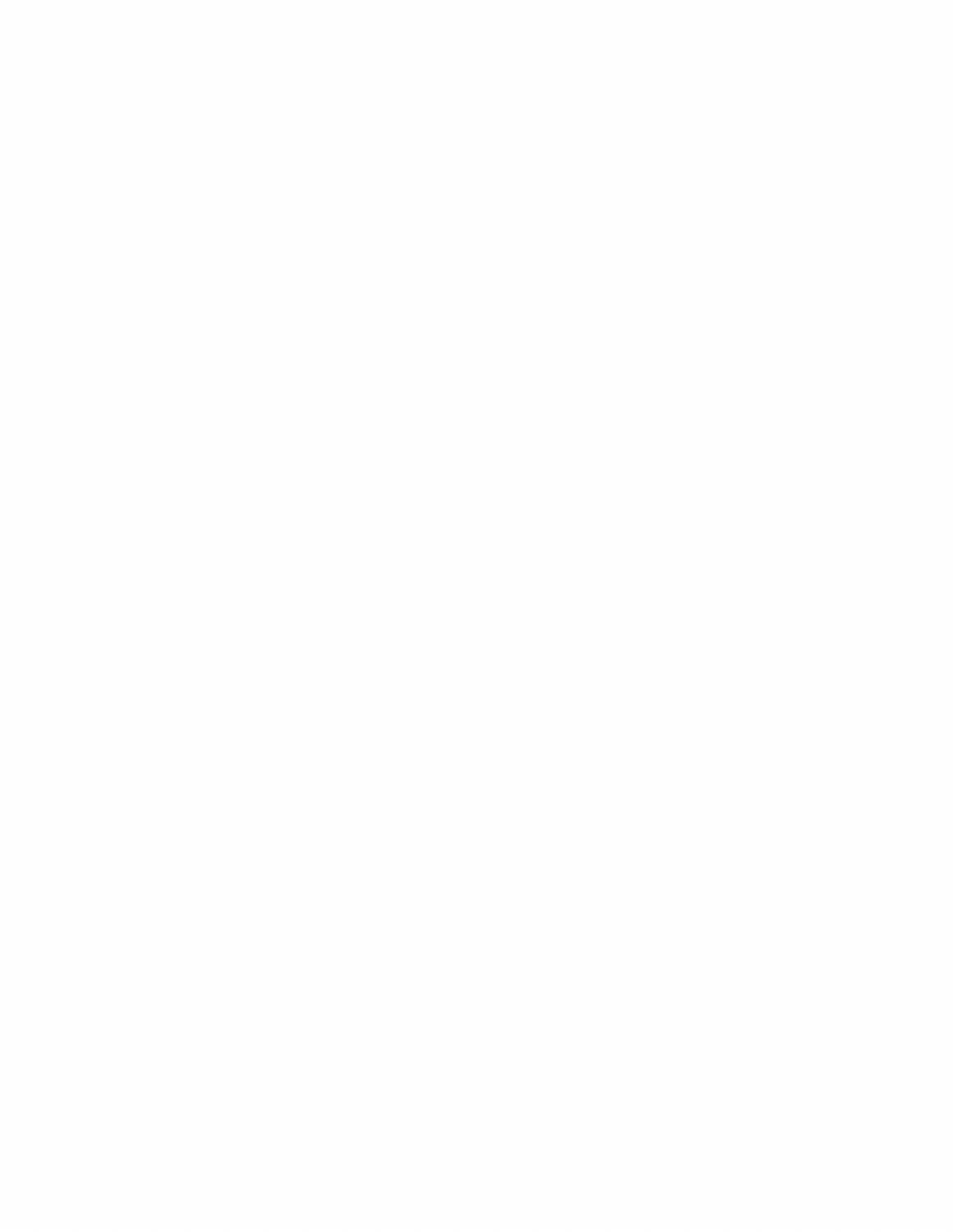The Impact of Coteaching on Regular Education

Eighth Grade Student Achievement on a Basic Skills Algebra Assessment

by

Misty B. Rigdon

Ed.S., Valdosta State University, 2003 M.Ed., Valdosta State University, 1998 B.S., Georgia Southern University, 1996

Doctoral Study Submitted in Fulfillment of the Requirements for the Degree of Doctor of Education Teacher Leadership

> Walden University June 2010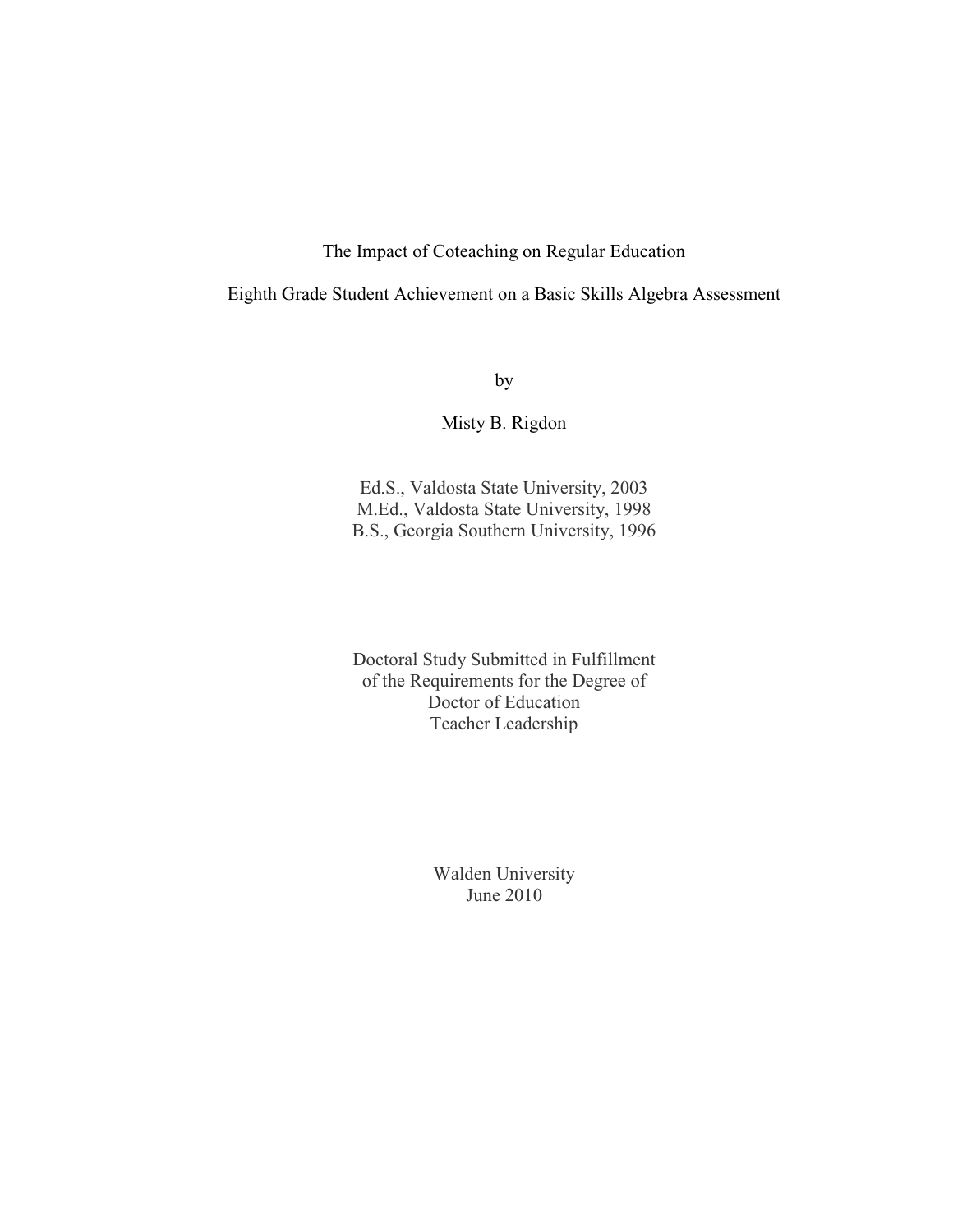UMI Number: 3403056

All rights reserved

INFORMATION TO ALL USERS The quality of this reproduction is dependent upon the quality of the copy submitted.

In the unlikely event that the author did not send a complete manuscript and there are missing pages, these will be noted. Also, if material had to be removed, a note will indicate the deletion.



UMI 3403056 Copyright 2010 by ProQuest LLC. All rights reserved. This edition of the work is protected against unauthorized copying under Title 17, United States Code.



ProQuest LLC 789 East Eisenhower Parkway P.O. Box 1346 Ann Arbor, MI 48106-1346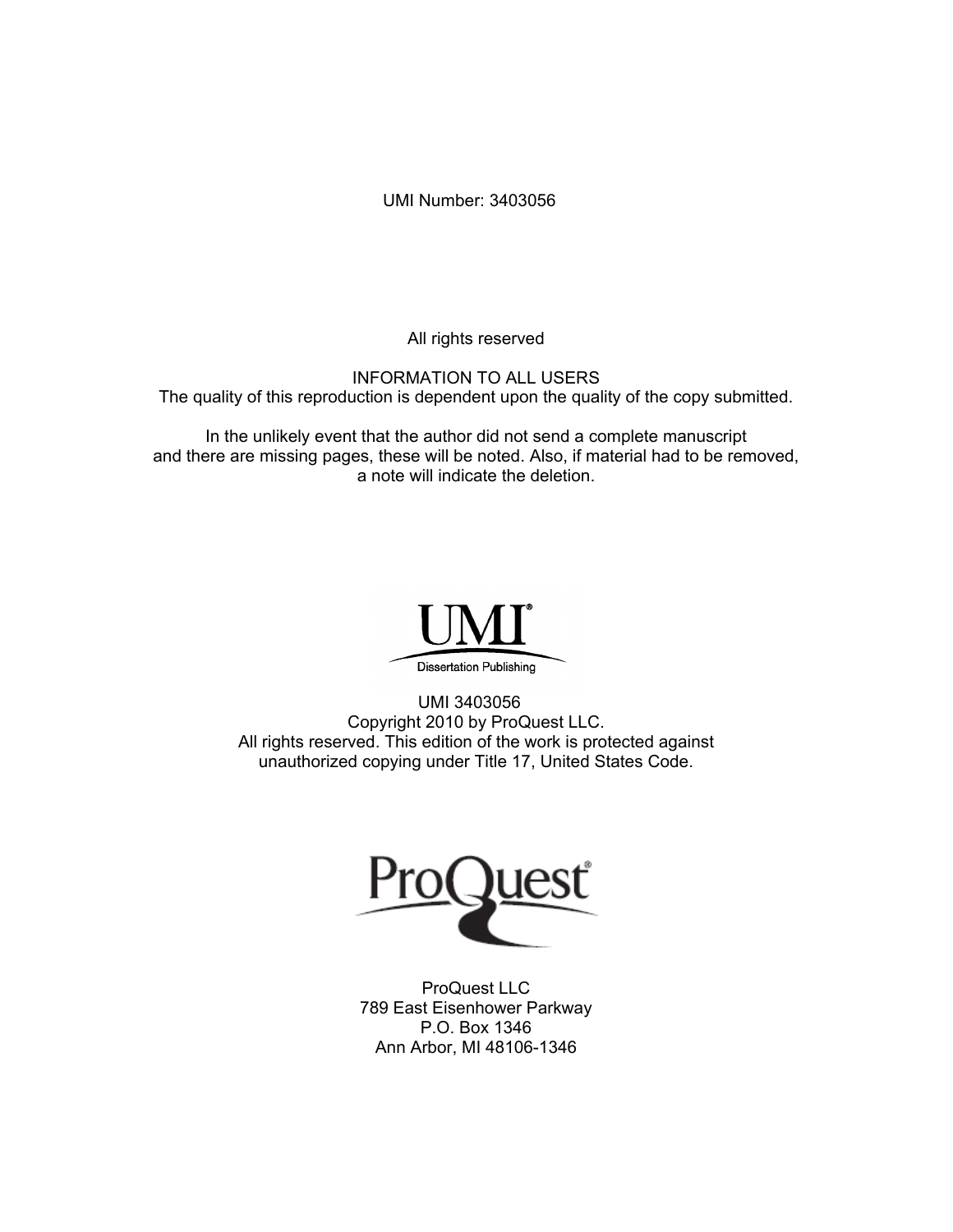## DEDICATION

I would like to dedicate this research to my family, whom sacrificed much of their time during the last several years. My children and my husband have been understanding and encouraging throughout this endeavor. My parents have also been supported during this time. Without their help and support, this goal could have never been reached.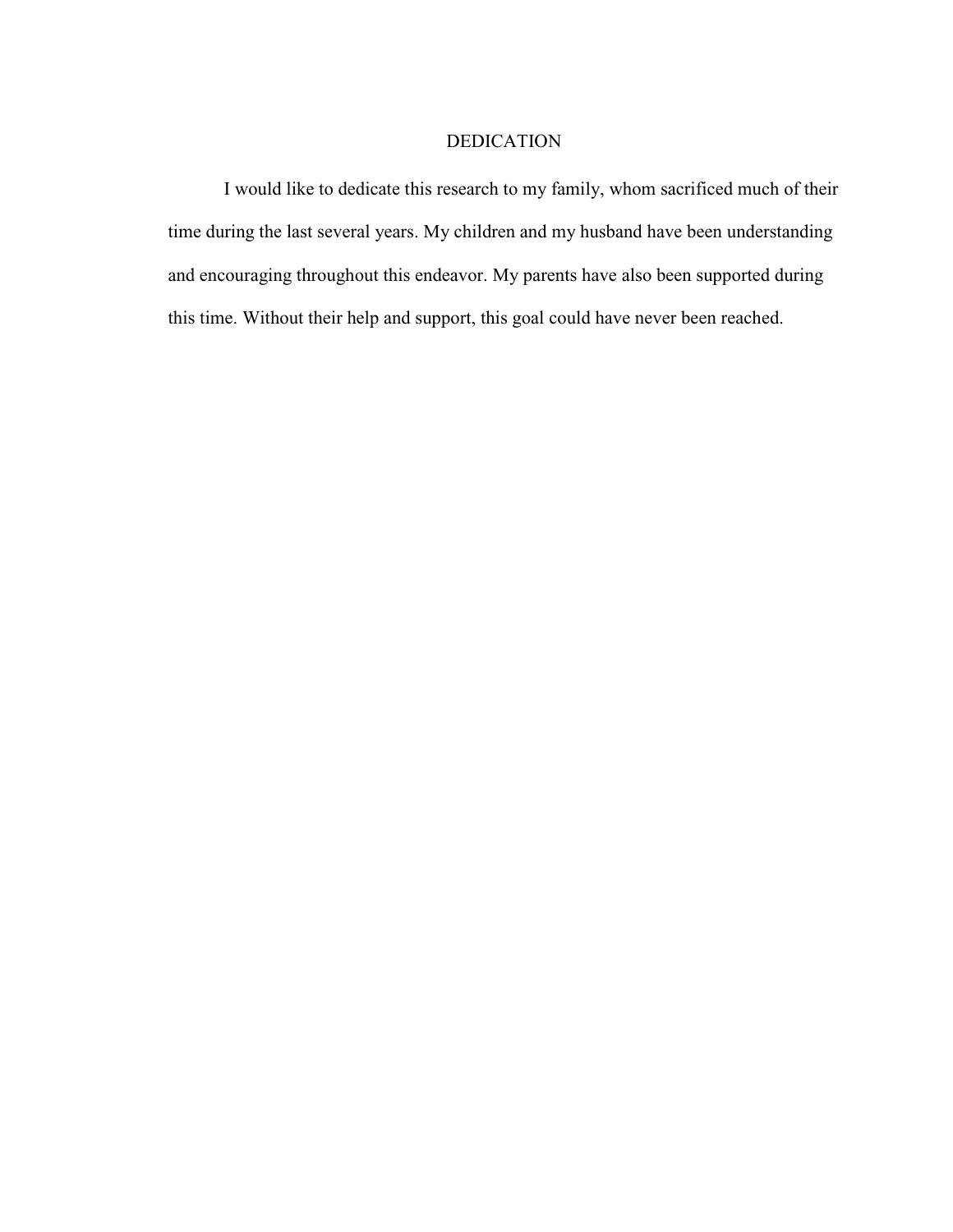#### ACKNOWLEDGEMENTS

This research could never have been written without the support and encouragement of Dr. Douglas Eicher and Dr. Sherry Harrison. Their expertise, help and support are greatly appreciated. To the participating co-teachers at bacon county middle school, I am forever grateful. Without your willingness to participate, this study could have not been completed. To my husband, I am thankful for your encouragement to fulfill this aspiration. To my children, I appreciate your patience and the time that you sacrificed for me while striving to reach my goal.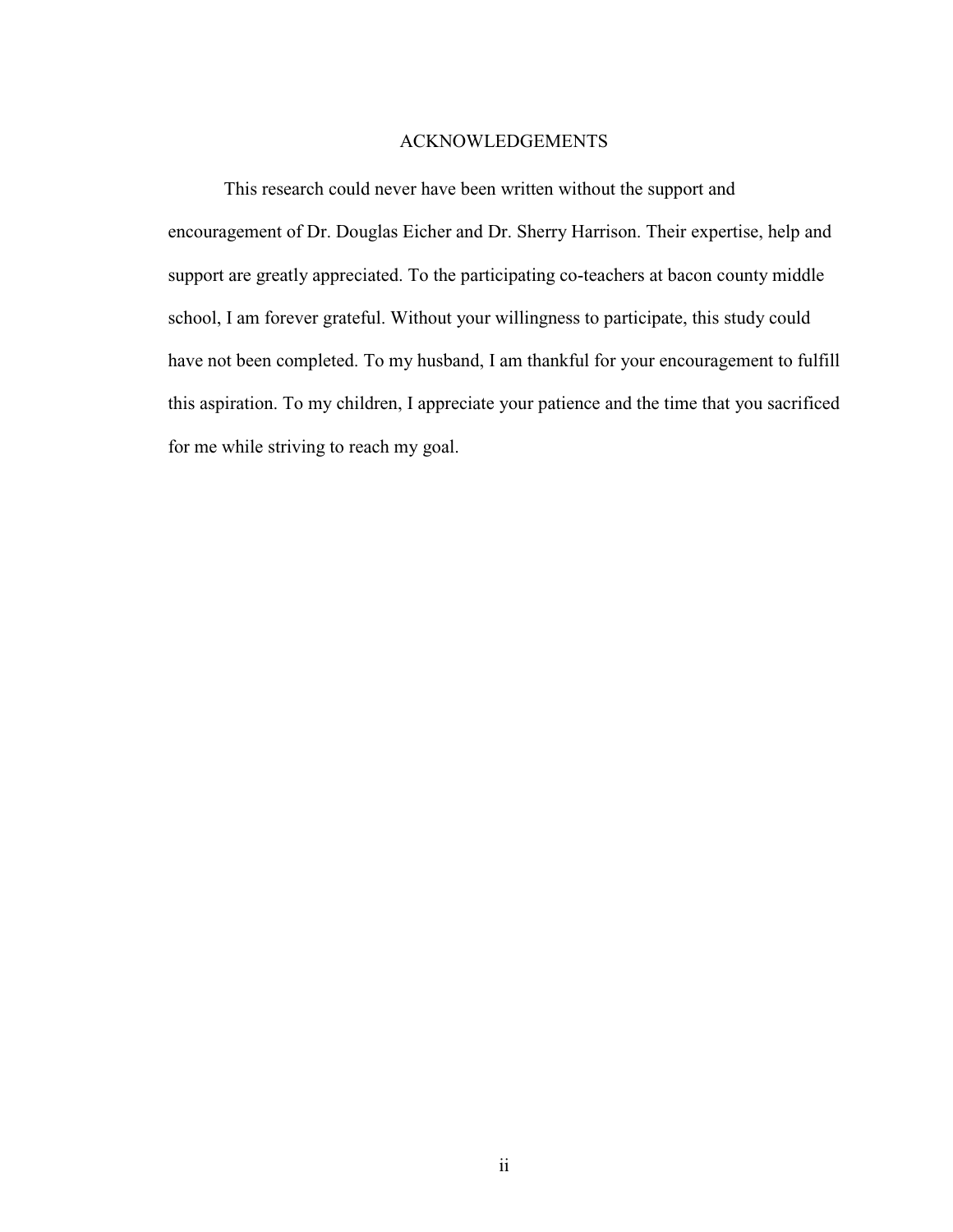## TABLE OF CONTENTS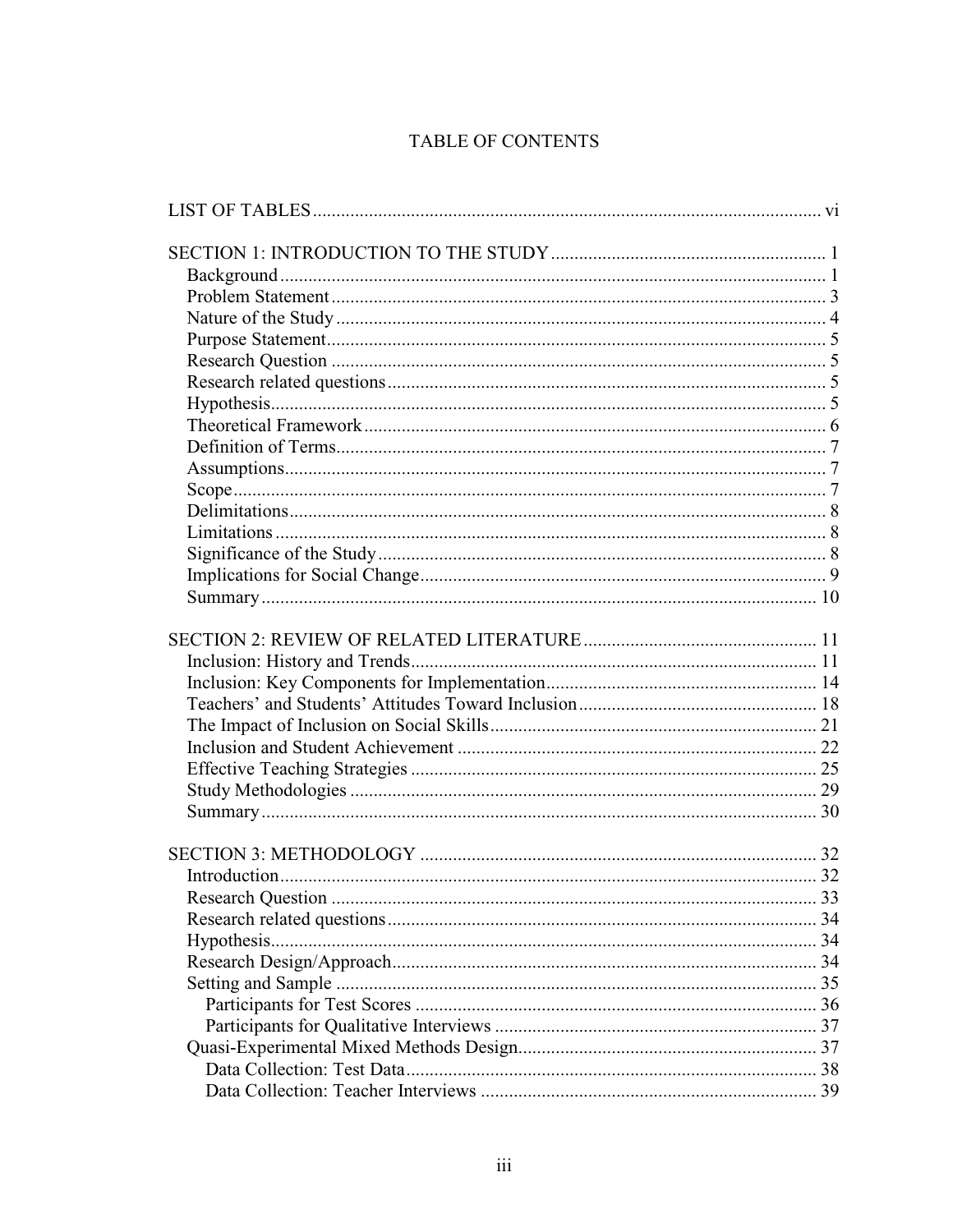| SECTION 5: SUMMARY, CONCLUSION, AND RECOMMENDATIONS 64 |  |
|--------------------------------------------------------|--|
|                                                        |  |
|                                                        |  |
|                                                        |  |
|                                                        |  |
|                                                        |  |
|                                                        |  |
|                                                        |  |
|                                                        |  |
|                                                        |  |
| APPENDIX B: SEMI-STRUCTURED INTERVIEW: PERCEPTIONS OF  |  |
|                                                        |  |
|                                                        |  |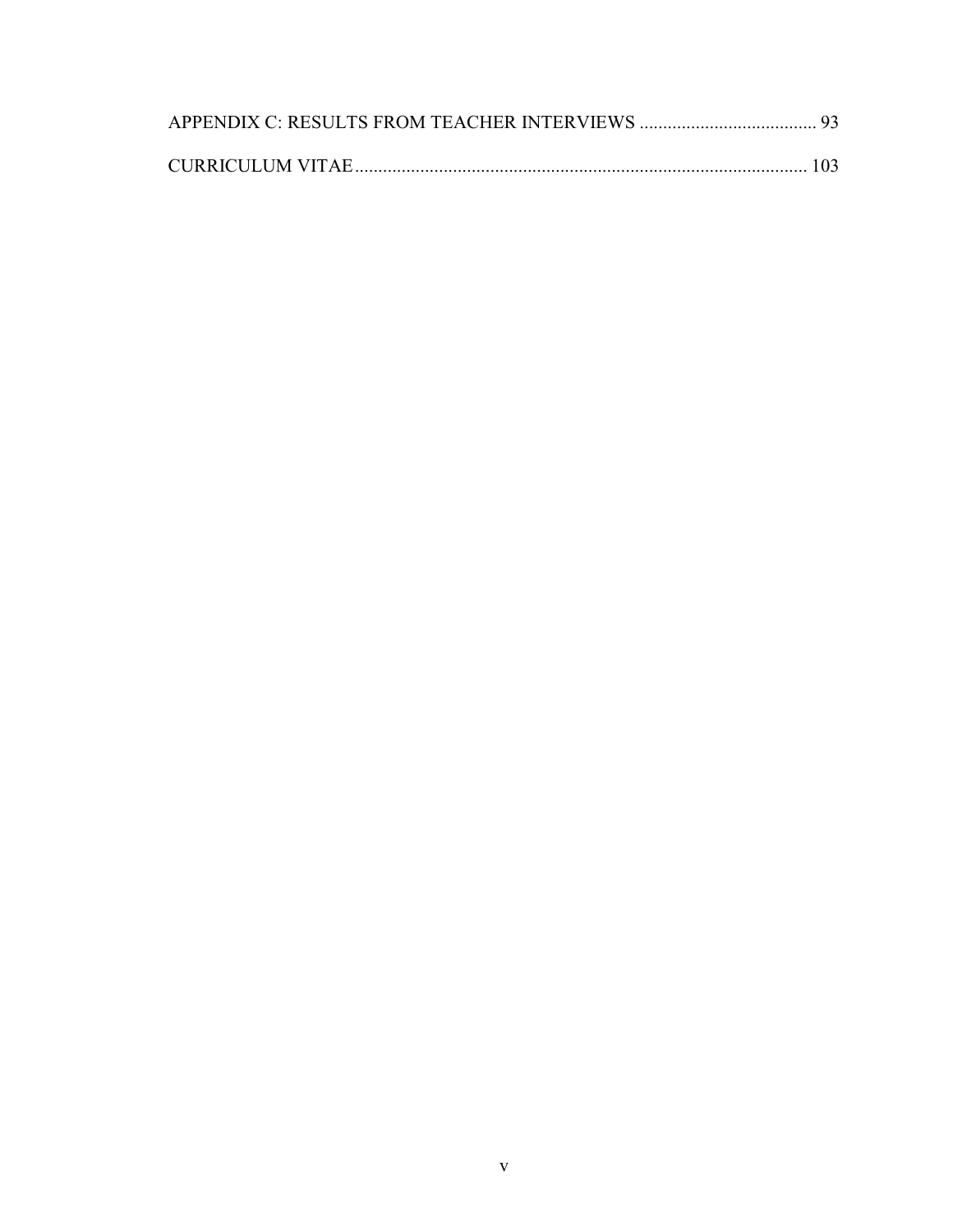## LIST OF TABLES

| Table 4. Two-Way ANOVA on Algebra Achievement Scores by Group and Time  61        |  |
|-----------------------------------------------------------------------------------|--|
| Table 5. Means and Standard Deviations on Algebra Achievement Scores by Group and |  |
|                                                                                   |  |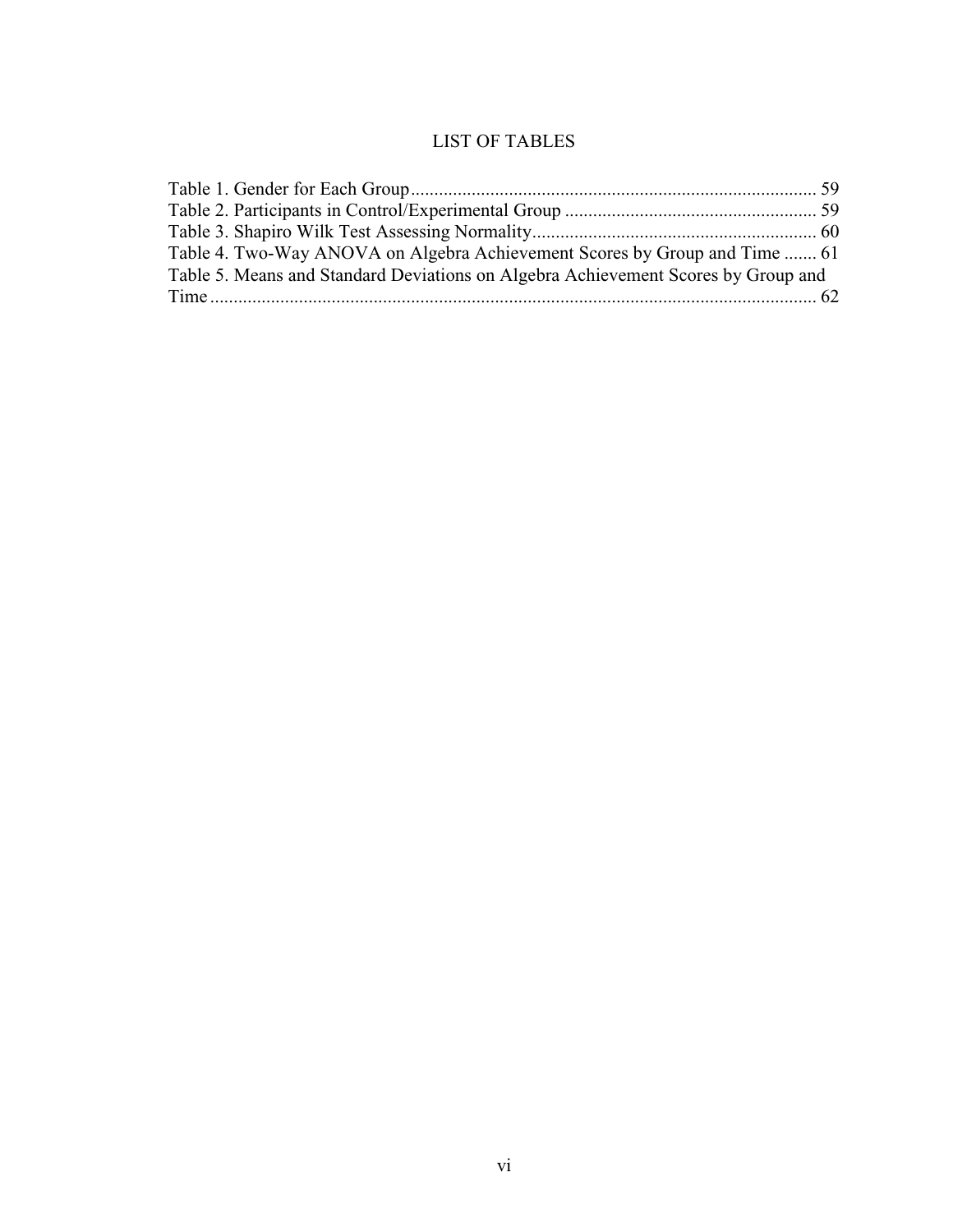#### SECTION 1: INTRODUCTION TO THE STUDY

#### Background

With the great demands of PL 94-142 in 1975, that required the placement of a student with a disability into the least restrictive environment (LRE) and the demands of accountability brought about by the No Child Left Behind (NCLB) Act of 2001, Pub. L. No. 107-110, §115, Stat.1425 (2002), students with disabilities were expected to achieve on grade level with the appropriate accommodations. The Individuals with Disabilities Education Act (IDEA) was reauthorized in 2004 to align with the accountability requirements of NCLB. The NCLB Act included greater accountability for students as well as an emphasis on effective researched-based teaching methods. O'Conner and Williams (2006) wrote a book, *Students with disabilities can make AYP: What every school leader should know,* to provide guidance for school leaders in the challenging position to ensure that students with disabilities increased their academic achievement in order for school systems to meet adequate yearly progress (AYP). School leaders and teachers focused on ensuring that all students with and without disabilities show impressive academic progress as mandated by NCLB. Students with disabilities were being placed in the regular education classrooms with the support of a special education teacher or paraprofessional in order to ensure the exposure to all essential standards. Mainstreaming or including students with disabilities into the regular education classroom required collaboration among regular education teachers and special education teachers. Special education teachers in the inclusion model were no longer used as a support person, but as a coteacher. Many school districts were trained and implemented coteaching strategies in order to meet all students' needs. Standardized tests continued to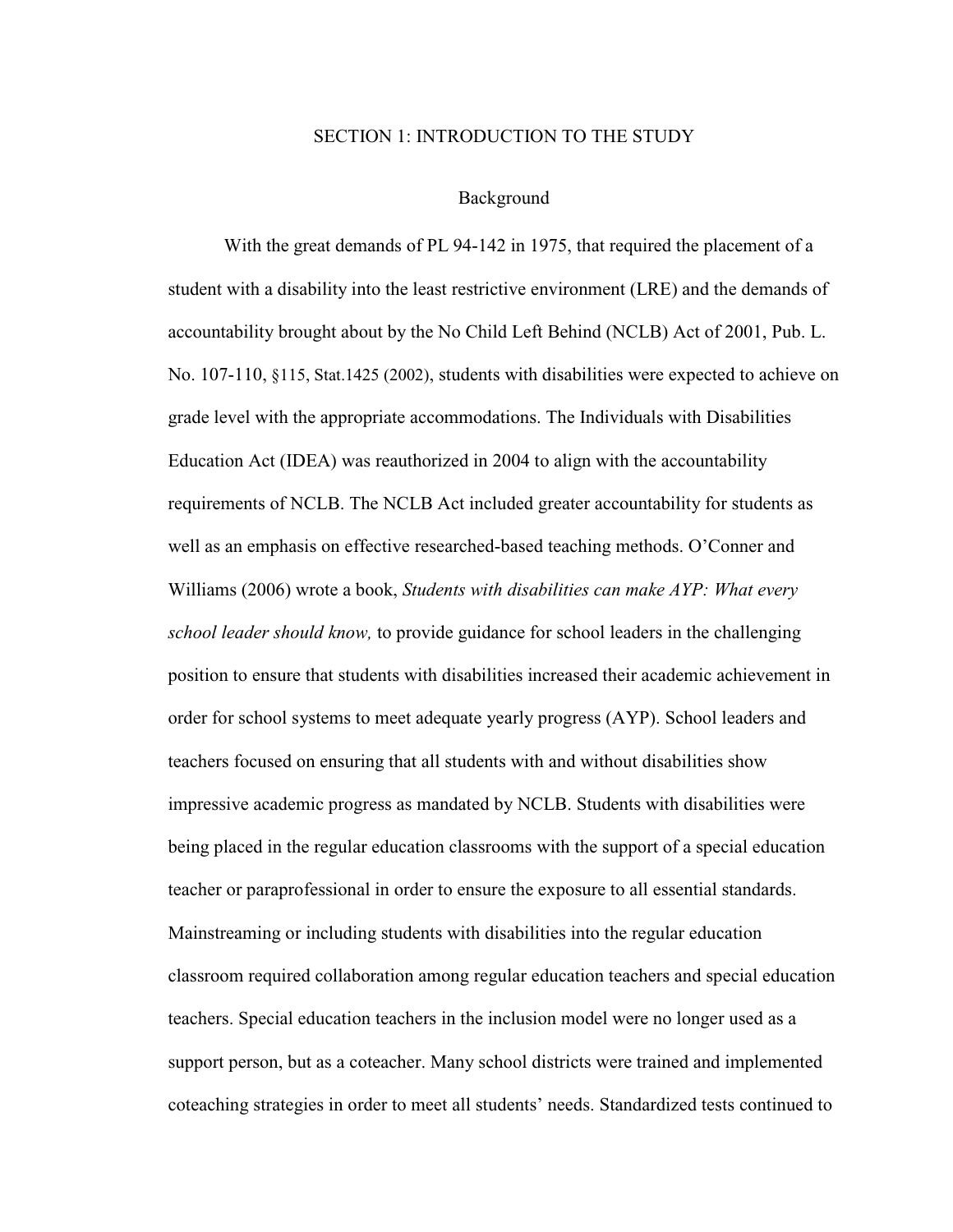be the instrument used to measure all students' achievement; therefore schools were reforming their inclusion programs in order to meet the demands of all students achieving on grade level. Although special educators continued to move toward cotaught inclusion classrooms, there was still little research to support or refute this model. There were many cotaught classrooms in which students' achievement had increased, but there were also classrooms that the achievement had not improved. Lee, Grigg, and Dion (2007) provided a summary of the Nation's Report Card: Mathematics 2007, which clearly showed that Georgia students with disabilities achievement in mathematics were continuing to fall behind. Only 34% of eighth grade students with disabilities and 66% of eighth grade students without disabilities across the state of Georgia performed at or above the basic level of math literacy. In 2005, the average score for a twelfth grade student with disabilities was 114, while the average score for a twelfth grade student without disabilities was 153. The score to demonstrate at or above the basic level of math literacy on the twelfth grade NAEP assessment in 2005 was 141. This report showed that the achievement gap between students with disabilities and students without disabilities continued to exist with the implementation of the inclusion model. Given this information, many educators were concerned that students without disabilities (regular education students) in the cotaught classroom were not improving at the same rate as those students without disabilities in the noninclusive classroom. Coteaching in the inclusive classroom provided students with access to a lower teacher student ratio, but did it provide opportunity for greater achievement gains.

Many intervention strategies had been implemented, but due to lack of research, training, and teacher support these strategies had been ineffective. Burstein, Sears,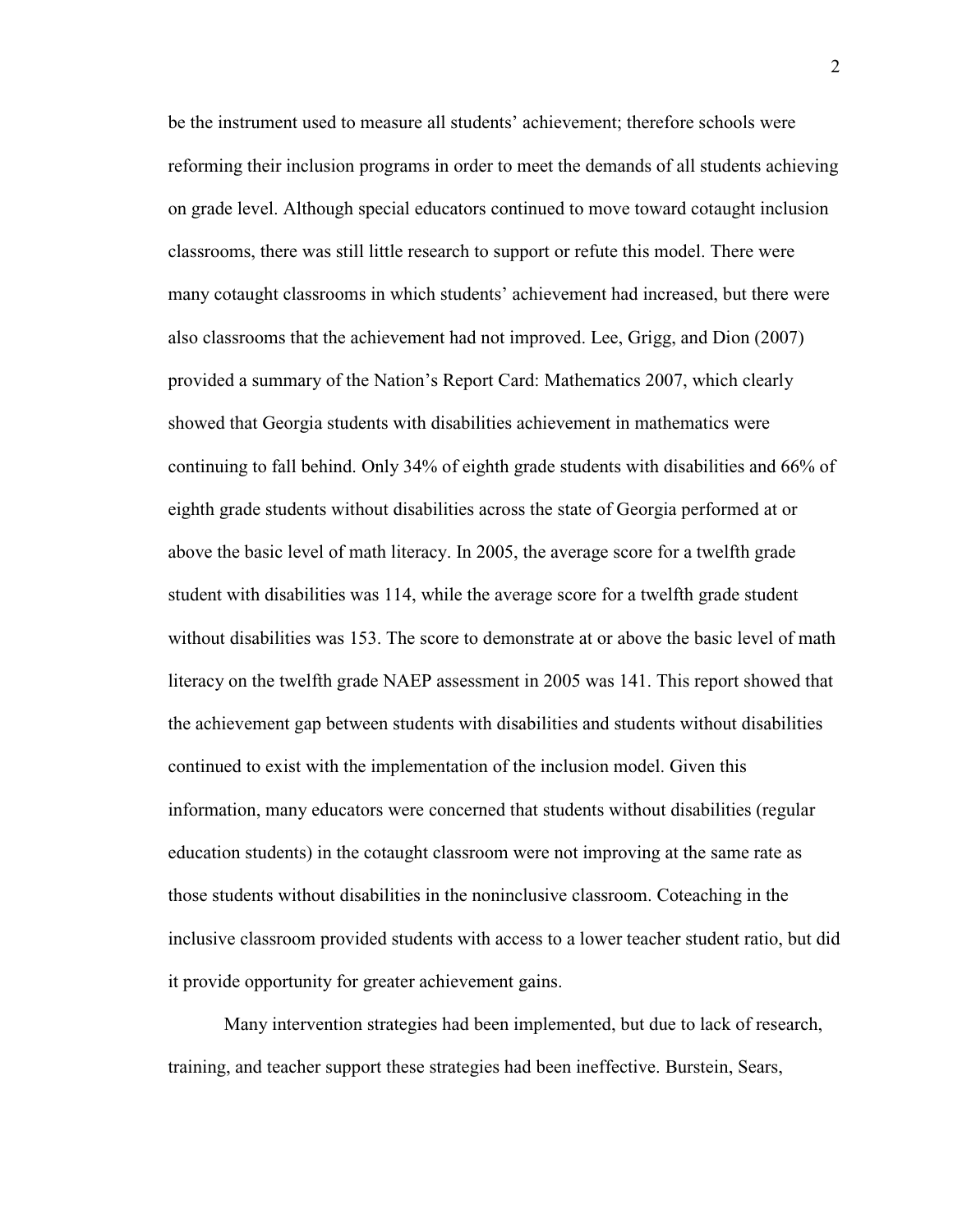Wilcoxen, and Cabello (2004) reported that professional development was critical in promoting and preparing for inclusion. Collaboration between the special education teacher and the regular education teacher had been used as a means of improving student achievement as well as the students' social skills. Cook and Friend (1995) termed the collaborative teaching as coteaching. The level of implementation and the instructional strategies used in the coteaching, inclusive classroom could be used to determine the impact on student learning. Magiera and Zigmond (2005) stated that both teachers must be active instructors in order to provide more instructional opportunities for students with and without disabilities. Special education teachers must go beyond monitoring and observing within the inclusion classroom. Effective instructional strategies were the key to student achievement (Marzano, Pickering, & Pollock, 2001).Effective classrooms had effective instructional strategies. Luster and Durett (2003) found that there was a positive relationship between greater inclusion and performance scores; however repeated references were made to effective instructional practices. Therefore, special educators must examine and analyze the effective cotaught classrooms to determine the instructional strategies or practices being used.

#### Problem Statement

Regular education students and special education students are continuing to struggle in meeting the required score on math assessments; therefore educators are searching for effective instructional and organizational strategies to improve the math achievement. As reflected on the NAEP Assessment in 2007 for the state of Georgia, math was an area that needed improvement for many students.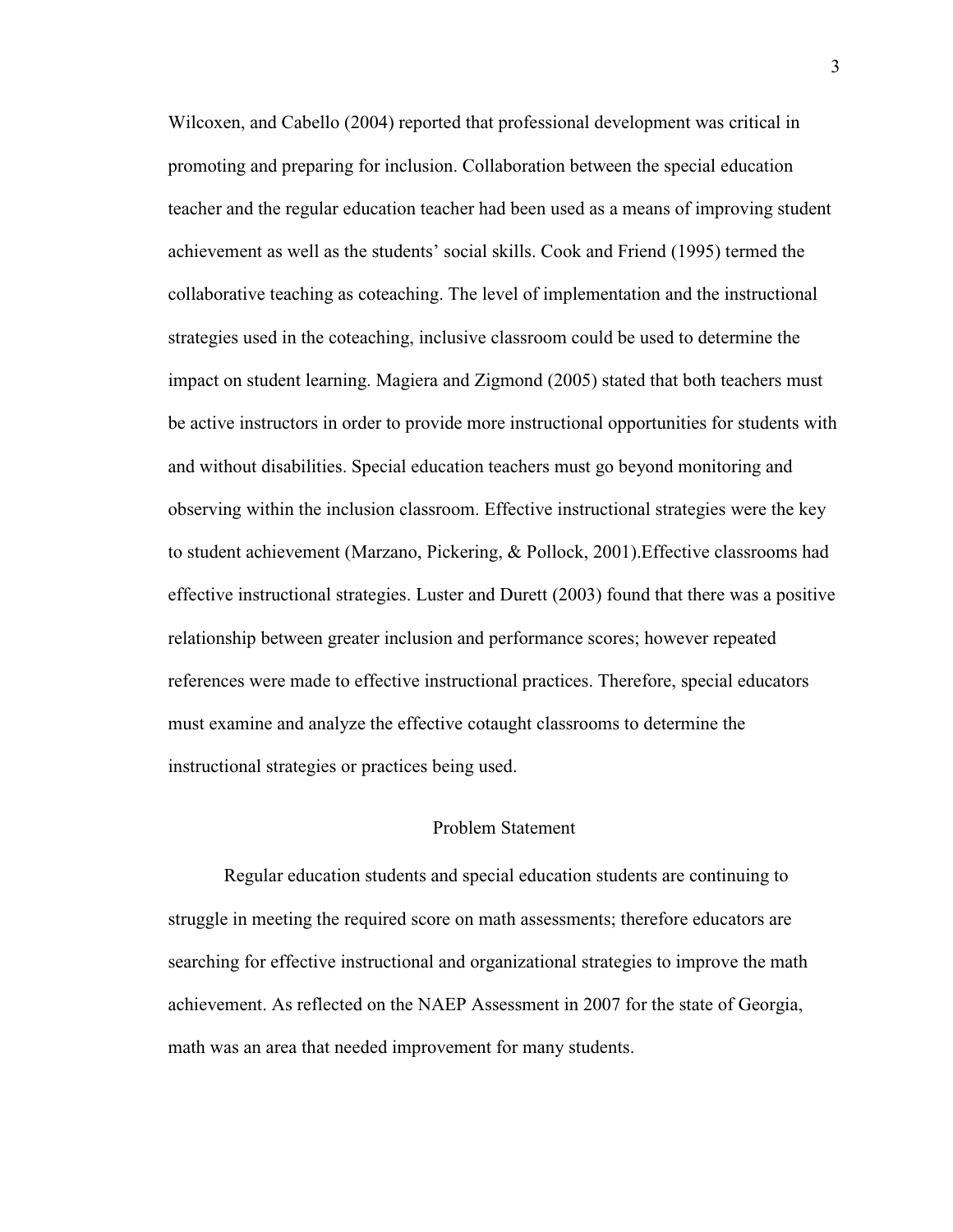With the federal mandates of LRE for students with disabilities, the growing trend of inclusion was a concern among many schools; therefore collaboration among regular education and special education teachers had been targeted. Coteaching strategies were being implemented in many of the inclusion math classrooms in an attempt to improve the achievement of all students; however educators are concerned that coteaching may be hindering the achievement of regular education students. Inclusion with coteaching strategies was often implemented with little training or understanding among the teachers; therefore successful coteaching was not occurring in all classrooms. Knowing that all students were expected to meet the required score on standardized tests with the appropriate accommodations, educators must focus on improving the instructional strategies in a cotaught mathematics classroom in order to improve the educational learning for all students.

#### Nature of the Study

This experimental, mixed-methods study interviewed teachers and compared test scores to evaluate the effectiveness of teachers' strategies and their collaborative, coteaching classrooms. It also compared the performance of regular education students in a collaborative coteaching classroom with regular education students who were not in a co-taught classroom.

Test data was collected from eighth grade students on a Basic Skills Algebra Assessment(BSAA). The data was used to compare the achievement of regular education students in a coteaching classroom and a noncoteaching classroom to determine if coteaching had an impact on their achievement. The teacher interviews were used to determine teachers' perceptions about coteaching and their level of implementation.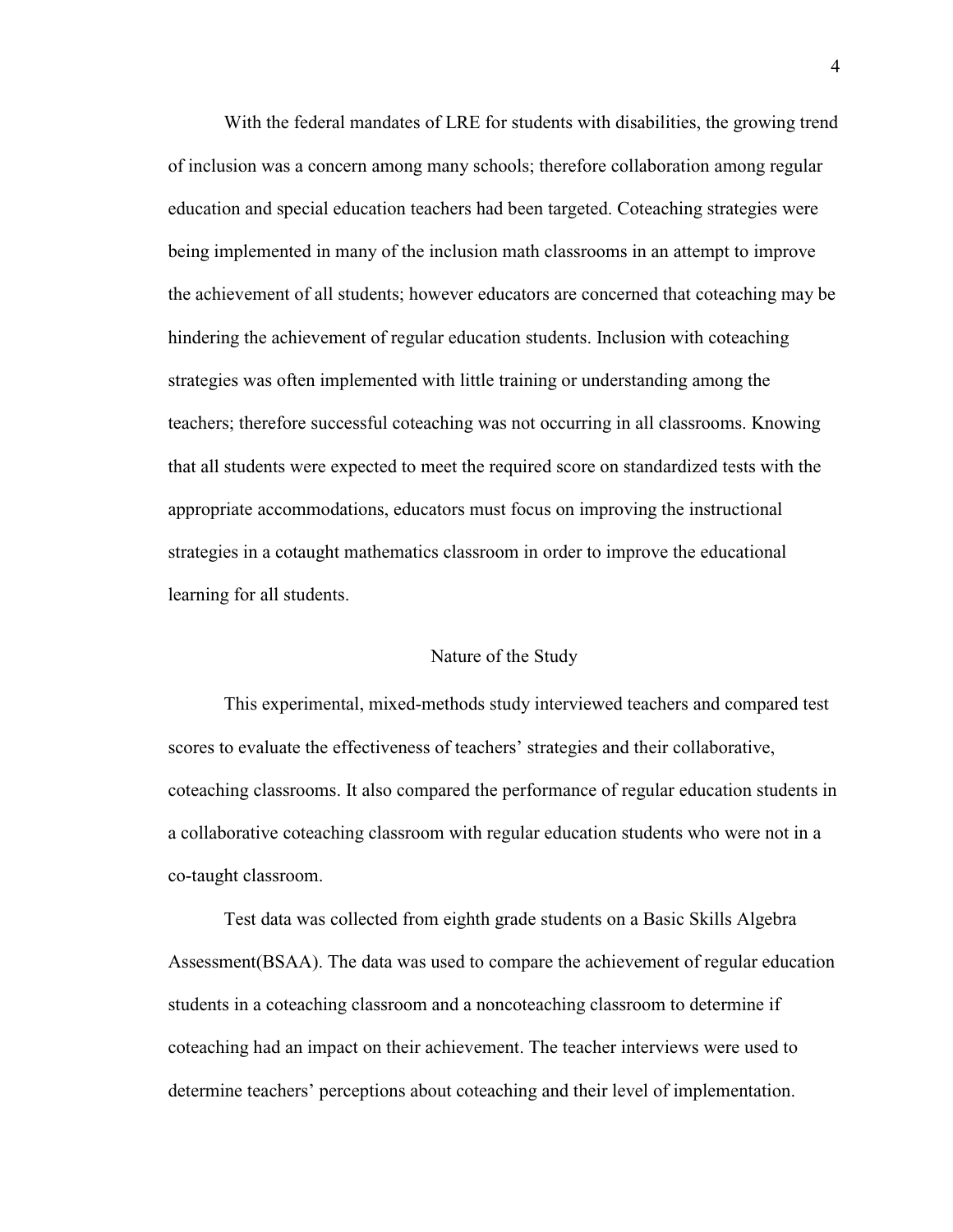Previous research on successful coteaching had found such common characteristics, such as involvement in the professional development training, collaborative planning, shared beliefs and responsibilities, and positive teacher relationships (Isherwood & Barger-Anderson, 2008, Leko & Brownell, 2009).

#### Purpose Statement

The purpose of this study was to determine if the coteaching model of inclusion had an impact on regular education students' achievement on a BSAA in the eighth grade.

#### Research Question

Does inclusion with coteaching have an impact on regular education students' achievement on a BSAA in the eighth grade?

#### *Research related questions*

What are the coteachers' perceptions of students' achievement and learning within the cotaught classroom?

#### Hypothesis

*Nondirectional Hypothesis*: There is no significant difference in achievement among regular education students on a BSAA in the coteaching classroom and those not in a cotaught classroom.

*Directional Hypothesis*: There is a significant difference in achievement among regular education students on a BSAA in the coteaching classroom and those not in a cotaught classroom.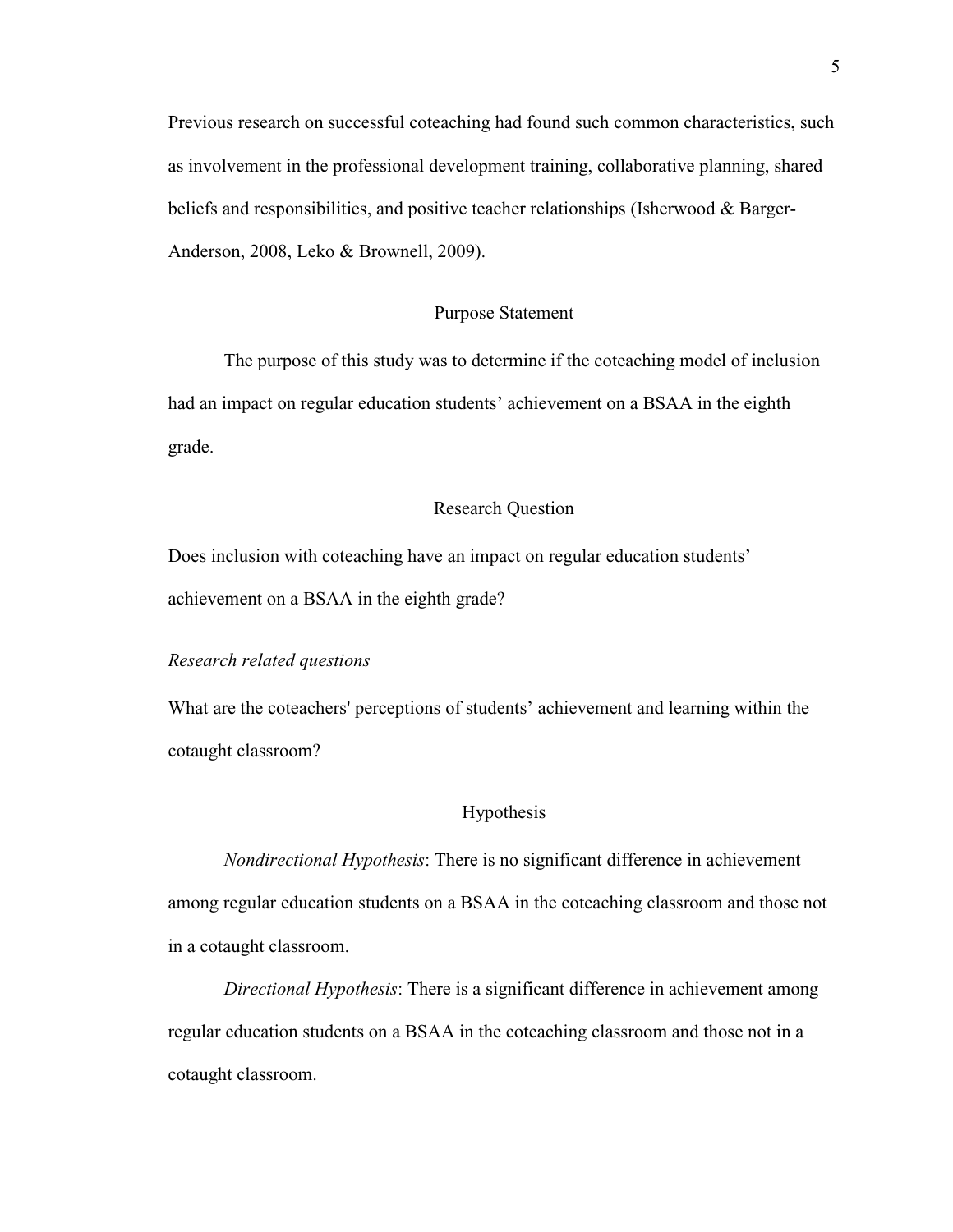*Independent variable*: Inclusive cotaught classes and noninclusive regular education classes

*Dependent variable*: Student achievement

#### Theoretical Framework

Vygotsky's theory of social interaction was often used as the primary foundation for the collaboration model. Vygotsky believed that students learned from each other; therefore it was important for students to work collaboratively in order to develop their own understanding. The social environment provided the learner with opportunities to share their ideas as well as hear the ideas of others. Vygotsky (1978) reported that students were able to learn at higher levels when asked to work collaboratively rather than independently. The social interaction among students in the collaborative model provided students with disabilities the opportunity to experience and explore ideas with students who dido not have a disability. Integrating students with disabilities into the regular education classroom had a much more value than scheduling them merely for socialization skills.

The theoretical framework can be combined with the practical framework of effective instructional strategies. Effective instructional strategies were explained in detail by Marzano, Pickering, and Pollock (2001) in their book *Classroom Instruction that Works*. These strategies were analyzed and identified with their average effect size. These nine strategies included identifying similarities and differences, summarizing, reinforcing effort and providing recognition, homework and practice, nonlinguistic representations, cooperative learning, setting objectives and providing feedback, generating and testing hypotheses, and question, cues, and advanced organizers.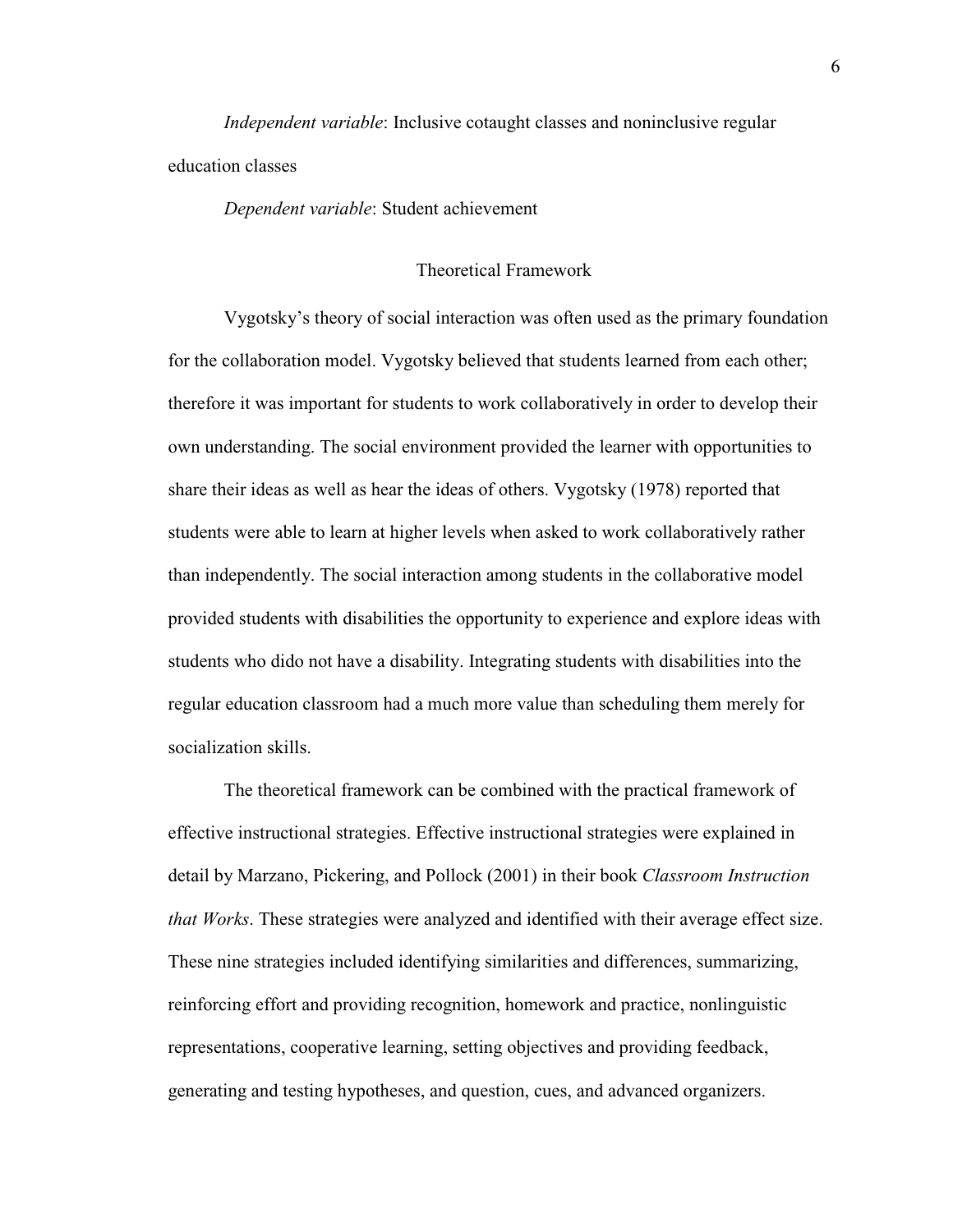#### Definition of Terms

*Regular education students*: Students who have no diagnosed or identified disability

*Coteaching:* Coteaching included a classroom that consisted of students with disabilities and regular education students. The cotaught classroom had two teachers, one a regular education content specialized teacher and a special education teacher. The teachers worked cooperatively in providing the instruction with the classroom.

*Basic Skills Algebra Assessment (BSAA):* An algebra assessment that was designed to be given within a set time limit. The assessment covered basic algebra concepts such as, simplifying variable expressions, solving simple linear equations, simplifying radical expressions, and finding slope and intercepts. The assessment was given using standardized direction and a 7 minute time limit.

#### Assumptions

It was assumed that participants in this study represented the general population of eighth grade students including students with specific learning disabilities, other health impaired disabilities, or emotional/behavior disabilities. It was also assumed that all teachers had been properly trained for implementing coteaching strategies in the inclusion classroom.

#### Scope

 This study provided guidance to administrators and other educators on the placement of students with and without disabilities and strategies that can be used in the coteaching classroom that impacted students' learning and achievement. As students with

7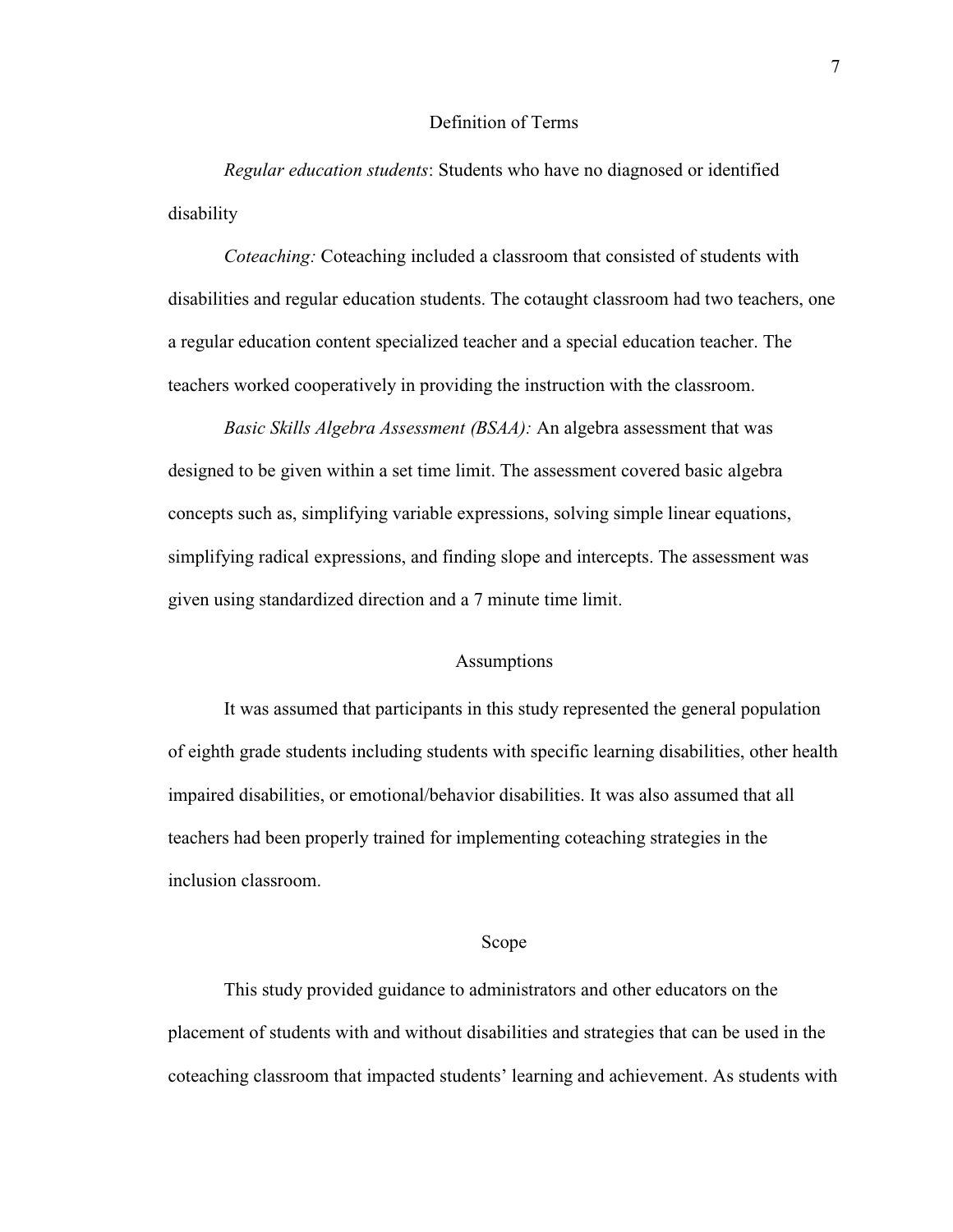disabilities were placed in the regular education classroom, educators were seeking more effective strategies that impacted all students' learning in the math classroom.

#### **Delimitations**

This study was confined to only using test score data to determine the students' achievement.

#### **Limitations**

A limitation of this study was it only used participants from small rural middle school in southeast Georgia. The population sample in a small rural middle school may be quite different from a sample from a more urban school. The students in the small rural middle school are often limited on their own personal experiences or prior knowledge. Many rural areas do not have the opportunities within their community that are available in the larger cities, such as programs that are community sponsored to help underprivileged children, for example: Big Brother/Big Sister programs, summer learning programs sponsored by educational organizations like colleges or technical schools.

 Another limitation was the implementation of the new Georgia Performance Standards in mathematics. The novelty of the new curriculum implemented impacted teachers' instructional strategies and their ability to differentiate instruction for all learners. They may have hesitated in using coteaching strategies.

#### Significance of the Study

With the demands of accountability for student learning, educators need researchbased models and effective teaching strategies to help make decisions regarding the best instructional placement and model for their students. This study enhances research on the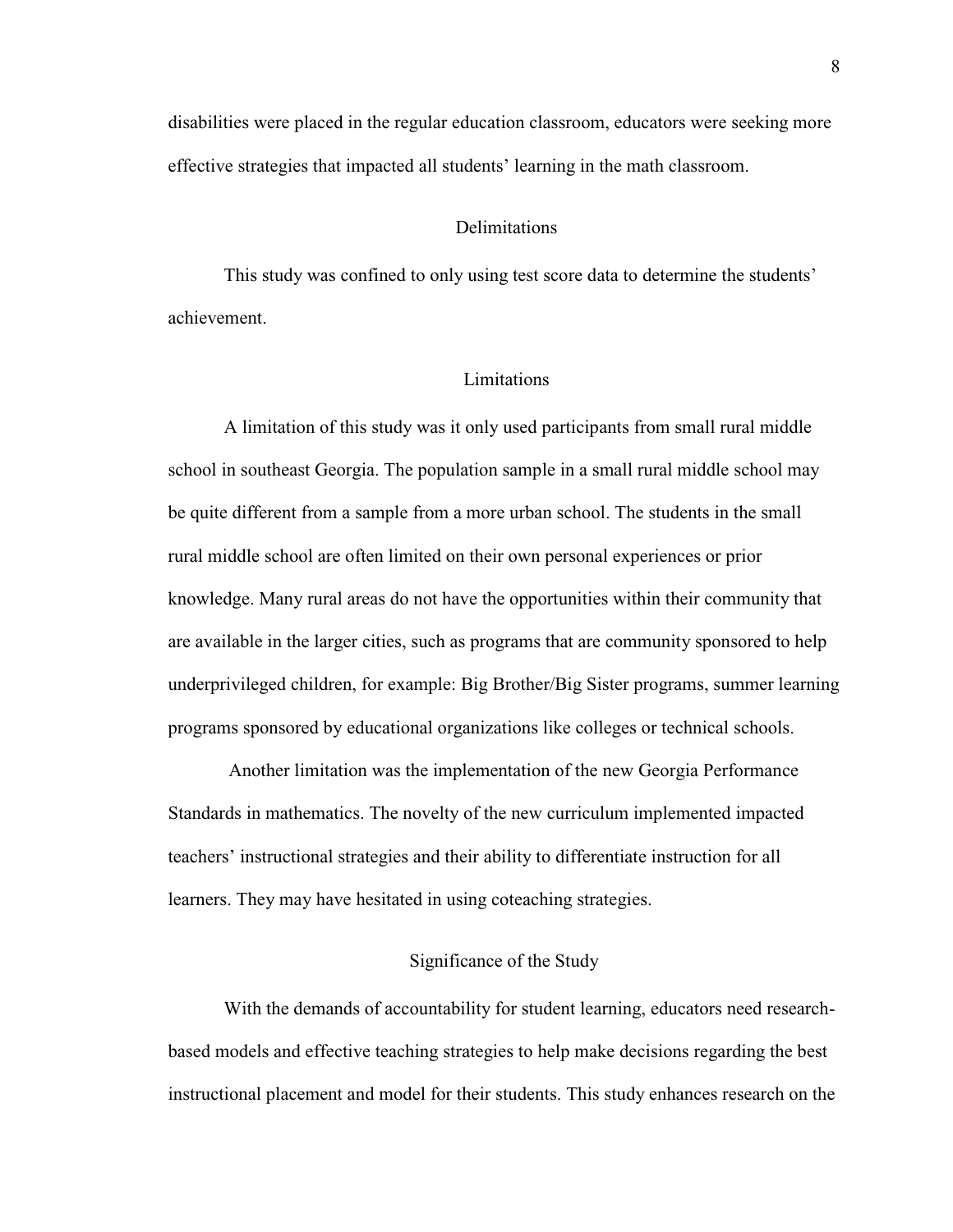collaboration model using coteaching strategies, especially in middle school mathematics. It expands the research available for supporting or not supporting coteaching at the secondary level. The impact coteaching has on students' achievement is imperative for administrators in an attempt to improve the education of all students

#### Implications for Social Change

The findings of this study can assist educators in making decisions about the placement of students with and without disabilities and determining the best instructional environment for improving student achievement. Many of the earlier studies focused on the achievement of students with disabilities achievement, but few studies focused on the achievement of students without disabilities especially at the secondary level. Education was constantly changing with new reform models, but the goal was always the same, to improve the achievement of all learners. Coteaching was one of many models that were used to help all learners by providing an opportunity to receive instruction from two educators within the same classroom. As coteaching models become more effective, students develop socialization skills that demonstrate tolerance of others' differences. The findings can contribute to improving some existing cotaught classrooms with minor changes or modifications.

Coteaching provides students with the opportunity to learn from others and to understand the differences among others. Coteaching can impact the socialization of all students and help to develop learning opportunities that may teach the students tolerance and respect for others.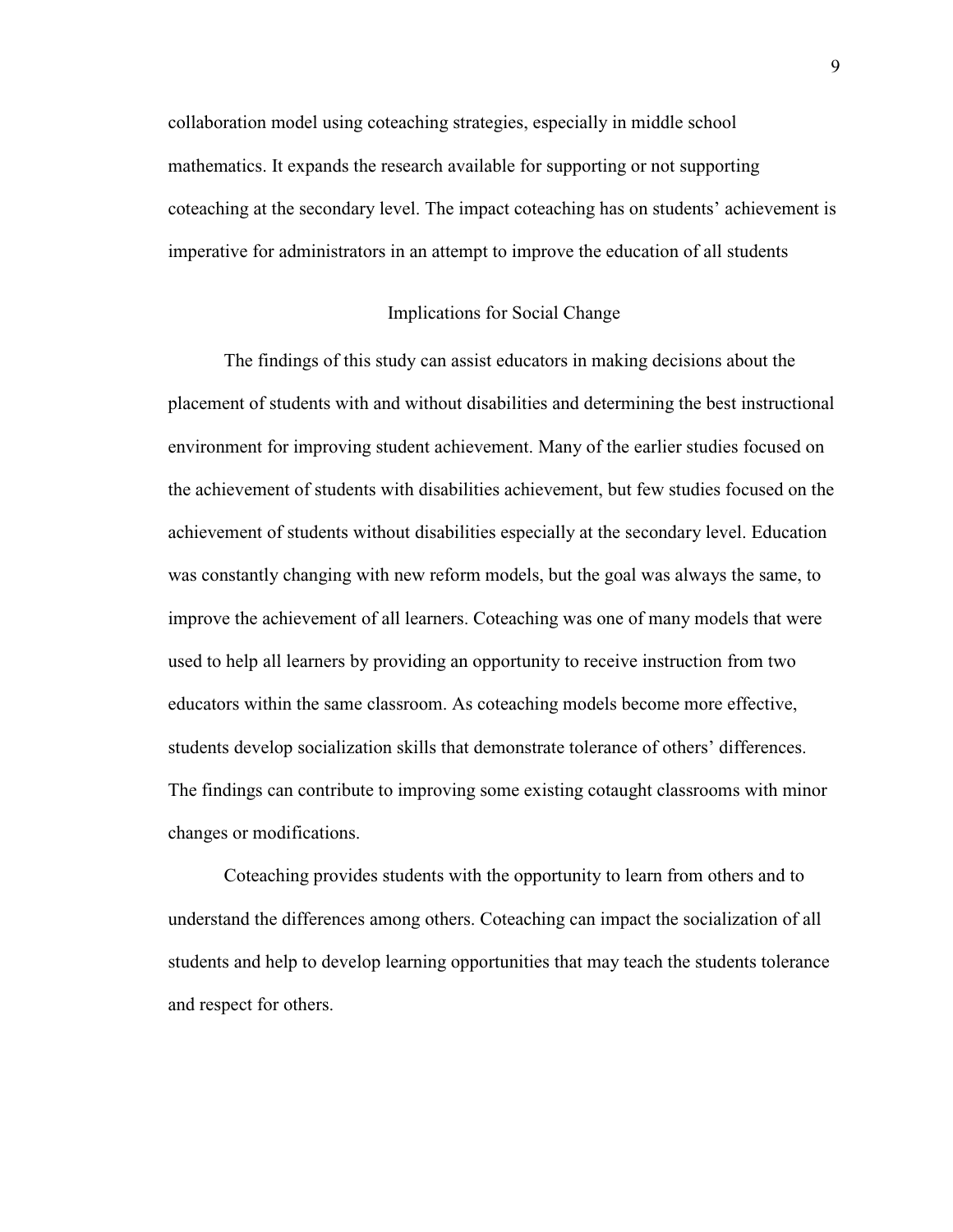#### Summary

All students were expected to achieve on grade level with necessary accommodations. The use of effective coteaching strategies in the inclusion classroom may have enhanced the achievement of students with disabilities as well as the achievement of regular education students. It was the responsibility of educators to provide students with the appropriate level of instruction in order to improve student learning. Luster and Durrett (2003) stated that greater inclusion leads to greater student achievement. However, without effective instructional strategies, student achievement would not increase. Improving student learning required that all participants bring their knowledge and expertise while working together to educate all students (Beckman, 2001). This study provided evidence of literature related to coteaching and analyzed the strategies used in coteaching to provide support or lack of support on their impact on the achievement of students on standardized basic skills algebra assessments.

Section 2, the literature review, offers support for the research methods used in this study; establishes a foundation for coteaching, the implementation of coteaching, and supports the positive impact coteaching has on student achievement as well as the negative impact or no impact coteaching has on student achievement. In section 3, the experimental mixed method, the process for identifying the convenience sample and the concurrent design of study is explained and clarified. Section 4 presents the data collection process for teacher interviews and student test scores, as well as explaining the process for data analysis. Section 5 will conclude with the summary of findings from the teacher interviews and the test score statistical interpretation. It will also identify further recommendations for study.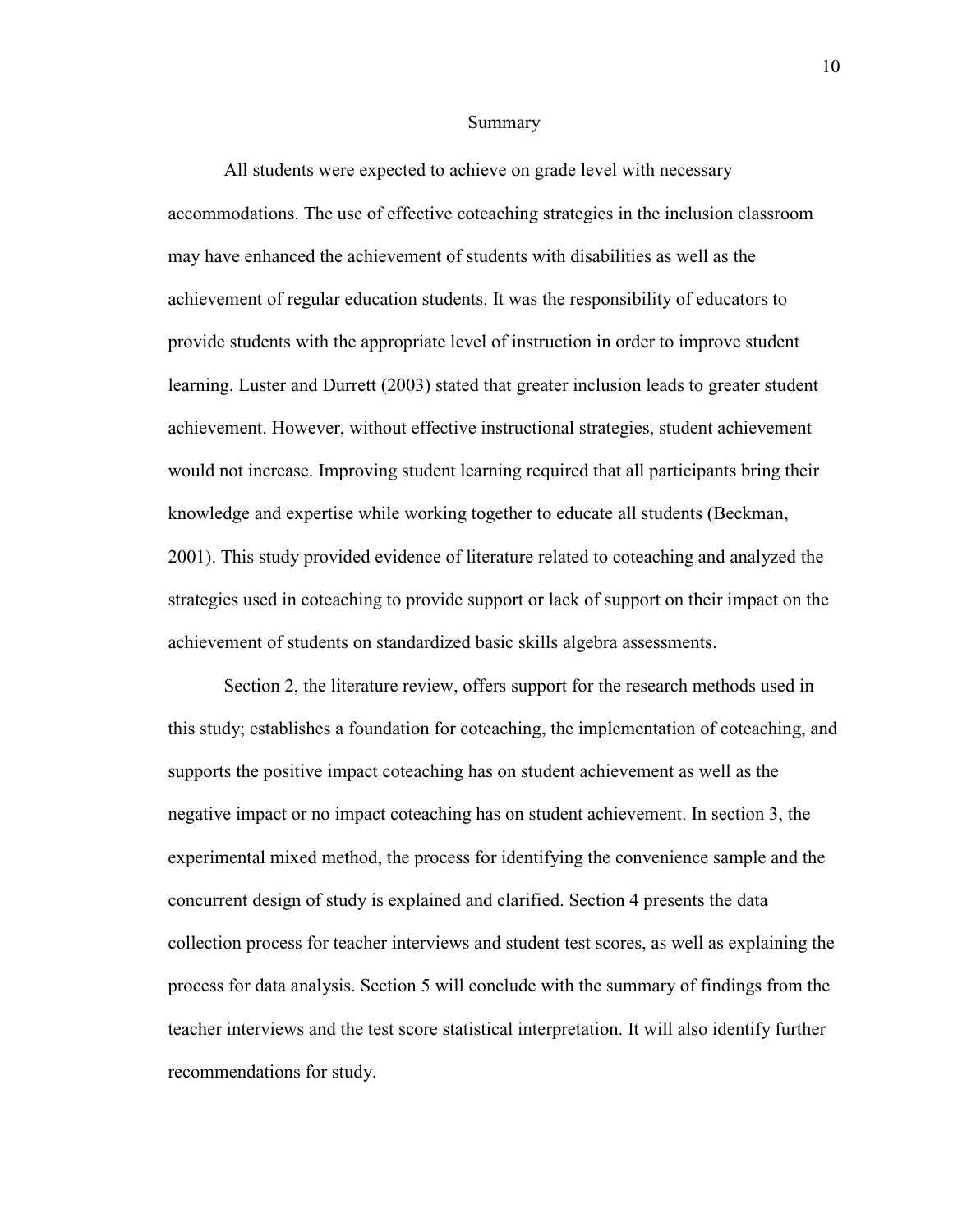#### SECTION 2: REVIEW OF RELATED LITERATURE

Students with disabilities were no longer excluded from a free appropriate education, but were rather included into the general education population. The Individuals with Disabilities Education Act of 1990 (PL 94-142) required that educators focus on the individual rather than a population of students. Many structural reforms and theories were initiated to address the individual learning of all students with a disability. The federal government mandated for students to be placed in the least restrictive environment (LRE), which brought about many concerns and frustrations among educators. Education professionals were in constant search of new effective intervention strategies. Many intervention strategies had been implemented, but due to lack of research, training, and teacher support these strategies had been ineffective.

#### Inclusion: History and Trends

 In the late 1960s and 1970s, the parents and families of students with disabilities began to push for equal opportunities within the education system (Yell, Rogers, & Rodgers, 1998). The federal government mandated that all students with disabilities be provided with a free, appropriate education within the least restrictive environment as stated in the EAHCA of 1975 (Yell, Rogers, & Rodgers, 1998). Federal funding was provided to schools in order to ensure equal educational opportunities. Schools were required to provide access to the general education setting for students with disabilities (IDEA, 2001, NCLB, 2004). Mainstreaming students with disabilities among students without disabilities was one of many reform models that schools began to implement for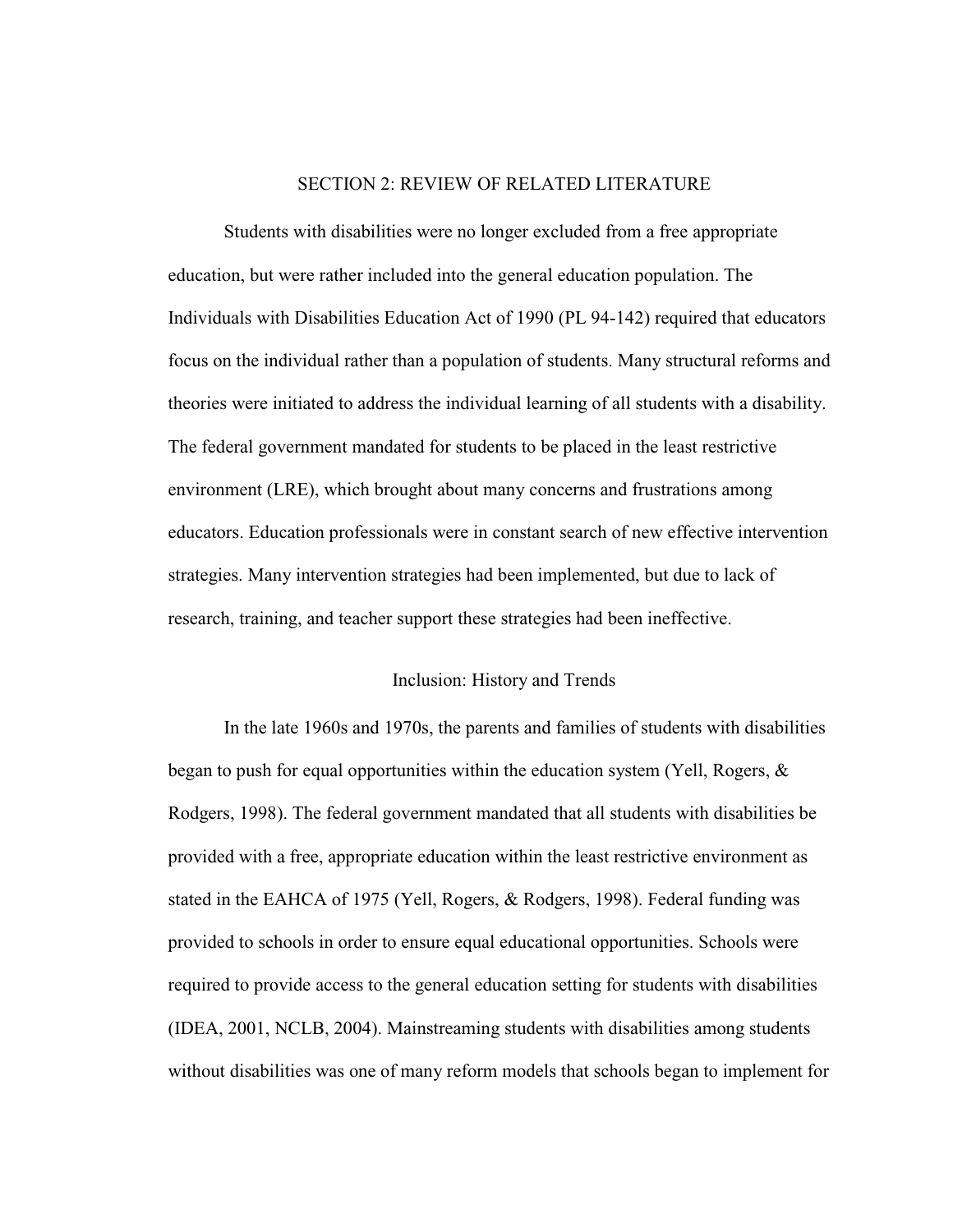special education. The theory of mainstreaming emphasized the value of peer interaction and socialization skills. It mainly focused on providing students with disabilities access to the general education population. Mainstreaming, however, was one of the trends in special education that many schools implemented without the appropriate research and proper training. This structural change brought about many comments on how to teach and educate all learners with different ability levels. Many regular education teachers were not prepared or equipped to effectively conduct their classrooms in order for all students to learn. Regular education teachers felt inadequate and therefore posed negative attitudes toward the idea of mainstreaming students whose disabilities required additional work or responsibilities on the part of the general education teacher (Kavale & Forness, 2000). Many models and initiatives were developed and implemented, but educators continued to lack the confidence in mainstreaming and therefore lack of support and commitment had been given toward this trend. Mostert and Crockett (2000) stated that the special education world has a history of adapting untried and ineffective interventions. Although, mainstreaming still existed in some form, many structural reforms and instructional changes had been made.

 With the increasing emphasis on mainstreaming students with disabilities, special education consultation grew in popularity. Consultation was one intervention strategy that special education teachers used when working with general education teachers (Cook & Friend, 1991). Special education teachers and general education teachers expressed many concerns regarding the mainstreamed students with disabilities, thus promoting an atmosphere of collaboration among the education professionals. The term mainstreaming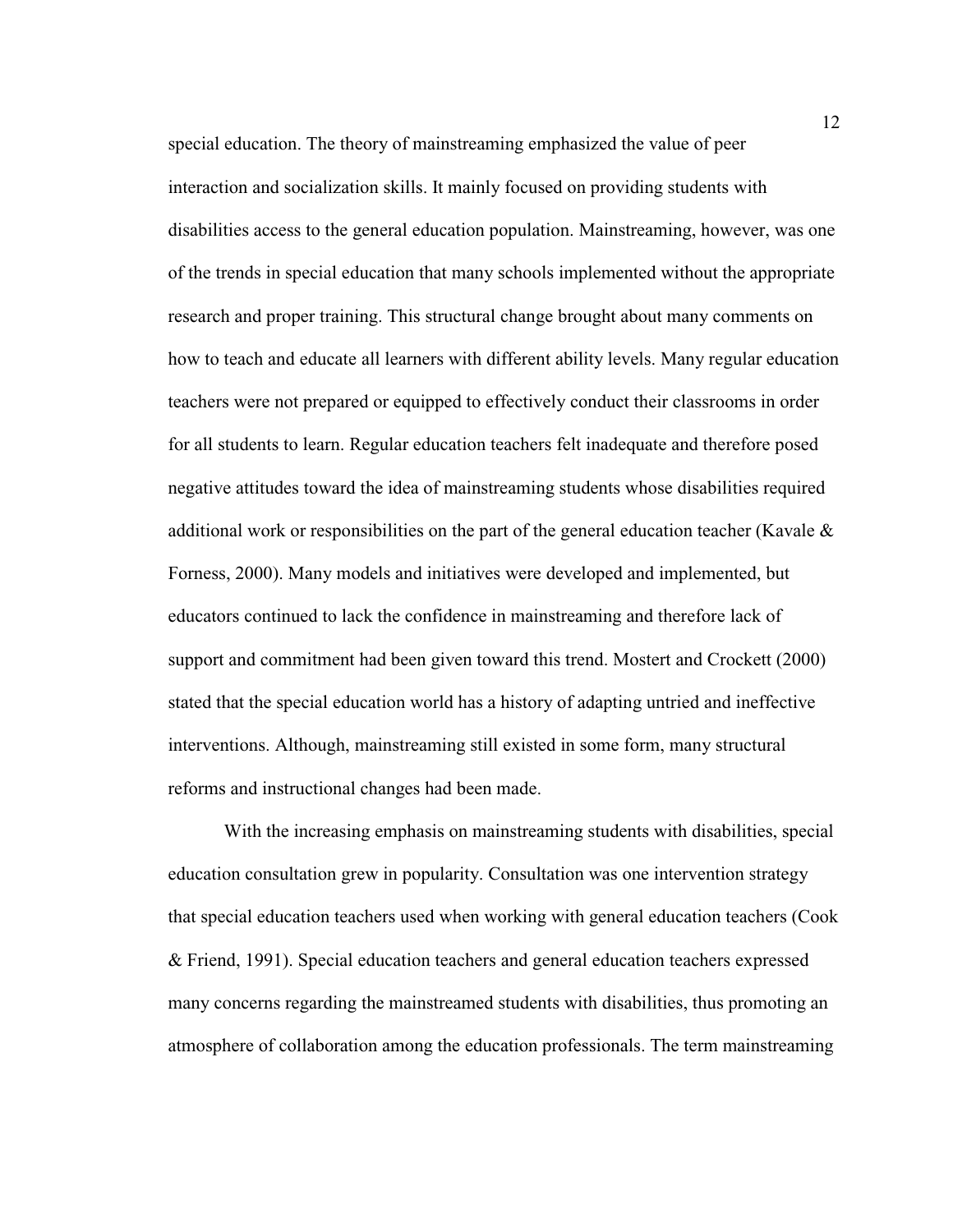was eventually referred to as inclusion. The inclusion theory or model focused not only on the placement or access of students with disabilities into the general education environment, but also on the full inclusion of these students in the instruction or curriculum of regular education. Emphasizing the socialization among all students and not simply the placement of a student with disabilities within the general education classroom become increasingly popular. Once again general education teachers felt inadequate in instructing these students due to lack of knowledge, understanding, and training. Regular classroom teachers pushed to have support personnel physically present to assist in providing instruction to all students (Friend, Reising, & Cook, 1993). Therefore, collaboration became a greater focus and the inclusion of a special education teacher or paraprofessional in the regular classroom had been the latest trend. Inclusion model with cooperative teaching, a term coined by Bauwens, Hourcade, and Friend (1989) had erupted over the last decade. The term cooperative teaching was shortened by Cook & Friend (1995) to coteaching. Coteaching evolved from the practice of team teaching among regular education teachers, where teachers shared the responsibility of educating all students (Friend, Reising,  $& Cook, 1993$ ). The varying of skills and abilities of students increased the demands on teachers in regards to planning and instructions; therefore co-teachers must work cooperatively to provide instruction to a diverse population within the same environment in order to meet the federal requirements of individualized educational plans. In order for students to be successful academically, educators must focus on individuals' needs and learning styles.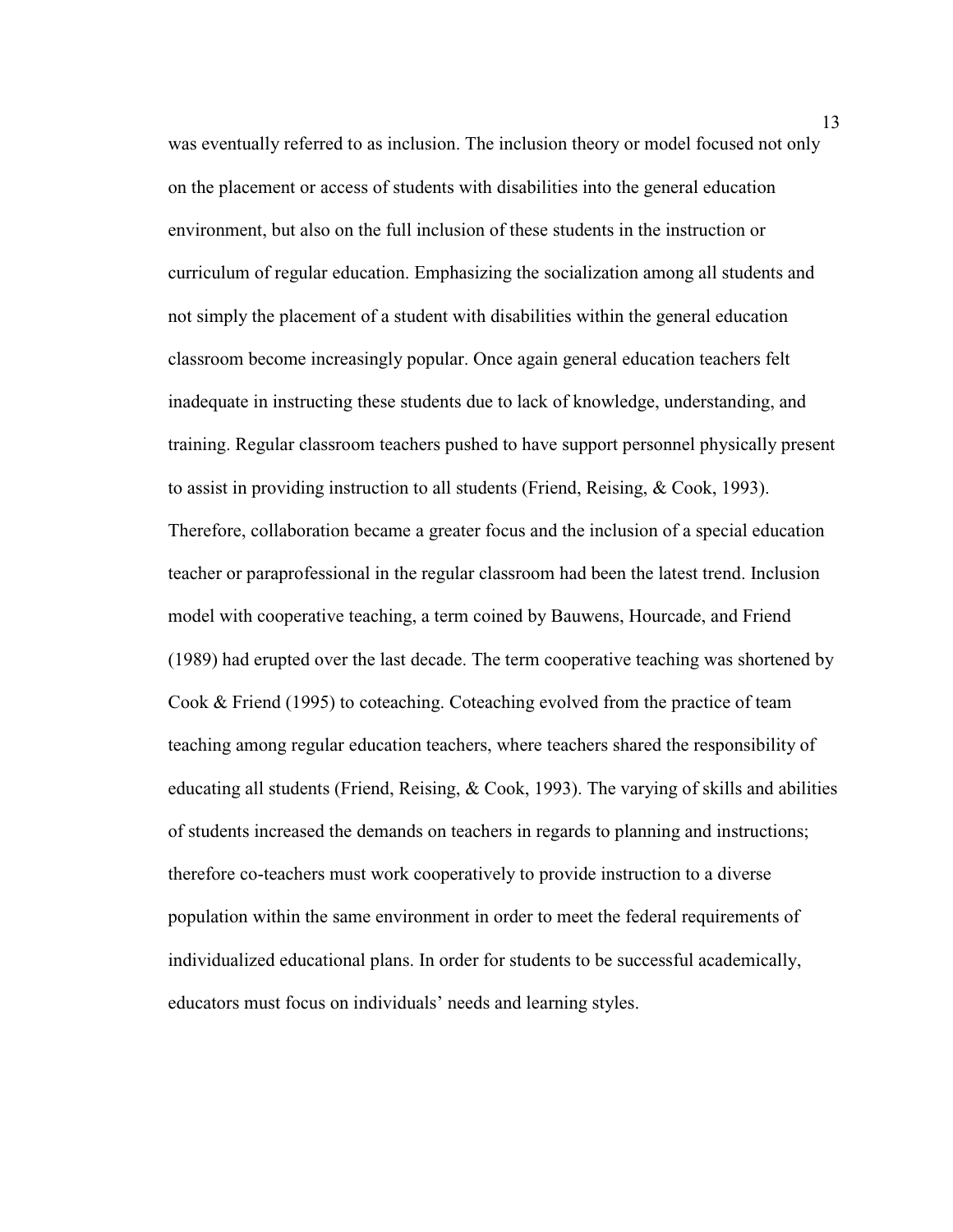#### Inclusion: Key Components for Implementation

The implementation of inclusion was a complex and many times a controversial issue. Implementing coteaching was complex and required careful planning, implementation, and maintenance. General education teachers often reported that they were unprepared to provide the appropriate levels of instructions to students with disabilities (DeSimone & Parmar, 2006, Baker & Zigmond, 1995; Schumm, Vaughn, Gordon, & Rothlein, 1994). Effective professional development must be developed with a clear coherent focus to address the teachers needs for understanding the content as well as their students (Leko & Brownell, 2009). Although special education teachers were confident in their understanding of least restrictive environment, it was reported that regular education teachers were unfamiliar with the provisions of least restrictive environment and benefited from a more thorough understanding of this concept (Ward, Montague, Linton, 2003). The teachers' perceptions and understanding of change promoted the level of effectiveness of a new reform. Edwards, Carr, and Siegel (2006) found that even though many teachers were trained to use differentiated instruction to meet the needs of all learners, only about half were actually implementing the strategies. This provides evidence that teacher's attitude to change is critical in implementing any new model or instructional strategy. Balfanz and Byrnes (2006) stated that whole school reform models often addresses issues at all levels, student, classroom, and school that will be more able to affect the achievement gap. Burstein, Sears, Wilcoxen, and Cabello (2004) reported five key factors that contribute to a successful change: leadership, teacher commitment, staff development, planning time, and classroom support. In many cases,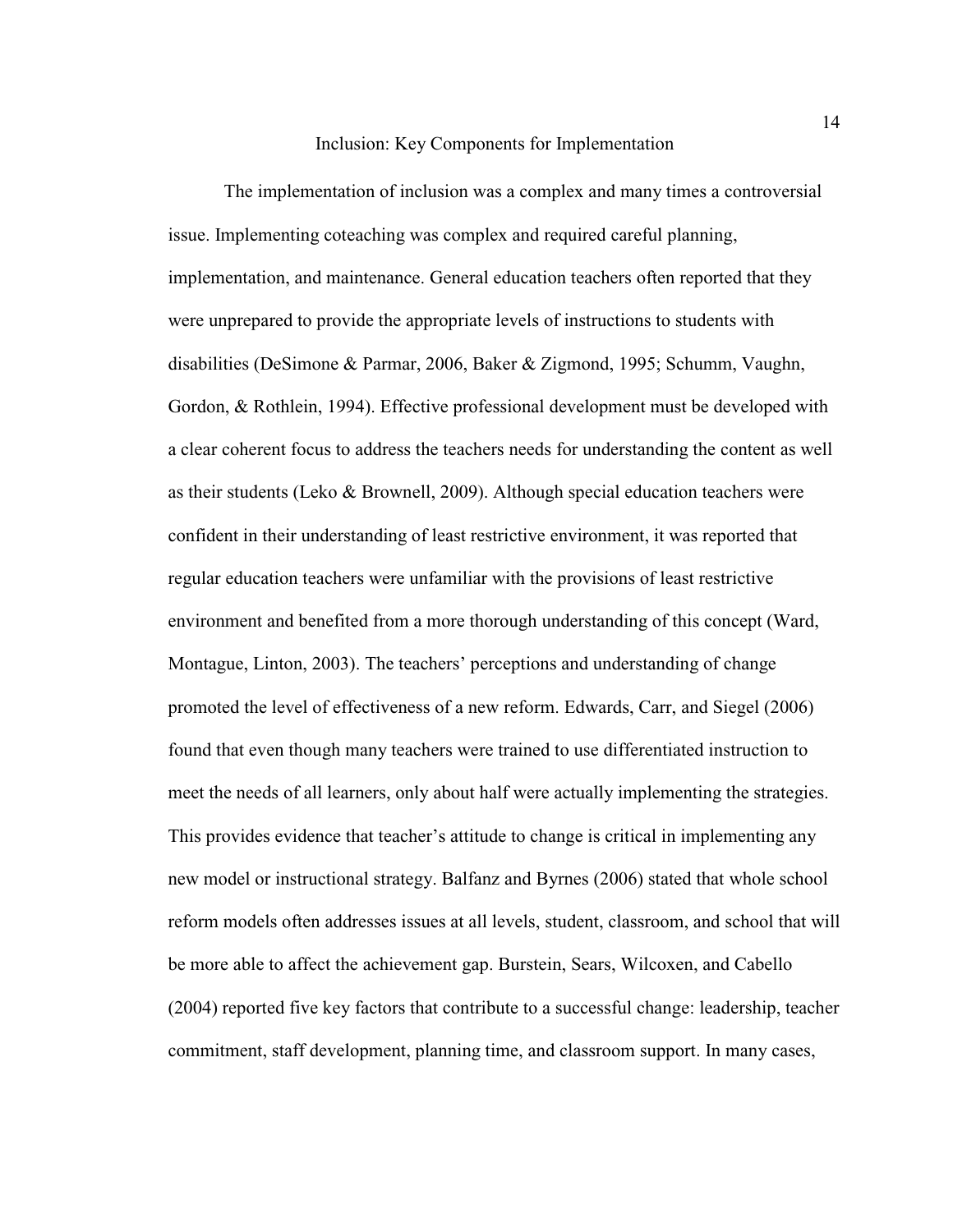teachers were not provided opportunity to volunteer for coteaching. Kohler-Evans (2006) reported that the majority of the participants in the study did not voluntarily participate in coteaching, but ninety-seven percent stated that they would participate again if given another opportunity. She reported that teachers believe the following to be the most important feature in the coteaching relationship: common planning, positive working relationship, and shared responsibility. In Idol's (2006) evaluation of inclusion schools, she found that many of the administrators were perceived by the teachers as very supportive. The administrators' attitudes toward change can determine the effectiveness of that change. A shared commitment by administrators and teachers must exist in order for a change to be successful (Burstein, et al., 2004). Administrators must take a proactive role in promoting the understanding of LRE and the concept of inclusion within their schools (Ward, Montague, & Linton, 2003). A structural change requires a change in attitudes and support (Kozik et al, 2009).

 Successful inclusion classrooms consisted of two teachers who are committed to student learning as well as cooperatively working together for the success of all students. Before inclusion with coteaching can be effectively implemented much professional development and planning must take place. Burstein, et al. (2004) reported that professional development was critical in promoting and preparing for the implementation of inclusion. Effective professional develop is designed to align with the teacher's goals and needs, provide collaborative active classroom settings, and focus on the student data and content being taught (Leko & Brownell, 2009). Ongoing in-service training was necessary in providing teachers with the adequate skills in teaching students in an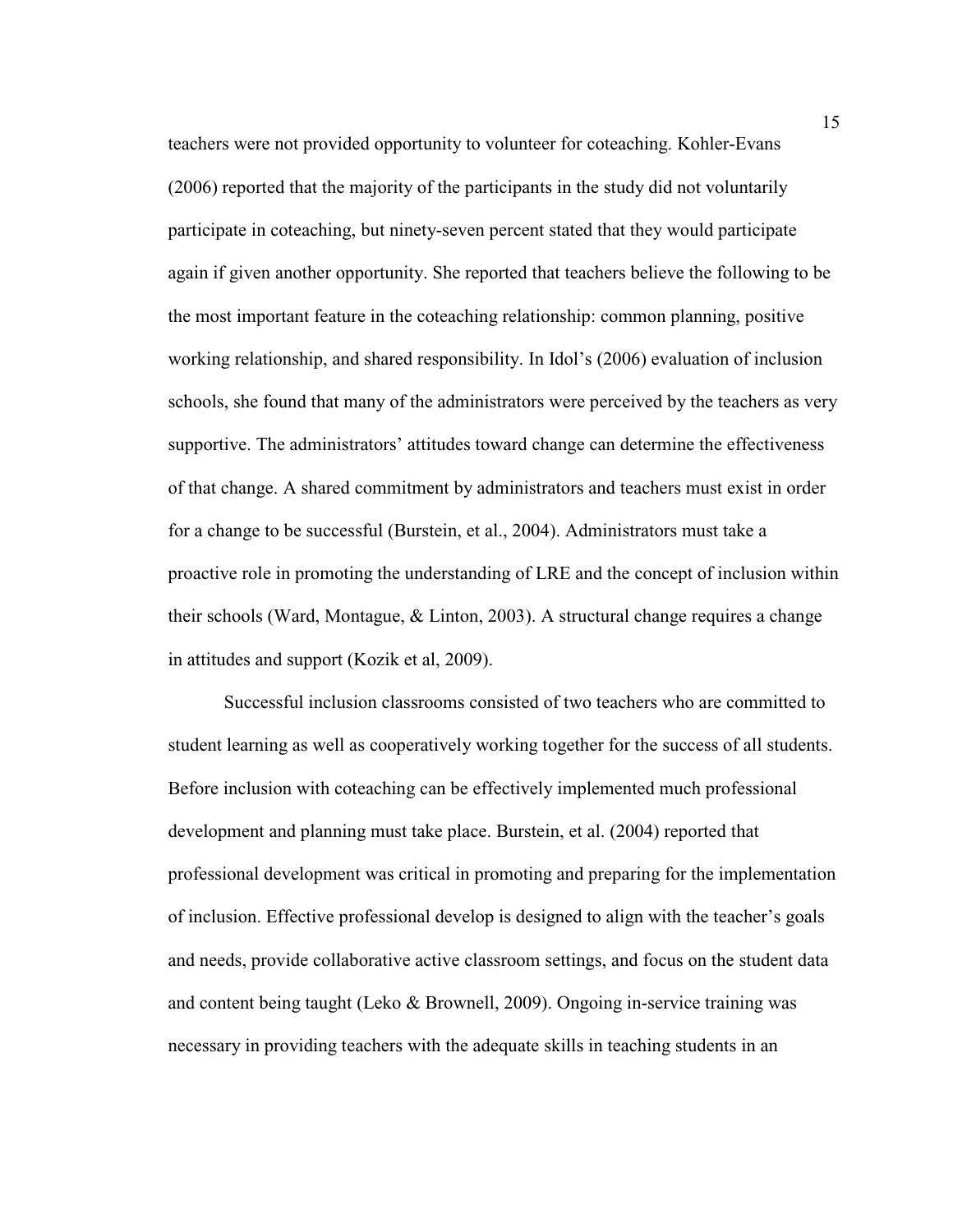inclusive setting (Scruggs & Mastropieri, 1996; Burstein, et al, 2004). Coteaching would not work if the other teachers were not fully dedicated to collaborating and using each others' strengths to implement the model. Keefe, Moore, and Duff (2004) stated that coteachers must "know yourself, know your partner, know your students, and know your 'stuff' in order to be successful" (p. 37). This statement referred to both teachers developing an awareness of each other's strengths and weakness and developing a clear understanding of each other's roles and responsibilities. Murawski & Dieker (2008) provided fifty tips for keeping teachers on the right track for successful coteaching. Some of the tips included: training, collaboration, sharing the materials and workload, communicate with partner, commit to co-planning, and share the students. Magiera & Zigmond (2005) stated that both teachers must be active instructors in order to provide more instructional opportunities for students with disabilities. Special education teachers must go beyond monitoring and observing within the inclusion classroom.

Collaborative planning was a key component to effective inclusion with coteaching strategies. Administrators must ensure that coteachers have a common planning time in order to develop lessons that address the various levels of instruction. It was important that teachers collaboratively plan and differentiate their instruction in order to meet the needs of all learners. DeSimone and Parmar (2006) reported two of the major issues in the inclusive setting were the importance of teacher collaboration and the inadequacy of teacher preparation for inclusion. Without appropriate professional development and collaboration, teachers can not effective implement coteaching in the inclusion setting. Magiera, Smith, Zigmond, & Gebauer (2005) and Salaza and Nevin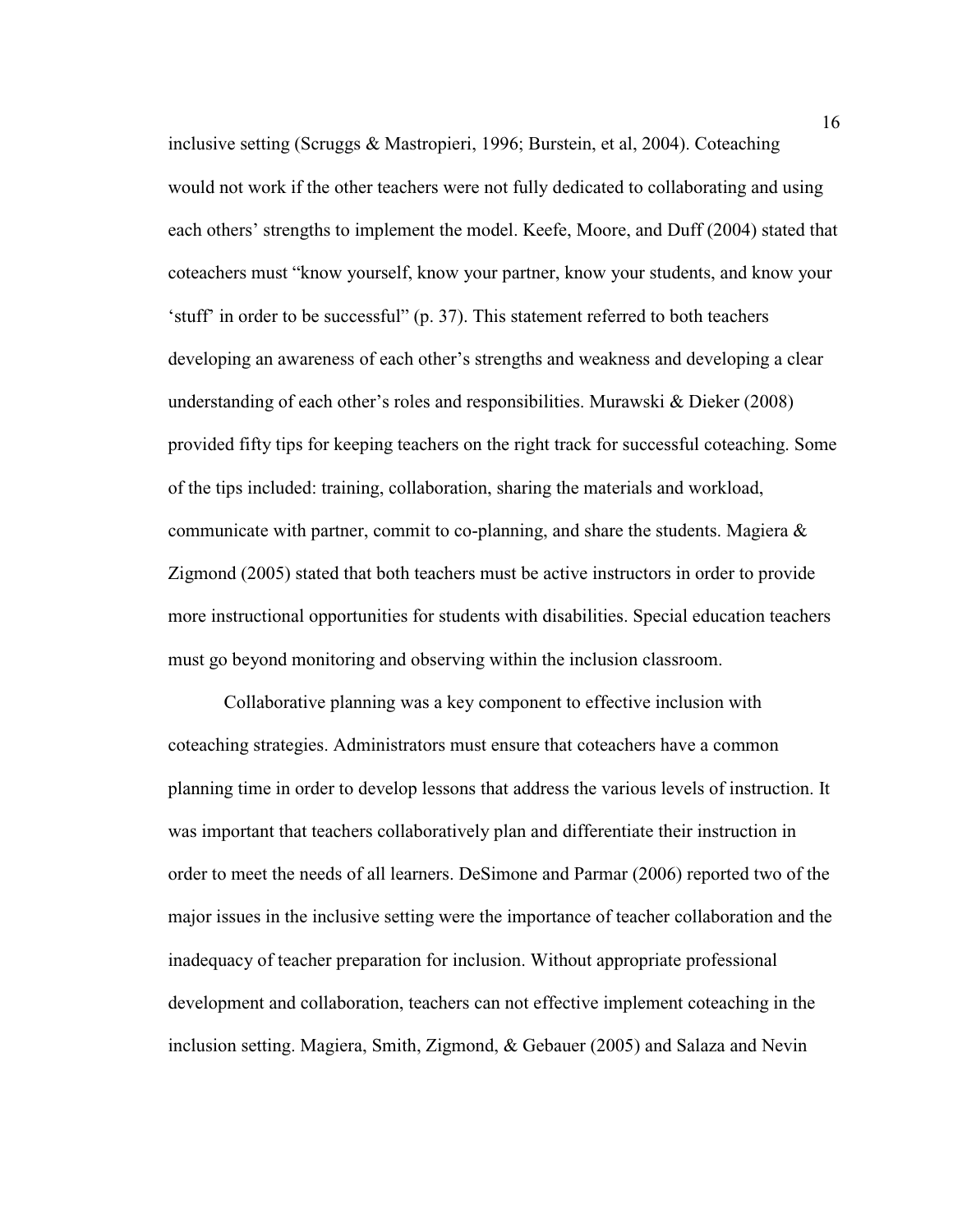(2005) included coplanning as one of the strategies needed for a more effective coteaching classroom. Coplanning was more than just same time planning. It involved both teachers working together on individual's needs. This was an opportunity for coteachers to identify the roles and responsibilities of each lesson taught. Co-teachers established these roles and responsibilities in order to ensure that each partner took an active role (Friend, 2007). Improving student learning required that all participants bring their knowledge and expertise while working together to educate all students (Beckman, 2001, Murawski & Hughes, 2009). Coteachers who perceived their relationship as an equal partnership believed that it was an energizing experience (Friend, Reising, & Cook, 1993). With the pressures of accountability on student achievement, collaboration must be more than a "friendly gesture" (Peck & Scarpati, 2004). Coteachers compatibility was a critical component in the success of an inclusion classroom (Mastropieri, Scruggs, Graetz, Norland, Gardizi, & McDuffie, 2005). Bouck (2007) found that coteachers should communicate and share responsibilities regarding not only instructional materials/strategies, but also included issues regarding the physical space within the classroom and handling classroom management and discipline issues. Coteachers must be open to new opportunities and have a clear path of communication to share ideas or concerns.

Effective inclusion schools with coteaching strategies had common practices. Deiker (2001) reported some common practices found in successful inclusion classrooms: (a) positive learning climate and positive perceptions of coteaching, (b) instructions that focused on active learning, (c) setting high expectations for all students, (d) commitment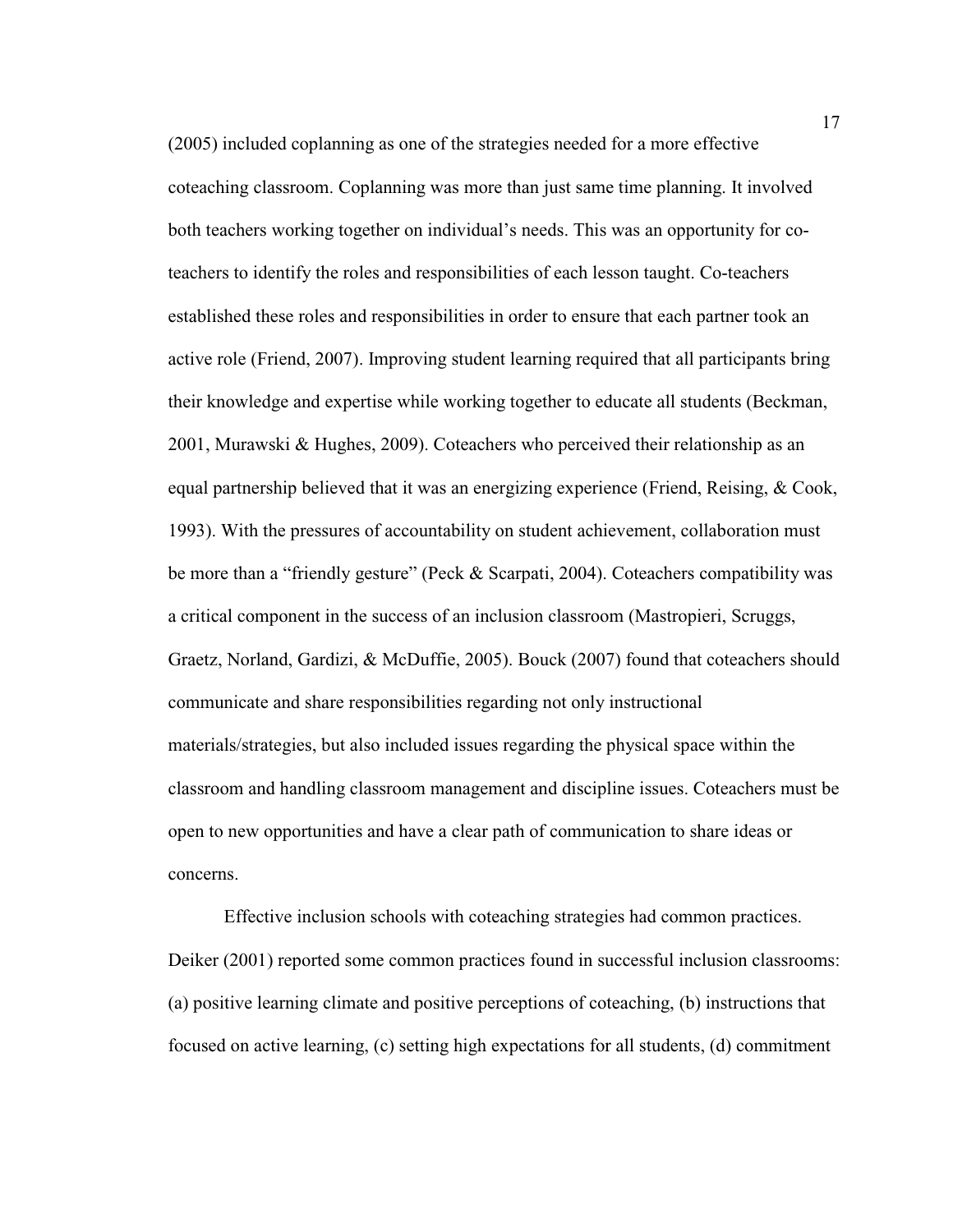to planning time, (e) creative evaluation methods. Before coteaching starts, Magiera, Smith, Zigmond, and Gebauer (2005) stated that (a) coteachers need to attend workshops together as a team, (b) request a common planning time, (c) create a classroom that shows ownership for both teachers, and (d) create an active student learning environment. Strivers (2008) agreed with previous literature that in order to strength your coteaching relationship, the teacher should have common planning to collaborate and communicate with each other to discuss the room layout, new instructional strategies, and time to clarify the understanding of each other's expectations, as well as time to spend analyzing the student's data and providing feedback. Friend (2007) stated that coteachers benefit from visiting a cotaught classroom or participating in peer observations in order to provide feedback and create a professional learning community. McDuffic, Mastropieri, and Scruggs (2009) reported that teacher benefited from the professional development gained through coteaching.

#### Teachers' and Students' Attitudes Toward Inclusion

The teachers' attitudes and expectations determined the climate and success of their classrooms and the extent of their students' learning. This thought referred to all classrooms, inclusion or non-inclusion. Just as research showed the impact a principal's attitude has on the implementation of inclusion (Praisner, 2003; Salaza & Nevin , 2005), there was research available to determine the impact of teacher's attitudes on student learning in an inclusive setting. Bender, Vail, and Scott (1995) reported that teachers with a negative attitude toward mainstreaming students with disabilities utilized effective instructional strategies less often than those teachers with a positive attitude toward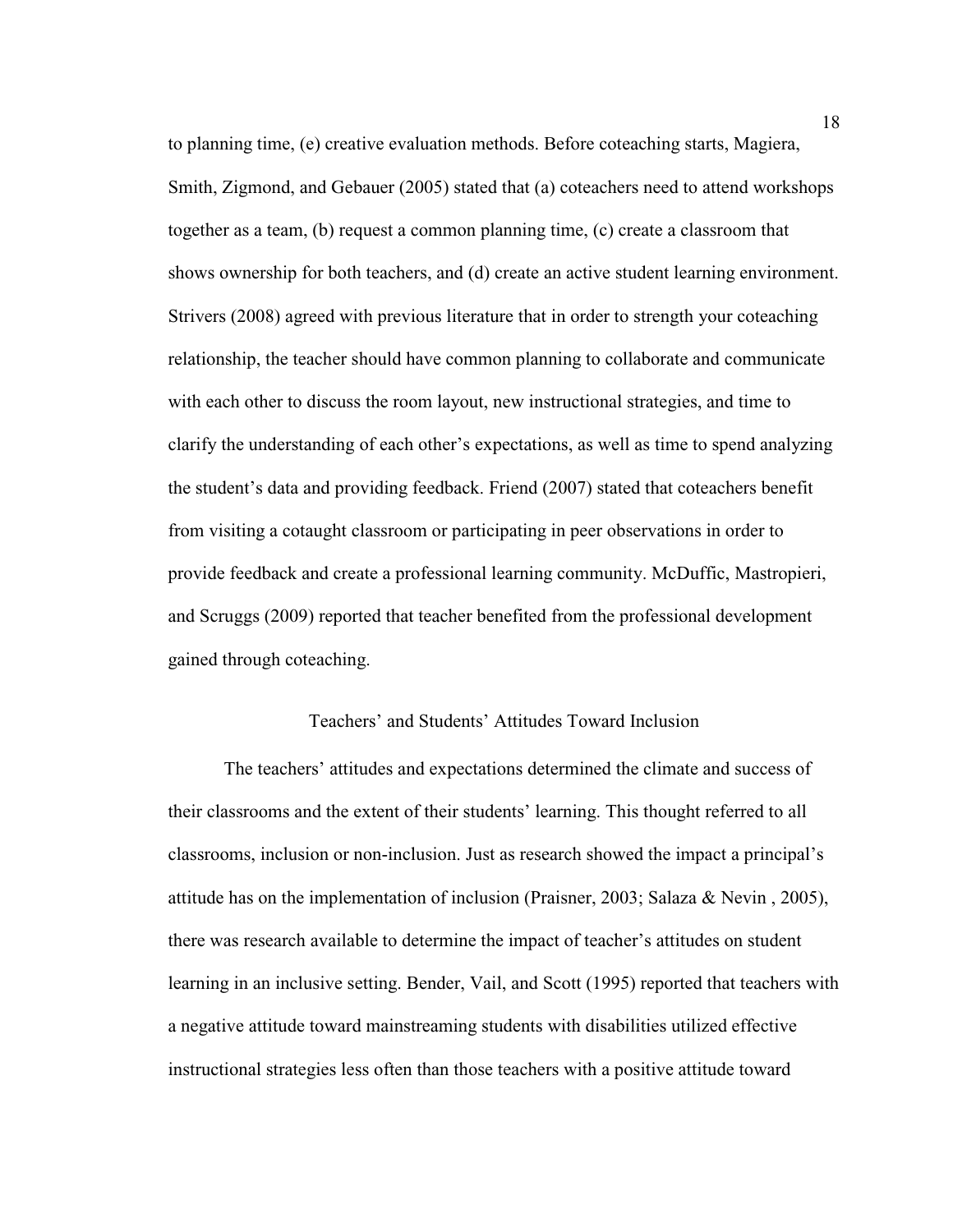mainstreaming. Effective instructional strategies were the key to student achievement (Marzano, Pickering, & Pollock, 2001). Teachers must create a positive learning environment and an atmosphere that promotes learning for all students. Teachers' perceptions or attitudes toward including students with disabilities determined the level of successful implementation. Kozik, Cooney, Vinciguerra, Gradel, and Black (2009) stated that a need for change in attitudes toward collaborative relationships is one of the first steps in effective inclusion at the secondary level. Hodkinson (2005) found that negative teachers' attitudes were a barrier that stalled the implementation of a thriving inclusive classroom. Nota & Soresi (2009) reported that teachers often viewed the future of SWD as limited, focusing only on what these students can not do. It is important for teachers to focus on strengthening students' abilities by stimulating their interests and self efficacy beliefs.

Coteaching required a commitment from both partners. It would not be successful if the teachers allowed the negative attitude or perception of inclusion to interfere with the creation of a collaborative environment. In a study conducted by Maccini and Gagnon (2002), several issues had been found that must be considered for successful implementation of standards based instruction for students with disabilities. One of these considerations was the teachers' unfamiliarity and confidence in their understanding of the standards based instruction. This was similar to the findings of Ward, Montague, and Linton (2003) regarding teachers lack of knowledge of the least restrictive environment concept. Teachers' lack of confidence and knowledge oftentimes led to negative perceptions. The teacher must gain understanding and develop a positive attitude toward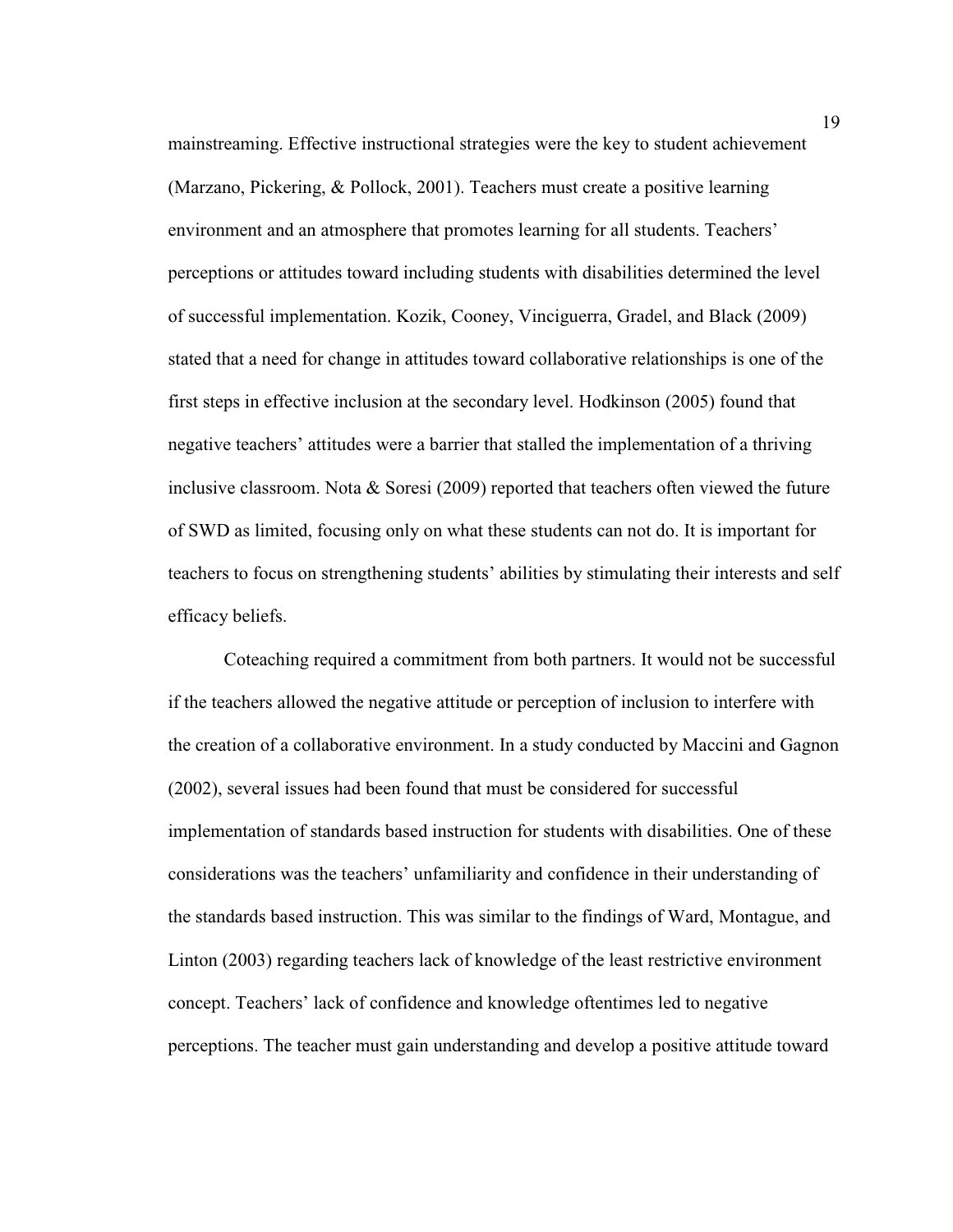the implementation in order to create an atmosphere of learning for all levels of students. McDuffie, Mastropieri and Scrugs (2009) reported that teachers had and overall positive perception of coteaching. Teachers shared that coteaching was enjoyable, beneficial to students, improved academic achievement and allowed students to receive more help.

Student's perception toward learning and the environment often impact their achievement. Wilson and Michaels (2006) reported that students within the co-taught classroom reported positive benefits of coteaching. It was found that students were provided more individual support, instructional strategies in the co-taught classroom were more flexible and more diverse, and the students believed that coteaching helped them to develop more skills and better grades. Jang (2006) also reported that more than half of the student participants considered team teaching to be superior over traditional teaching. It was stated that students could learn different methods because of the teachers' methods were not the same. Having two teachers in the same classroom provide greater opportunity for a more diverse learning style and method. Miller (2008) reported that his pre-service teachers completed a project that required them to gain input from students regarding their opinion toward inclusion. Many of the students reported that is was a positive model and believed that it was the students' right to be in the regular classroom. Student and teacher perception of coteaching has a great impact on the effectiveness of the model.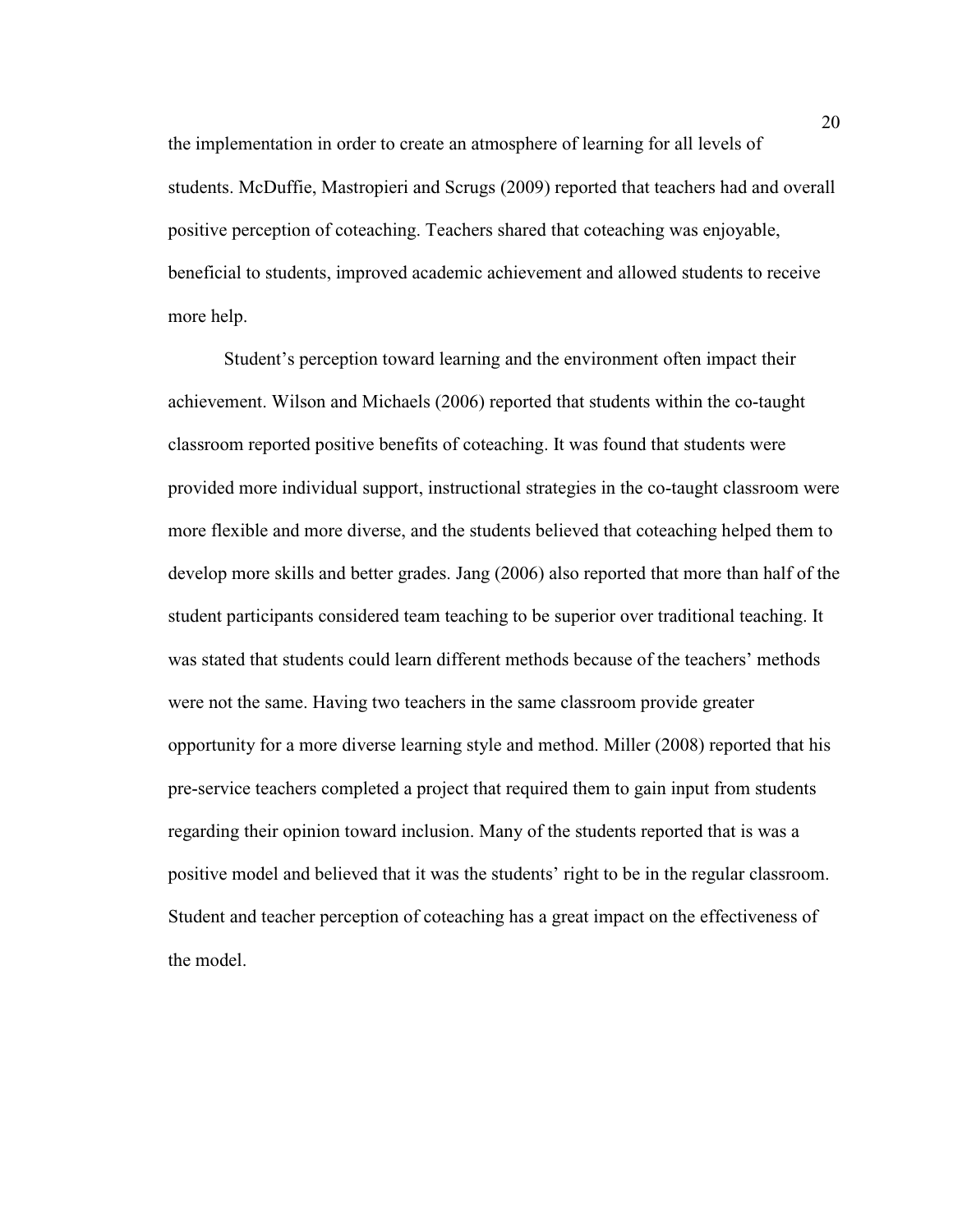#### The Impact of Inclusion on Social Skills

 The idea of mainstreaming students with disabilities developed after the passing of federal mandates that required equal opportunity for all students. The focus of mainstreaming students with disabilities was based not only on the academic performance of these students but also on the socialization skills of these students. It had been noted in research that by simply placing a student into the general education classroom, he or she would not automatically be accepted socially. Pavri and Luftig (2000) found that students with learning disabilities were less popular and often described themselves as lonely. Students with disabilities in an inclusive setting often perceived themselves as socially competent (Pavri & Luftig, 2000). Vaughn, Batya, and Schumm (1996) reported similar findings regarding students with disabilities and their selfconcept. It had been found that students with disabilities demonstrate self-concepts that were equal to those of other achieving groups.

 Although the National Center for Educational Restructuring and Inclusion (1994) stated that inclusion would provide the opportunity for socialization among students with disabilities and without disabilities, it did not ensure social competency for all students. Tapasak and Walther-Thomas (1999) reported that after 1 year of inclusion students with disabilities were often found to be at a social disadvantage because they were perceived as shy or sensitive, therefore having fewer chances to lead among their peers. Inclusion provided students with disabilities the opportunity to socialize with general education students but had not increased the students' social skills or social competency.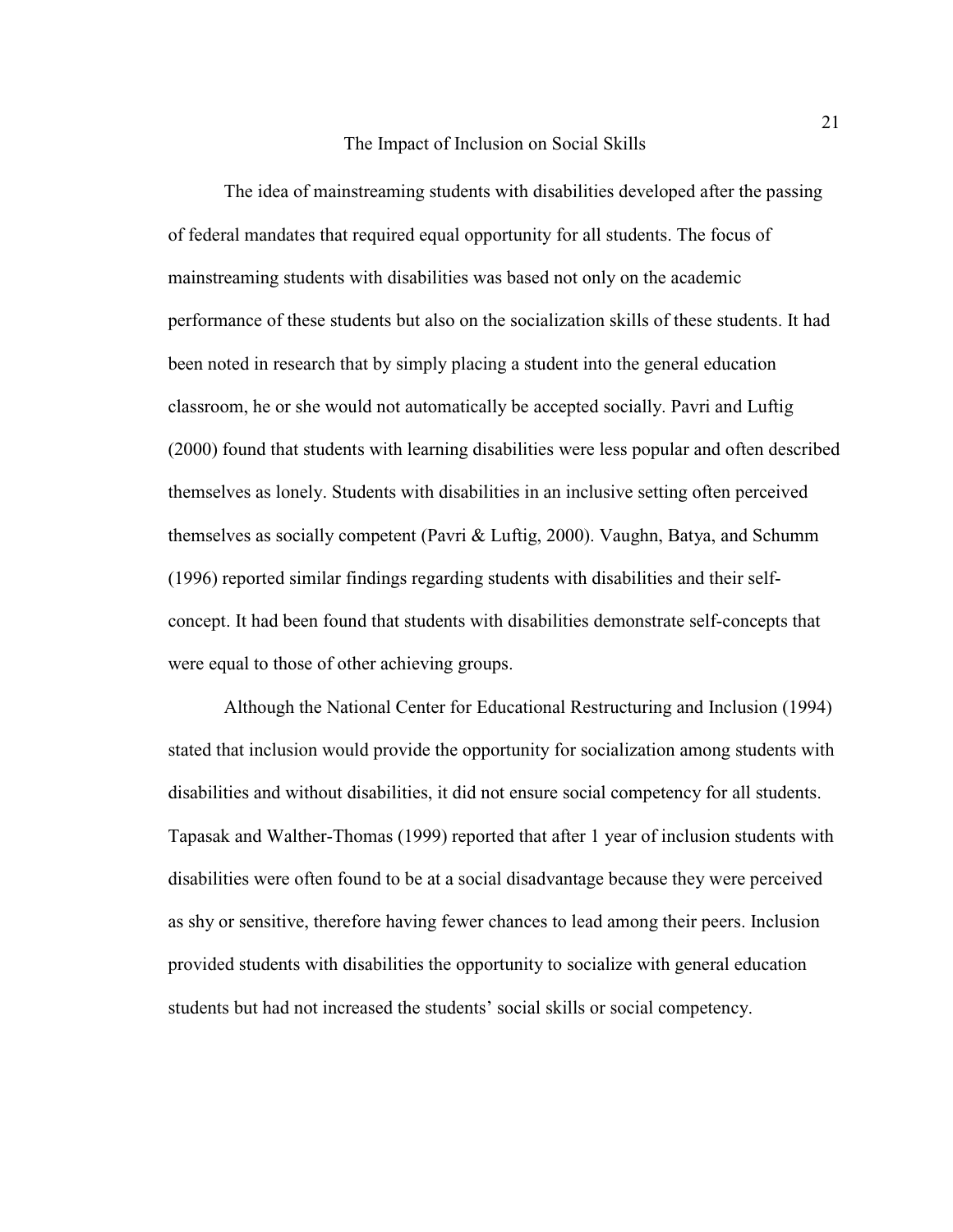The Council for Exceptional Children (CEC) established goals for students to function as active learners and to accept responsibility for their learning within the inclusive environment. These goals were promoted through collaboration, communication, and social experiences with their peers. Cooperative learning environments promoted positive interactions and relationships among students (Spinelli, 1998). With inclusion classrooms, teachers can create the opportunity for peer connections through various groupings (Knesting, Hokanson, Waldron, 2008). Downing and Peckham-Hardin (2007) reported that students without disabilities often benefited socially from having been in the inclusion classroom. This setting often taught students without disabilities a greater awareness and tolerance of differences and enhanced empathy and compassion for others.

#### Inclusion and Student Achievement

With the high stakes testing placed on educators, teachers often feared the placement of students with disabilities in the regular education classroom. Research that supported the idea of inclusion increasing student achievement as well as inclusion having no impact or a negative impact on student achievement was limited. Advocates of inclusion tended to believe that by including students with disabilities into the general education classroom, students increased their academic achievement. Students were placed in a setting where equal opportunities were available for student learning. Idol (2006) conducted an evaluation of eight schools and found that seven out of the eight schools made a noticeable improvement on state tests scores. These schools were at various levels of implementation of inclusion. Luster and Durrett (2003) stated that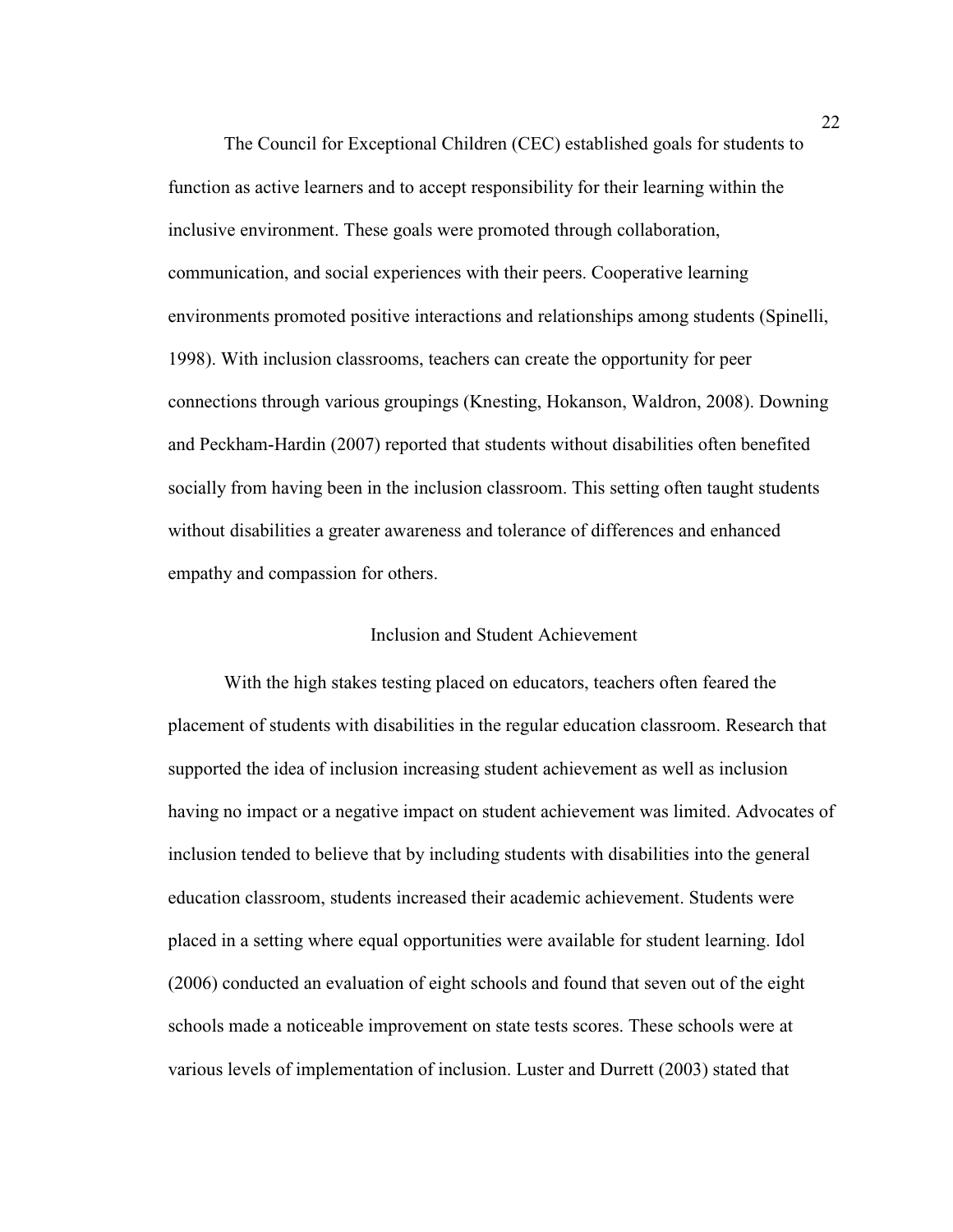greater inclusion leads to greater student achievement. Their study showed a positive relationship between inclusion of students with disabilities and higher performance scores. Simply implementing inclusion had not guarantee positive student achievement, but with the support of effective instructional practices inclusion can produce higher levels of achievement among students with disabilities. In a study conducted in the Netherlands, Peetsma, Vergeer, Roeleveld, and Karsten (2001) reported that students with disabilities that were included in the regular education classroom made more progress than their equal counterparts who were educated in a special education setting. Salaza and Nevin (2005) provided evidence in their study of an increase in the students with disabilities test scores in the inclusion classroom, contrary to the teachers' initial beliefs. Farrell, Dyson, Polat, Hutcheson, and Gallannaugh (2007) reported findings that showed a small, insubstantial relationship between inclusion and student achievement. It was difficult to determine the exact impact inclusion had on student learning due to the lack of control over other variables such as instructional strategies or adoptive instructional programs.

The NCLB Act (2000) had forced many schools to include students with disabilities into the general education classrooms, but few schools had effectively done so. This shift had brought about many concerns and unwanted results for educators. Zigmond, et al. (1995) conducted a study among six elementary schools and reported that the achievement gap between students with disabilities and students without disabilities had not narrow after including students with disabilities into the general education setting. The achievement outcomes for students with disabilities in the general education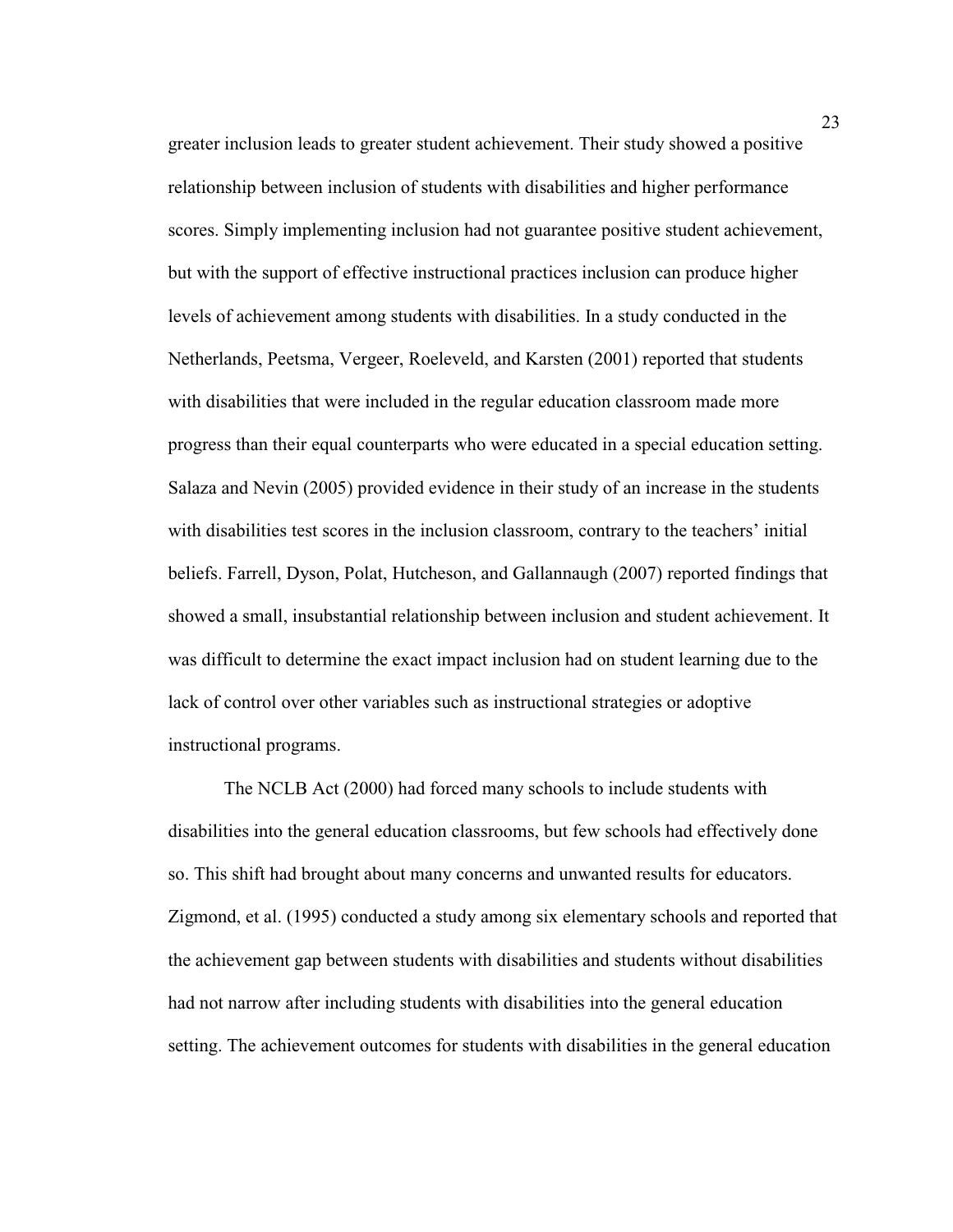setting were disappointing considering the amount of time, effort, and financial resources provided for this project. In Manset and Semmel's (1997) investigation of inclusive settings, they found that there was no significant evidence to support transitioning to an inclusion school. It was their recommendation that further research be conducted to determine what attributes are needed in order to develop an effective inclusive classroom. Murawski (2006) stated that there was no significant difference in the outcome of students' achievement in the co-taught classroom. It was reported that the impact of the individual instructor appeared to be a fact regardless of a cotaught or noncotaught classroom. Friend (2007) stated that measuring the success of coteaching based solely on student achievement was misconstrued without establishing the criteria for judging the quality of the coteaching program. When comparing SWD's achievement in the inclusive setting versus their achievement in a resource setting, Fore III, Hagan-Burke, Burke, Boon, & Smith (2008) reported that no statistical difference was found in the achievement of reading or math. It was recommended that more research be conducted focusing on other variables than the setting of the students.

Research for determining the impact on general education students' was found, but was not in abundance. Idol (2006) reported that about half of the secondary education participants stated that the general education students remained unaffected by students with disabilities being included in their classes. Idol also reported that about 58%-68% secondary educators stated that the general education students' test scores remained the same. Many of the studies had not provided specific evidence to prove that inclusion positively or negatively impacted general education students' achievement. Therefore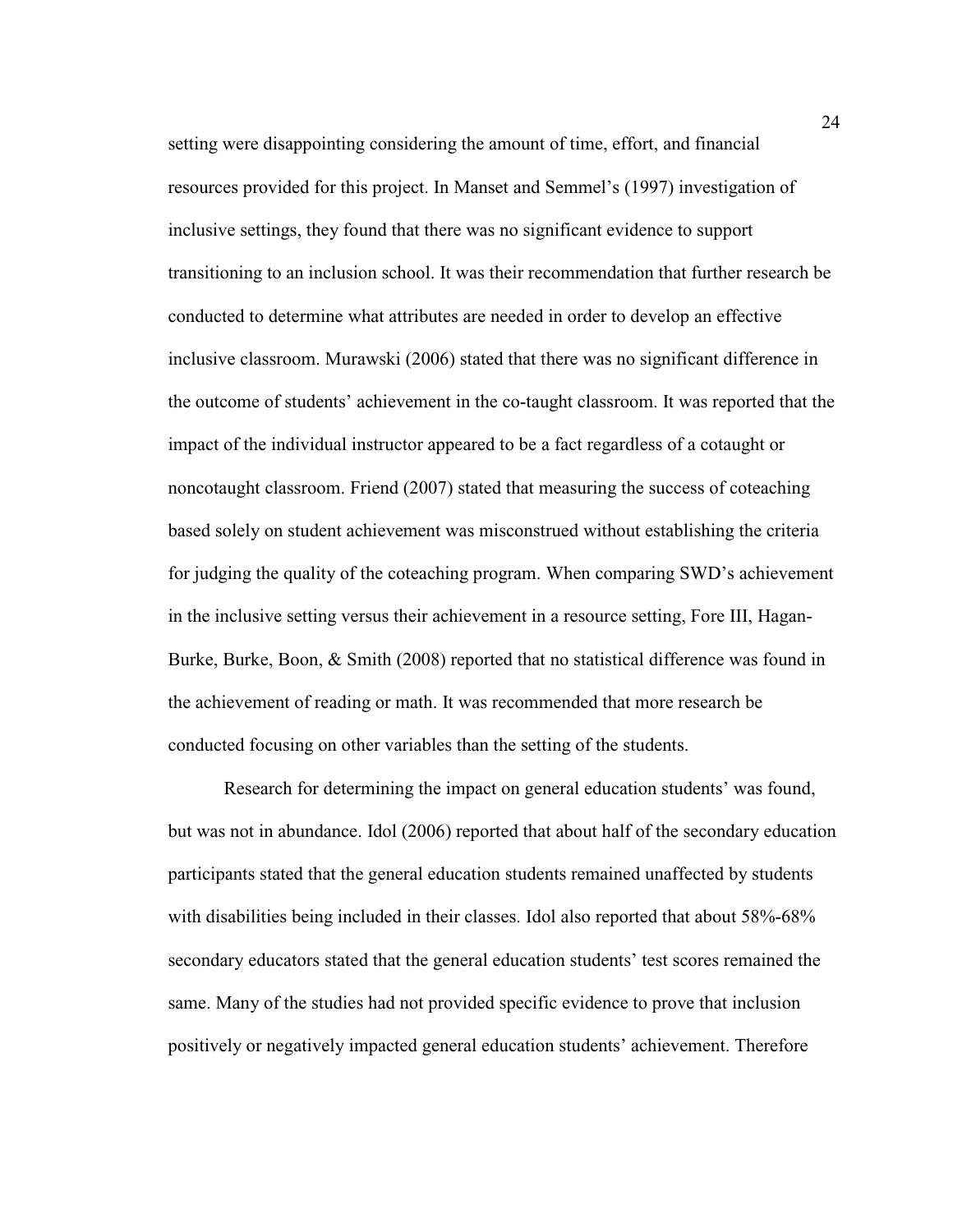there was a great need for further research regarding general education students' achievement within the co-taught classroom.

# Effective Teaching Strategies

Inclusion with coteaching strategies when implemented properly produced greater results in the achievement of students with disabilities. Coteaching allowed the opportunities for a wider range of instructional options and greater student participation. Murawski and Hughes (2009) stated that with coteaching, teachers were able to provide more active instruction, use a variety of strategies, and differentiate instruction more easily. Coteaching partnerships brought unique appeal to a classroom with a variety of expertise (Friend, 2007). A meta-analysis conducted by Murawski, Weichel, & Swanson (2001) and Salend, Duhaney, & Garrick (1999) both indicated that coteaching had a positive impact on student learning, but further research was needed. Marzano, Pickering, and Pollock (2001) provided researched based strategies to improve student achievement. When implementing coteaching strategies along with effective instructional strategies, students with disabilities were destined to achieve higher. Douglas, Burton, & Reese-Durham (2008) shared evidence that using multiple intelligence instruction showed increase in student performance academically and behaviorally. The learning style theory considered the fact that all students have strengths and can learn when instruction was provided based on an individuals' learning style. Research had proven that when learning style instruction was implemented students achieved higher and their attitudes toward learning improved (Robert, 1999; Schiering, 1999; Marzano, Pickering, & Pollock, 2001). Banda, Matuszny, & Therrien (2009) provided guidance on implementing the high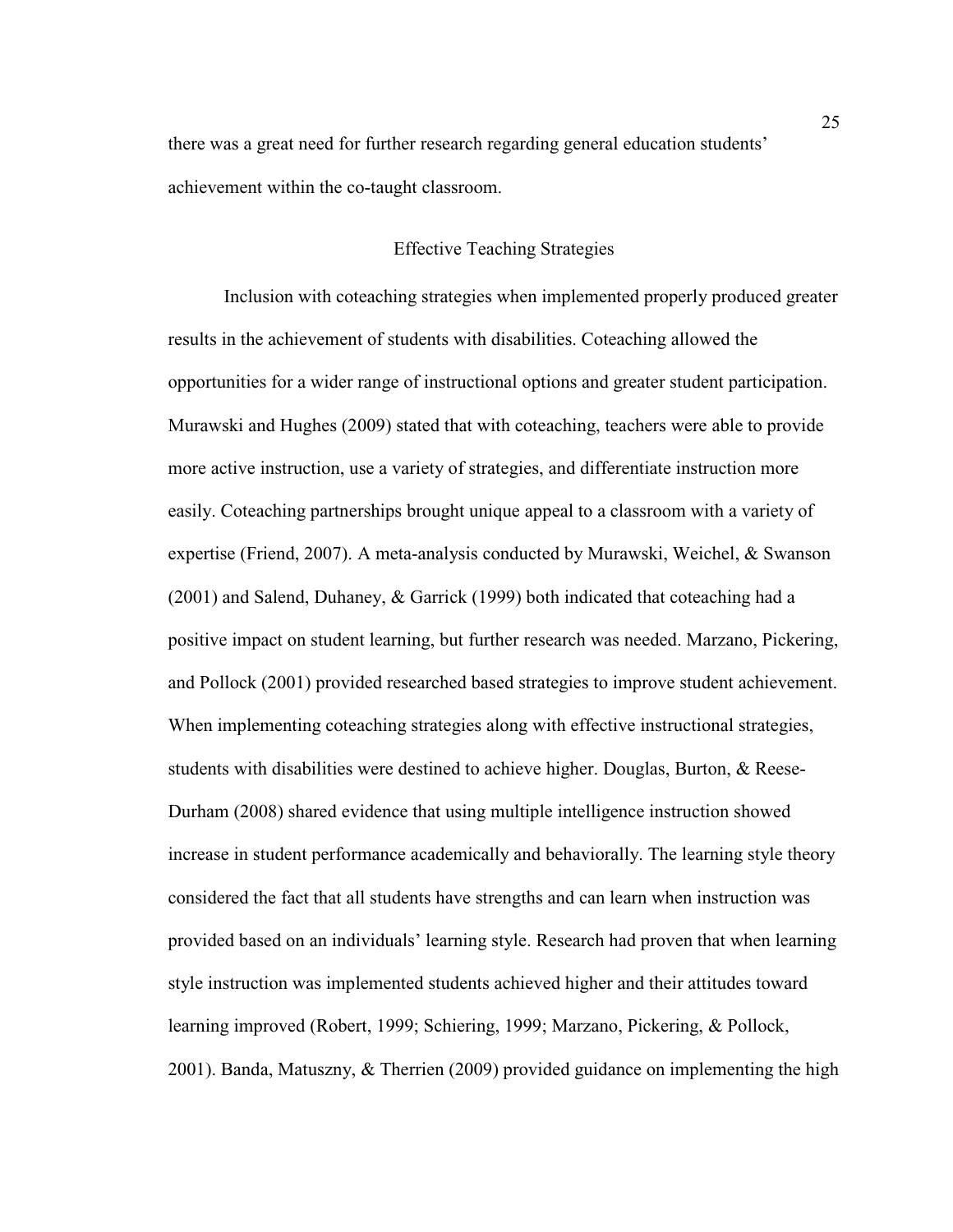preference strategy. The strategy is designed to enhance student motivation by creating task that begin with two or three preferred math tasks before presenting a more difficult or less preferred task. Increasing student motivation is a key to increasing student learning. Ellett (1993) reported that secondary teachers realized the importance of changing their instructional approach in order to meet the needs of students with various learning abilities. Students can learn when instruction was designed for their individual needs. Woodard & Brown (2006) conveyed that students provided with more opportunities to be successful would increase their motivation. They shared that teachers using small group instruction to scaffold information or assist in completing a task can be an effective way to increase student motivation. Some coteaching strategies identified by Friend, Reising, and Cook (1993) that can be used are (a) one lead, one assist, (b) station teaching, (c) parallel teaching, (d) alternative teaching, and (e) team teaching. Dieker (2001) reported that station teaching and alternative teaching strategies were being used in some of the secondary teams as well as all of the teams were using active learning with their students. With the thought of using station teaching or alternative teaching, teachers can easily implement preteaching and reteaching strategies through these models. Lalley and Miller (2006) reported that both of these instructional strategies can enhance student performance in math achievement.

Traditional instructional methods needed to be revised in order to meet the needs of the diverse learners in an inclusive classroom. Spinelli (1998) stated that instructional methods needed to be more innovative and interactive in order to promote the learning of all levels of learners. Witzel (2005) and Magiera, Smith, Zigmond, &Gebaurer (2005)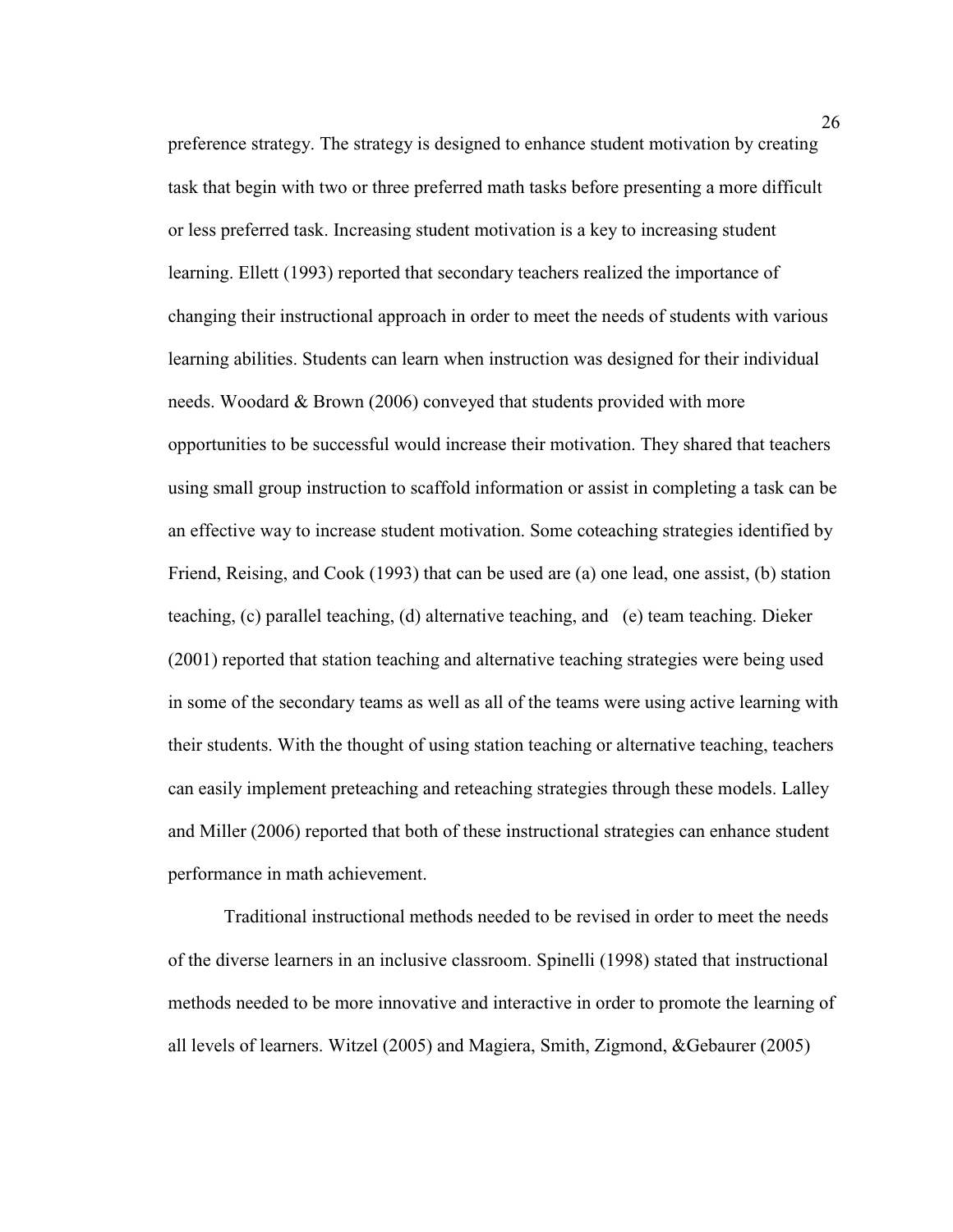both reported that increasing student interaction can improve student performance. Effective classroom instruction requires student to participate in active learning. Strivers (2008) shared that coteachers need to try new models of coteaching to determine which model or strategy will best suit the needs of their students. Implementing activities that promoted higher order thinking and encouraged students to construct their own understanding of knowledge was more motivating and exciting to learners. Cooperative learning was one strategy that helped students to maximize their own learning through positive interactions and problem solving skills. Students felt empowered when working with peers toward a common goal. Students with a positive attitude toward learning mathematics often have higher test scores; therefore it is important for educators to consider instructional strategies that emphasize student motivation and self beliefs (House, 2006). Slavin (as reported by Spinelli, 1998) stated that cooperative learning "promotes learning by (a) enabling students to translate the teacher's language into "kid language" for their group members, (b) reinforcing mastery of skills by having students teach their peers, (c) providing opportunities for students to provide individual attention and assistance to each other, and (d) fostering a "we're all in this together" attitude in which students are more willing to take risks and make comments or ask questions which they would not attempt in large group, less collaborative settings." Cooperative learning provides students with the opportunity to gain direct feedback from peers as well as development their interpersonal and intrapersonal skills (Jones, Jones, & Vermette, 2009). Marzano, Pickering, and Pollack (2001) reported that organizing students in cooperative learning groups had a powerful impact on the students learning. They also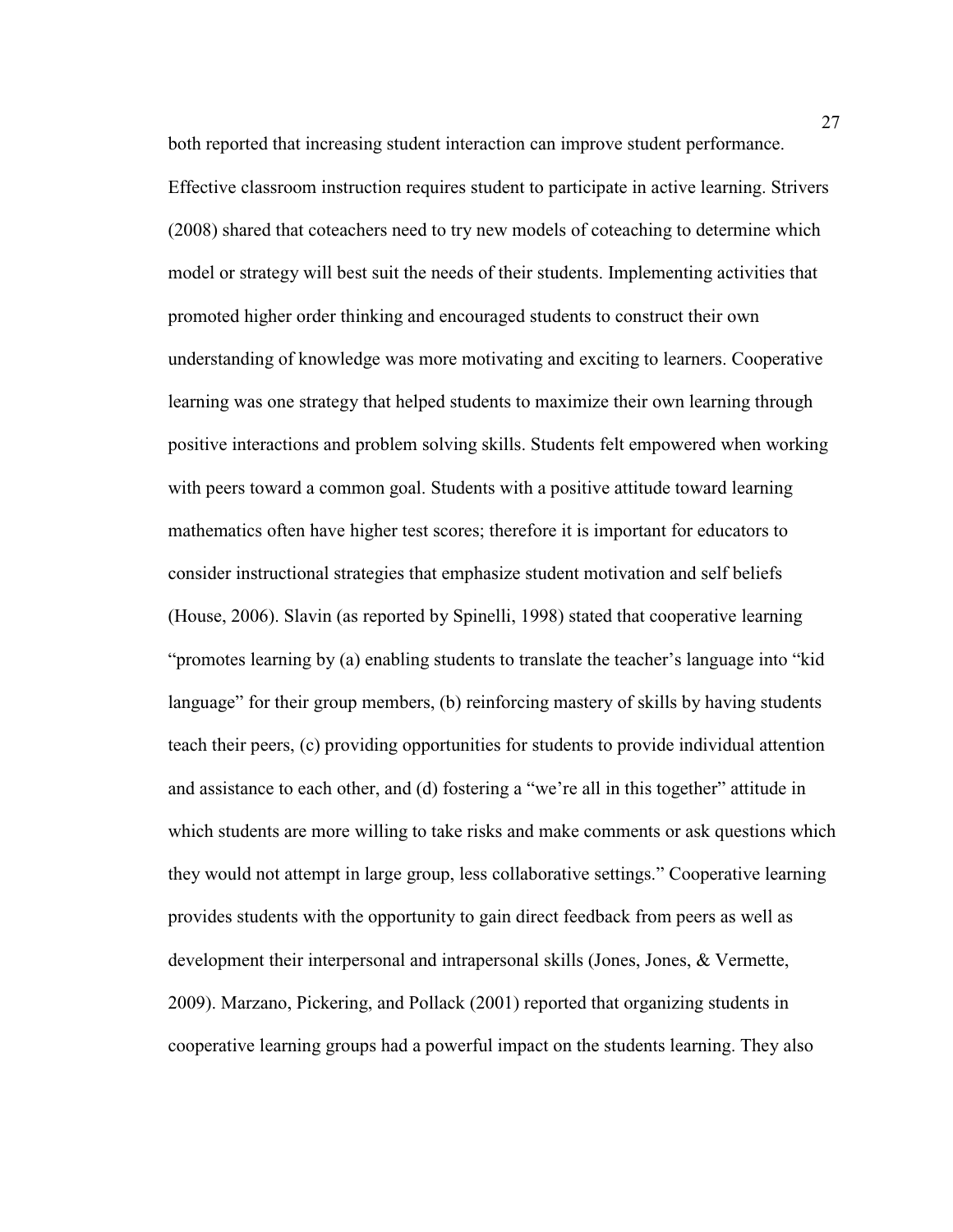provided general guidance for utilizing cooperative learning. Effective teaching occurred when teachers used instructional strategies that were considered to be best practices. Instruction could not be considered as a one size fits all approach. Educators must use a variety of strategies in order to meet the needs of each student. Tomlinson (2003) provided ways and strategies to differentiate instruction. Teachers must increase their knowledge of their learners in order to provide differentiated instruction to meet those needs.

Utilizing strategies to reach all students required that teachers must have a toolbox of strategies. Furner, Yahya, and Duffy (2005) provided twenty best practices that could be used in mathematics. Teaching mathematics and conceptual understanding requires teachers to develop strategies that may not be in their comfort zone or content area. Phillips, Bardsley, Bach, & Gibb-Brown (2009) conducted a project that incorporated literacy strategies in mathematics. It was reported that teacher awareness increased; therefore student awareness increased. Knowing that application of mathematics is an area that many students are not successful, Graeber (2005) reported that math consultants must focus on instructional strategies that emphasize the development of conceptual understanding rather than basic fact recall. Instruction should present students with challenging task that require invention and application. Hodge, Riccomini, Buford,  $\&$ Herbst (2006) conducted a review of instructional interventions in mathematics. Some of the strategies included peer mediated interventions, teacher direct instruction, covercopy-correct strategy, and computer assisted instruction. It is evident that teachers must use a variety of teaching strategies to support conceptual awareness for all students.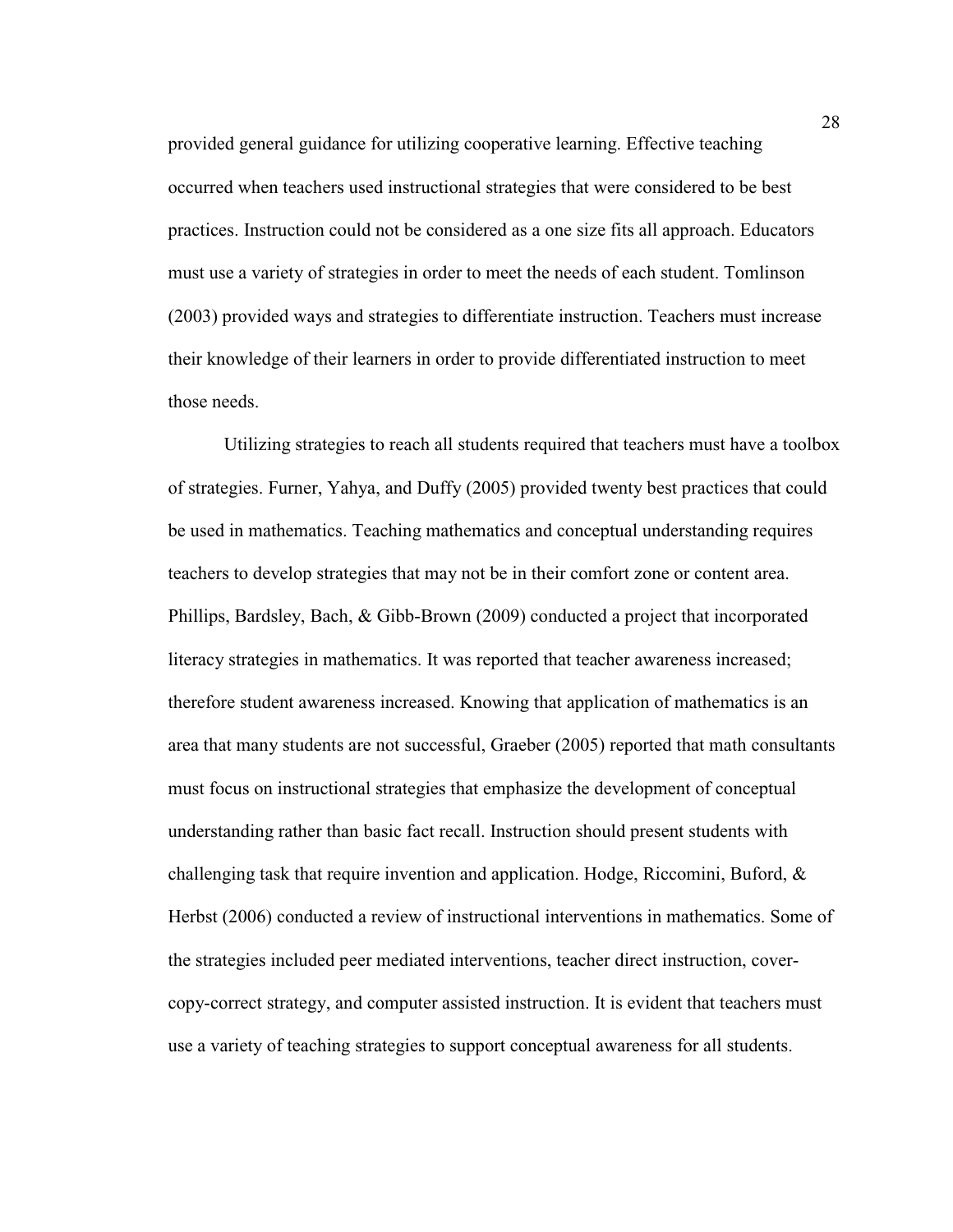Marzano, Pickering, and Pollock (2001) identified nine researched based strategies that could benefit learners in all content areas. All students can learn if the teacher was collaboratively planning, developing, and implementing instruction that contained differentiated, interactive, and/or cooperative learning activities that was designed to meet the needs of each individual learner. Witzel and Riccomini (2007) stated that teachers must consider the instructional delivery, prepare efficient sequences of lessons, model and guide students, and monitor their learning in order to provide remediation or enrichment to those in need.

## Study Methodologies

 Many studies have shown that teacher attitudes had an impact on the effectiveness of coteaching (Praisner, 2003, Bender, Vail, and Scott, 1995, Hodkinson, 2005). With this in mind, the researcher reviewed the methodology of these studies to determine the instruments used to measure teacher attitudes as well as instructional strategies being utilized in the coteaching classroom. Teacher interviews provided the researcher with the opportunity to learn what is in or on someone's mind (Hatch, 2002). The researcher must become a good listener and build a trusting relationship with the participants prior to conducting the interview. Idol (2006) used interviews to evaluate an inclusion program at eight different schools. The interviews allowed the researcher to identify the level of inclusion as well as the teachers and administrators attitudes toward the inclusion program. During the interviews, the researcher was better able to gain an understanding and identify some common meanings among special education teachers, regular education teachers, and administrators regarding inclusion of students with disabilities,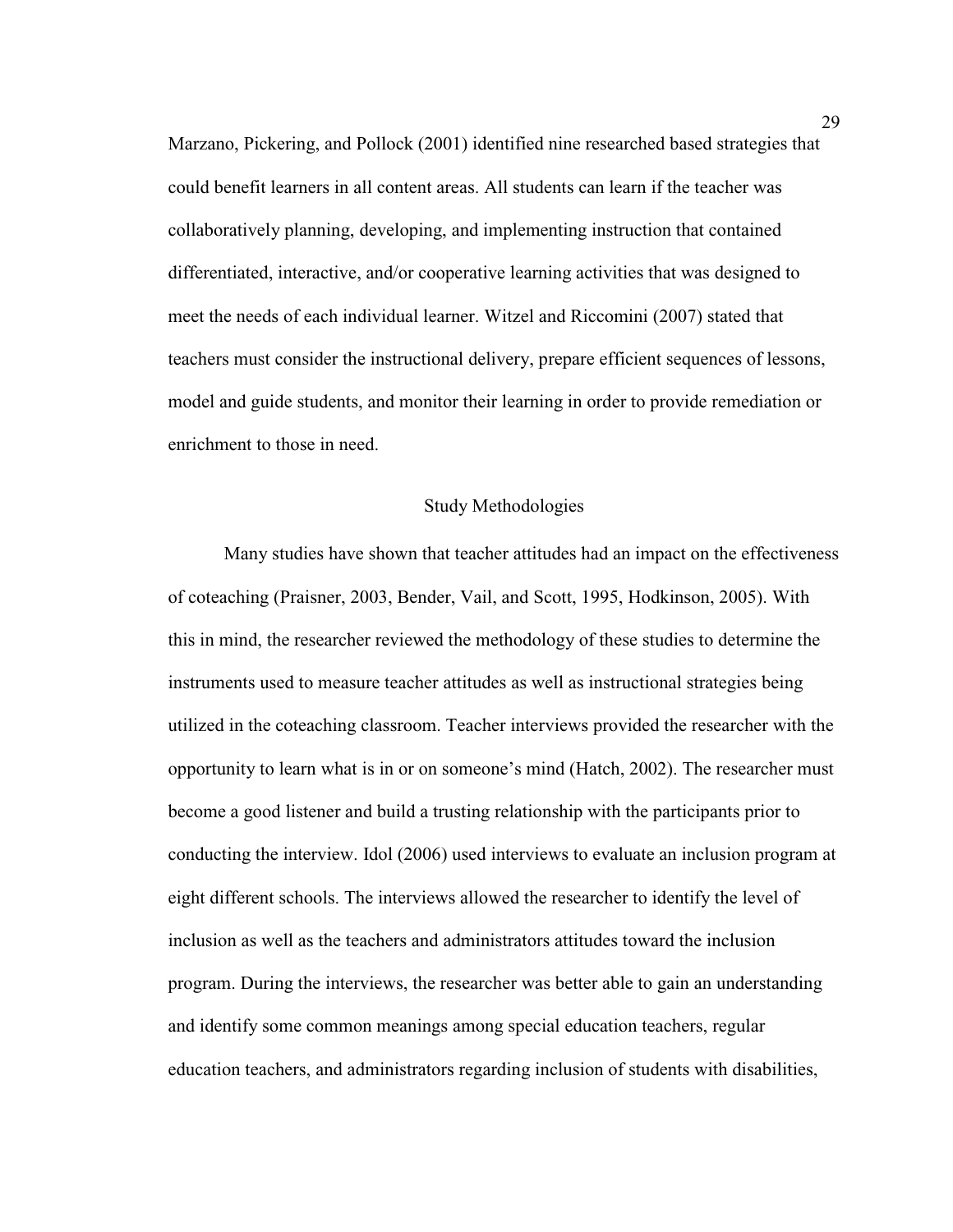attitudes toward accommodating those students, impact on statewide tests, and concerns regarding the implementation of the program. Downing and Peckham-Hardin (2007) used interviews in their study to determine if inclusive education was good for students with moderate or severe disabilities. The interviews allowed the research to obtain a greater depth of understanding by using open ended questions and follow up questions when needed. Interviews provided the researcher with the chance to go deeper into the thoughts and feelings of the participants.

Idol (2006) and Peetsma, Vergeer, Roeleveld, and Karsten (2001) used standardized test data to determine the impact or effectiveness that inclusion has on students' achievement. The standardized test data provided the researcher with a reliable and valid measure of student achievement in regards to grade level assessments and expectations. The methodology for this study included both data collection methods, interviews and test data. Further discussion regarding the methodology can be found in section 3.

### Summary

 With the rapid increase of inclusive settings over the last decade, educators were in constant need of professional development that enhanced the implementation of coteaching classrooms with a variety of best teaching practices. Some researchers supported that inclusion classrooms can benefit all students educationally and socially. The need to examine the instructional procedures in the co-taught classroom must be addressed prior to evaluating the success of coteaching based exclusively on student achievement. The federal government continued to mandate inclusive education for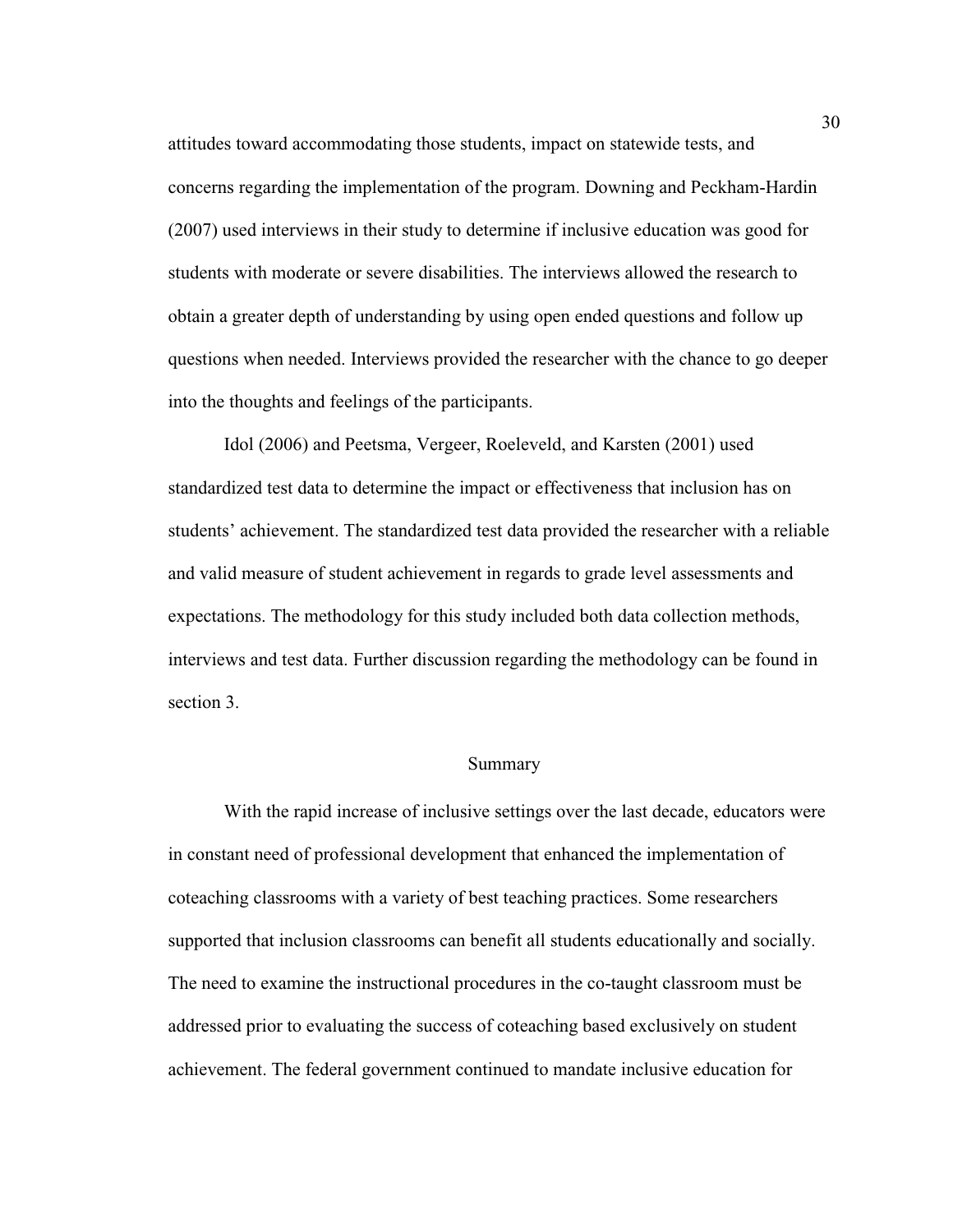students with disabilities and researching ways to improve the instructional

environment in these classrooms was an ongoing task.

Section 3 contains an explanation of data collection and analysis procedures. The methodology was similar to studies mentioned earlier in this section.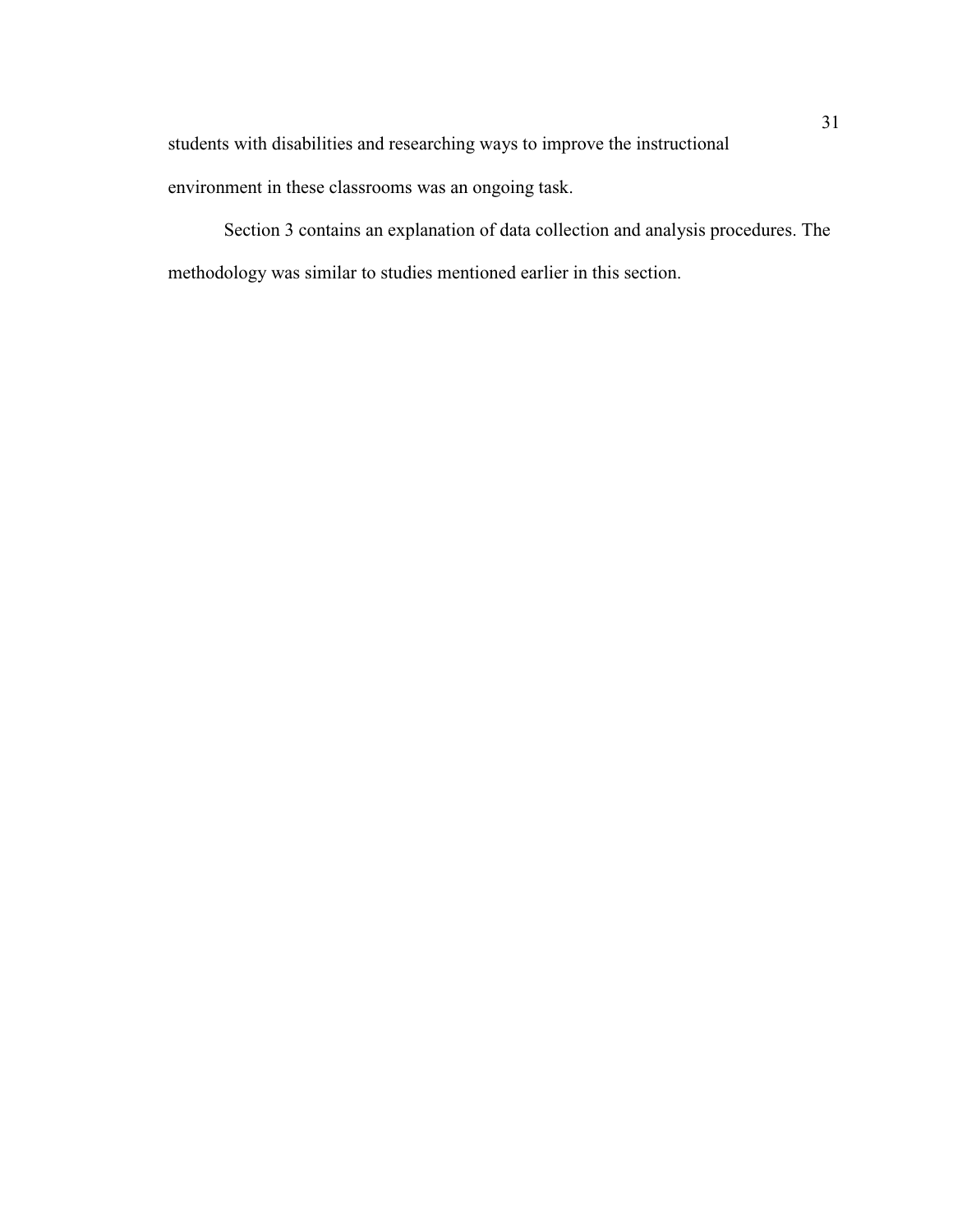### SECTION 3: METHODOLOGY

### Introduction

 This section discusses the methodology used to complete this study. Included are descriptions of the research procedures, data collection procedures, and methods of data analysis used to conduct the study. The Internal Review Board provided approval for this study; the approval number is 11-19-09-0331066. This experimental mixed-methods study used the student test data and teacher interviews to determine the impact of coteaching on regular education students' achievement on a Basic Skills Algebra Assessment (BSAA). A quasi-experimental, nonequivalent control group design was used to analyze student achievement. Teacher interviews were used to measure teachers' perceptions of, implementation of, and experience in coteaching.

Teachers' perceptions or attitudes toward including students with disabilities determined the level of successful implementation. Hodkinson (2005) found that negative teachers' attitudes were a barrier that stalled the implementation of a thriving inclusive classroom. The researcher for this study used structured questions during the teacher interviews to gain insight regarding the teachers' perceptions of including students with disabilities in the general education classroom. Some of the questions were directly related to the teachers' perceptions; however many questions were structured to gain insight about the professional learning for implementation of coteaching as well as the partnership between the co-teachers. Before coteaching starts, Magiera, Smith, Zigmond, and Gebauer (2005) stated that (a) co-teachers need to attend workshops together as a team, (b) request a common planning time, (c) create a classroom that shows ownership for both teachers, and (d) create an active student learning environment. Coteaching was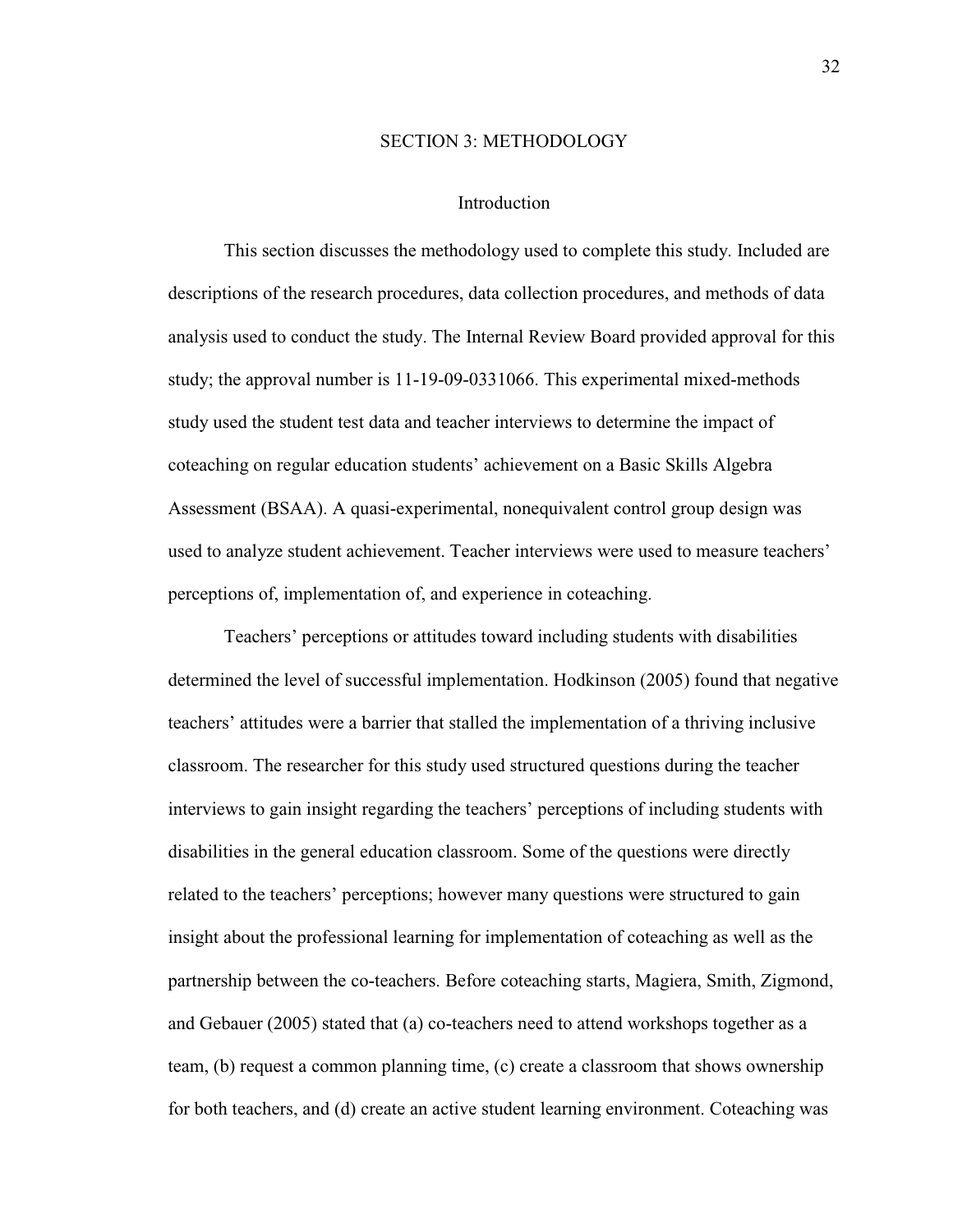often viewed as simply having two teachers in the same classroom, but true coteaching showed a partnership that was committed to meeting all students' needs. Research had suggested that effective inclusion involved common practices including effective instructional strategies, creating positive learning environments, and promoted learning for all students (see Section 2).

Research that supported the idea of inclusion increasing student achievement as well as inclusion having no impact or a negative impact on student achievement was limited. With limited research available, the researcher for this study included a portion regarding students' achievement on standardized test scores. The improvement in test scores from the pre- test to the post-test was compared among the regular education student participants in the co-taught inclusive classrooms and those regular education students not in a co-taught classroom. In this study it was impossible to compare students with disabilities achievement in the co-taught classroom with students in the resource setting because there were only the severe and intellectually disabled students scheduled into a resource setting. All students with learning disabilities were scheduled into a cotaught classroom. This was a result of NCLB Act and IDEA. The purpose of this study was to determine if inclusion with coteaching had an impact on regular education students' achievement on a Basic Skills Algebra Assessment (BSAA) in the eighth grade.

# Research Question

Does inclusion with coteaching have an impact on regular education students' achievement on a BSAA in the eighth grade?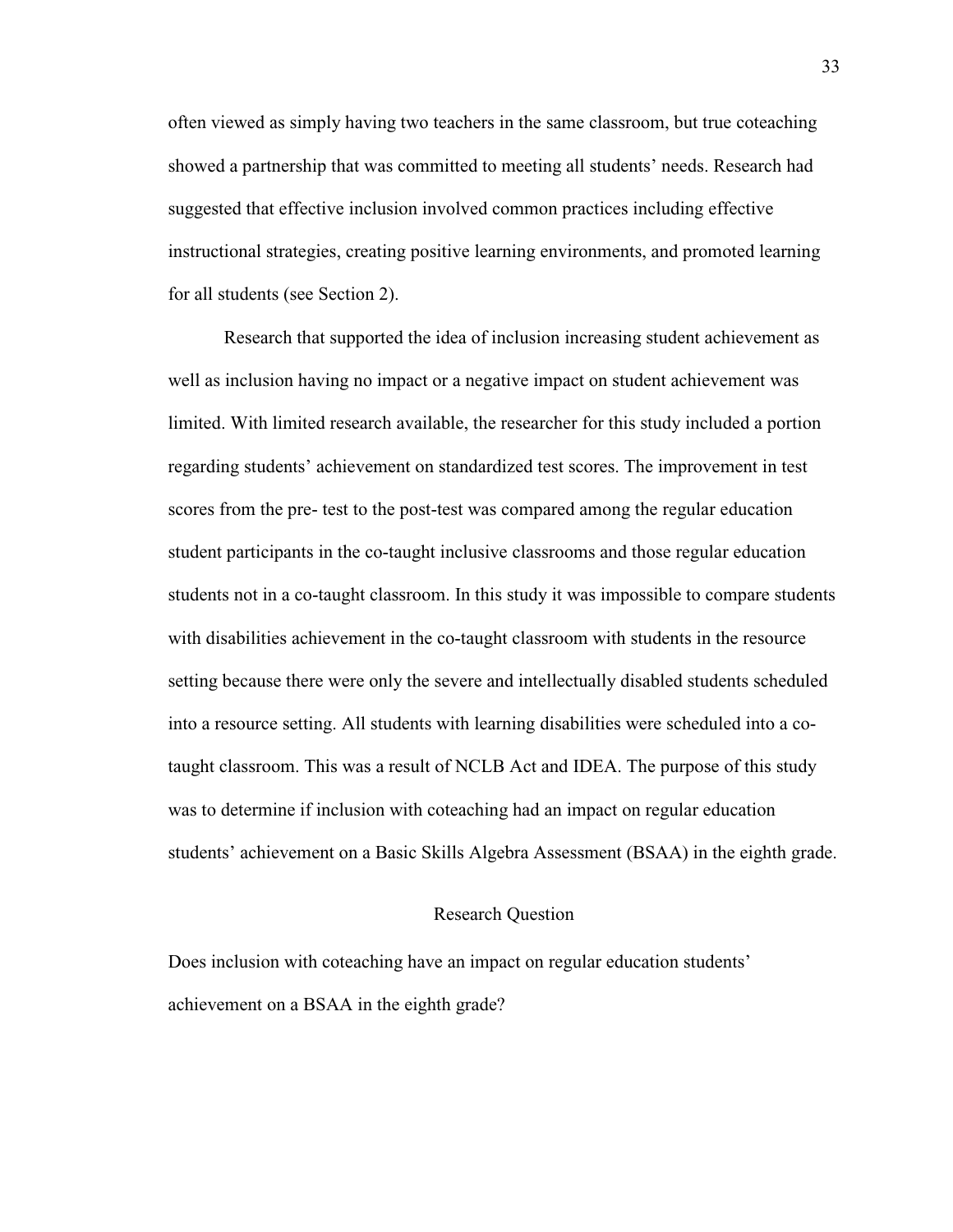#### *Research related questions*

What are the coteachers' perceptions of students' achievement and learning within the cotaught classroom?

# Hypothesis

*Nondirectional Hypothesis*: There will be no significant difference among regular education students' achievement on a BSAA in the coteaching classroom and those not in a cotaught classroom.

*Directional Hypothesis*: There will be a significant difference among regular education students' achievement on a BSAA in the coteaching classroom and those not in a cotaught classroom.

*Independent variable*: Inclusive cotaught classes and noninclusive regular education classes

*Dependent variable*: Student achievement

## Research Design/Approach

This study used an experimental mixed methods design used to test the impact of a treatment on an outcome (Creswell, 2003 p. 154). The treatment of coteaching strategies in an inclusive classroom was examined to determine the impact these strategies had on students test scores. Concurrent triangulation strategy was used to collect the quantitative and qualitative data simultaneously. Using the concurrent triangulation strategy, an emphasis was placed on the quantitative data, and the qualitative data was used to clarify and explain the findings of the quantitative phase. The results of each data collection method were integrated during the final interpretation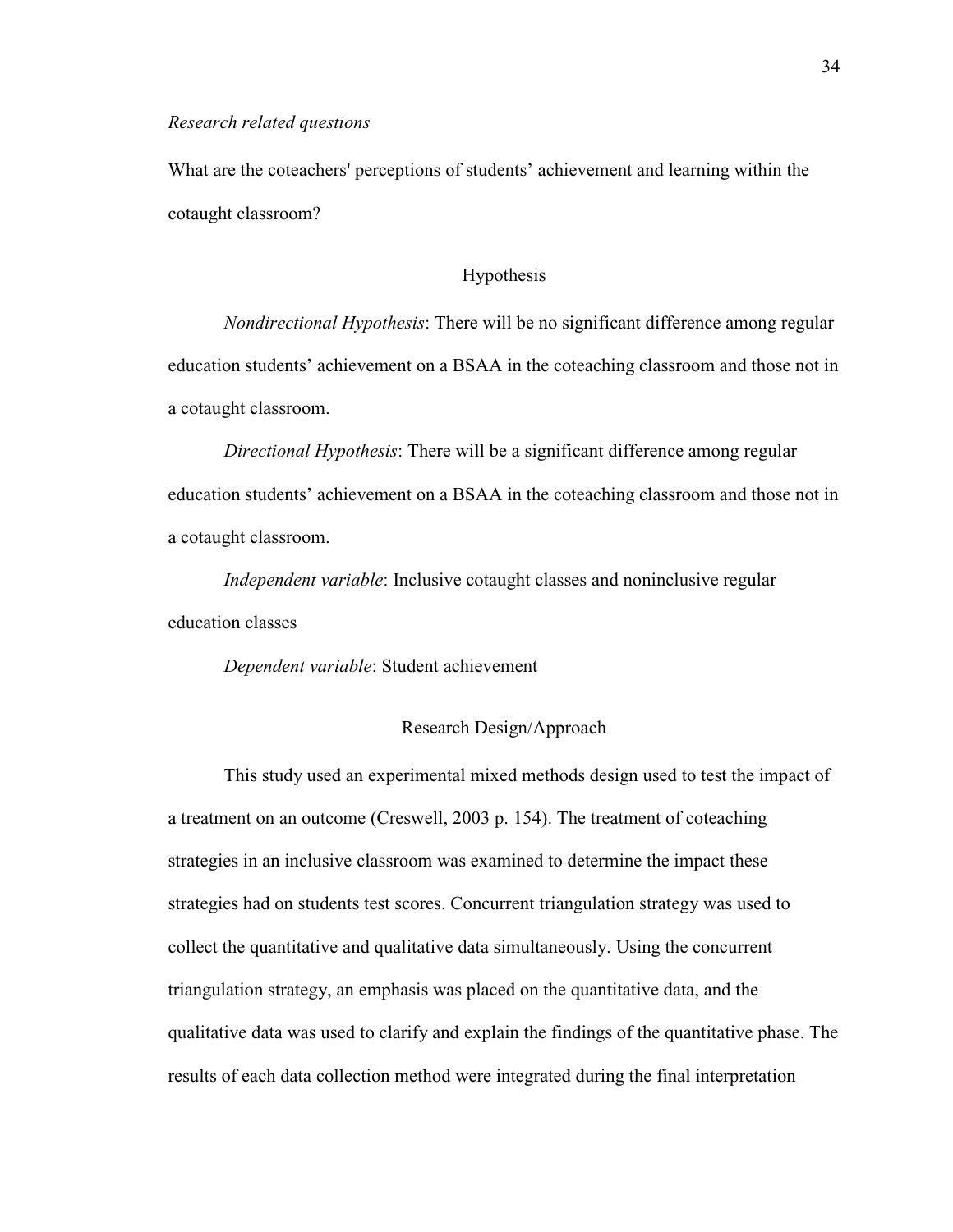phase. The quasi-experimental design for the quantitative portion of the study included collecting summary test data from two cotaught classrooms (experimental groups) and one noncotaught (control group) classroom in the eighth grade located at the middle school. This allowed the researcher to compare pretest and posttest results of regular education students from both the control group (noncotaught) and the experimental groups (cotaught). These groups were already designed prior to conducting the study; therefore the researcher could not use a true experiment with randomly assigned groups. Qualitative data was collected through teacher interviews to obtain a more thorough understanding of teachers' perceptions of coteaching. This design allowed the researcher to compare student achievement on standardized testing and the effectiveness of the coteaching classroom. The participants for this study were located in southeast Georgia. The researcher used student and teacher participants from the same middle school. All coteachers in this school had implemented inclusion with coteaching strategies and participated in the same training. The principal was used as the gatekeeper and liaison for collecting and scheduling interviews. Clarification on the purpose of the study provided during visits to the school. After data was collected from each participant, it was analyzed to develop common themes or practices. The data collected from student test scores was requested and the data was used to compare regular education students' achievement in the cotaught classroom with those in the noncotaught classroom.

# Setting and Sample

 Selecting the setting of the study was determined by the need of improving students, including students with disabilities and those without disabilities, performance on the math section of standardized test within middle schools in the state of Georgia.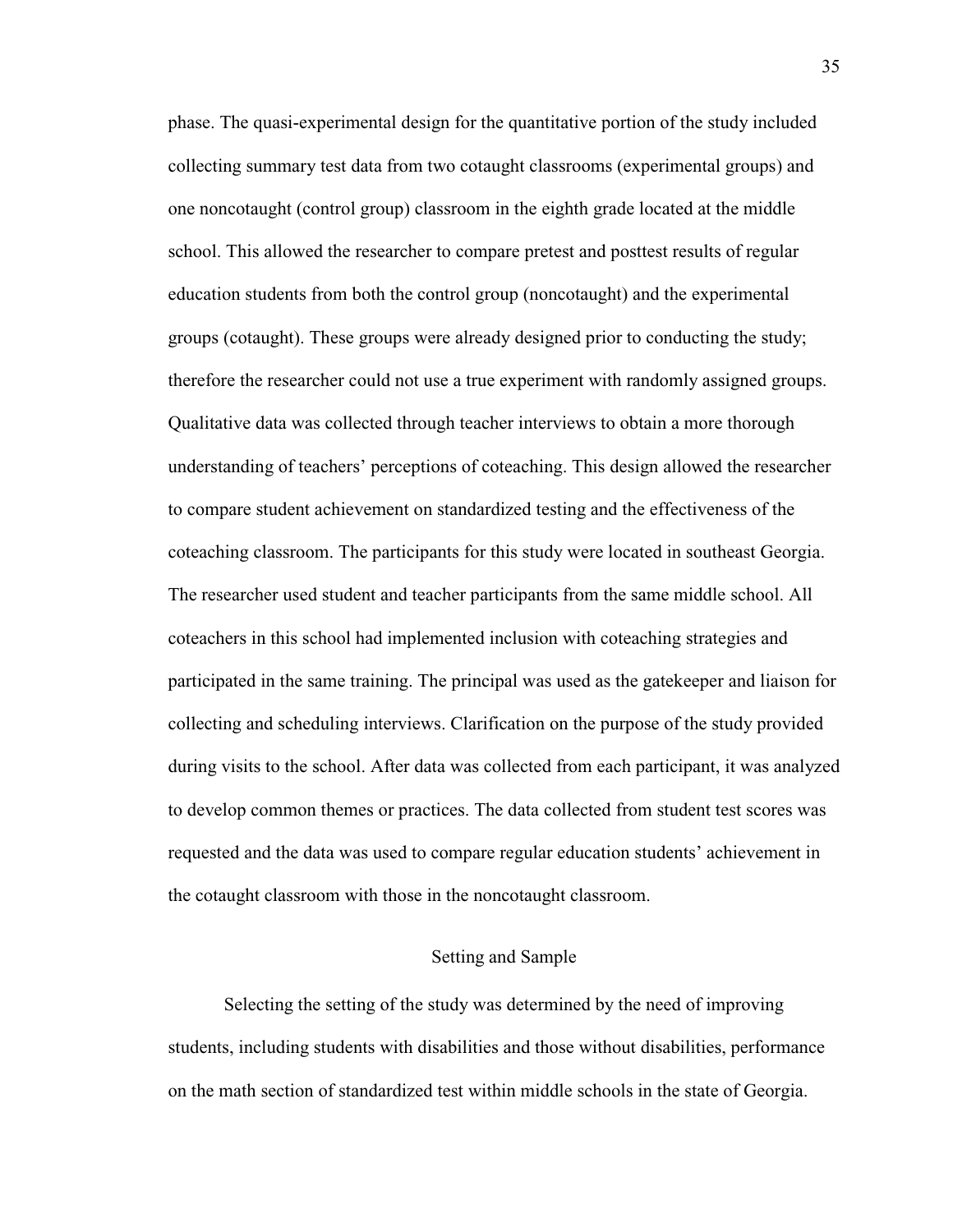The state of Georgia evaluated schools for AYP based on the performance of students on the standardized test. Each subgroup within a school must meet the required score in order for the school to meet AYP. Student with disabilities was a subgroup that often times caused many schools to not meet AYP. Mathematics had also been an area in the past that had prevented schools from meeting the annual yearly progress. With this challenge in mind, the setting for this study was a rural middle school that contained inclusive, cotaught classrooms. Eighth grade student achievement data and all math coteachers in the middle school were used. This school was used as the participating school based on the geographic location and to help ensure that the curriculum and training for math instruction and coteaching were similar for all participating teachers.

## *Participants for Test Scores*

A convenience sample was used for collecting test data. Eighth-grade students taught by the same teacher at the middle school were used as participants. These students were only used to guide the selection of testing data that was analyzed for measuring student achievement. The students scheduled in the cotaught classrooms (two classes with the same coteachers) were used as the experimental groups and the one noncotaught class with the same regular education teacher as the cotaught classes was used as the control group (no students with disabilities were in this class). There were approximately 70 eighth-graders requested to participate. These participants included about 10 students with disabilities in the cotaught classrooms, 35 regular education students in the cotaught classrooms (experimental group), and about 25 regular education students in a noncotaught classroom (control group). The students with disabilities consisted of a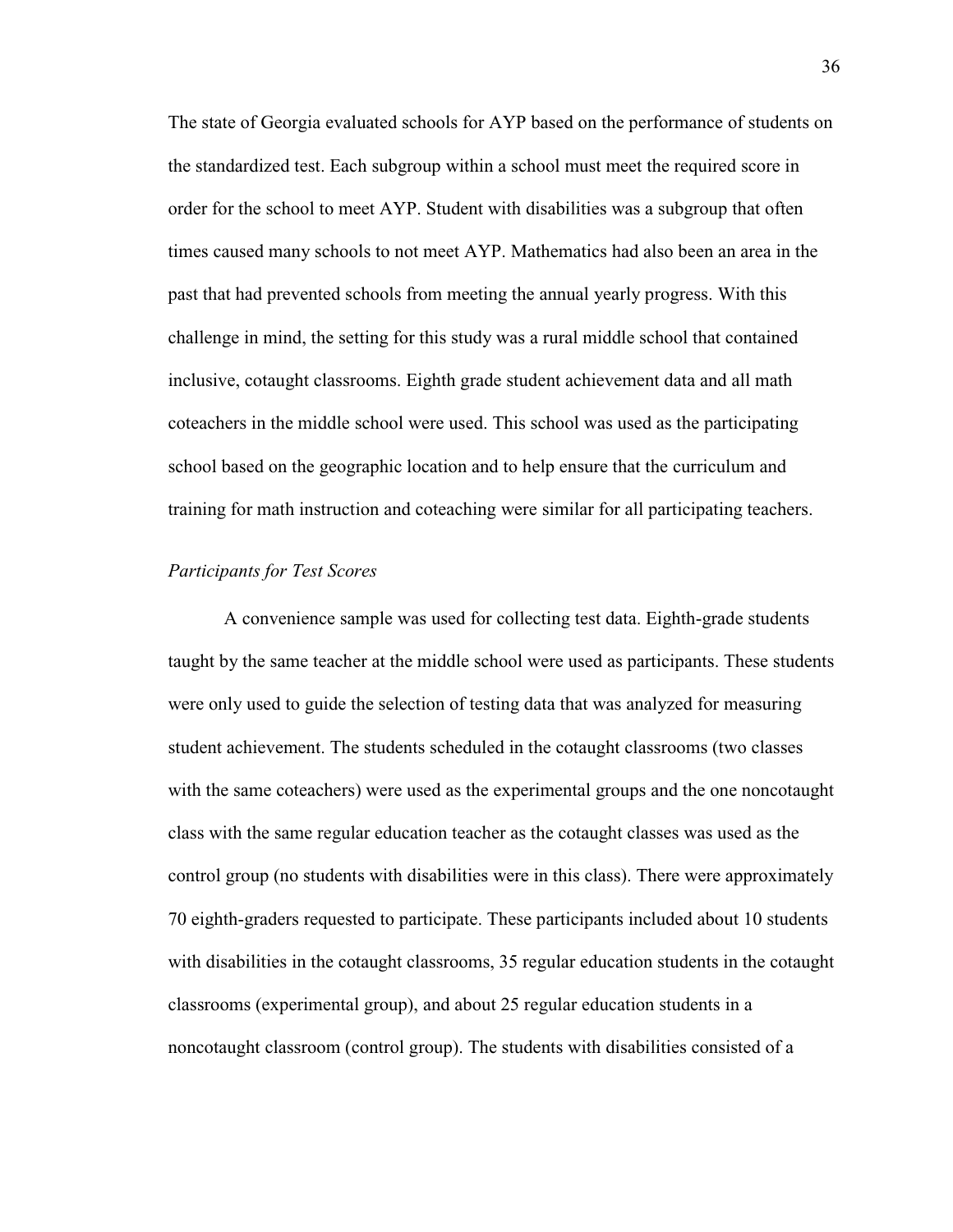mixture of disabilities including specific learning disabilities, other health-impaired, and emotional and behavior disorder.

## *Participants for Qualitative Interviews*

The researcher selected all math coteachers from the middle school to participate in an open ended interview. There were six math coteachers invited to participate and each participant agreed to voluntarily participate. This small number of interview participants was due to the small number of inclusion special education teachers available at the school. This school was selected to participate based on the geographical location; therefore there was a limited number of inclusion coteachers in the math department. Each participant signed a consent form (Appendix A) that explained their participation was strictly voluntary and no one was required to participate. All six math coteachers agreed to participate.

# Quasi-Experimental Mixed Methods Design

Careful analysis of the formal and informal structures of the organization was required in gaining access and entry (Hatch, 2002). Within the formal educational setting, it is required that formal permission be acquired from the principal to conduct the study. The principal served as the gatekeeper to provide access to the students' achievement scores as well as access to the inclusive co-taught classrooms. She also played an important role in gaining access to the inclusive classrooms for teacher interviews. It was important for to develop a collaborative relationship with the principal. Contact was made with the principal to determine if the teachers were willing to participate in such a study. It was important that the inclusion coteachers were willing to participate.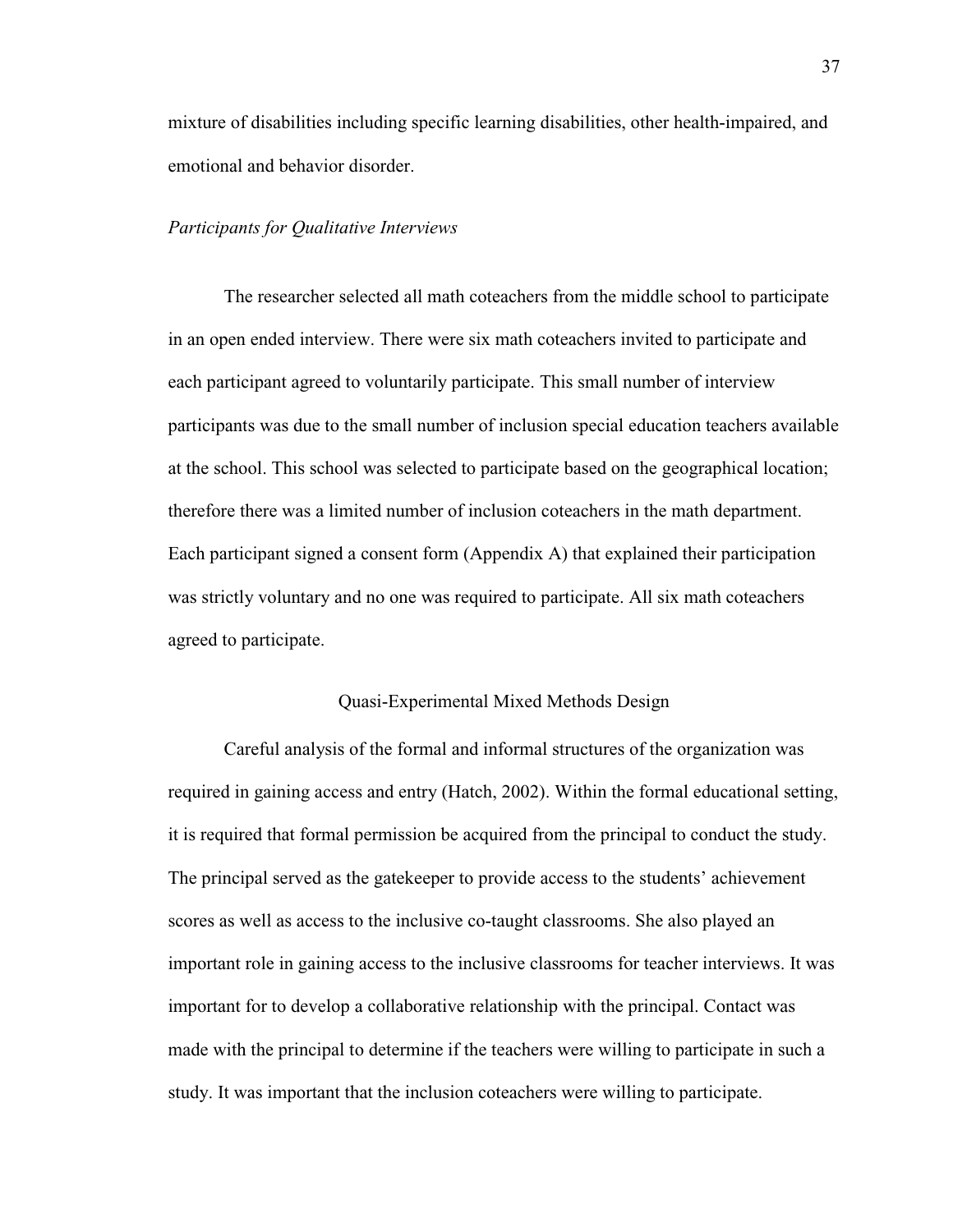After gaining formal permission from the principal, a visit to the participating school to meet with the principal and each of the participating teachers to provide information regarding the study was completed. An explanation of the purpose of the study, the data collection procedures, the data analysis procedures and how the findings could benefit schools systems with coteaching classrooms was presented to all participants. Hatch (2002) stated that it is important to provide participants and gatekeepers with honest and clear information regarding the study.

In this concurrent triangulation study, the qualitative data and quantitative data was collected and analyzed simultaneously with the emphasis on the quantitative data. The study began with both phases of data collection, the quantitative and qualitative data collection. An analysis of each component was completed separately; then later integrated for interpretation. This strategy provided a straight forward method of design; and allowed all the research to be completed in a shorter time period (Creswell, 2003).

# *Data Collection: Test Data*

In the quantitative part of the study, a quasi-experimental, control-group design was used to collect data from student test data. This design allowed the researcher to use a control and experimental group where participants were not randomly assigned (Creswell, 2003). This nonequivalent group design was chosen because a pretest and posttest was used with experimental groups (two cotaught classrooms) and a control group (one noncotaught classroom) from three eighth grade classrooms at the middle school. These classrooms were already scheduled and the researcher could not randomly assign participants to the groups (experimental and control group). The test data was a standardized form of gathering data that measures students' achievement. The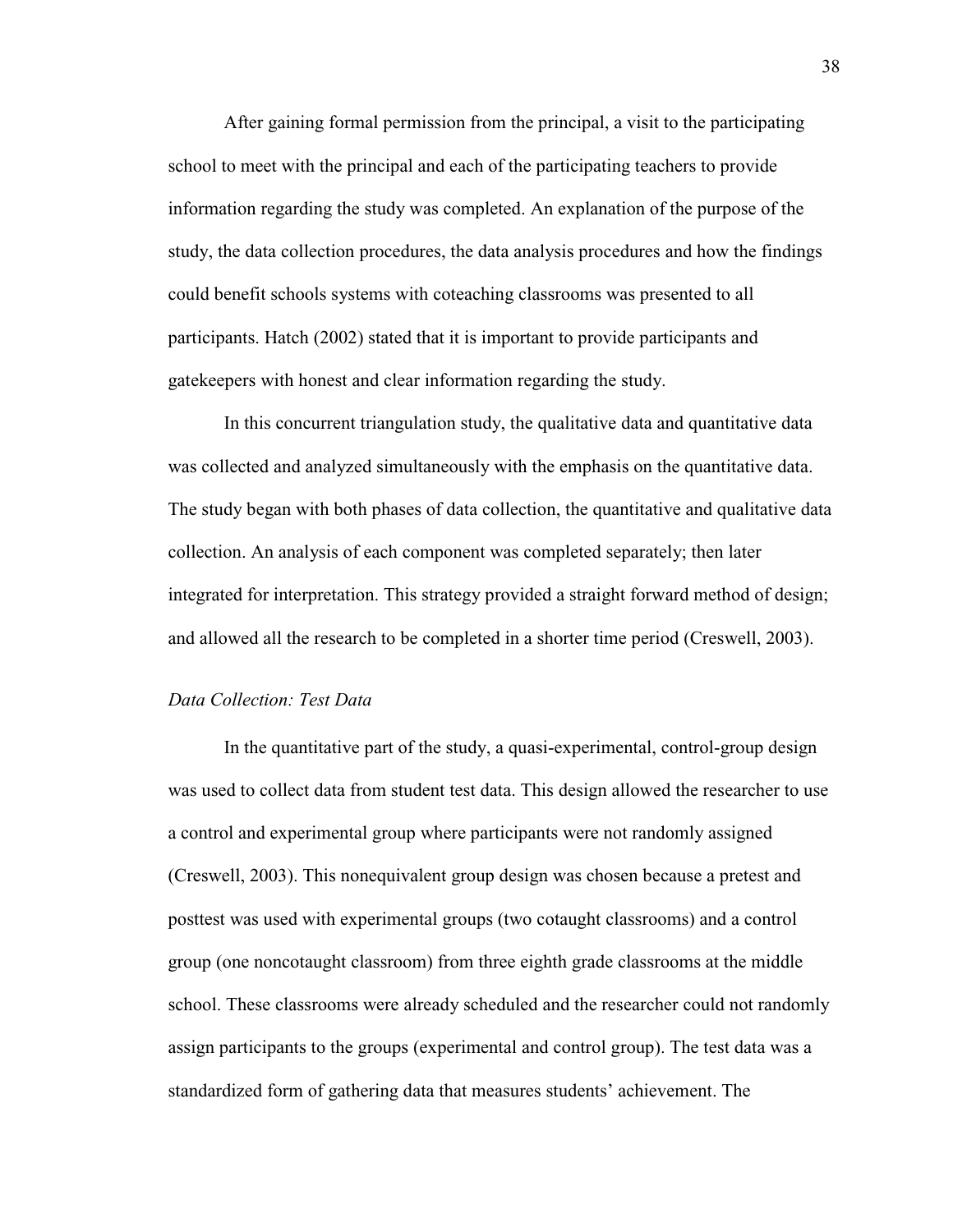Assessment was given at the beginning of the school year and then again at the end of twelve weeks. Students' achievement was measured to determine their progress. The researcher collected student test data, with the student names removed, for all students in the eighth grade mathematics classes.

## *Data Collection: Teacher Interviews*

Teacher interviews were selected as the qualitative data collection tool because it allowed the participant to provide historical information. Interviewer was able to control and guide the questioning during interviews. The teacher interviews were set up by the principal in order to schedule times that were during the teacher's planning and to ensure that no other obligations were scheduled. Each participating teacher was interviewed by me. An audio tape was used to record the interview. The time, date, purpose of the study, and the assurance of confidentiality as outlined in the consent form at the beginning of each interview was clearly stated for each interviewee. Guided structured questions that were developed by Vance Austin (2001) were used to ensure that each interview was consistent and increased the ability to compare responses (see Appendix B). The structured questions were written in sets. The initial question was a yes or no question with subsequent probing questions to gain a greater explanation. Austin granted permission to use the interview guide in this study. Each interview lasted approximately 30 minutes. The audio-tapes were transcribed and the transcriptions were later coded and analyzed for common themes.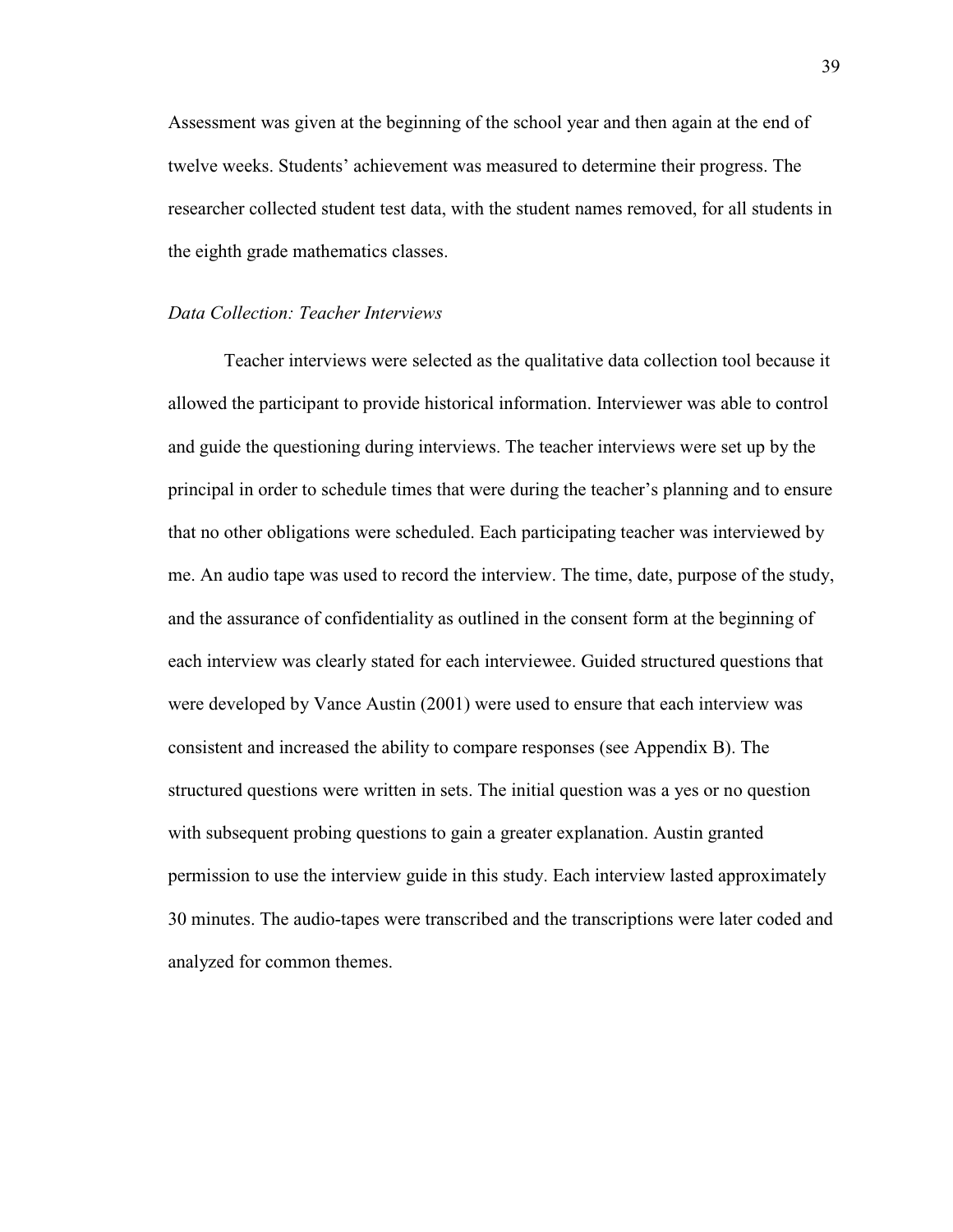A BSAA was used to evaluate the students' achievement and progress of algebra skills. A project named Algebra Assessment and Instruction Meeting Standards (AAIMS) was developed in 2007 by educators at Iowa State University. Within this project, several assessment tools were developed. The BSAA was one assessment tool. The assessment tool consists of 60 items that focus on skills for which some level of automaticity was desired. The problems included solving basic fact equations, applying the distributive property, working with integers, combining like terms, and applying proportional reasoning. The assessment was given with standardized directions and with a five minute time limit. The scoring of this assessment was based on the number of problems solved correctly. Project AAIMS-BSAA tool was developed, tested, revised, and analyzed through a series of four studies. The assessment measures were determined to be reliable and valid through test-retest, equivalent across alternative forms, correlation with performance on other indicators of proficiency, and use of measures as predictive of future performance levels. All correlations were based on a correlation significant at *p* < .05. The reliability of the basic skills measures of test-retest using two probes results in a median of 0.83. The reliability of the basic skills measure using alternate forms resulted in medians ranging from 0.71-0.86 among the four studies. The concurrent criterion validity was measured using teacher ratings and Iowa Algebra Aptitude Test (IAAT). The results of teacher ratings range between 0.47 and 0.58 among two studies. The results of concurrent criterion validity using IAAT showed medians of 0.51 and 0.56. The predictive criterion validity results for the IAAT showed medians of 0.56 and 0.59. The results of the predictive criterion validity for the Iowa Test of Education Development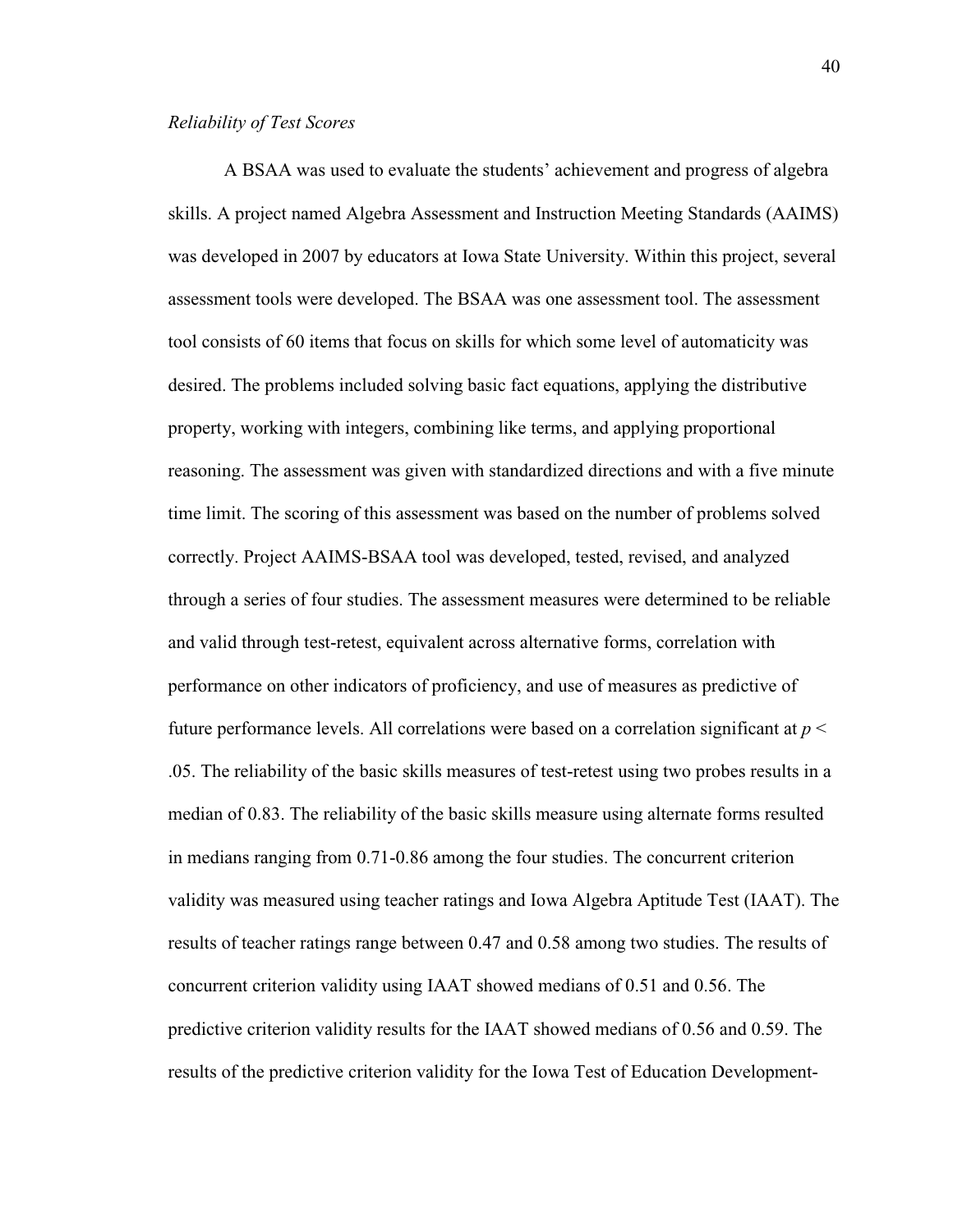Mathematics showed medians of 0.36 and 0.45. Much research was devoted to developing reliable and valid instruments for measuring algebra progress of students. The BSAA measure was found to be reliable of time and across forms.

#### *Reliability of Teacher Interviews*

The reliability and validity of the interviews was ensured by using the internal validity strategy of member checking. Ongoing dialogue was conducted with the interviewees to ensure that the interpretation was presented correctly. To increase the reliability and the ability to transfer the framework was ensured by providing a detailed account of the focus of the study, the researcher's role, and the basis for the participant's selection. The interviews were conducted in the same form using the same guided questions for each participant in order to ensure consistency and a more reliable response analysis. The interviewer was the same person; therefore the threat of inter-coder reliability would not be present in this study.

The interviews were completed as scheduled by the principal. Electronic mail was used for completing member checks with each participant. The member checks help to ensure that the data findings and analysis was reliable and valid. The member checks included a conclusion and summary of the data collected from each participant. The participating teachers returned feedback via electronic mail, phone, or during a personal visit to the school site. Meeting summaries of each discussion would be kept on file by me. Transcriptions of the interviews were also kept on file. The audio-taped interviews were transcribed verbatim. This data was kept by the researcher in a locking file.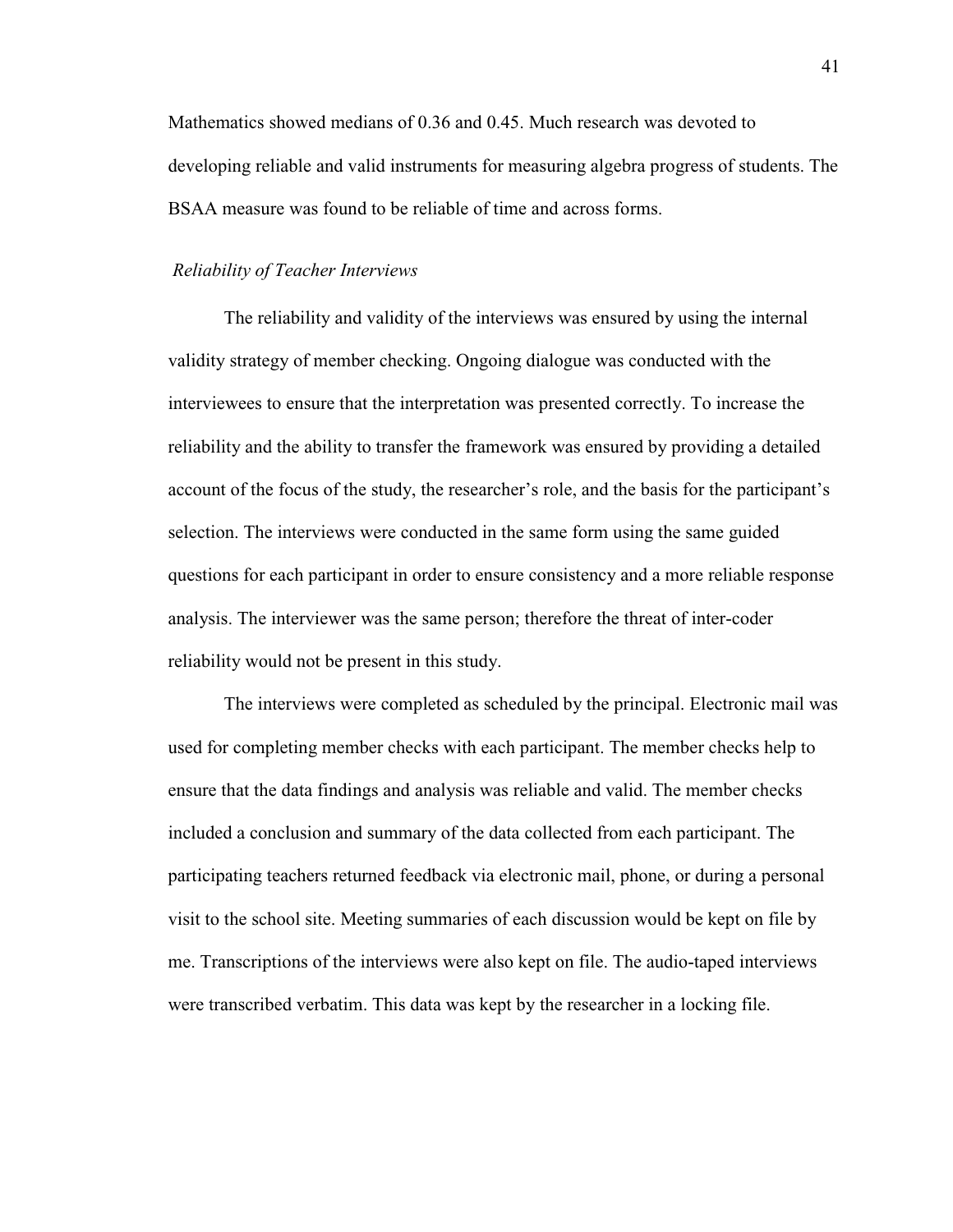#### Data Analysis

Data management was an important skill to maintain in order to ensure that the data was secure, reliable, and properly maintained. A log was kept of each interaction that occurred between the participants as well as the school gatekeeper (principal). Contacts were made by phone, email, or face to face visits.

### *Data Analysis: Test Data*

After the data had been organized, coded and photocopied, the data analysis began by analyzing and organizing the test data in a table form. The student test records did not have any student names listed. It only consisted of scores from students within the eighth grade participating on the BSAA. No individual scores were reported in the study; only summary data was used from the cotaught classrooms in the reporting of this study. The SPSS software was used to analyze the test data and make comparisons among participant groups using ANOVA. It was also used to find relationships among variables. A *t* test was used to establish the variability within the two groups (cotaught and noncotaught classrooms). These scores were analyzed to determine the improvement of regular education students within the cotaught classroom as well as the students not in a cotaught classroom. The data was analyzed using an ANOVA to determine the effect size or percentage of variability as a result of the coteaching model.

### *Data Analysis: Teacher Interviews*

The qualitative data was analyzed first by reading each source of data collected and searching for meanings or identifying small categories or units of meaning. Common meanings were easily identified by using a color coding system. This helped to unitize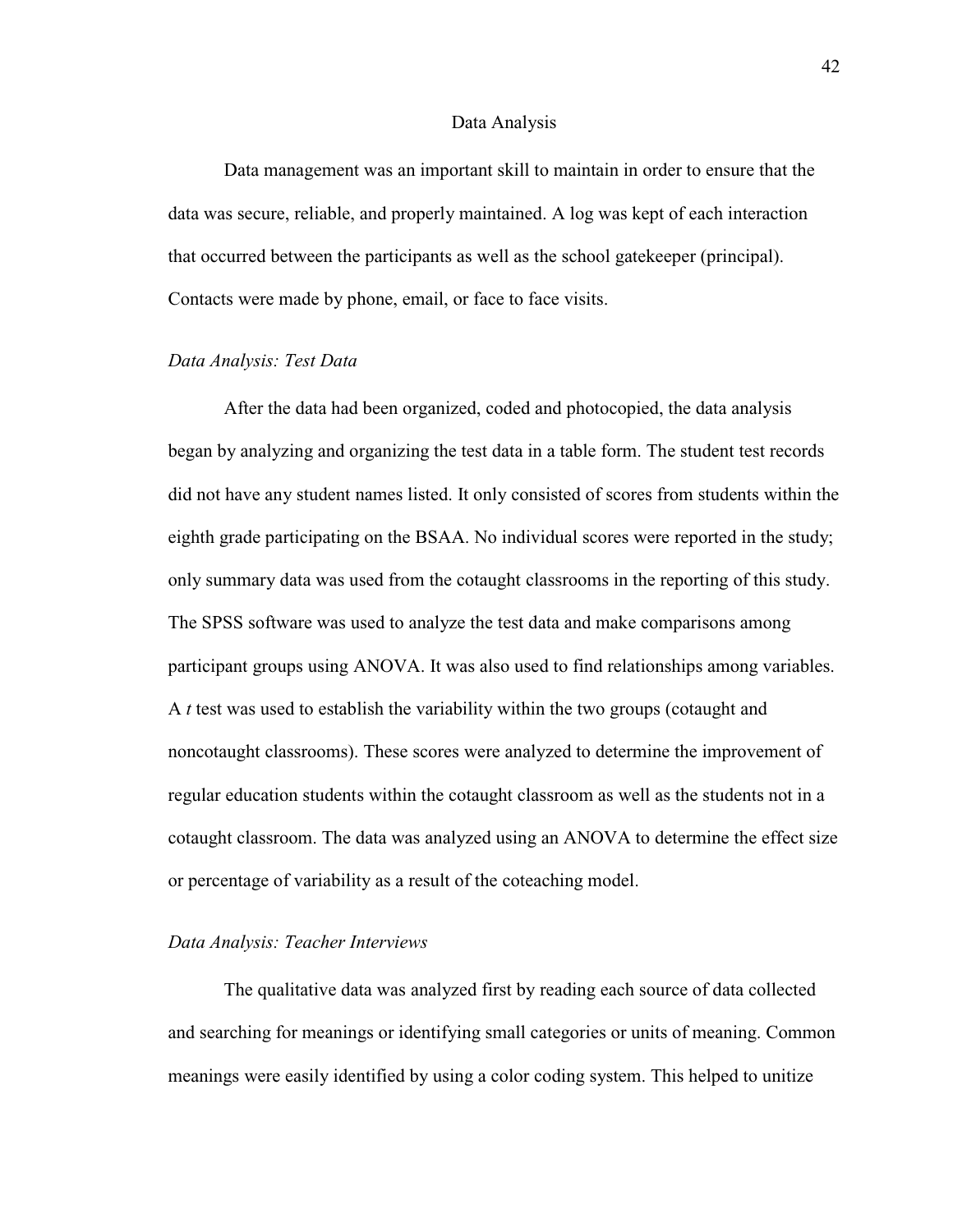the data collected. Charts helped to organize the meanings or common themes. Each piece of data was placed into the chart followed by its source code (C1-1 or coteacher 1 page 1). This helped to quickly identify the source of data.

Once the data had been organized into meanings or categories, a search for reoccurring words or phrases within each source of data began. The data was observed and analyzed to determine if there were common words or phrases among each of the participants. A colleague, who is a former special education director, was used to review and check to make sure each piece of data was placed in the proper category. If there was any disagreement, it was discussed with the colleague, but the final decision for placement was left up to me. Based on the theoretical framework, a refining of the categories was done to determine the meaning.

#### Validity

Ensuring the credibility of the study, it was important to build relationships among the participants. The participants developed a trust in order to conduct accurate interviews. It was important to provide quick feedback regarding the components of the study. The use of concurrent triangulation of data from student test data and teacher interviews will strengthen the reliability and internal validity of a study (Merriam, 1998).

Creswell (2003) argued that validity is present when the items in an instrument measure the content they are intended to measure. The algebra assessment instrument used in this study was found valid through test-retest, equivalent across alternative forms, correlations with performance on other indicators of proficiency, and use of measures as predictive of future performance levels. All correlations were based on a correlation significant at  $p < 0.05$ . Much research was devoted to developing reliable and valid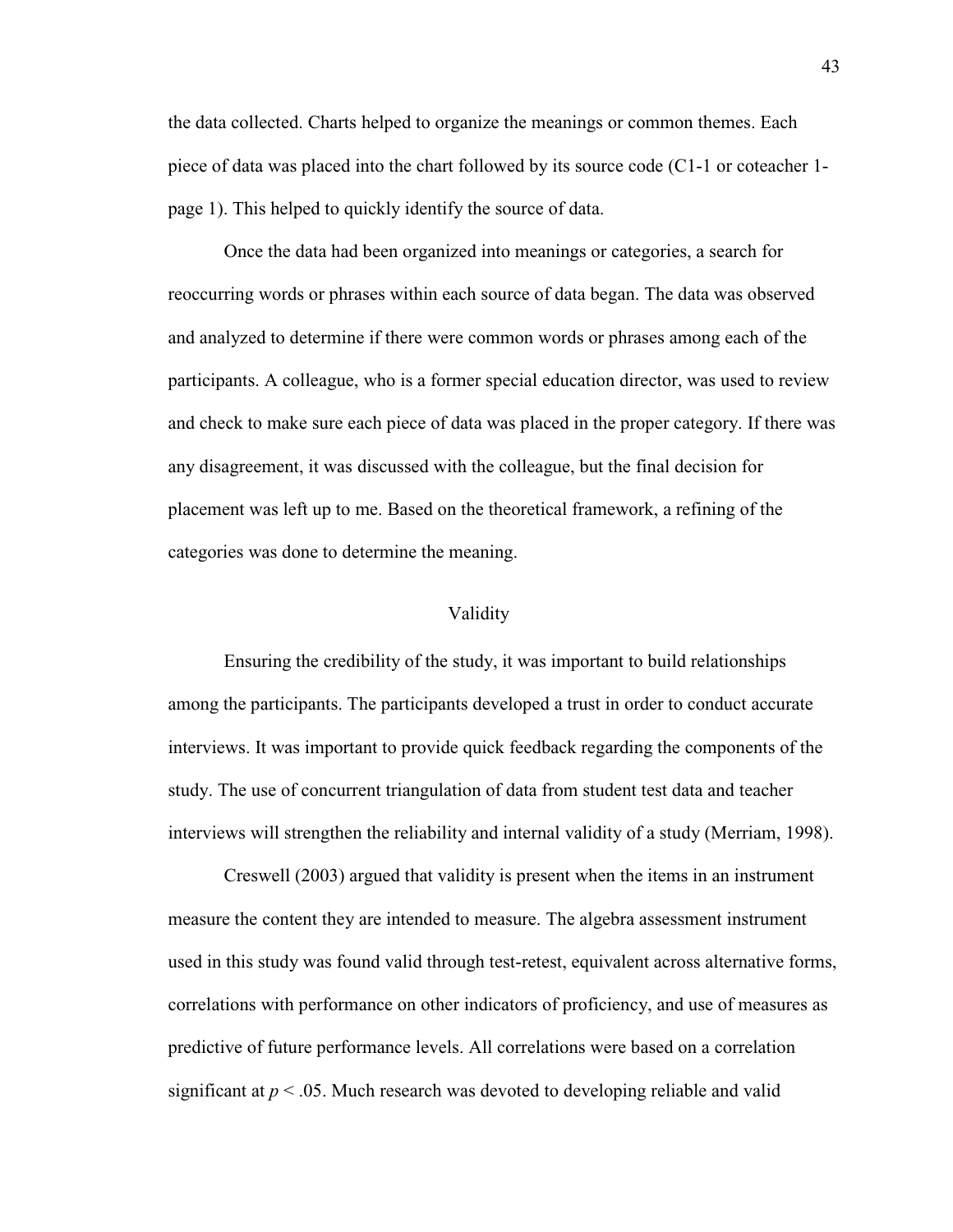instruments for measuring algebra progress of students. The BSAA measure was found to be reliable of time and across forms.

 One threat to validity that existed and may have affected the interpretation of the results was the fact that data collection only occurred for twelve weeks which may have produced limited results as to the effectiveness or impact of coteaching. An external auditor, a colleague, was also used to review the findings of the study to provide an assessment of the process and the findings. Peer examination was utilized to ensure validity throughout this research. A comparison of the test data and teacher interview results was conducted to determine if any support of coteaching theories or previous literature exists. Colleagues and peers were asked to examine the interpretation and results to determine if it is supported by data.

#### Protection of Participants

The assurance of confidentiality for participants was provided. Consent forms approved by both the university's Internal Review Board and the selected school district's review board were signed by the participating teachers. Confidentiality was guaranteed to each participant and participants were allowed to withdraw from the study at any time. According to Kumar (1999), ethical issues indicated an awareness and recognition of the rights of the individuals involved in the study. The students' names were withheld when test scores were provided; therefore no consent form was need by the students or their parents. The consent forms provided agreements for confidentiality among the participants and agreement for gathering test data from the participating classrooms. All records and data were destroyed after the study has been approved and verified by the dissertation committee.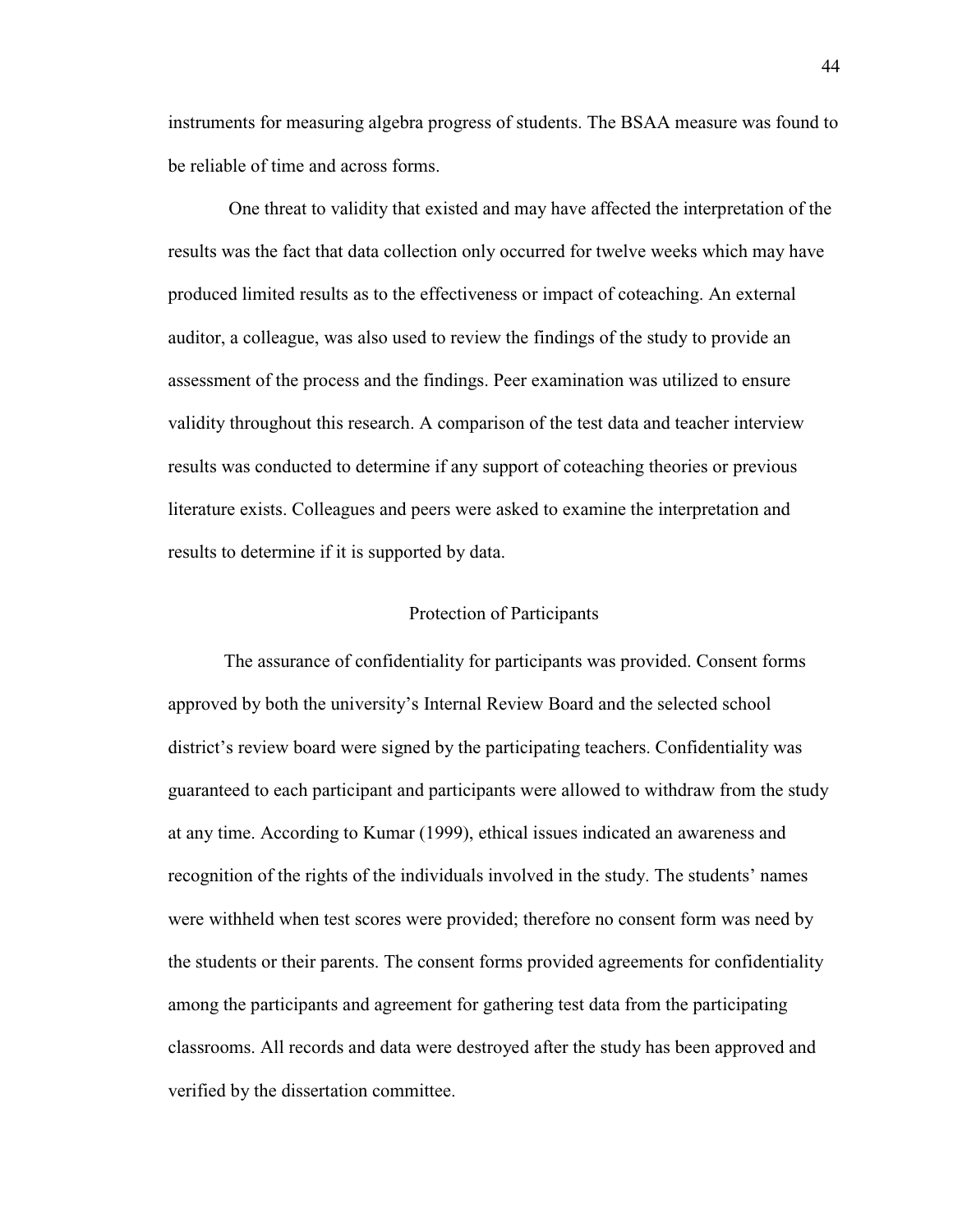The final report used generic names to represent each participant and school; for example: co-teacher 1. Students test data will withhold all names and a number was used to represent each student.

# Role of Researcher

During this study, I had served in many roles within the participating middle school. I had served as the regular education teacher for 13 years and 4 of those years within an inclusive, co-taught middle school classroom. The last two years I have also taught in the high school as a special education math co-teacher. Currently, I serve as a response to intervention coordinator and teacher at the middle school and a high school math coteacher. I am knowledgeable about coteaching and have served in both roles within the cotaught classroom. Working cooperatively, communicating, and learning to listen were skills that I possess. Merriam (2002) stated that the researcher is the primary instrument for data collection. My role for this study included the primary collector of data. Pretest/posttest scores were collected by me from the classroom teacher. It was my role to gain a holistic overview of students' achievement in middle school math classrooms.

It was important for me to remove any biases that I may possess. I expanded my understanding, process information immediately, clarify or summarize material, and check with participants for accuracy of interpretation (Merriam, 2002). With my experience in coteaching, some biases existed. I had mixed feelings regarding the effectiveness of coteaching and its impact on student achievement. It was my belief that inclusion with coteaching could provide more opportunities for learners, but in reality was it happening. Many times I believed that coteaching was not truly occurring in the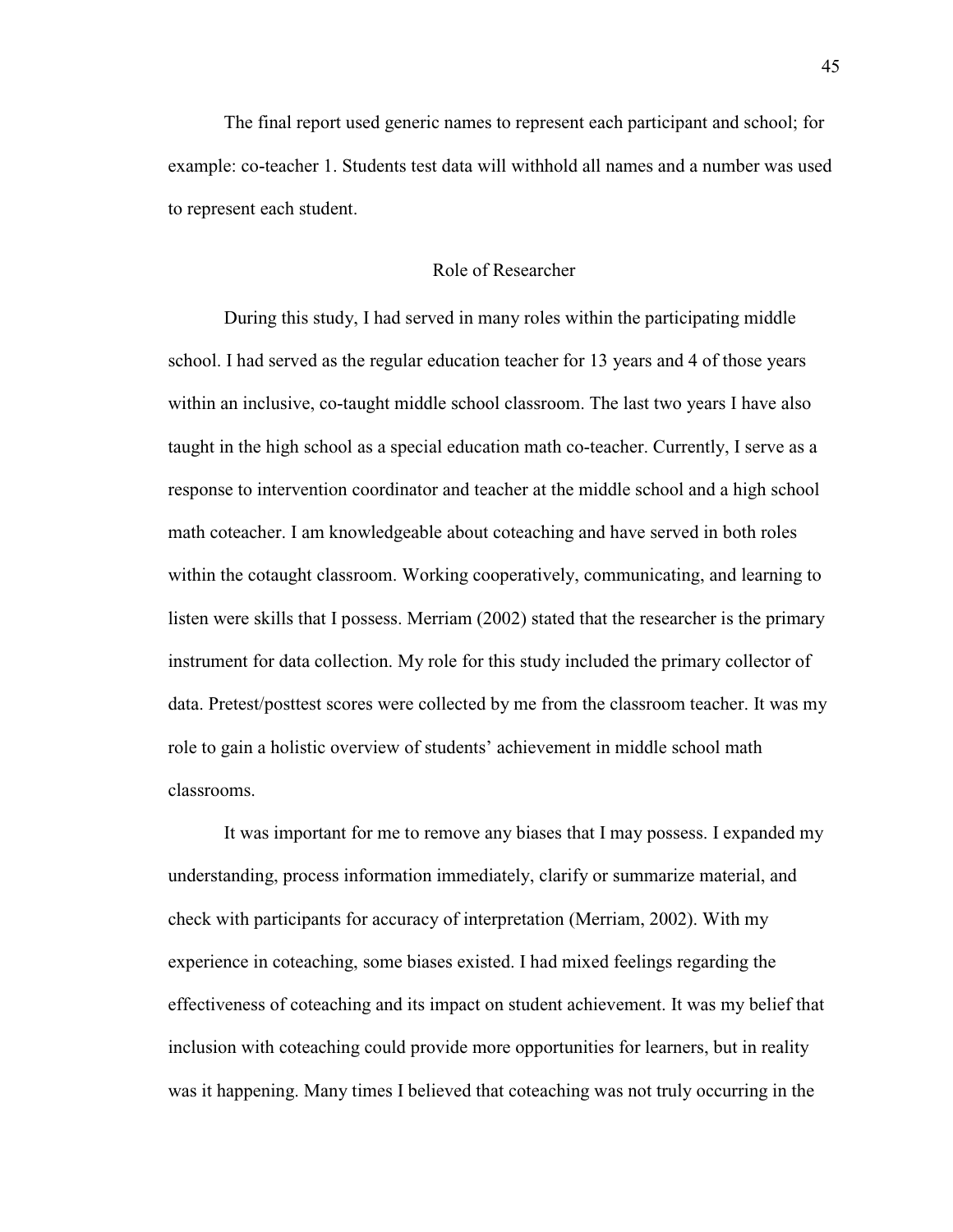classrooms; however two teachers were present in the class. I agreed that including students with disabilities in the regular classroom had a greater impact on students with disabilities' achievement than a resource or separate classroom; however I had mixed beliefs on the impact of coteaching on regular education students' achievement. Therefore, it was important for me to eliminate those biases by focusing solely on the data presented. The reliability and validity of the instruments being used helped to remove personal biases. The data was used to support the summary and interpretation of the results of the study.

A discussion of the findings and results for this study will be found in section 4.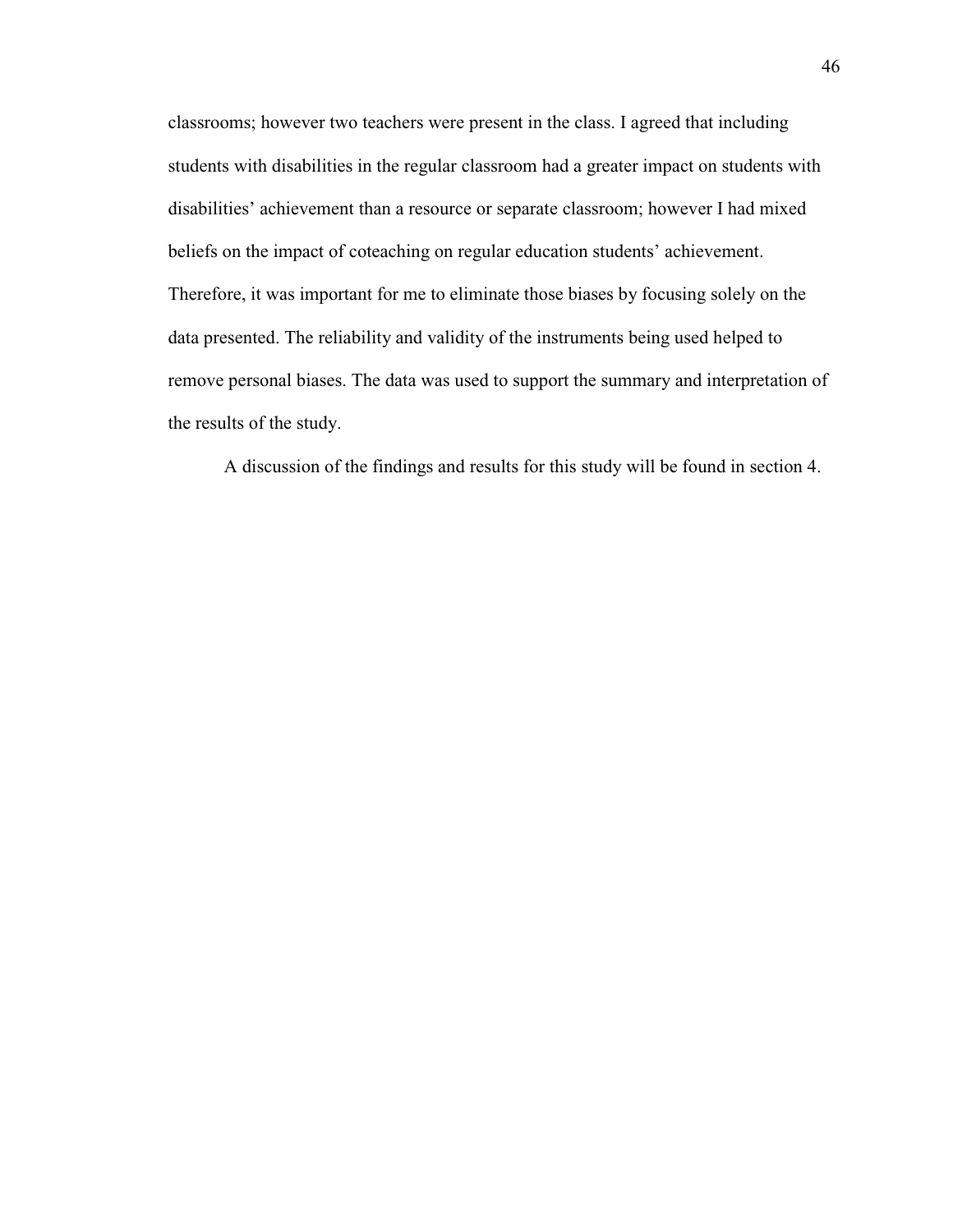## SECTION 4: RESULTS

### Introduction

The purpose of this study was to determine if inclusion with coteaching had an impact on regular education students' achievement on a BSAA in the eighth grade. This was an experimental, mixed-methods study used interviews and test scores (a) to evaluate the effectiveness of collaborative, coteaching classrooms and their teachers' strategies and (b) to compare the performance of regular education students in a collaborative, coteaching classroom with regular education students who were not in a cotaught classroom. The interviews will be discussed first.

A convenience sample of six teachers was interviewed based on their schedule of coteaching math to gather data regarding their experience, teaching strategies, and perception of coteaching. An interview guide (Austin, 2001; see Appendix B) helped with their structure and consistency. The interview guide was divided into five sets of questions. The first set focused on coteaching experience and the teacher's perception of that experience. The second set was directed toward the teaching strategies being used. The third set gained information about the teacher's current coteaching situation and the school's support. The fourth set focused on the teacher's perception of student learning, both students with and without disabilities. The final set of questions analyzed the coteacher's responsibilities.

## Interview Data

 Six middle school math coteachers were invited and agreed to participate in the interviews. The interviews were recorded and transcribed by myself. Each interview was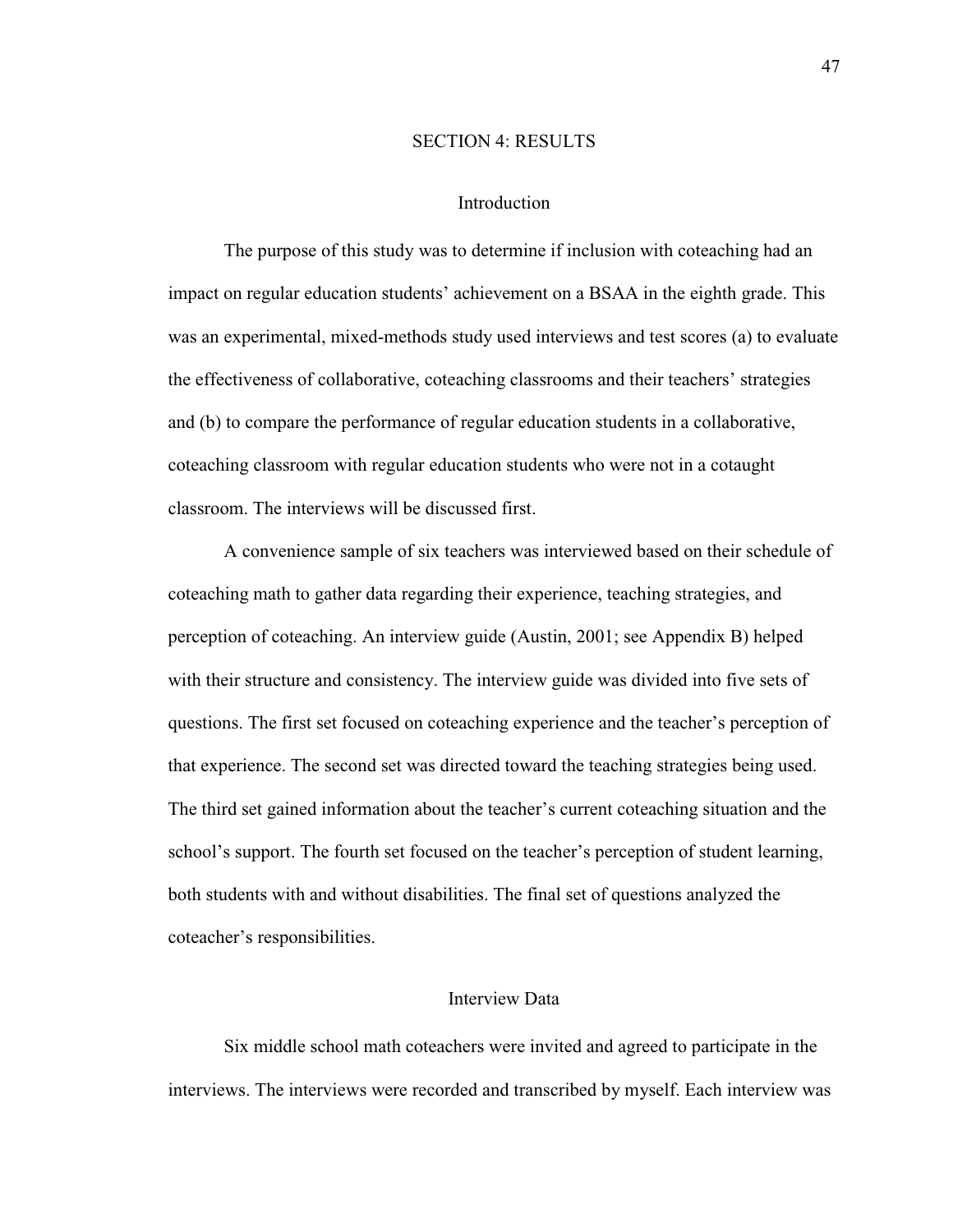conducted using the same interview guide. Common responses or themes were identified. The results of the interviews are shown in Appendix C. Below is a discussion of common responses according to the themes.

#### *Coteaching Experience*

 The participants in the interview shared that their coteaching was mostly positive. Many appreciated the shared responsibility for grading and planning. According to one participant, "[Coteaching] makes my job a lot easier." Many participants noted that having another person with whom to collaborate and discuss ideas creates a greater opportunity for students to learn. Two of the participants made similar comments; Coteacher 2 (C2) stated, "It is great to have someone that you can bounce ideas off of and get ideas from" and C6 stated, "It is helpful to have someone to bounce ideas off of about how to reach a specific student." Another positive aspect of coteaching discussed by the participants was the ability to use a variety of strategies and the ability to reach more students. Coteaching allows the students to receive more attention from the teachers, as well as allows the teachers to implement different strategies. C1 shared that "students get more teacher attention in the co-taught classroom because they can be broken down into smaller groups with the teacher leading the groups rather than working independently." It was shared by participant, C2, that coteaching provides the content teacher with "assistance in using a variety of teaching methods to reach students with disabilities as well as those who learn using different modalities." Coteaching was reported to provide an overall positive experience for the participants.

 The participants shared a few negative experiences that have occurred with coteaching. Most of the negative experiences were a result of personality conflicts or lack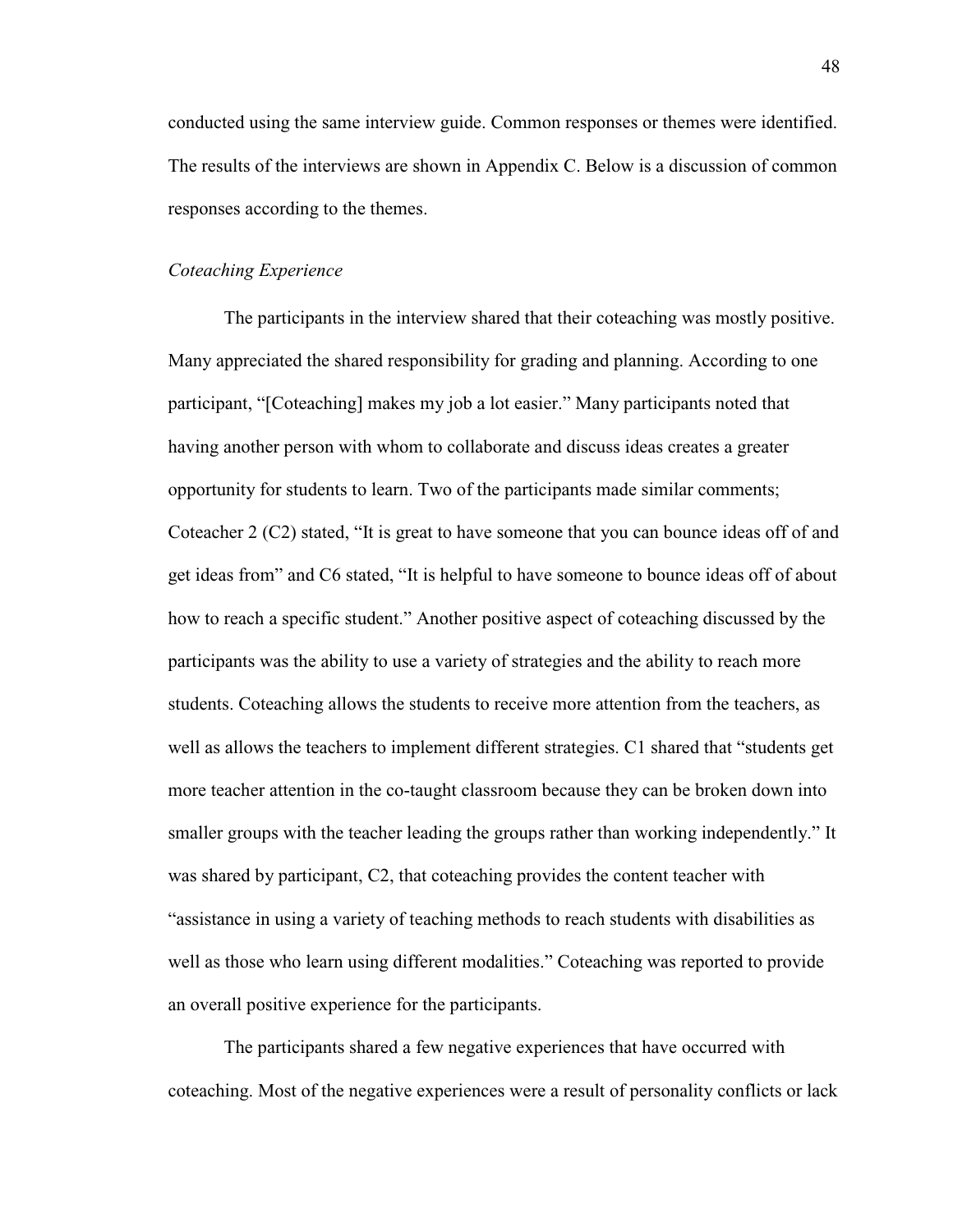of experience (first-year teachers). C4 shared that her negative experience was when she and her co-teacher could not agree on student discipline and assistance. She stated that her coteacher would give too much help to students. It was shared that some coteachers were "not allowed to take an active role in the teaching process," while others shared that it was difficult to trust their coteacher with teaching the content due to lack of content knowledge. Coteacher 1 stated that her coteacher did not always understand her role in modifying assignments. Her comment was "some teachers do not think that assignments should be modified because it is not fair to the other students." The teachers reported some negative aspects of coteaching, but the overall experience was stated to be positive and have a positive impact on the learning environment.

### *Instructional strategies*

 The second set of questions discussed various strategies used in the coteaching experience. The first questions asked for new instructional strategies that were used in coteaching. Many of the participants shared that a variety of strategies are used, such as station teaching, parallel teaching, team teaching, and complementary teaching. One teacher, C5, shared that "complementary teaching is boring." This method only allows for the coteacher to simply provide support. She did not feel that she was an active part of the instruction. Station teaching was shared by all the participants to be a strategy that is being used. With each of the instructional strategies shared by the co-teachers, a clear common strategy was grouping the students into smaller groups. All of the coteaching experiences have allowed students to have smaller group instruction.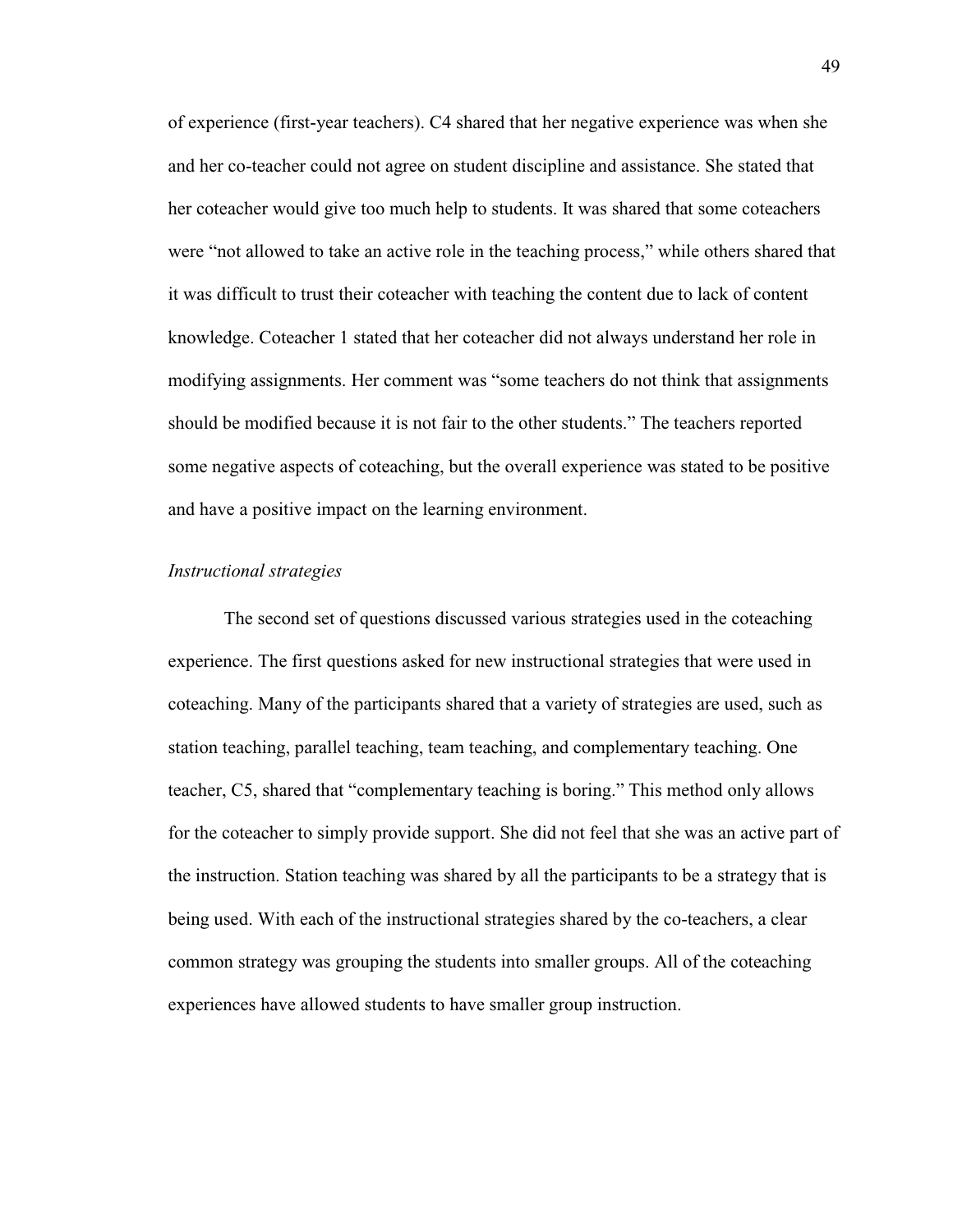### *Management Strategies*

 Some of the coteachers shared that many of the management strategies being used were not necessarily new, but are easier to implement when there were two teachers in the room. Implementing a positive behavior reward system was shared by four of the participants. C4 used a "point system" where students earned points on a chart for appropriate behaviors in class. C2 used a "ticket system" where tickets were given to students for appropriate behaviors and a drawing was done at the end of the week for rewards. Other strategies shared were behavior checklist or contracts for those difficult students, using sticky notes to help students self monitor their behaviors (for example: the number of times out of the seat, the number of questions he/she asks the teachers, etc), and using consistent discipline between both coteachers. Management strategies shared during the interviews were not new strategies but it was stated that with "two pair of eyes in the room it is easier to consistently monitor student behaviors."

### *Curriculum Adaptation Strategies*

 One question was related to curriculum adaptations that were used in the coteaching classroom. Many of the participants shared that there were not sure they had used curriculum adaptations, but they had used modifications for students. As further questioning was done, the participants shared that the curriculum had not been adapted for the students in the coteaching classroom. Some modifications that were used to assistance students with disabilities was computer based support programs, simplifying the assignments based on the level of difficulty or the amount of work to be completed. It was evident that some of the coteachers expected the special education coteachers to be responsible for adjusting the curriculum or assignments for the students with disabilities.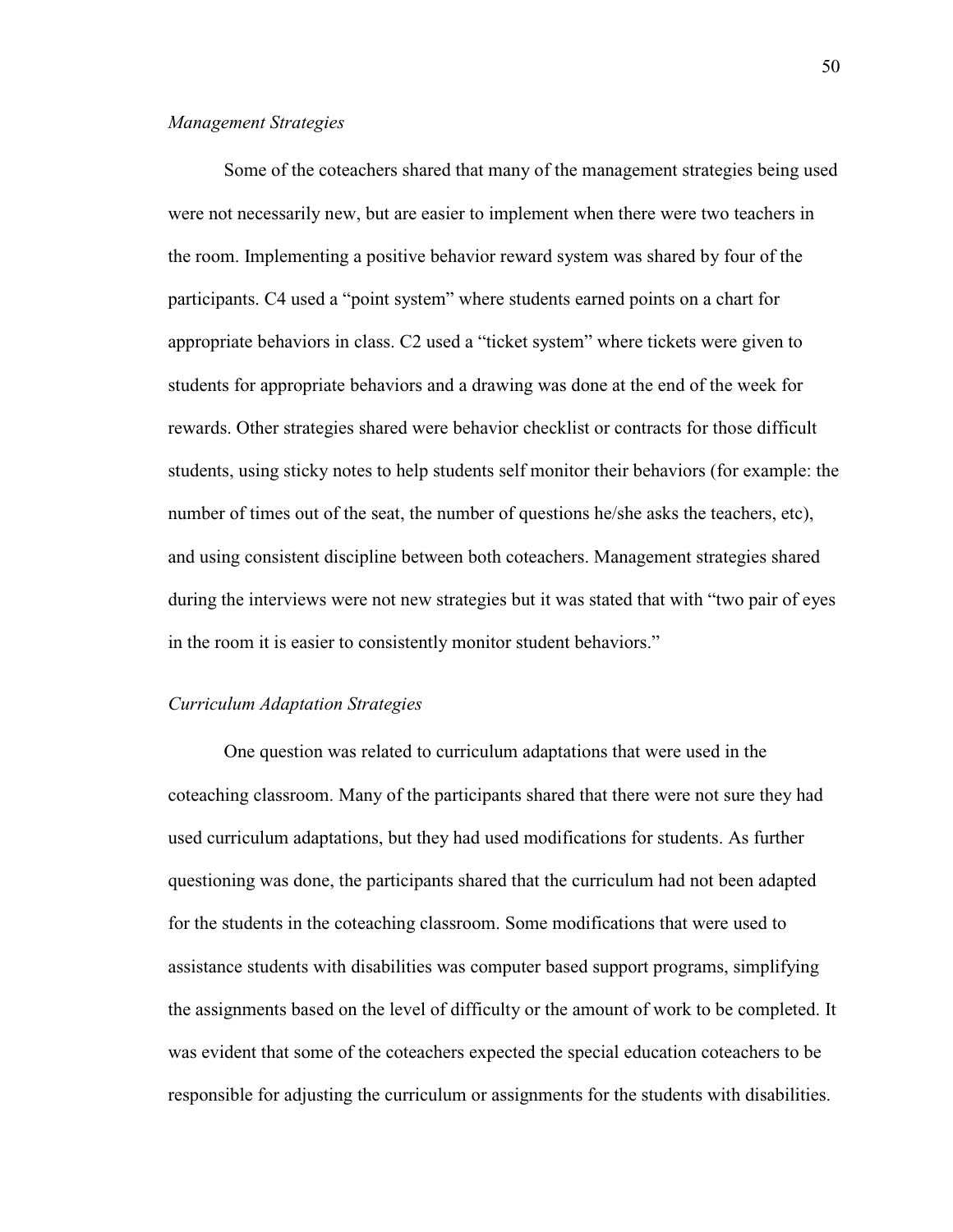# *Professional Knowledge*

 The fourth question in Set 2 asked about the co-teachers professional knowledge and skill and the impact that the collaborative coteaching experience may have had on it. It was shared by all participants that coteaching had contributed to their professional knowledge and skill. Coteachers shared that the collaboration had helped them develop a better understanding of specific student needs as well as provided them with ideas for instruction and management. Coteacher 6 shared that it helped her "understand the struggles that students with disabilities are having." One coteacher, C2, shared that she had learned various strategies for "breaking down material into simpler formats" that she could use with her regular education students. It was shared by C4 that coteaching "makes me more aware of the need to differentiate instruction to fit all students learning styles." Open communication and collaborating with co-teachers was shared to be a key factor in a child's learning.

# *Satisfaction of Coteaching Assignment*

 The third set of questions required the participants to reflect upon their current coteaching assignment. Overall the coteachers are satisfied with their current assignment. Many of the coteachers expressed their gratitude for having a partner to collaborate with on assignments, grading, organizing, and providing instruction. One coteacher, C1, shared that the most satisfying aspect of her teaching assignment was "the open communication between my co-teachers and me." Another shared that the most satisfying part was "having different views on the lessons." It was clearly stated that the co-teachers were satisfied with their current assignment and the ability to communicate and share the responsibility of teaching.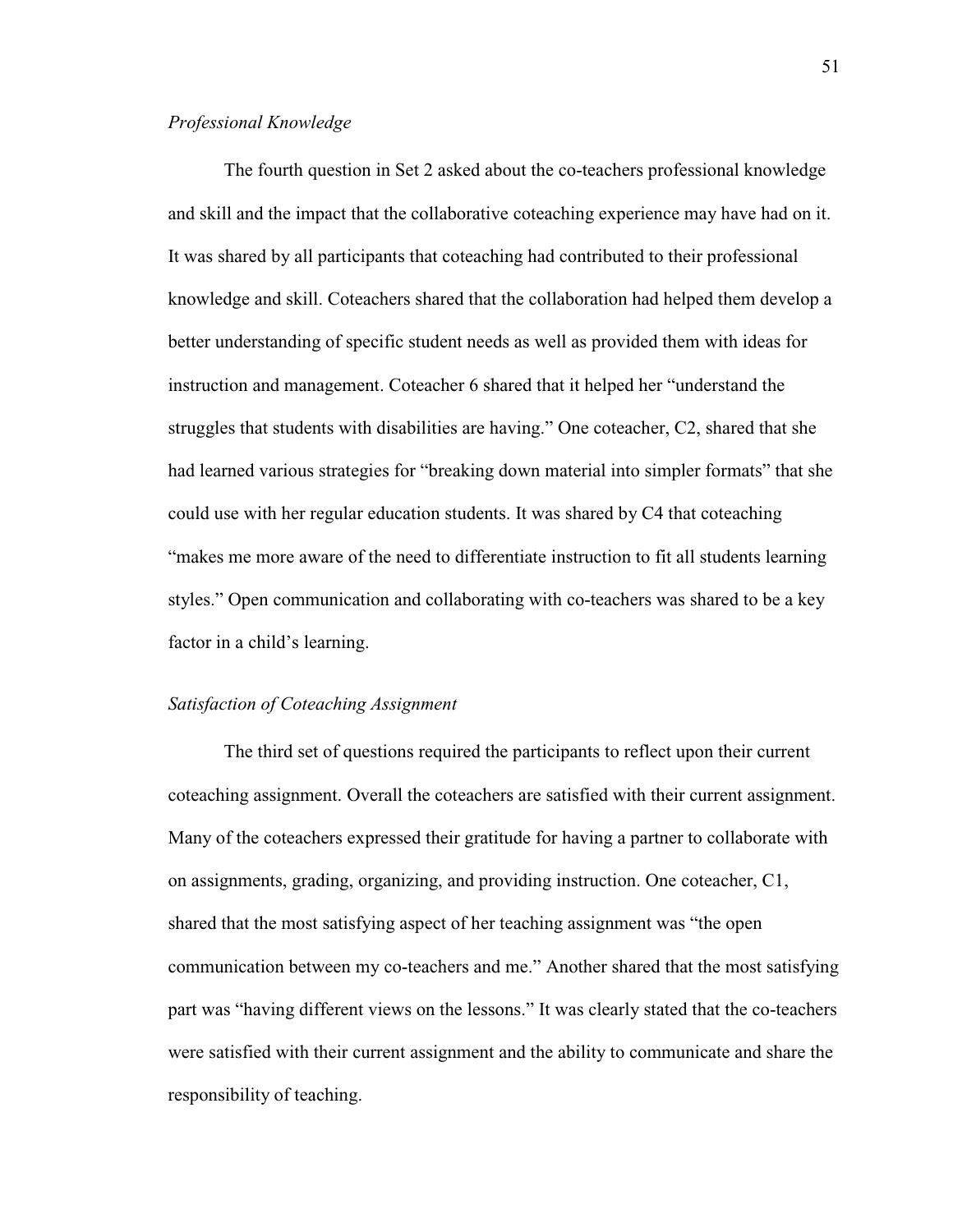# *Support Provided*

 The second question in Set 3 asked the participant to share their thoughts on the support that had been provided by the school for facilitating coteaching. All of the participants shared that the school was very supportive in providing training, workshops, and other professional development opportunities that allowed the coteachers time to collaboratively planning and organize their instruction. It was shared that the special education director, special education coordinator, and the curriculum director have all played an integral part in implementing coteaching. The school level special education coordinator has been actively involved in many of the coteaching classrooms. Coteacher 2 shared that the special education coordinator has been "excellent with helping with room arrangements, test modifications, coteaching arrangements and strategies." Scheduling of common planning was completed by the school level coordinator and principal. The participants expressed their appreciation common planning. It was shared C1 had a mentor teacher that provided a great deal of support in how to handle various situations that arise with coteaching. C2 shared that the "school is doing all that could be asked." C5 and C6 reported that outside consultants are used often for followup training and support. The level of support provided to the coteachers was expressed as being adequate and available as many different levels.

#### *Teaching Strategies and Students Without Disabilities*

 The fourth set of questions focused on the effectiveness of coteaching on students with and without disabilities. The first questions asked the participants to share their thoughts on the coteaching strategies and their effect on students without disabilities. All of the participants shared that the coteaching strategies being used are effective for all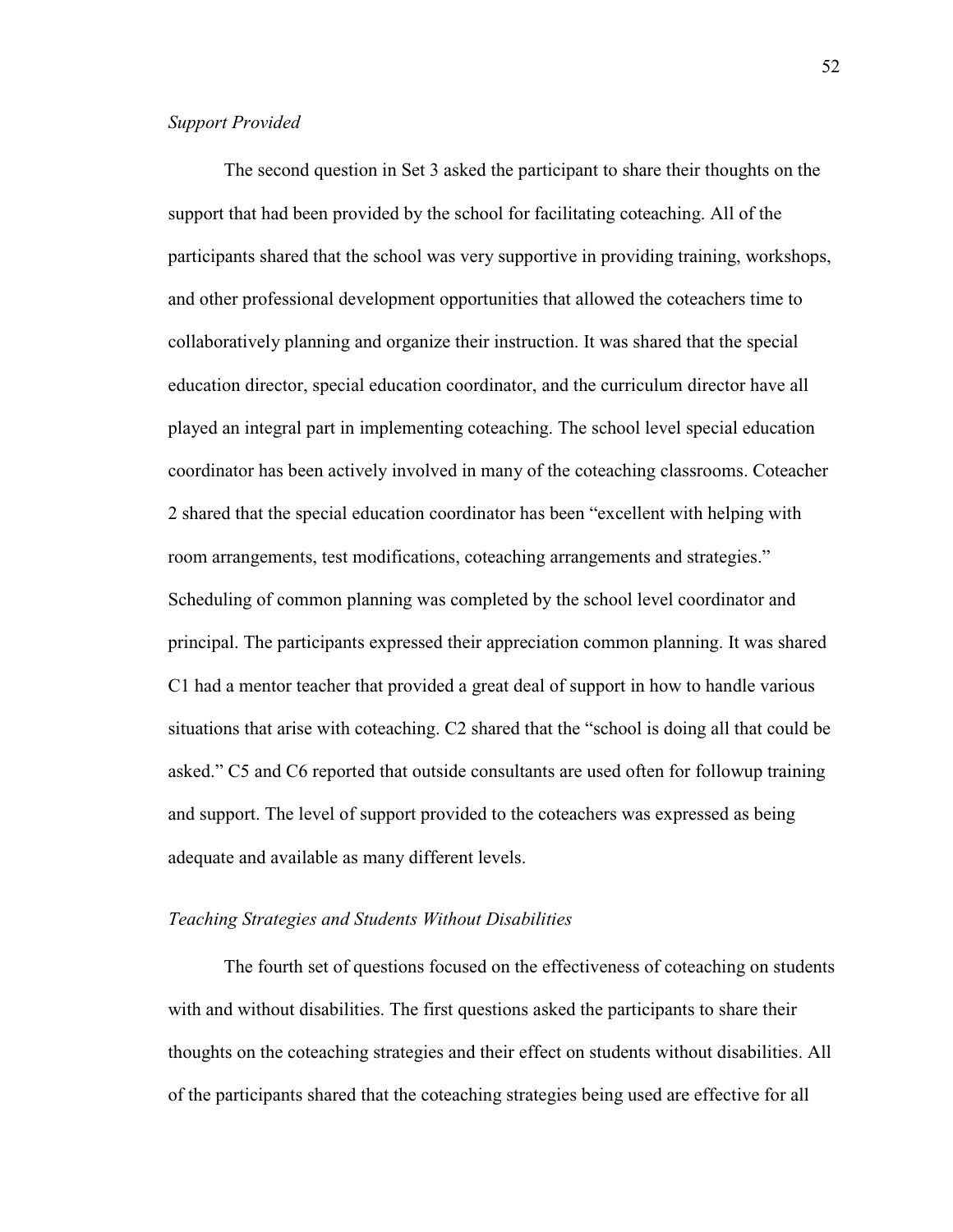students. Several teachers shared that coteaching strategies provide more support for students. It was shared by a few coteachers, C4 and C6, that it allows "students to see concepts demonstrated in a different way" or "that there is more than one way to do things." Overall, coteachers feel that students without disabilities can benefit from the coteaching strategies.

#### *Teaching Strategies and Students With Disabilities*

 The second question in Set 4 focused on the effectiveness of coteaching strategies and students with disabilities. The participants shared that the coteaching strategies being used were effective for students with disabilities. The strategies provided a variety of ways to teach the various concepts. These strategies provide a small group environment were students receive more attention from the teacher as well as the opportunity to ask questions and actively participate. C5 shared that students with disabilities can "actively participate in the classroom without worrying what others may think of them." C4 shared that the strategies were effective for students with minor disabilities. She did not agree that they were effective for all students with disabilities. She commented that "student with major problems" may not be able to handle everything, "it is just too much for them and us to deal with." Overall, teacher reported that the coteaching strategies are effective for all students, those without disabilities and those with disabilities.

## *Social Development of Students Without Disabilities*

 The participants shared their thoughts regarding the social development of students without disabilities in the inclusive classroom. Many of the participants stated that it teaches the regular education students tolerance and patience. The inclusive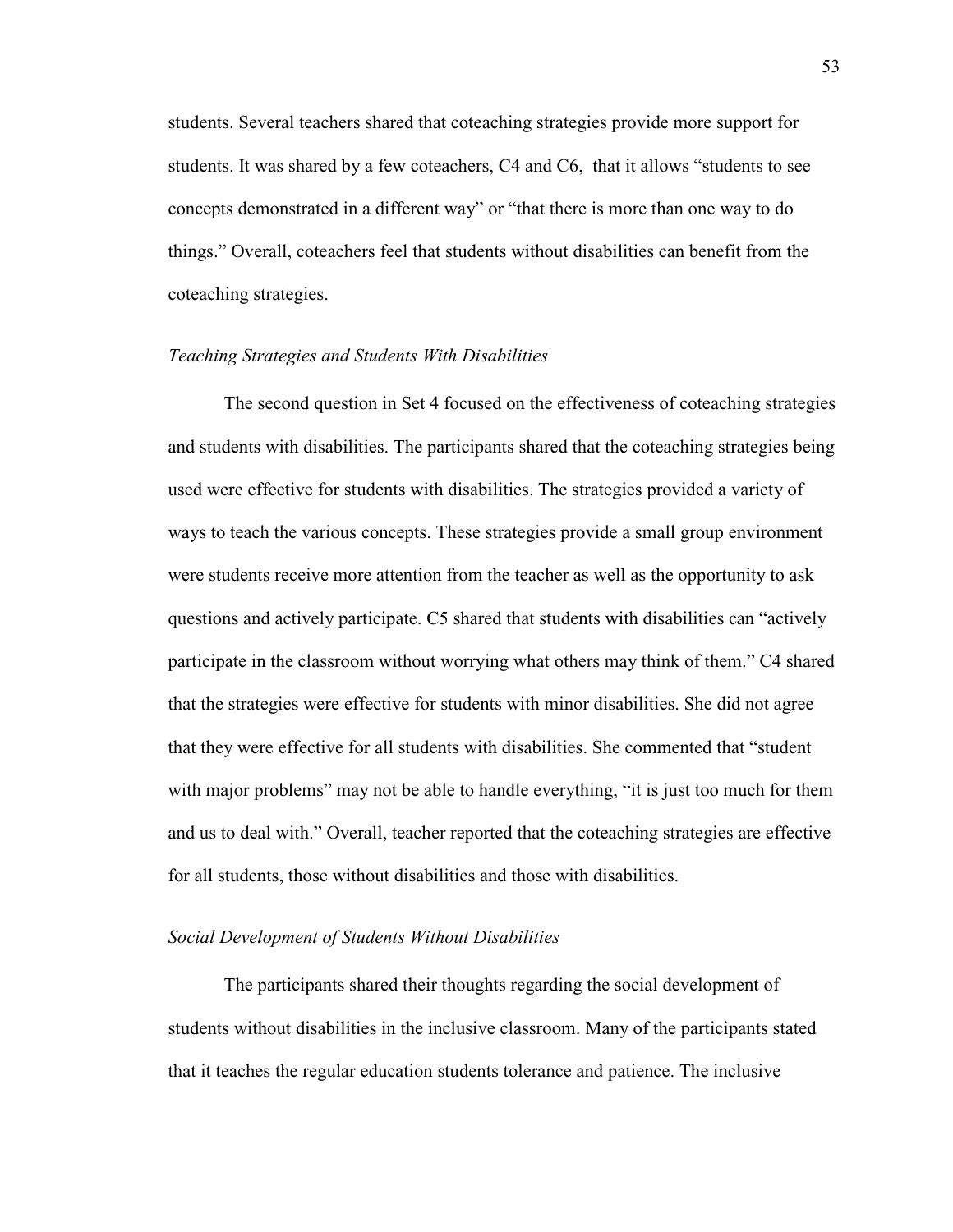classroom provides students with the opportunity to see individual's differences and teaches them to accept others and hopefully respect their differences. C1 shared that "participation in the coteaching classroom prepares them for the real world" where everyone is not the same. C5 shared that for students without disabilities, the coteaching classroom can be "socially frustrating" because they may be slowed down by other individuals. It was also shared that students without disabilities can often become jealous of the extra accommodations and support being provided to students with disabilities. In general, coteachers reported that students without disabilities can benefit socially from the coteaching inclusive classroom.

#### *Social Development of Students with Disabilities*

 The participants of this study reported that students with disabilities develop better social skills because of "the opportunity to be in the same place with their nondisabled peers." It was shared by C4 that the SWD are "challenged to fit the mold of socially accepted classroom behaviors." A couple of the coteachers stated that inclusion allows the SWD to interact with all students and feel less isolated and different. Inclusion gives the SWD the opportunity to learn like everyone else. It provides collaboration among peers and the opportunity to have a voice in their learning. C2 shared that inclusion can sometimes be socially detrimental to those students with a more severe disability. She shared that "acceptance by peers in the regular classroom" can contribute greatly to ones self-esteem. If a child is ridiculed by peers, "the damage to the self esteem can cause students to want to give up."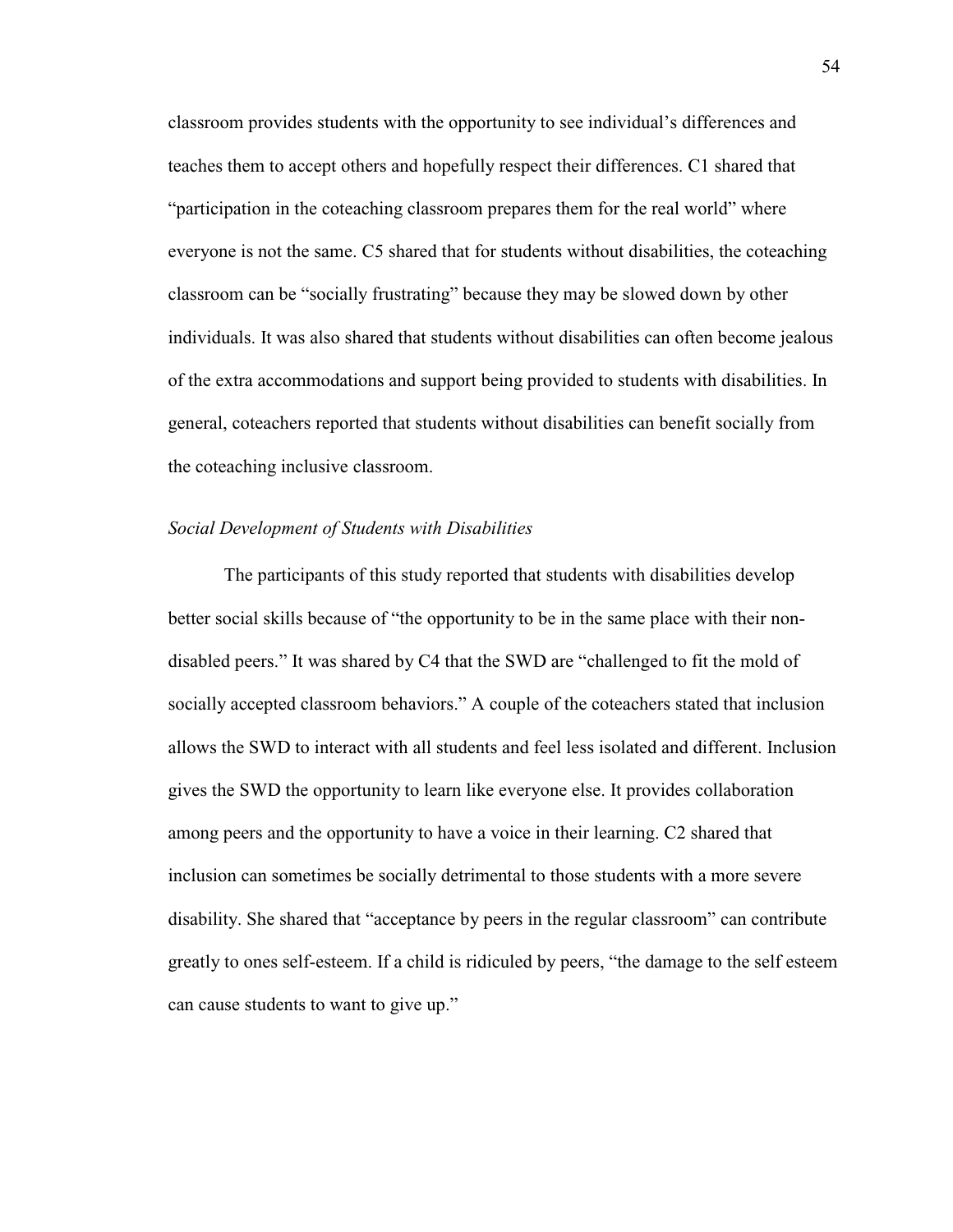### *Receptive to Coteaching*

 The last question in Set 4 asked coteachers to share their thoughts about their students' receptiveness to coteaching. All the participants shared that they believed their students were receptive to coteaching through conversations that have been held with their students, through active participation in the lessons, and the respect and assistance that students have shown to each other. C1 shared that "students have said that they like having two teachers in the classroom and that they are able to get their questions answered better and faster." C4 shared that the students "respond well to the lessons and try to please both teachers."

# *Responsibilities*

 The last set of questions asked coteachers to respond to their responsibilities. The teachers provided input on what responsibilities were shared and what was specifically their responsibility. The responsibilities included planning lessons, instruction, modifying curriculum, remedial instruction, administering discipline, classroom management, and assessment/grading. Overall, each of the responsibilities was shared among both coteachers. The participants stated that they work together with their coteacher to meet the needs of all learners and the needs of their classroom. Modifying the curriculum was the one responsibility that a few of the coteachers believed to be primarily the special education teacher's role; however, many times the two teachers would collaborate on how the modifying would occur. A few coteachers stated that grading may be primarily the content teachers' responsibility, but it was a task that was often shared.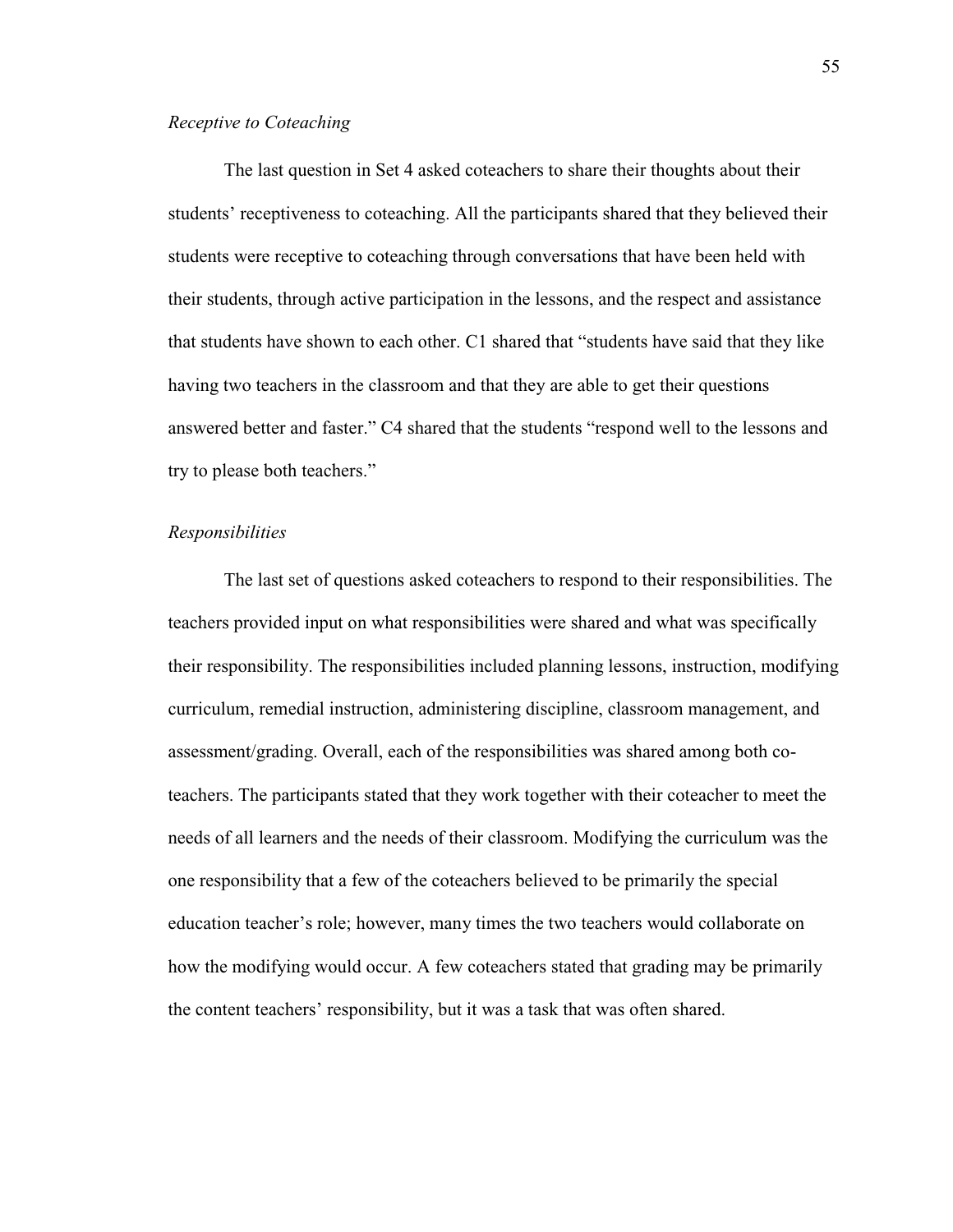#### Analysis of Interview Data

 After transcription of the interviews was completed, the researcher analyzed the data by the predetermined themes to verify if there were common responses or perceptions given by each participant. The researcher analyzed each theme (set of questions) to gain insight on the overall perception of coteaching by these participants. Teachers' perception often has an impact on the effectiveness of coteaching.

 In order to answer the research subquestion, the researcher must analyze the coteachers' perceptions of their coteaching experience. The first set of questions in the interview focused on the participants coteaching experience as being positive or negative. Most of the participants (four out of six) expressed their experience as a positive one. There were only a few (two out of six) that reported their experience as positive and negative with an explanation of both. A few of the participants shared some negative aspects even though their experience was mostly positive. Most of the positive experiences shared were justified by the participants' explanation of shared responsibilities, collaboration of planning, and providing instruction with a variety of strategies. The few negative experiences shared were due to personality conflicts, lack of experience in teaching, and lack of content knowledge of coteachers.

 With the response from participants including a variety of strategies, question sets 2 and 3 asked the participants about instructional, management, curriculum, and support strategies. The participants reported that new instructional strategies learned included station teaching, parallel teaching, team teaching, and small group strategies (alternative teaching). Some of the new effective management techniques being used were sticky notes communication, behavior contracts, self-checklist and self-monitoring system, and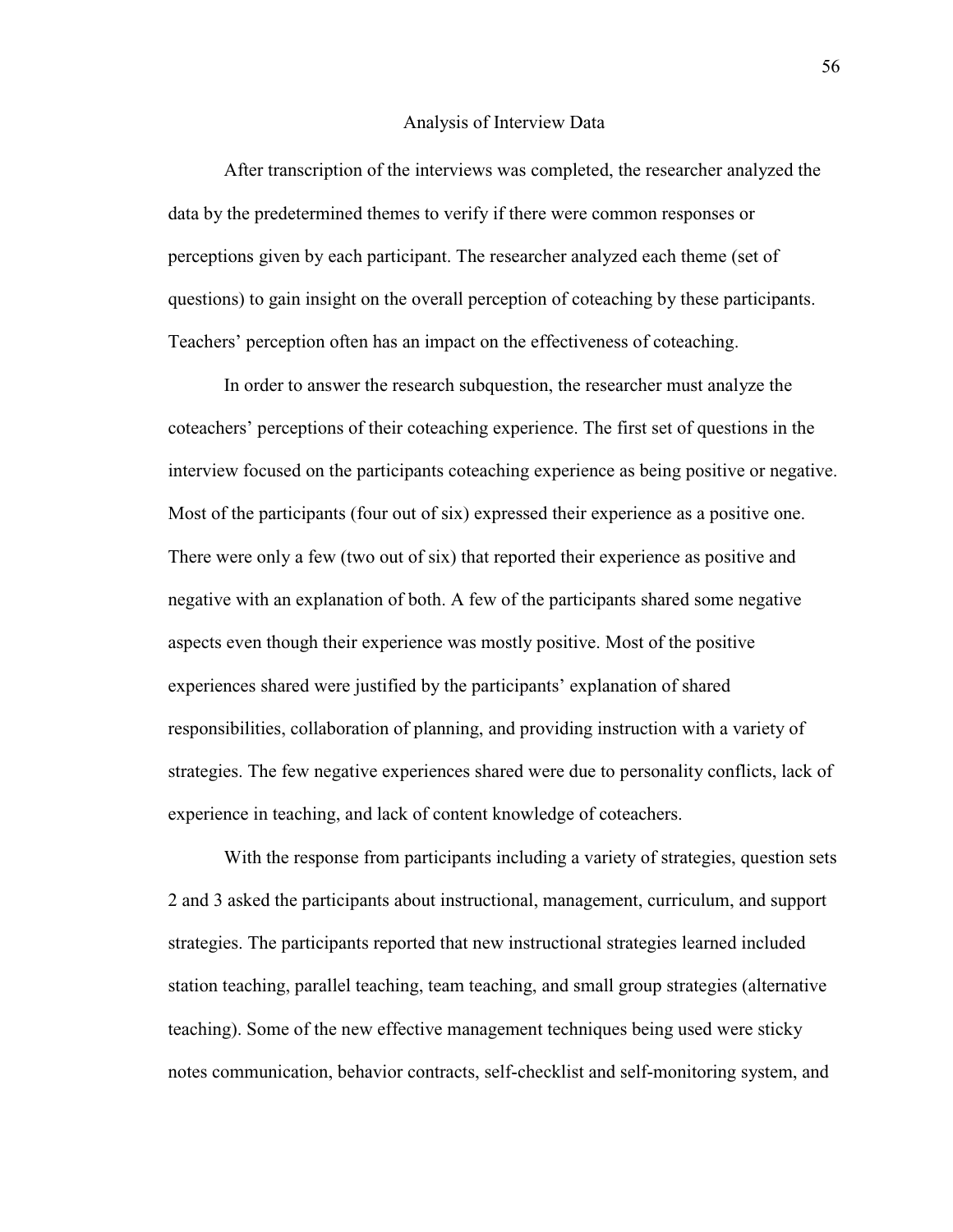reward systems. Curriculum modifications were limited to simple accommodations that were being made to the work being assigned to regular education students. Most of the strategies mentioned did not exactly modify what was being taught, but accommodated for the students' individual needs, such as reduce the amount of work, extend the time allowed to complete the assignment, allow a student to use a calculator, provide a peer tutor, and allow students to have a choice in which assignments they want to complete based on their level or interest. The participating coteachers shared that the school system and administration has been very supportive in implementing coteaching. Professional training and collaborative planning has been provided to help increase the level and effectiveness of coteaching.

 The fourth set of questions explored the participants' thoughts and perception of the effect coteaching has on students with disabilities as well as regular education students. The overall perception of the participating coteachers was that coteaching can positively impact all students socially. The students without disabilities often become more tolerant of others and develop a sense of respect for them, while students with disabilities learn and adapt to socially accepted behaviors. Some students, however, may be effective negatively if they are placed in the classroom but not truly included in the instruction and learning environment. The coteaching strategies used in the classroom benefits all learners, both with disabilities and without. The participants shared that the coteaching strategies, such as station teaching, team teaching, and parallel teaching can enhance the learning for all students. It also provided more one on one support to all students.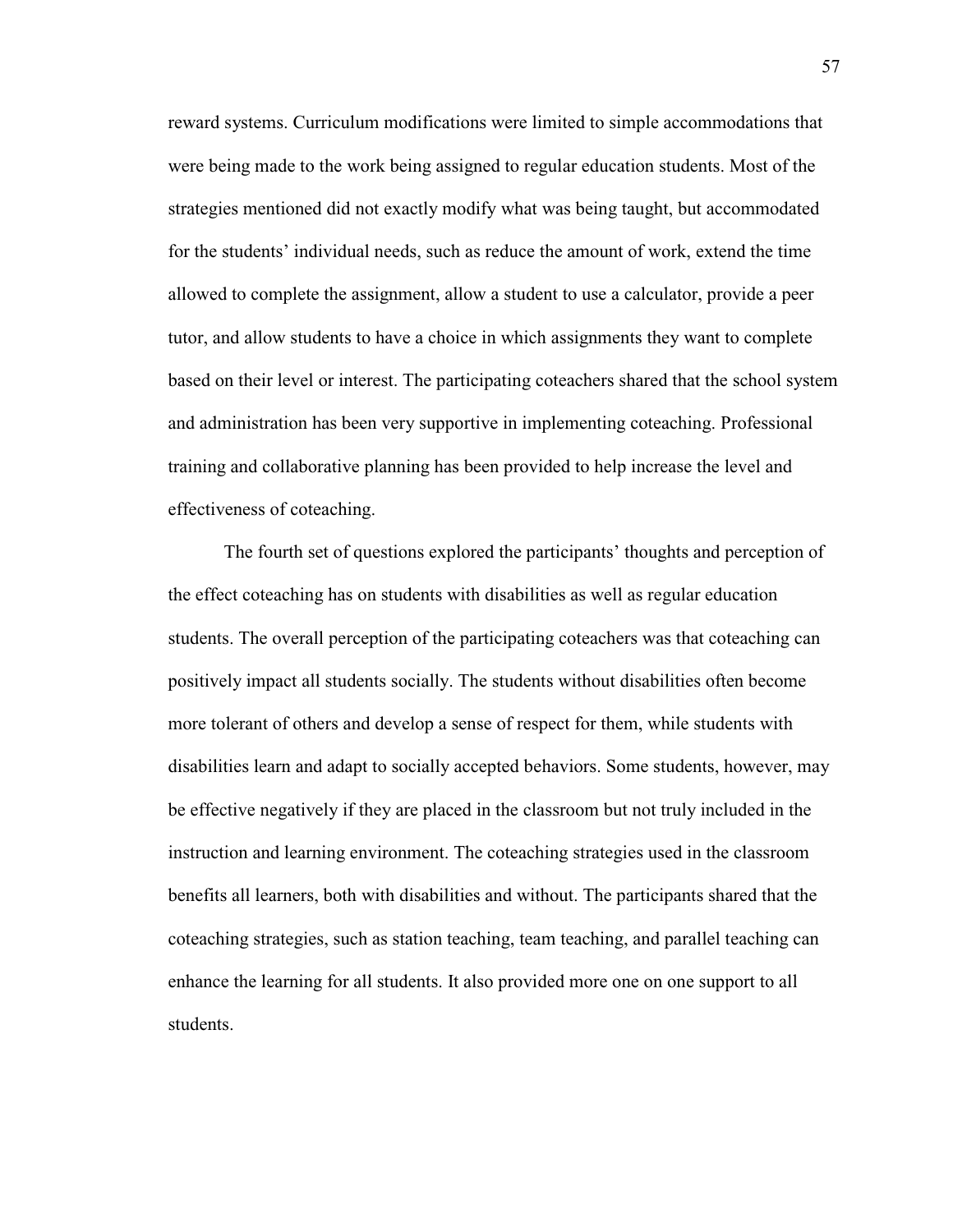The interview questions in Set 5 discussed the responsibilities of each coteacher. The responsibilities included in this section were planning lessons, providing instruction, modifying the curriculum, providing remediation for the instruction, administering discipline, implementing classroom management, and assess/grading student work. Most of the coteachers agreed that all of the responsibilities were shared. The only responsibility that was overall considered to be only one of the coteacher's responsibility was the modifying of the curriculum. Most of the participants stated that this job was primarily the special education coteacher's responsibility. The other classroom responsibilities were shared or should be shared equally among the coteachers.

#### Interview Data Analysis Summary

To answer the research related question, What are the coteachers' perceptions of students' achievement and learning within the co-taught classroom?, the interviews were conducted. After reviewing the results of the interviews, the research can concluded that the coteachers possess a positive perception of the effects that coteaching can have on student achievement and learning. It is clear that the participating coteachers believe that the coteaching model provides students with greater opportunities to instructional strategies, more teacher support, and social development toward understanding others' differences.

# Introduction: Quantitative Data

 Fifty-eight students participated in the study. The participants were divided into three groups (classes). Two of the groups (class 1 and 2) were cotaught classes, which consisted of 38 students. Among these two groups were nine students with disabilities (8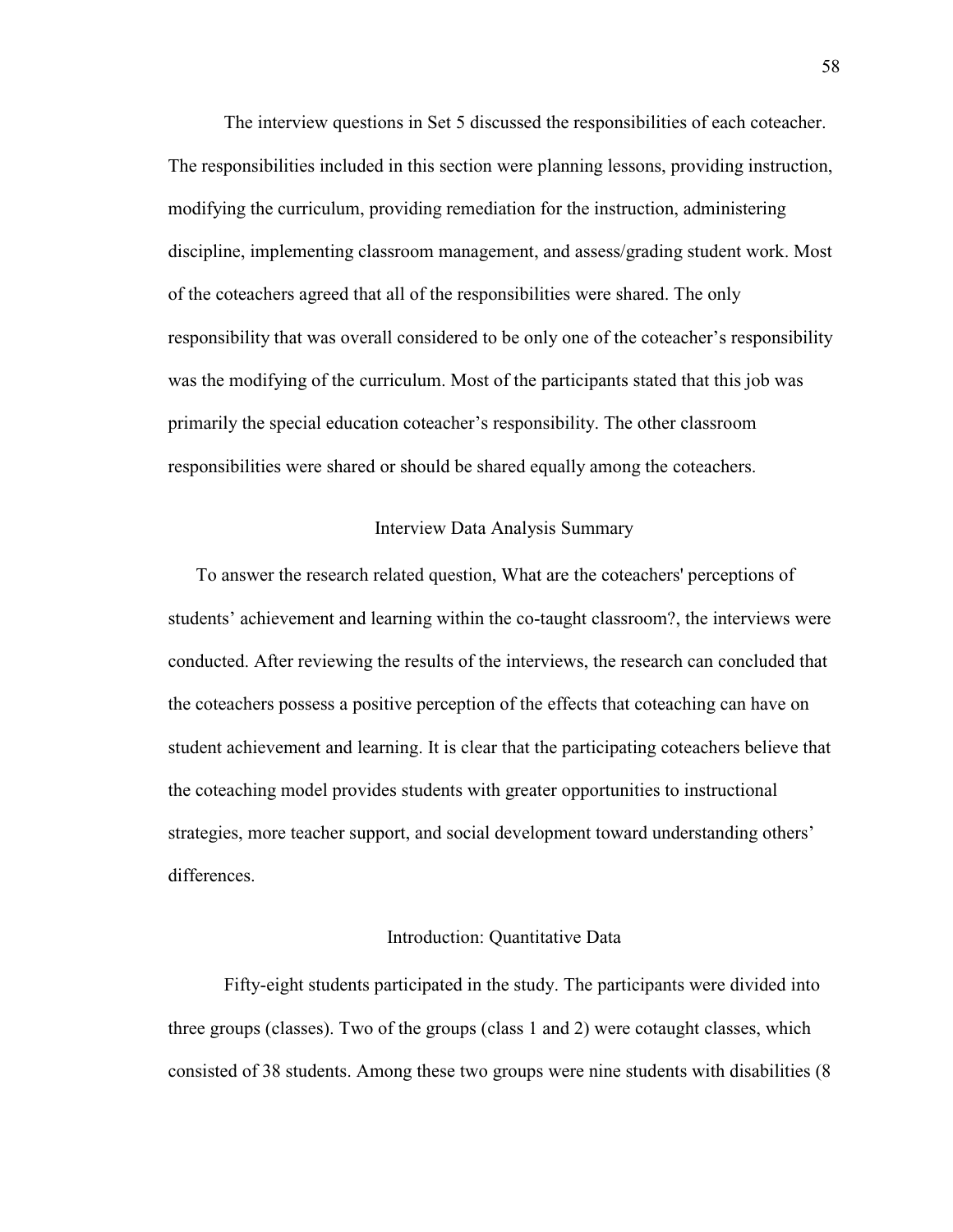males and 1 female). The third group (class 3) was a regular education class with no coteaching with 20 students. There were no students with disabilities in this group. Class 1 and 2 were combined and consisted of 29 students without disabilities, in which 11 (38%) were males and 18 (62%) were females. These two groups served as the experimental group or the cotaught group. Class 3 consists of 12 (60%) males and 8 (40%) females. Class 3, which is the noncotaught class, served as the control group for the study. Frequency of males and females in each group is listed in Table 1. Percent of sample participating in the experimental group and control group is displayed in Table 2.

Table 1

*Gender for each Group* 

|       |              | Gender |             | Total |
|-------|--------------|--------|-------------|-------|
|       |              |        | male Female |       |
| Group | Experimental |        |             |       |
|       | Control      |        |             |       |
| Total |              |        |             |       |

## Table 2

## *Participants in Control/Experimental Group*

|                    |           |         | Valid   | Cumulative |
|--------------------|-----------|---------|---------|------------|
|                    | Frequency | Percent | Percent | Percent    |
| Valid Experimental | 29        | 59.2    | 59.2    | 59.2       |
| Control            | 20        | 40 R    | 40.8    | 100.0      |
| Total              |           | 100 0   | 100.0   |            |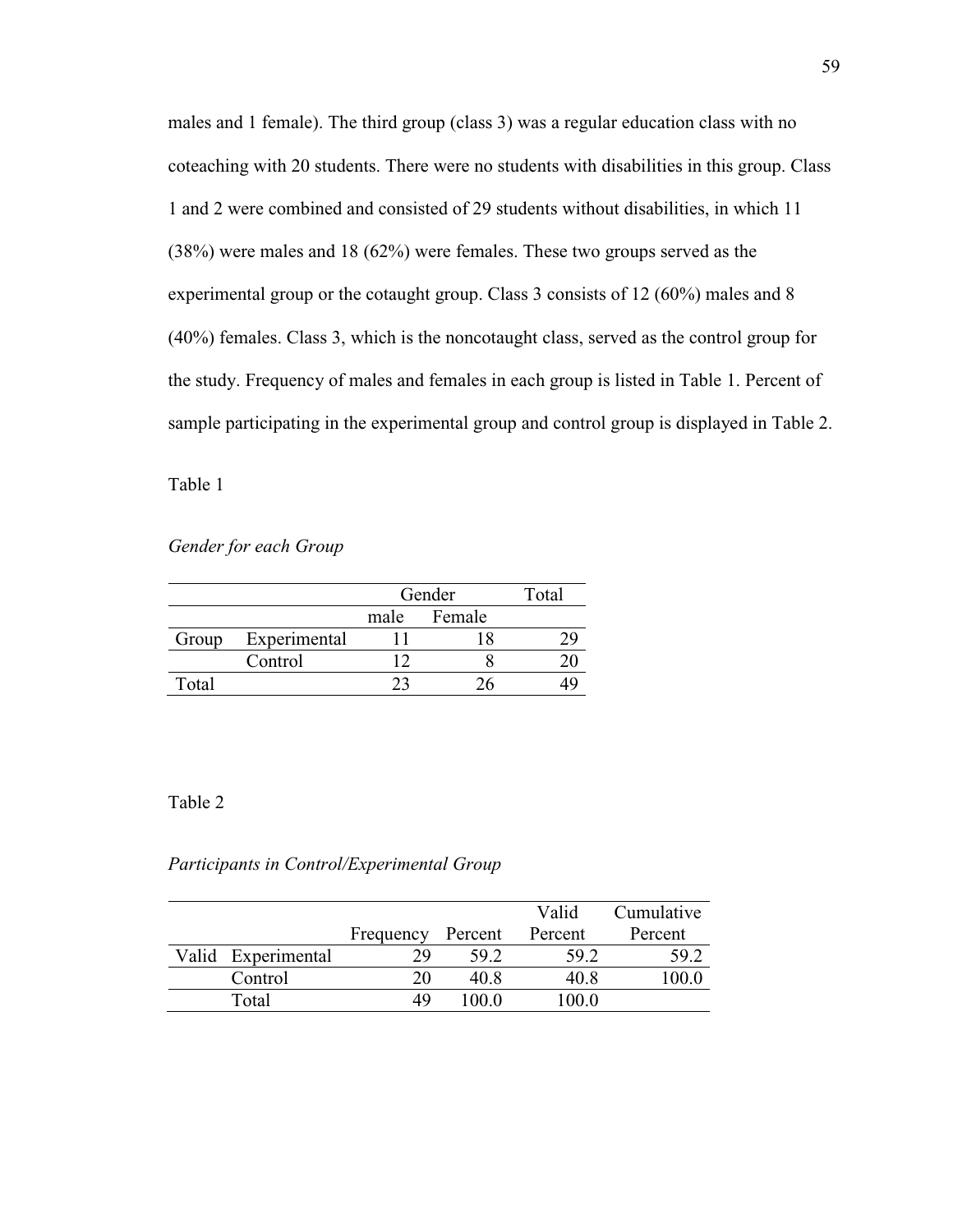#### Pre and Posttest Analysis

Preliminary analysis for research question 1 consisted of four Shapiro Wilk tests, one for each group (control vs. experimental) and one for each time period (pretest vs. posttest) to assess the assumption of normality for algebra achievement scores. The results of the Shapiro Wilk tests are presented in Table 3 and revealed pretest algebra achievement scores for the experimental group was not normally distributed; however, Stevens (2002) states "that non-normality has only a slight effect on the Type I error rate, even for vary skewed distributions…the *F* statistic is robust with the respect to the normality assumption".

# Table 3

|              | Pretest   |      | Posttest  |      |
|--------------|-----------|------|-----------|------|
|              | Statistic | Sig. | Statistic | Sig. |
|              |           |      |           |      |
| Control      | 0.99      | .999 | 0.95      | .322 |
| Experimental | 0.92      | .025 | 0.96      | .407 |

*Shapiro Wilk Test Assessing Normality* 

To examine research question 1, a two-way analysis of variance (ANOVA) was conducted to assess if differences exist on algebra achievement scores by group (control vs. treatment) and time (pretest vs. posttest). Box's test of equality of covariance was not significant ( $p = .065$ ) suggesting that there were equal covariance's, therefore the assumption was met. The results reveal that significant differences exists by time, *F* (1,  $47$ ) = 12.03, *p* < .001, suggesting that scores increased from pretest (*M* = 10.18, *SD* =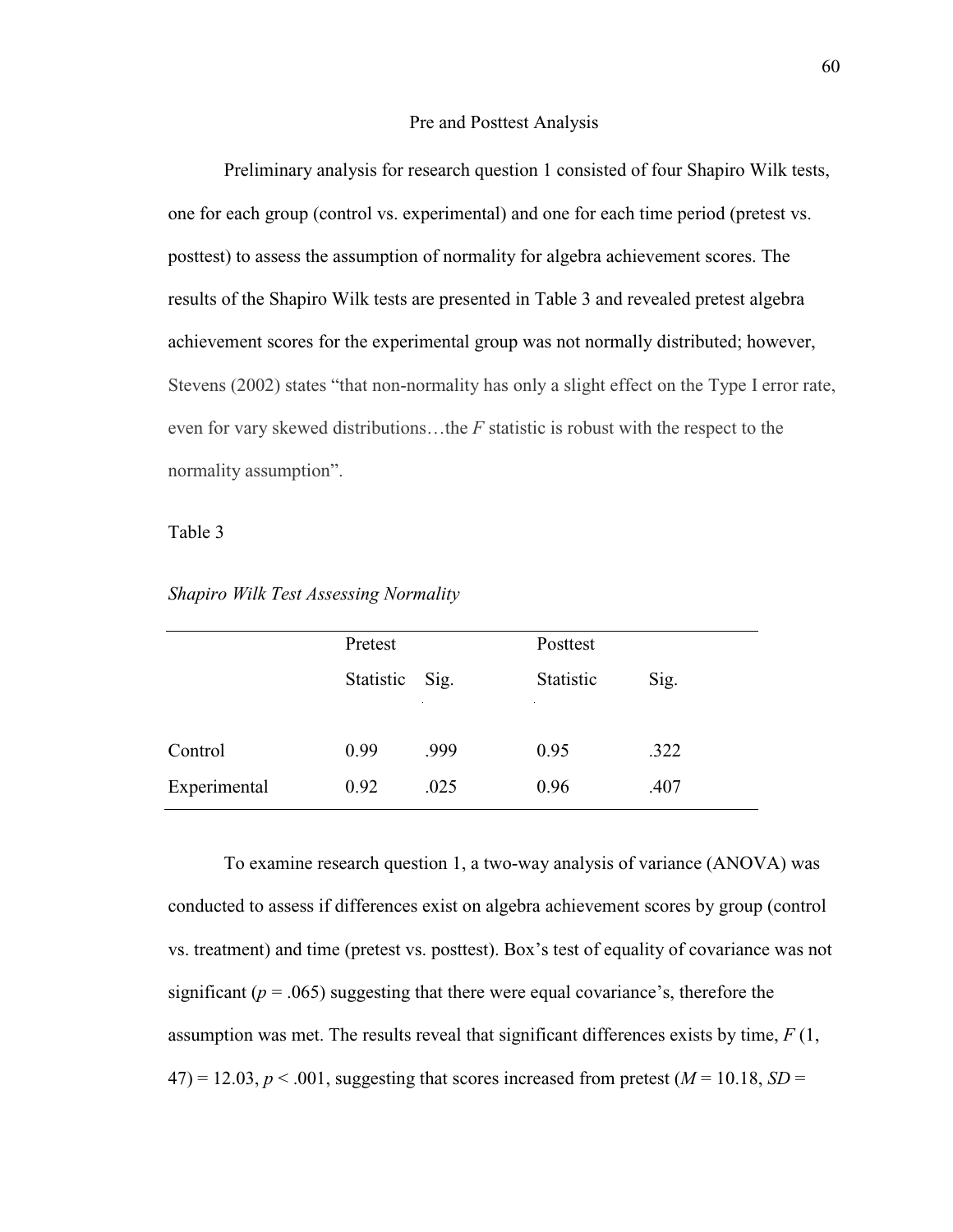3.85) to posttest ( $M = 12.45$ ,  $SD = 5.19$ ). The results reveal that no significant group by time interaction exists on algebra achievement scores,  $F(1, 47) = 2.94$ ,  $p = .093$ ; however due to *p* approaching 0.05 a post hoc test consisting of two independent sample *t* tests and two dependent sample *t* tests was conducted. The results of the post hoc analysis revealed that significant mean differences did in fact exist on algebra achievement scores for only the experimental group by time suggesting that scores increased from pretest  $(M = 9.79)$ ,  $SD = 3.85$ ) to posttest ( $M = 12.90$ ,  $SD = 5.97$ ). The results of the ANOVA also suggest that no significant between group differences exist,  $F(1, 47) = 0.22$ ,  $p = .641$ , suggesting that overall no differences exists on algebra achievement scores by group (control vs. experimental). The results of the ANOVA are summarized in Table 4, while means and standard deviations are presented in Table 5.

Table 4

*Two-Way ANOVA on Algebra Achievement Scores by Group and Time* 

| Source           | $df$ $F$ |         | Sig. | Partial $n^2$ | Power |
|------------------|----------|---------|------|---------------|-------|
| Within subjects  |          |         |      |               |       |
| Time             |          | 12.03   | .001 | 0.20          | 0.93  |
| Time * Group     |          | 2.94    | .093 | 0.06          | 0.39  |
| Error            | 47       | (8.49)  |      |               |       |
| Between subjects |          |         |      |               |       |
| Group            |          | 0.00    | -954 | 0.00          | 0.05  |
| Error            | 47       | (33.61) |      |               |       |

*Note*. Values in parentheses represent mean square errors.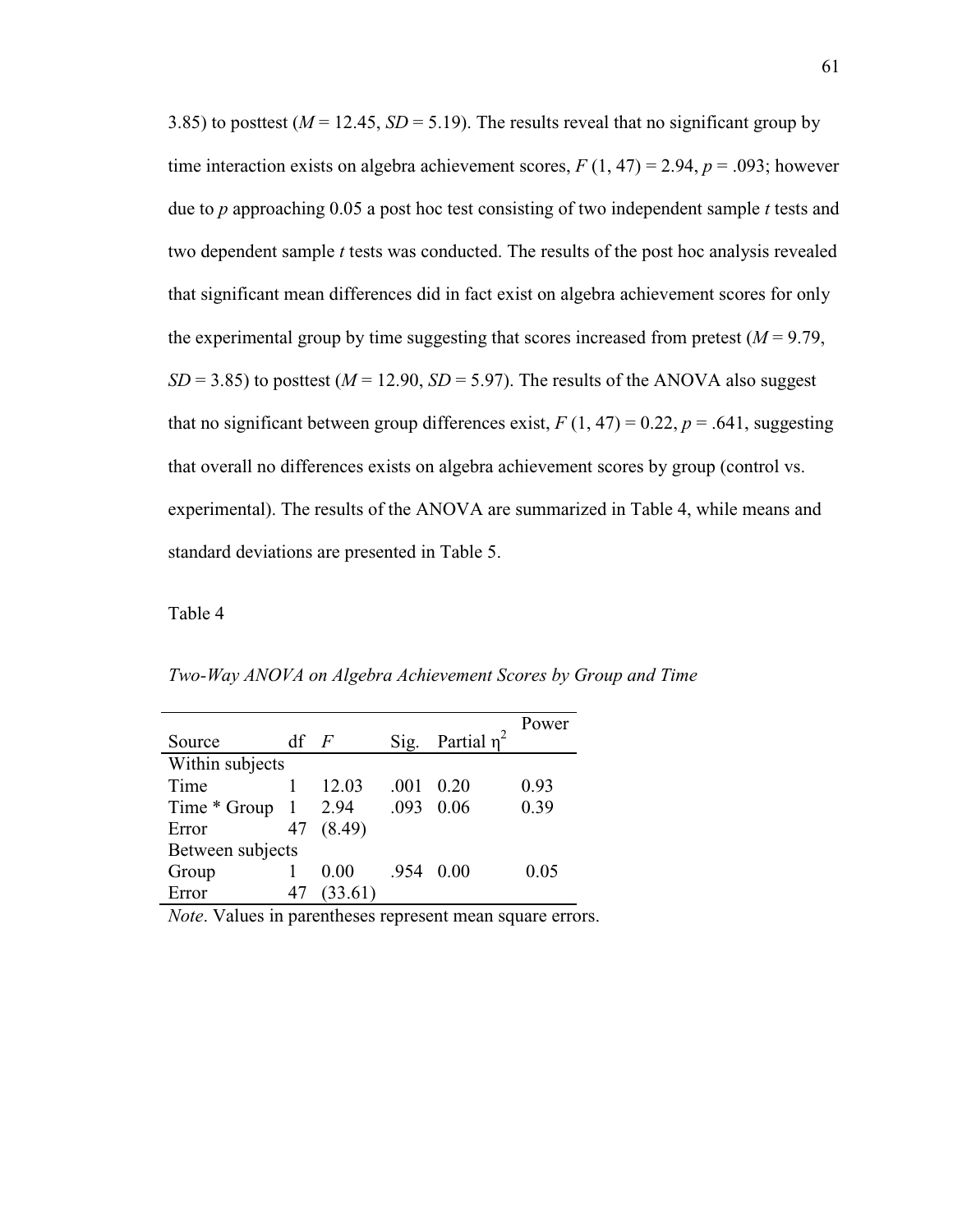#### Table 5

|              | Pretest<br><b>SD</b><br>M |      | Posttest |           |
|--------------|---------------------------|------|----------|-----------|
|              |                           |      | М        | <b>SD</b> |
|              |                           |      |          |           |
| Control      | 10.75                     | 3.88 | 11.80    | 3.85      |
| Experimental | 9.79                      | 3.85 | 12.90    | 5.97      |
| Total        | 10.18                     | 3.85 | 12.45    | 5.19      |

*Means and Standard Deviations on Algebra Achievement Scores by Group and Time* 

# Conclusion

 This study examined inclusion with coteaching to determine if it has an impact on regular education students' achievement on a BSAA in the eighth grade. Two questions were asked to determine the impact, if any. The research question asked if inclusion with coteaching has an impact on regular education students' achievement on a Basic Skills Algebra assessment in the eighth grade. The other related question asked about the coteachers' perceptions of students' achievement and learning within the cotaught classroom. Based on the data collected and analyzed from coteacher interviews and test scores on the BSAA pre and posttest, the nondirectional hypothesis would be rejected. The directional hypothesis, "there will be a significant difference among regular education students' achievement on a BSAA in the coteaching classroom and those not in a cotaught classroom," would be accepted. The results of the post hoc analysis revealed that significant mean differences did in fact exist on algebra achievement scores for only the experimental group suggesting that scores increased from pretest  $(M = 9.79, SD =$ 3.85) to posttest ( $M = 12.90$ ,  $SD = 5.97$ ). The coteacher interviews provided support that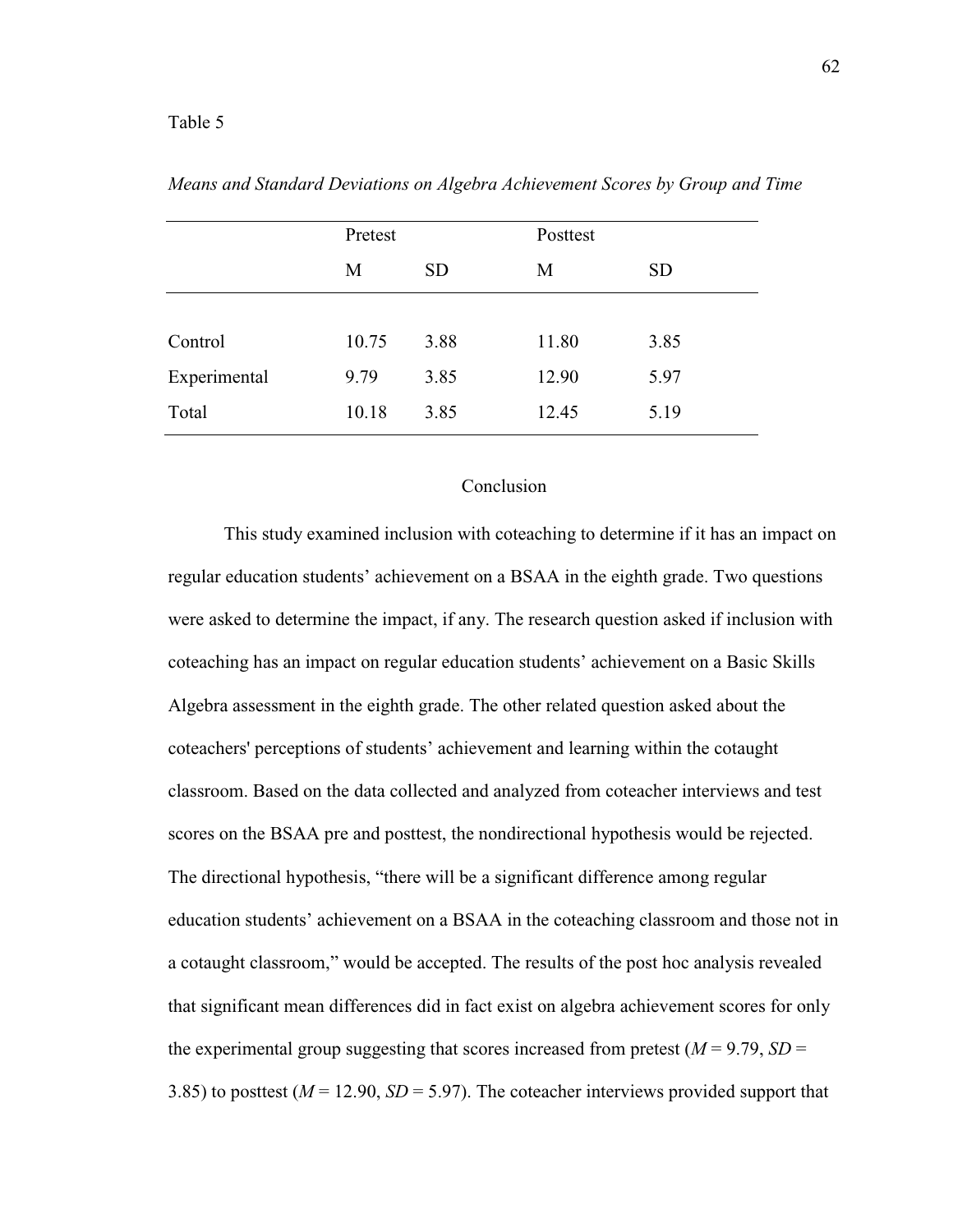the coteachers perception of student learning was in fact greater in the cotaught classroom. The test data supported the teachers' perception that coteaching has an impact on the students' achievement and this study showed a positive impact.

# Evidence of Quality

The use of concurrent triangulation of data from student test data and teacher interviews will strengthen the reliability and internal validity of a study (Merriam, 1998). Validity of the algebra assessment was found and the items in the instrument measure the content they are intended to measure. The algebra assessment instrument was found valid through test-retest, equivalent across alternative forms, correlations with performance on other indicators of proficiency, and use of measures as predictive of future performance levels. All correlations were based on a correlation significant at *p* < .05. Member checks were made with the participants to ensure that the researcher was reporting the data correctly. An external auditor was asked, as well as, peer examiners to review the study to ensure that the data supported the results reported.

In summary, the findings of this study support a positive impact on student learning in the coteaching classroom. The teachers reported positive perceptions of the implementation procedures and the effectiveness of coteaching on student achievement. The interviews and test data were valid and reliable sources for collecting and reporting the data needed to verify the impact of coteaching on students' math achievement. The following section provides a summary, conclusion, and recommendations for further studies. Section 5 presents the significance of the study and recommendations for further studies that could enhance the research on the impact of coteaching on regular education students achievement in mathematics.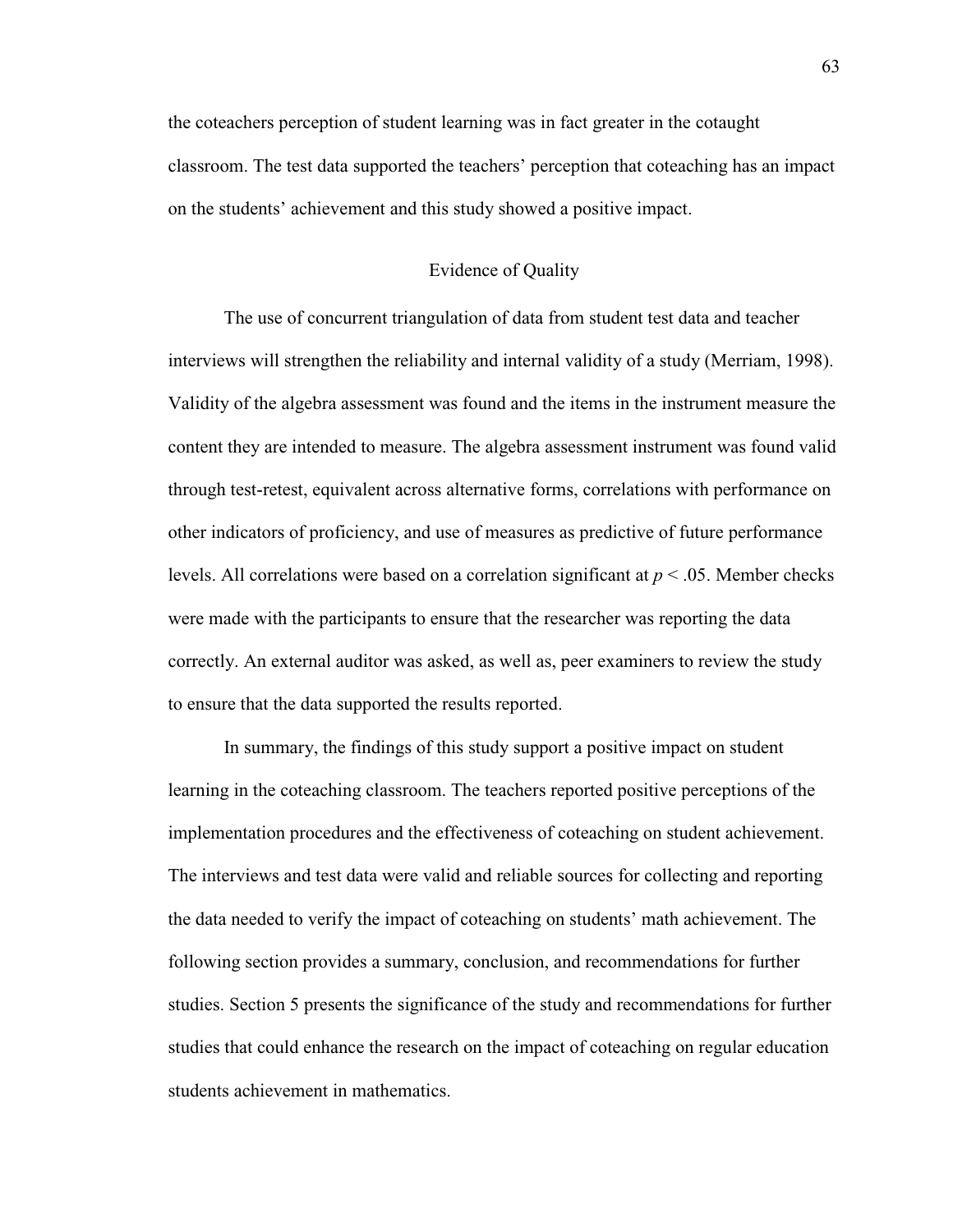#### SECTION 5: SUMMARY, CONCLUSION, AND RECOMMENDATIONS

### Introduction

 The purpose of this study was to determine if inclusion with coteaching had an impact on regular education students' achievement on a BSAA in the eighth grade. Math has been a concern for many educators, as reflected on the NAEP in 2007; therefore a greater focus on math achievement has existed over the last several years. With the implementation of coteaching, a need to explore its impact on regular education students in the cotaught math classroom existed.

 This study addressed examined the impact that inclusion with coteaching has on regular education students' achievement on a BSAA in the eighth grade. The related question being addressed investigated the coteachers' perceptions of students' achievement and learning within the cotaught classroom. The study was conducted in small rural middle school. The concurrent experimental study included coteacher interviews as well as test data from eighth grade students. The coteachers participated in an interview to provide data regarding the teachers' perception of student learning in the cotaught classroom. The student data was collected on a pre and post test of BSAA. These students were taught by the same regular education teacher. Two of the classes of students used were in a cotaught classroom and one class of students only had the single regular education teacher. The teacher interview data and student test data was triangulated and compared to determine if coteaching had an impact on the regular education students learning.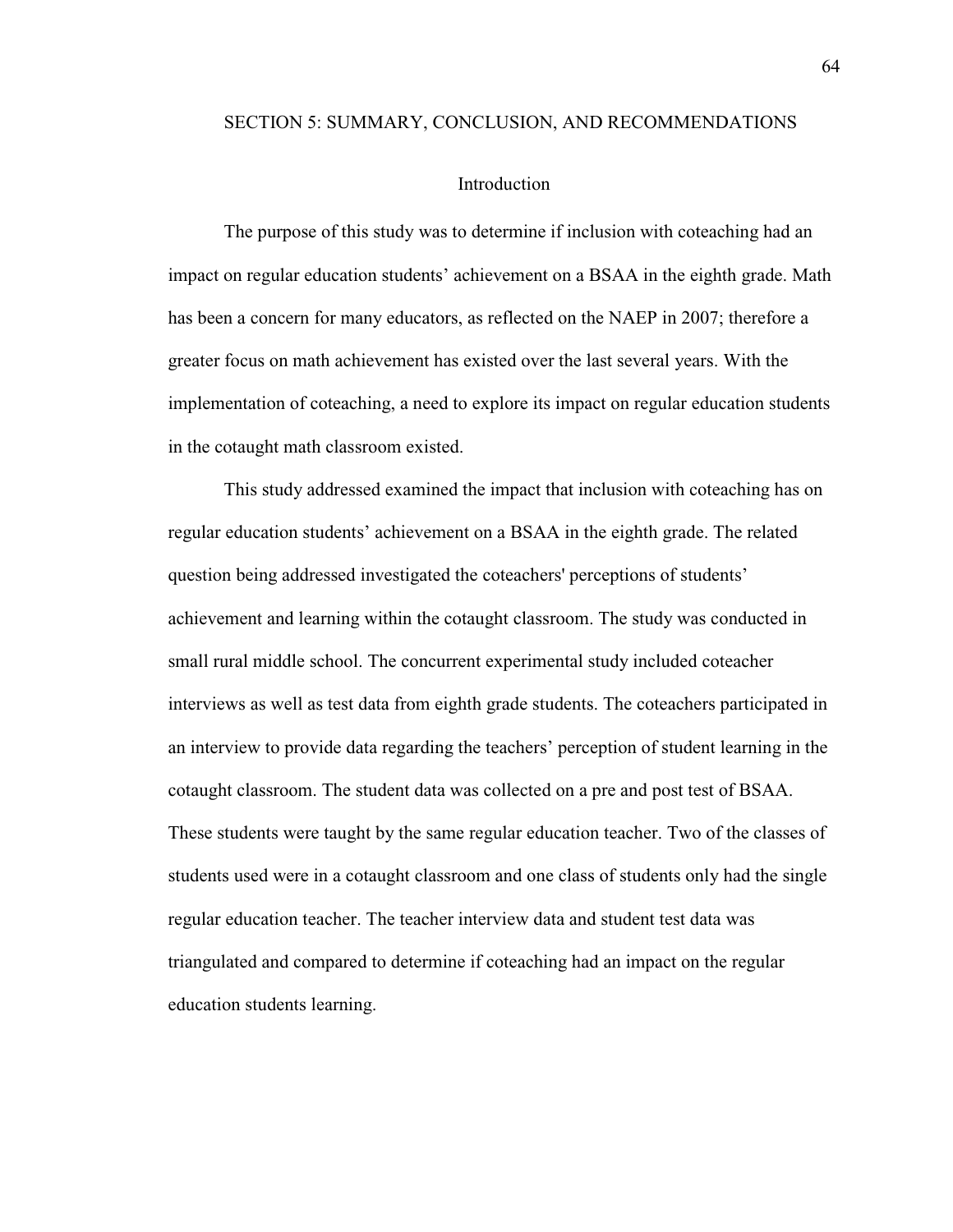#### Interpretation of Findings

 The findings provided support for the hypothesis of coteaching having a positive impact on regular education students learning in a co-taught math classroom. The teachers' perception of coteaching was relatively positive. Most teachers reported that the coteaching strategies were beneficial not only to students with disabilities, but with other struggling students. The interview and test data supported an increase in student learning in the co-taught classroom for regular education students.

This study did reveal that coteaching had a positive impact on the learning of regular education students. The teachers' perception, as reported in section 4, revealed that coteaching strategies enhanced the learning of all students, not just students with disabilities. The social benefits, shared by the participants, for regular education students included the ability to accept and tolerate other's differences. These results were consistent with the findings of Downing and Peckham (2007). The teachers reported that their coteaching experience was positive and allowed them the opportunity to collaborate and share ideas for instruction, grading, and managing student concerns. These findings were consistent with findings of Beckman (2001) and Murawski and Hughes (2009). Both reported that improving student learning required that all participants bring their knowledge and expertise while working together to educate all students. Friend, Reising, and Cook (1993) also stated that co-teachers who consider themselves equal report that coteaching is a positive experience. The coteachers in this study shared that adequate support by the district and school level administrators had been given to effectively implement coteaching. As reported by Murawski & Dieker (2008) keeping teachers on the right track for successful coteaching includes: training, collaboration, sharing the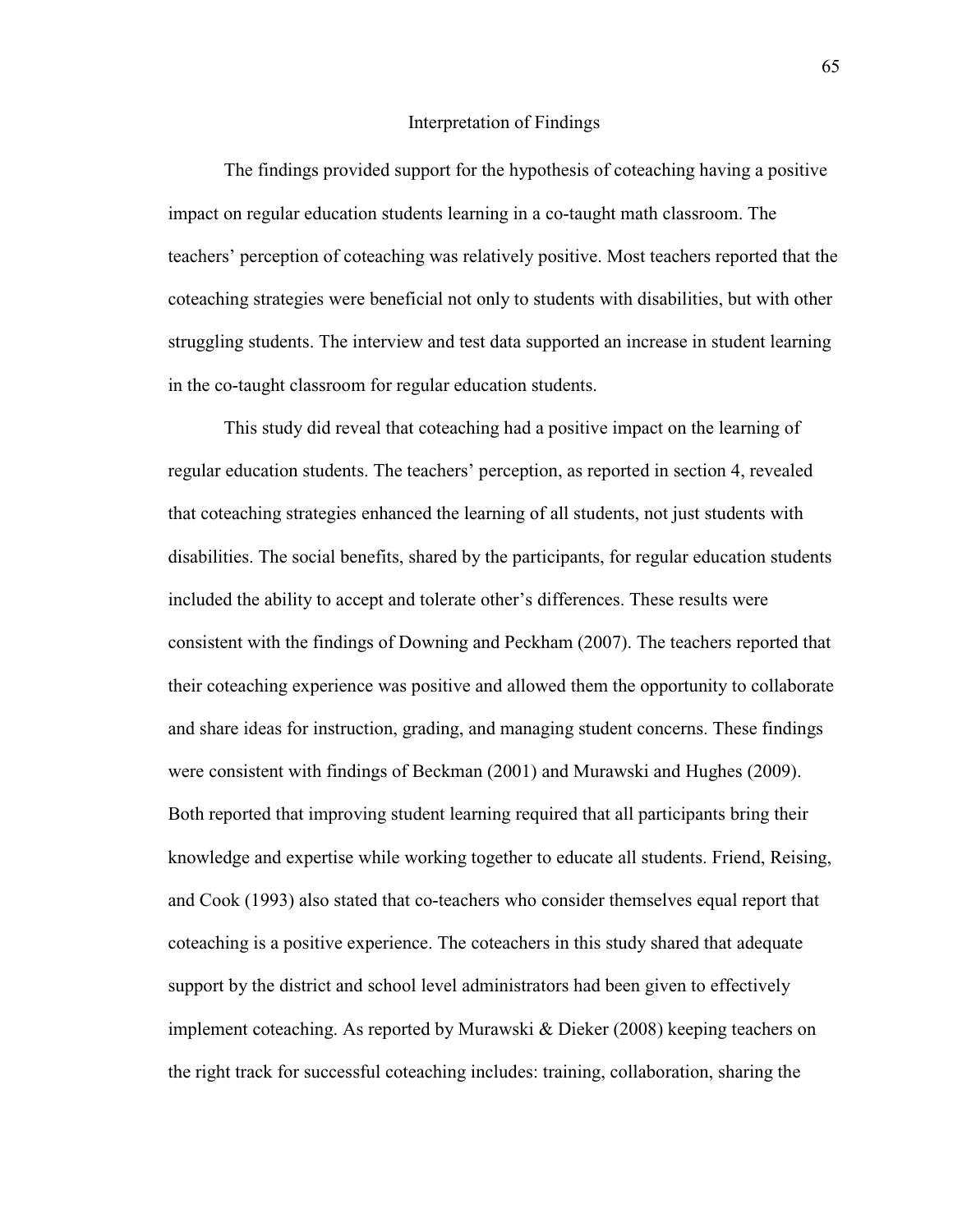materials and workload, communicating with their partner, commitment to co-planning, and sharing the students. The teachers reported in this study that sharing the workload and commitment to collaborative planning has been a key to their positive experiences.

 While the teachers reported coteaching having a positive impact on regular education students' achievement, the test data collected also supported these results. The test data collected on the BSAA showed that the regular education students in the cotaught classroom had greater improvement than those regular education students in the noncotaught classroom. In section 1, it was hypothesized that there would be significant difference among the regular education students' achievement scores in the cotaught and the noncotaught classroom. The test data did not report a significant difference among the two groups scores. However there was a significant increase in the scores among the cotaught (experimental) group and there was not a significant increase among the noncotaught (control) group. This is reported in Tables 4 and 5. The data reported in Tables 4 and 5 reflect the results of the post hoc analysis. It revealed that significant mean differences did in fact exist on algebra achievement scores for only the experimental group suggesting that scores increased from pretest  $(M = 9.79, SD = 3.85)$ to posttest  $(M = 12.90, SD = 5.97)$ . The data revealed in this study was consistent with data reported by previous studies (Idol, 2006; Luster & Durett, 2003).

 Based on this study, inclusion with coteaching does have a positive impact on regular education students' achievement in the mathematics classroom. The data from teacher interviews and student test revealed that the coteaching model can enhance the learning of all students, not just students with disabilities. This study can support educational leaders in leading a change to implement coteaching with is various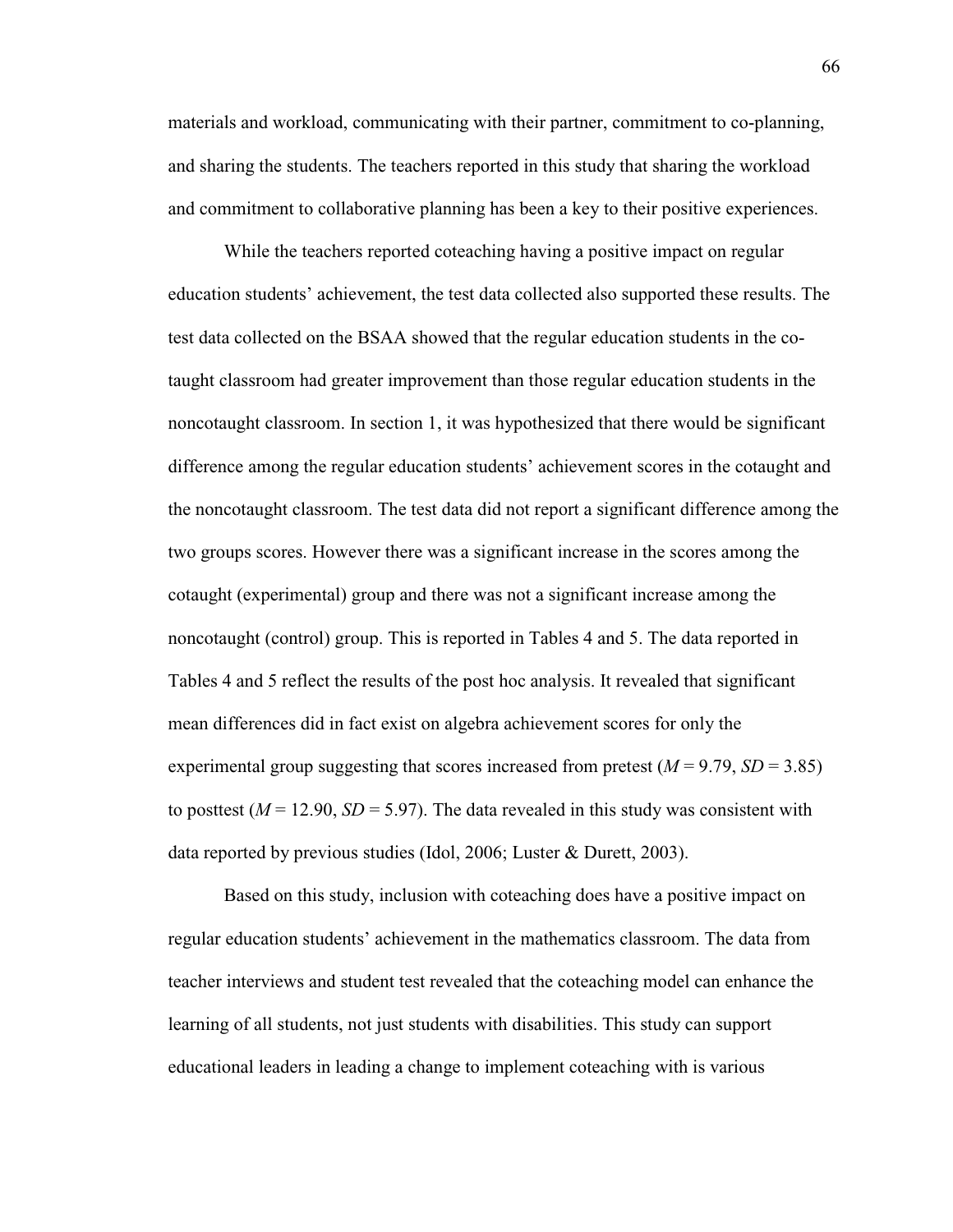strategies. The teacher interviews of this study can reveal to other co-teachers the necessary components needed to make their coteaching classroom a more positive partnership. It also reveals various coteaching strategies that have been reported to be successful for the participants in this study. Educational professionals should review the results of this study and use it to enhance their cotaught classrooms or to pursue the implementation of coteaching.

#### Implications for Social Change

 Much research is available regarding the implementation of coteaching and its impact on students with disabilities, but little research is available regarding the achievement of regular education students in the cotaught classroom. This study has added to the available research that supports the positive impact that coteaching has on regular education students' achievement in mathematics. The test data for this study supported an increase in the achievement of regular education students in the cotaught classroom. Many times educators are concerned for the learning of the regular education students. Math is an area that has been identified as an area of weakness for many students, not just students with disabilities. Professional educators can use this study as a support for scheduling struggling math students into a co-taught classroom. Coteaching in this study has shown to be beneficial to regular education student's learning. This study is available to help clarify their concern or reassure them that the regular education students are not being hindered by the coteaching classroom. Test data continues to be the measure of student achievement; therefore research support reforms, such as coteaching, is needed to support the achievement of students on test scores.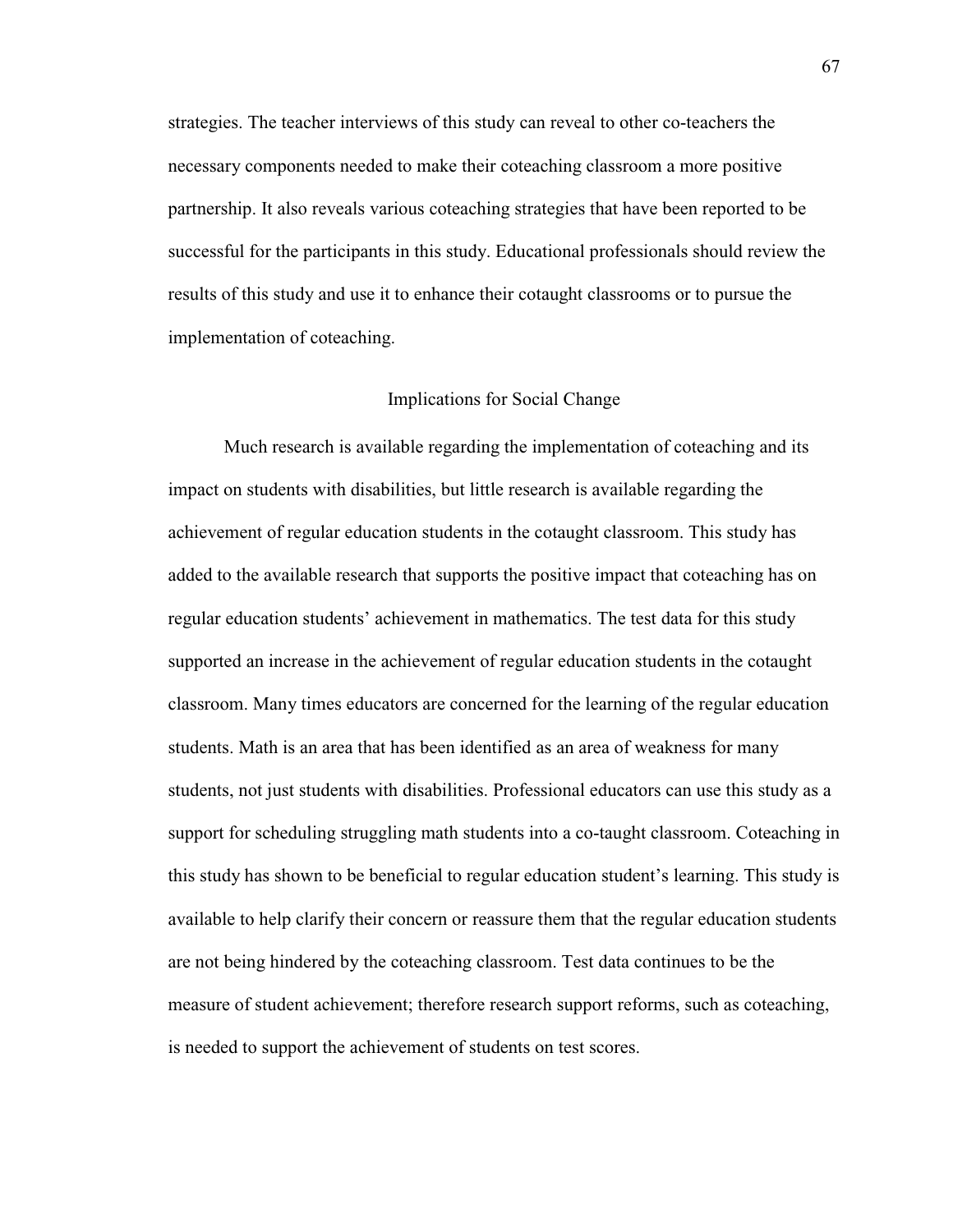NCLB is a push from the government that is not going to disappear; therefore educators need to be provided with support for implementing the many changes that are mandated. Coteaching is one of those reforms that are often implemented without being asked or discussed by teachers. Administrators often need evidence to support these changes to struggling teachers that are hesitant to implementing coteaching. The results of the teachers' interviews for this study provide other coteachers of the benefits as well as some negatives of coteaching. Overall the data reported from the coteachers in this study provide support toward great strategies for instruction, management, curriculum adaptations, and partnerships. Instructional strategies reported to be successful for coteachers in this study were station teaching, team teaching, and parallel teaching. Management techniques were shared among coteachers that benefited struggling learners with behavior problems, such as staying off task, students who are constantly asking for teachers' assistance before attempting to work the problems on their own, and students struggling to stay in their seat. Coteachers shared their strategies through professional learning sessions and collaboration. School systems everywhere can establish collaborative learning sessions for teachers to share and learn from each other. It was shared that having administrator and system support was key in the effective implementation of the coteaching model. Coteaching provides professional learning opportunities through simple collaboration and communication. Positive experiences in coteaching reflect a collaborative partnership. Many times coteaching may be implemented but it may be lacking the various components of a true co-taught classroom. Through this study, coteachers could analyze their own coteaching classroom to determine what changes or improvements could be made. Educators can share and reflect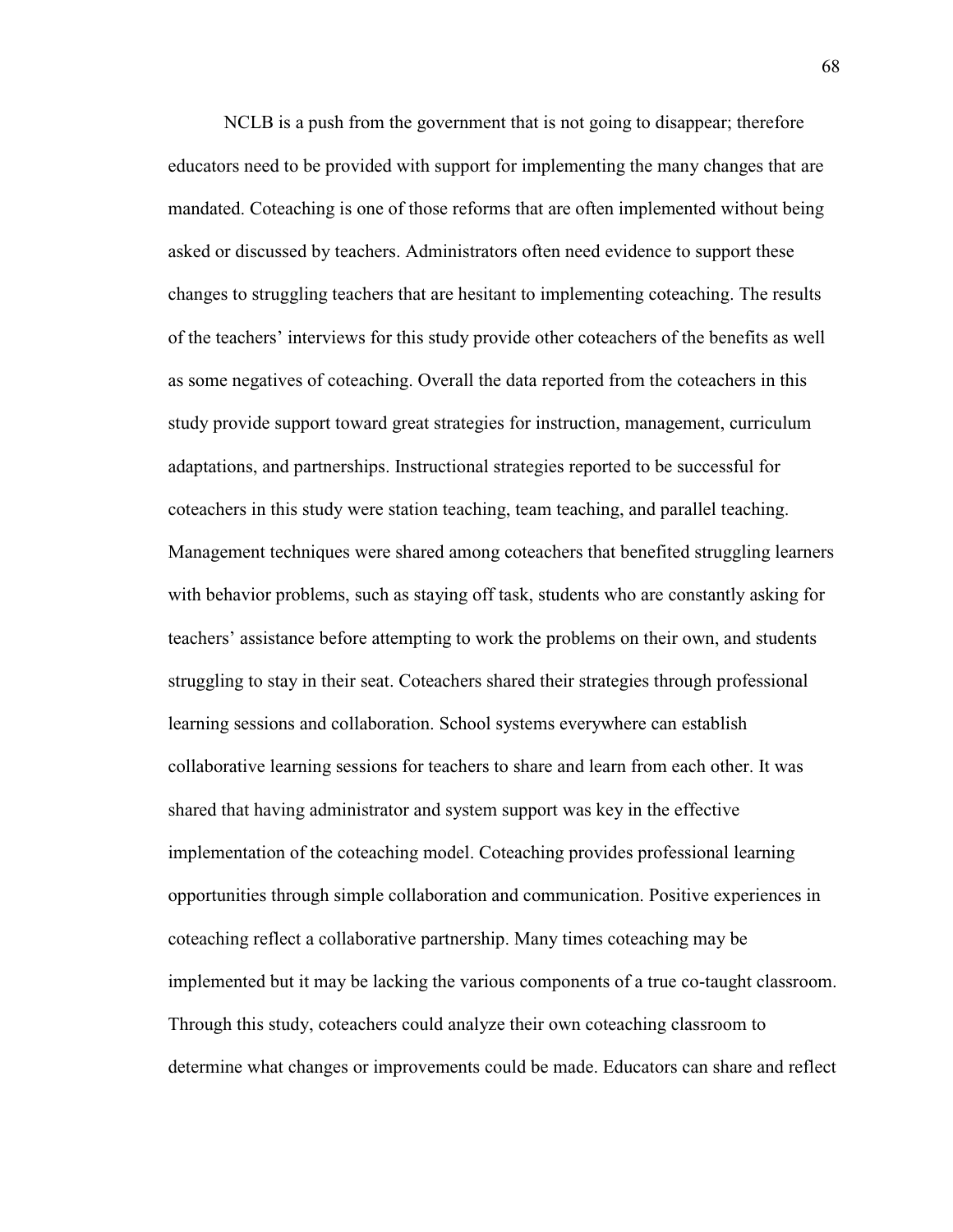with their coteacher the components of their own classroom and the success of their collaborative instruction, management, and student learning. This study promotes a positive change in the perception of other educators in regards to providing coteaching instruction to struggling learners.

This study also revealed that administrative support is needed to continue successful coteaching experiences. Many of the coteachers reported that great support was provided from colleagues, school administration, and central office administration. Administrators often require the implementation of new model or reform, but fail to provide the necessary support to continue the implementation of the change. Educational administrators need to review the data in this study to instill the importance of being the support system for implementing coteaching. Schools can not expect a model or reform to be fully implemented and continue to be fully implemented without the continuous support for professional learning, reflection, evaluation, and collaborative communication among coteachers and administrators.

The purpose of the many changes in our school systems is to improve the educational opportunity for all learners. The NCLB requires that all children learn and be provided opportunities to learn and achieve on grade level. Coteaching is one of many models that provide a unique learning opportunity for students with disabilities as well as regular education students. The research to support this model in the area of improving student achievement is limited; therefore this study can be used by professional educators to not only analyze their coteaching situation, the administrative support for coteaching, the instructional strategies being used in the co-taught classroom, but also the impact coteaching has on student achievement. This study reveals that coteaching can enhance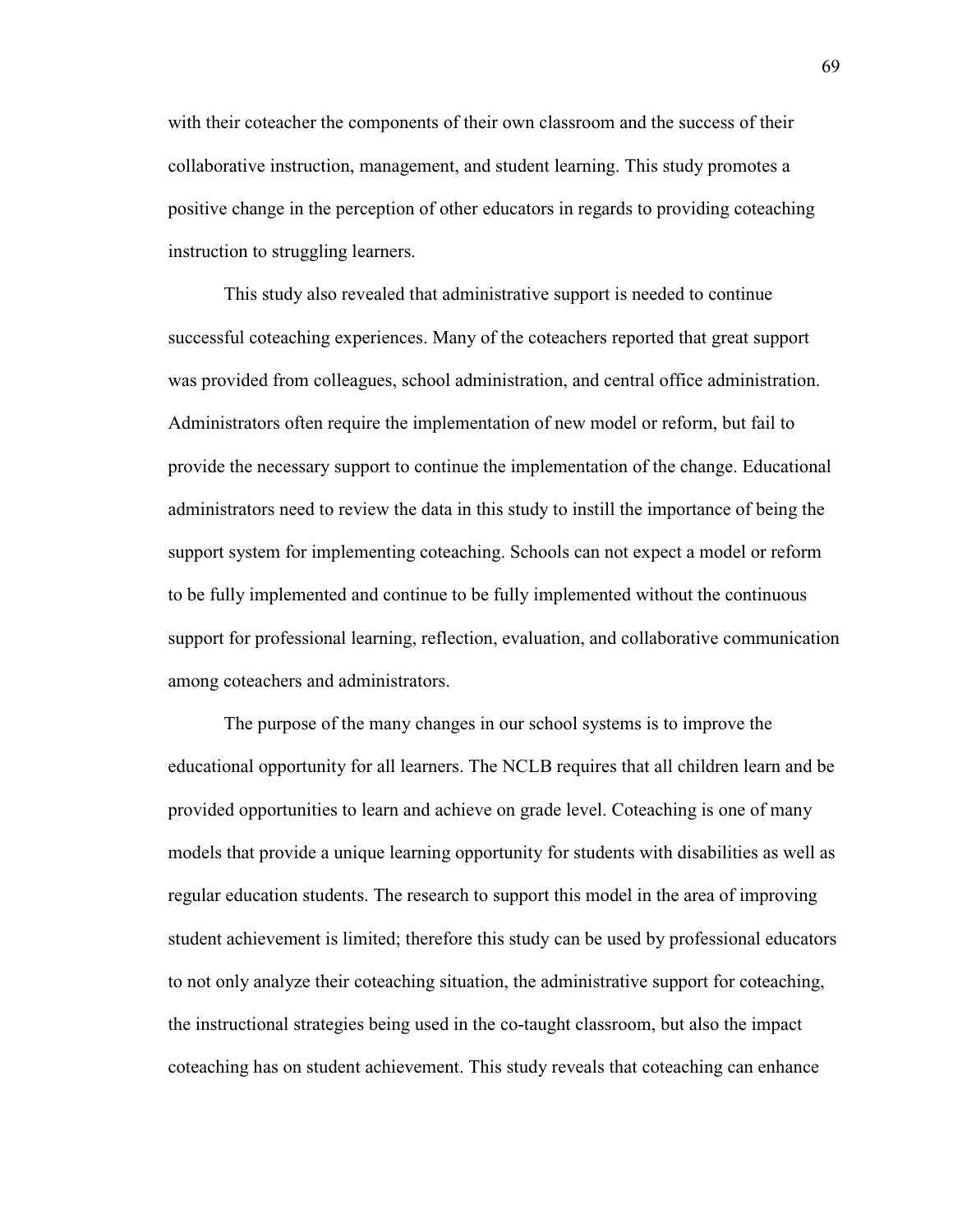the learning of all students in the mathematics classroom. The data in this study support coteaching for all math students, not just students with disabilities; therefore this study is a key resource for administration when scheduling students into the various classrooms. Benefits of coteaching are apparent for struggling math students.

# Recommendations for Action

 Administrators and teachers considering implementing coteaching should review this study. It can be used to promote coteaching implementation, but also reinforce what other literature reports regarding the implementation requiring training, support, and collaboration. Administrators need to remember that their continuous ongoing support is needed by coteachers. Administrators need to develop an ongoing evaluation method for coteachers to help ensure that the coteaching is occurring as well as assist coteachers in finding solutions to their problems or concerns. Periodic staff development should be scheduled to provide opportunities for all coteachers to share and collaborate on positive and negative experiences. Educators can benefit and learn from each other. The administrators can schedule peer observations for coteachers to provide each other with feedback on what was learned or could be implemented to enhance the lesson.

Before coteachers are placed in a coteaching situation, much preparation is needed in order to develop a positive and collaborative relationship with their partner. Coteachers need to review research to become more aware of what a true cotaught classroom should be and the benefits that it can possess. As for struggling coteachers, research should be done to determine the root cause for the struggles, such as personality conflicts, lack of training on establishing the cotaught classroom, lack of support from the administrative staff, or lack of confidence on the impact that coteaching can have on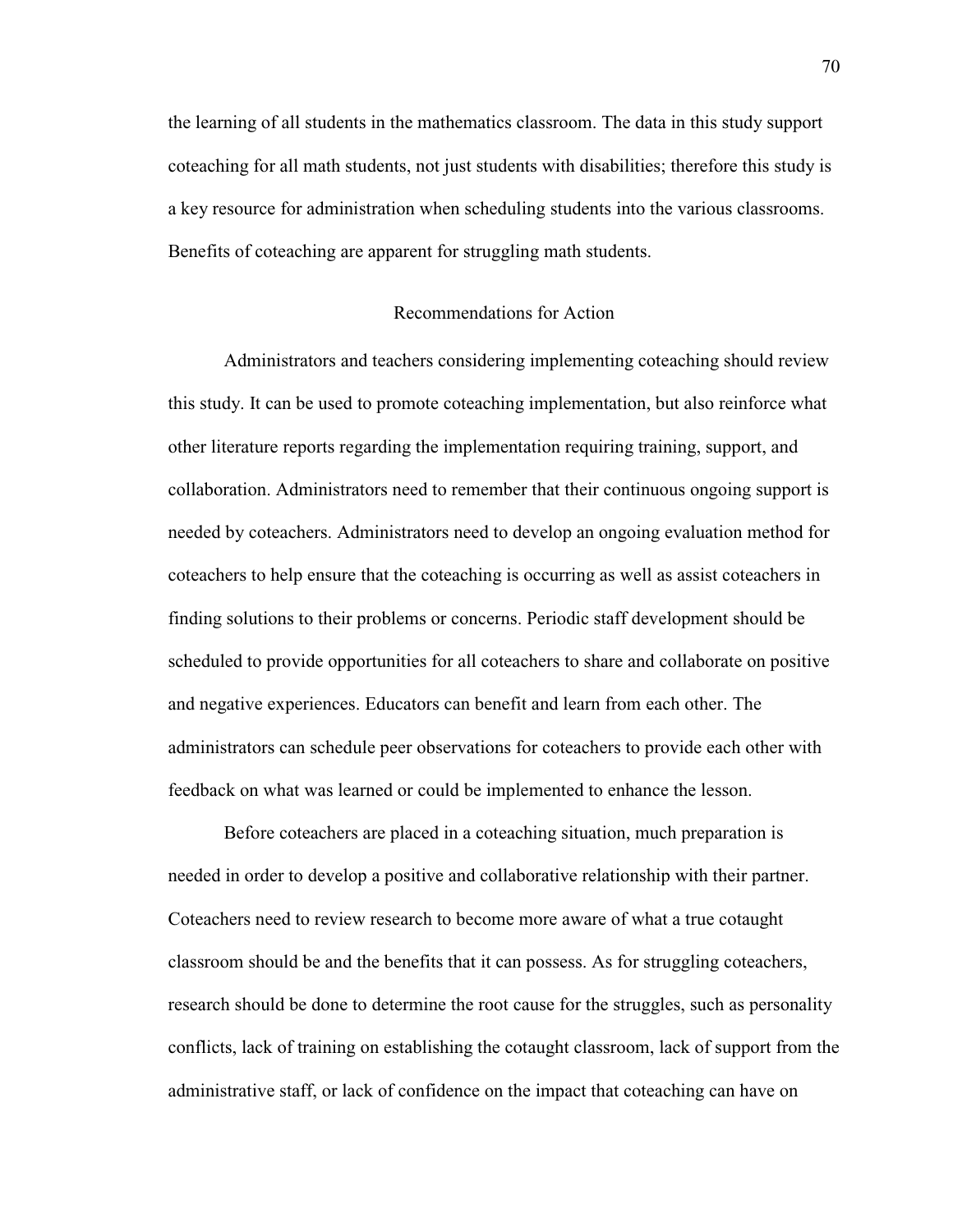student achievement. Many coteachers are concerned for the learning of the regular education students and lack evidence to support the positive impact that coteaching can have on those students.

 Coteaching is an ongoing challenge. Educators must be reminded and provided opportunities to reflect on their coteaching situation and determine how to fine tune the model. This is the administrative staff's responsibility to establish these times of reflection and collaboration among coteachers. The benefits of coteaching are evident in this study, and should be shared with other educators. It is recommended that an evaluation be conducted to determine the effectiveness coteaching has on students' achievement in other subject areas.

 The results of this study will be present to the faculty and staff of the participating middle school. Any faculty member wanting a copy of the study and its findings will be made available. The study will be published on the school system's website. A copy of the study will be made available to any other similar school system interested in effective coteaching.

#### Recommendations for further studies

 Coteaching has evolved from a history of placing students in the least restrictive environment. Coteaching will continue to be revised and improved as educators reflect, revise, develop, and implement new coteaching strategies or components. Much research is needed to determine how to better implement coteaching in order to reach all learners in all subject areas. The following recommendations could enhance the available research for coteaching.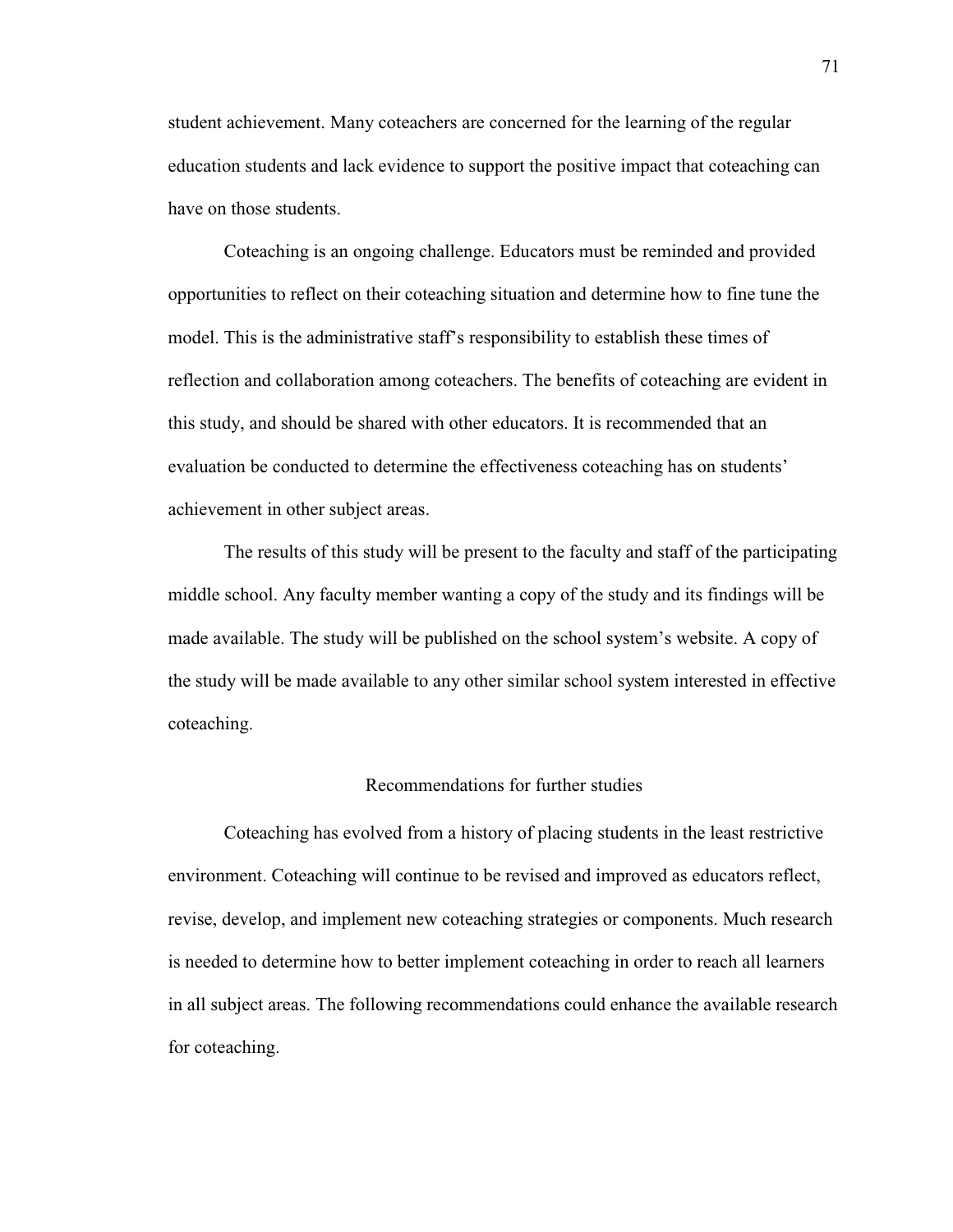- 1. This study was limited to a rural middle school with only a limited number of students and coteachers. Further research is needed that encompasses a greater number of coteachers and students.
- 2. Math achievement was the focus of this study; therefore more research is need in other subject areas. Coteaching is occurring in many language arts, reading, science, and social studies classroom. Little research is available to support the impact that coteaching has in the various subject areas.
- 3. This study focused only on middle school students' achievement. Elementary and high school students should be included in a study to determine if coteaching has a positive impact on the regular education students' achievement in mathematics, as well as other subject areas.
- 4. Future research should extend the time period for collecting test data to be longer than 12 weeks. This study only examined the achievement of students after twelve weeks of coteaching. A study that would extend to a full school year may provide different data, especially if the research used a variety of instruments to measure the students' achievement, for example: state mandated test, classroom grades, pre-posttest, etc.
- 5. A study comparing the effectiveness of coteaching among two certified teachers or a certified teacher and paraprofessional. Many school systems are using paraprofessionals as the special education support person in the classroom due to budget concerns. However, it is a concern that utilizing a paraprofessional will not have as great an impact as using two certified teachers. School systems may want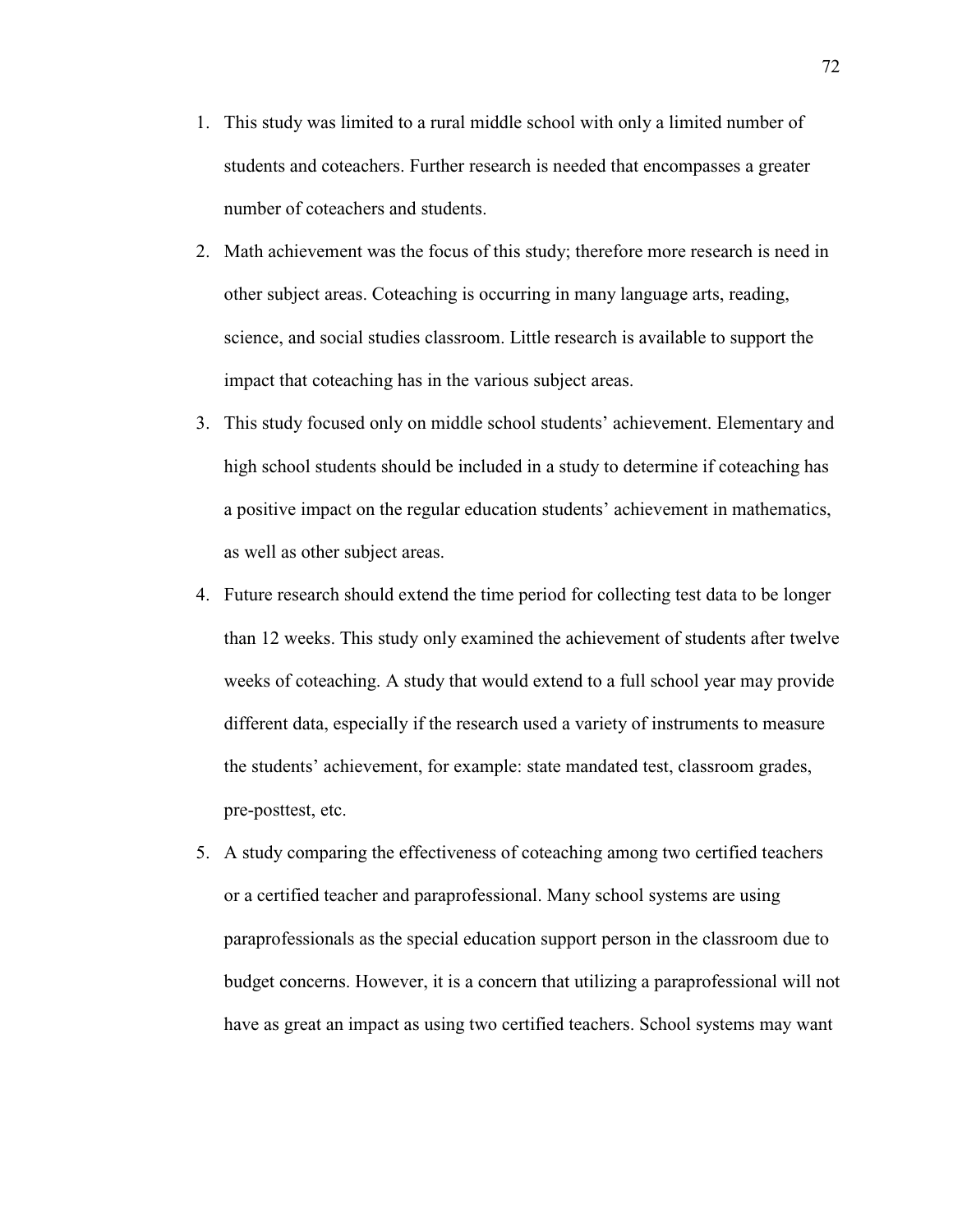to research the effectiveness of paraprofessional in the cotaught classroom prior to implementing this strategy in all classrooms.

6. Future studies need to be conducted to compare the learning and achievement of students with disabilities in the co-taught classroom verses their learning and achievement in the resource math classroom. This type of study may be difficult to conduct due to the federal mandate of NCLB. Most students with disabilities are required to be placed in the least restrictive environment; therefore it may be difficult to find a school system that has both a resource math classroom and cotaught math classrooms available. However that particular study would enhance the available research regarding the impact that coteaching has on student's achievement.

#### Conclusion

 The teacher interviews and test data in this study support the implementation of coteaching and its impact on students' learning in the math classroom. The results of this study reveal that coteaching increases the achievement of regular education students in the cotaught classroom. Coteaching provides a greater opportunity for learners by not only having two active teachers in the classroom, but allowing opportunity to a variety of strategies that may not be possible in a single taught classroom. Improving student learning requires that all participants bring their knowledge and expertise while working together to educate all students (Beckman, 2001). Coteaching is the perfect set-up for educators to share their knowledge and expertise while collaborating with other teachers in regards to student learning. While Ellett (1993) reported that teachers recognize the need to change their instruction to meet the individual students' needs, but it is often too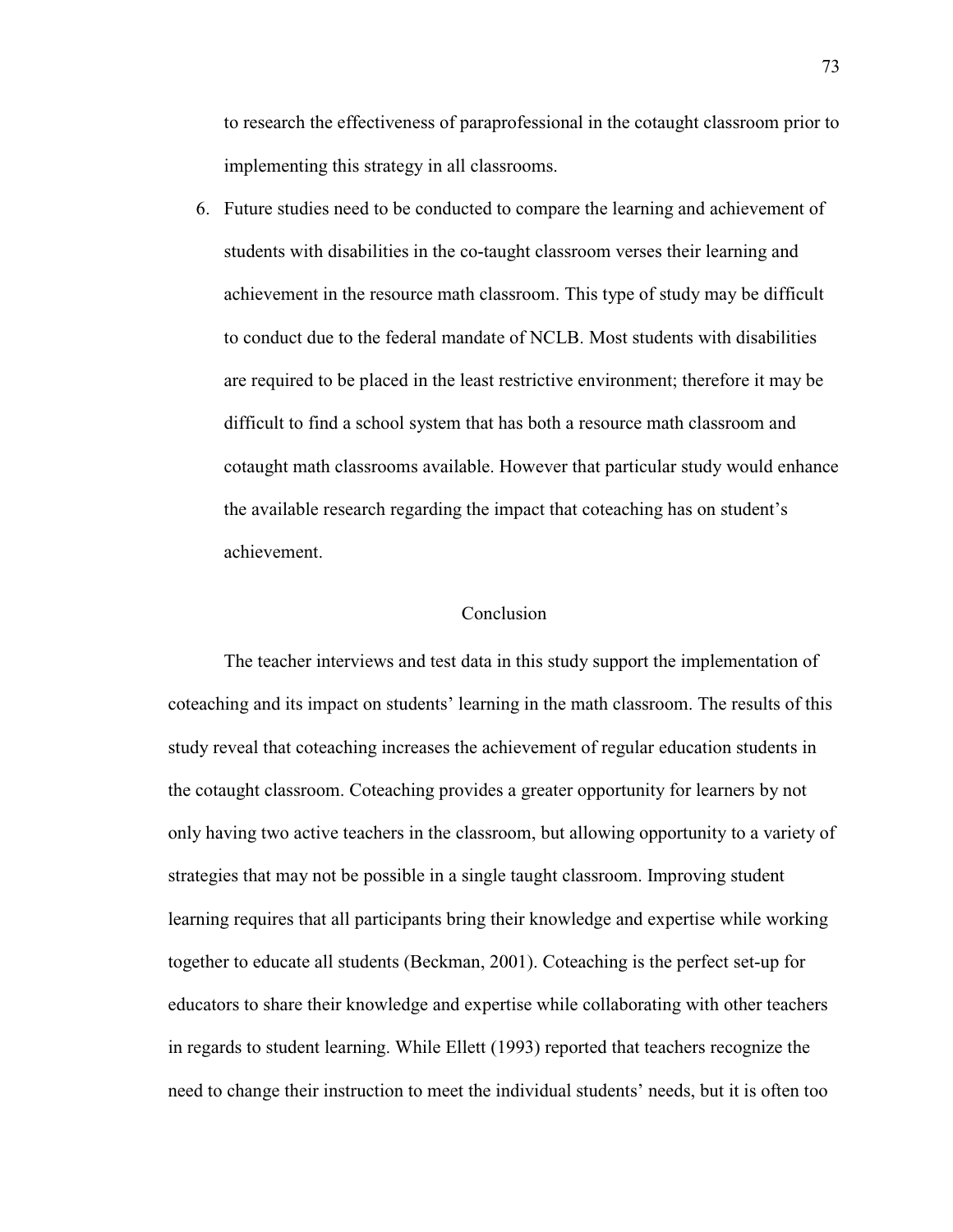difficult to reach all students in a single taught class; therefore coteaching allows a chance for various instructional strategies to reach all learners. Friend, Reising, & Cook (1993) reported several instructional strategies that can be designed to meet individuals' instructional needs. Coteaching has potential to create a learning environment in which all students feel successful and their learning is enhance because individual needs are being met. The results of this study show that coteaching can positively impact students' achievement when implemented with co-teachers who share common beliefs and perceptions of coteaching and it many components.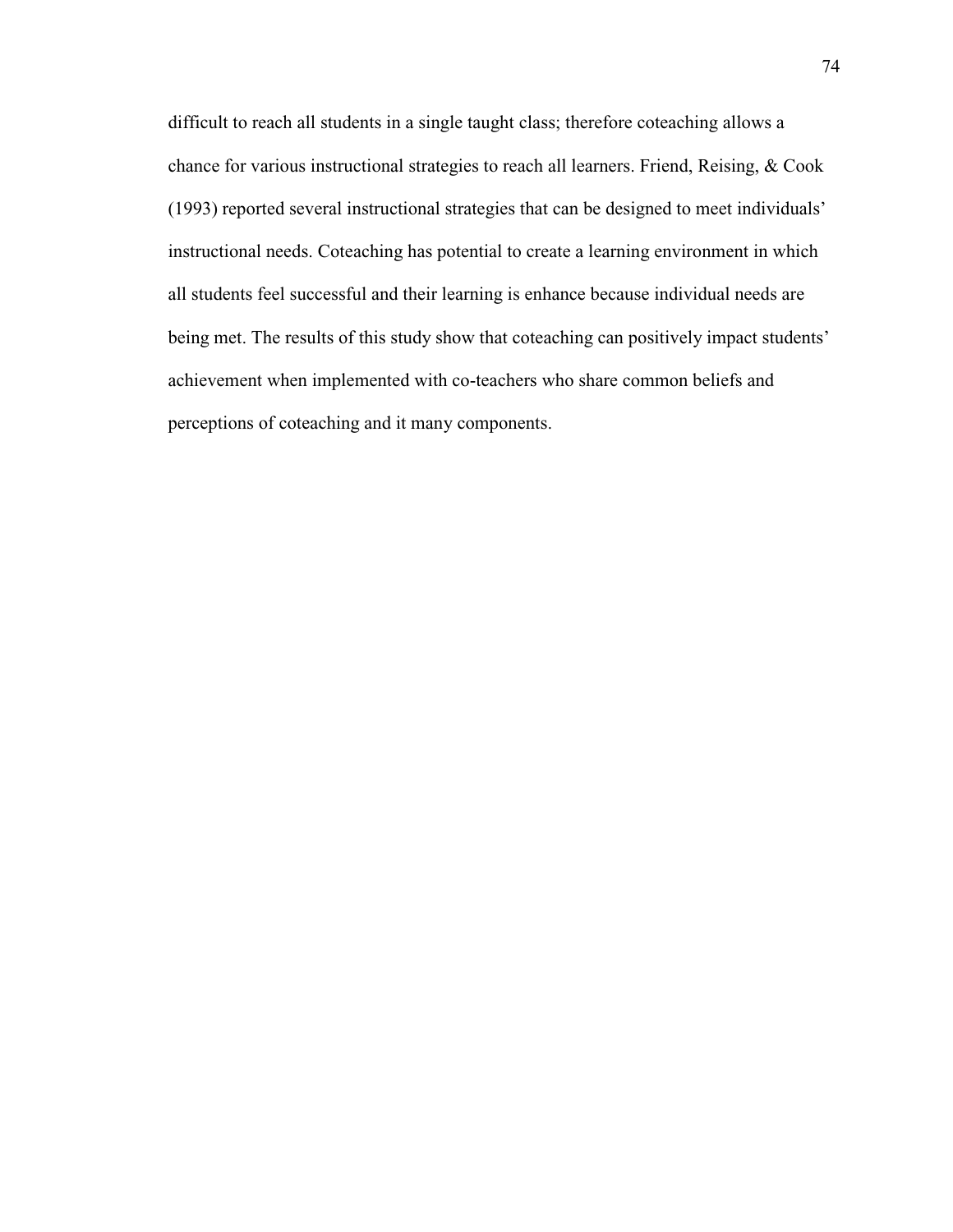# **REFERENCES**

- Austin, V. L. (2001). Teachers' beliefs about coteaching. *Remedial and Special Education, 22* (4), 245-255.
- Baker, J.M. & Zigmond, N. (1995). The meaning and practice of inclusion for students with learning disabilities: Themes and implications from five cases. *The Journal of Special Education, 29,*163-180. Retrieved from http://web.ebscohost.com/ehost/pdfviewer/pdfviewer?vid=6&hid=15&sid=a0abc 220-d04e-47b3-8bec-02c809a7c685%40sessionmgr14
- Balfanz, R. & Byrnes, V. (2006). Closing the mathematics achievement gap in highpoverty middle schools: Enablers and constraints.*Journal of Education for Students Placed at Risk (JESPAR), 11* (2), 143-159. doi: 10.1207/s1532767espr1105\_2
- Banda, D., Matuszny, R.M., & Therrien, W. (2009). Enhancing motivation to complete math tasks using the high-preference strategy. *Intervention in School and Clinic, 44* (3), 146-150. doi: 10.1144/1053451208326052
- Bauwens, J., Hourcade, J.J., & Friend, M. (1989). Cooperative teaching: A model for general and special education integration. *Remedial and Special Education, 10 (*2*),* 17-22.
- Beckman, P. (2001). Access to the general education curriculum for students with disabilities. ERIC EC Digest #E615. The ERIC Clearinghouse on Disabilities and Gifted Education. Retrieved on February 10, 2002 from http://ericec.org/digests/e615.html
- Bender, W., Vail, C., & Scott, K. (1995). Teachers' attitudes toward increasing mainstreaming: Implementing effective instruction for students with learning disabilities. *Journal of Learning Disabilities, 28 (*2*),* 87-95. Retrieved from http://web.ebscohost.com/ehost/detail?vid=137&hid=104&sid=858a4efa-863b-47fb-b28a-13ff2a1e5989%40sessionmgr104&bdata=JnNpdGU9ZWhvc3QtbGl2ZQ%3d%3d #db=a9h&AN=9502205646
- Bouck, E. (2007). Coteaching…not just a textbook term: Implications for practice. *Preventing School Failure, 51 (*2*),* 46-51. Retrieved from http://web.ebscohost.com/ehost/detail?vid=68&hid=104&sid=858a4efa-863b-47fb-b28a-13ff2a1e5989%40sessionmgr104&bdata=JnNpdGU9ZWhvc3QtbGl2ZQ%3d%3d #db=a9h&AN=24238659

Burstein, N., Sears, S., Wilcoxen, A., Cabello, B., & Spagna, M. (2004). Moving toward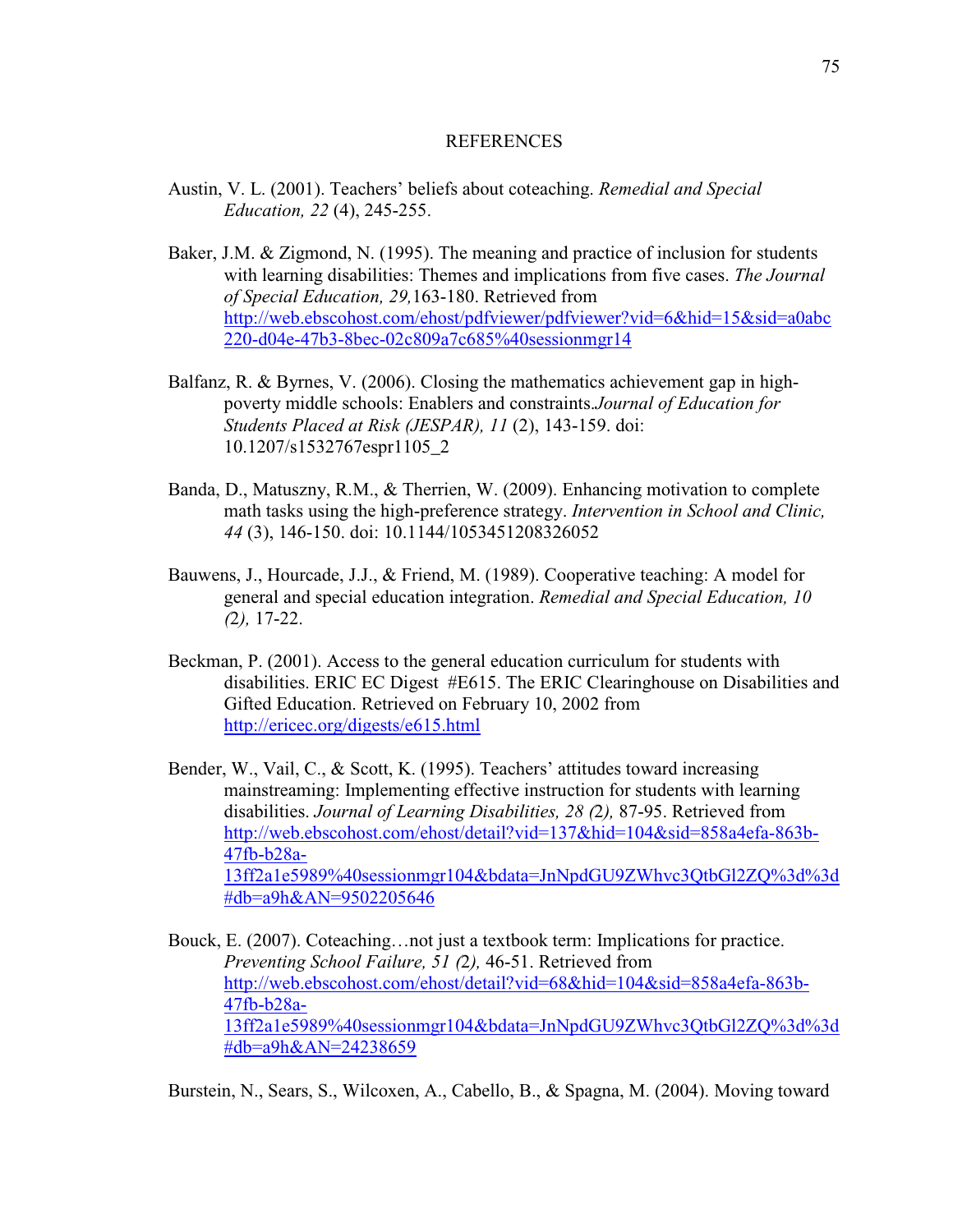inclusive practices. *Remedial and Special Education, 25 (*2*),* 104-116. Retrieved from http://web.ebscohost.com/ehost/detail?vid=139&hid=104&sid=858a4efa-863b-47fb-b28a-13ff2a1e5989%40sessionmgr104&bdata=JnNpdGU9ZWhvc3QtbGl2ZQ%3d%3d #db=a9h&AN=12584247

- Cook, L. & Friend, M. (1991). Collaboration in special education. *Preventing School Failure, 35* (2), 24-28.
- Cook, L. & Friend, M. (1995). Coteaching: Guidelines for creating effective practices. *Focus on Exceptional Children, 28 (*3*),* 1-16. Retrieved from http://web.ebscohost.com/ehost/detail?vid=144&hid=104&sid=858a4efa-863b-47fb-b28a-13ff2a1e5989%40sessionmgr104&bdata=JnNpdGU9ZWhvc3QtbGl2ZQ%3d%3d #db=a9h&AN=9602192589
- Creswell, J.W. (2003). *Research design: Qualitative, quantitative, and mixed methods*  approaches, 2<sup>nd</sup> ed. Thousands Oaks, CA: SAGE Publations.
- DeSimone, J. & Parmar, R. (2006). Middle school mathematics teachers' beliefs about inclusion for students with learning disabilities. *Learning Disabilities Research and Practice, 21* (2), 98-110. Retrieved from http://web.ebscohost.com/ehost/pdfviewer/pdfviewer?vid=111&hid=5&sid=f3a01 b91-e844-4b82-aa89-4661eef2696f%40sessionmgr11
- Dieker, L. (2001). What are the characteristics of "effective" middle and high school cotaught teams for students with disabilities? *Preventing School Failure, 46 (*1*),* 14- 23. Retrieved from http://web.ebscohost.com/ehost/detail?vid=146&hid=104&sid=858a4efa-863b-47fb-b28a-13ff2a1e5989%40sessionmgr104&bdata=JnNpdGU9ZWhvc3QtbGl2ZQ%3d%3d #db=a9h&AN=6418391
- Douglas, O., Burton, K.S., & Reese-Durham, N. (2008). The effects of multiple intelligence teaching strategies on academic achievement on the eighth grade math students. *Journal of Instructional Psychology, 35* (2), 182-187. Retrieved from http://web.ebscohost.com/ehost/detail?vid=16&hid=5&sid=f3a01b91-e844- 4b82-aa89- 4661eef2696f%40sessionmgr11&bdata=JnNpdGU9ZWhvc3QtbGl2ZQ%3d%3d# db=a9h&AN=33405332
- Downing, J. & Peckham-Hardin, K. (2007). Inclusive education: What makes it a good education for students with moderate to severe disabilities? *Research and Practice for Persons with Severe Disabilities, 32* (1), 16-30. Retrieved from http://web.ebscohost.com/ehost/pdfviewer/pdfviewer?vid=107&hid=5&sid=f3a01 b91-e844-4b82-aa89-4661eef2696f%40sessionmgr11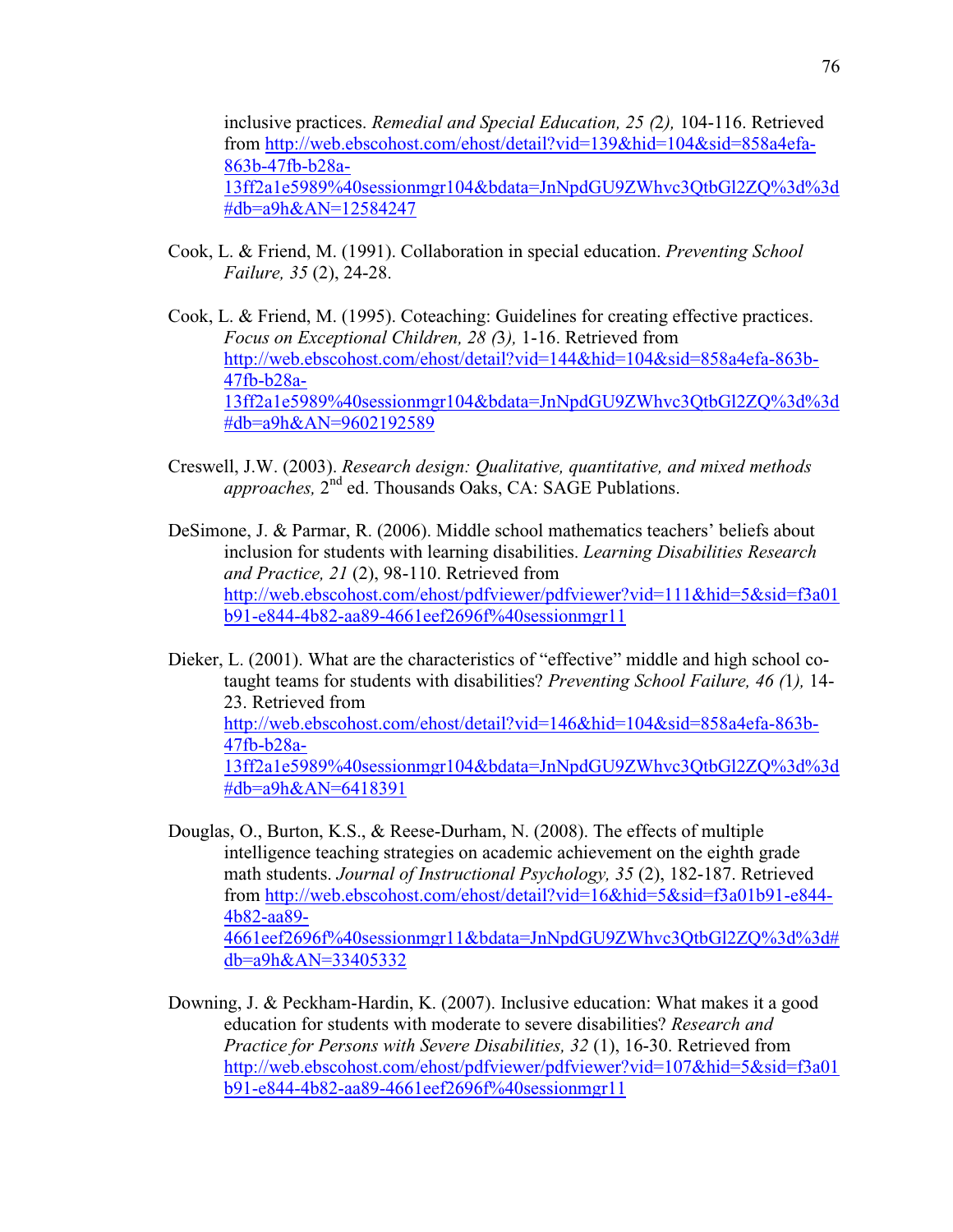Education for All Handicapped Children Act of 1975, 20 U.S.C. section 1401 et seq.

- Edwards, C.J., Carr, S., & Siegel, W. (2006). Influences of experiences and training on effective teaching practices to meet the needs of diverse learners in schools. *Education, 126* (3), 580-592. Retrieved from http://web.ebscohost.com/ehost/detail?vid=123&hid=104&sid=858a4efa-863b-47fb-b28a-13ff2a1e5989%40sessionmgr104&bdata=JnNpdGU9ZWhvc3QtbGl2ZQ%3d%3d #db=a9h&AN=20707637#db=a9h&AN=20707637
- Ellett, L. (1993). Instructional practices in mainstreamed secondary classrooms. *Journal of Learning Disabilities, 26* (1)*,* 57-64.
- Farrell, P., Dyson, A., Polat, F. Hutcheson, G., & Gallannaugh, F. (2007). Inclusion and achievement in mainstream schools. *European Journal of Special Needs Education, 22* (2), 131-145. doi: 10.1080/08856250701267808
- Fore, C. III, Hagan-Burke, S., Burke, M., Boon, R., & Smith, S. (2008). Academic achievement and class placement in high school: Do students with learning disability achieve more in one class placement than another? *Education & Treatment of Children, 31*(1), 55-72. Retrieved from http://web.ebscohost.com/ehost/pdfviewer/pdfviewer?vid=22&hid=5&sid=f3a01b 91-e844-4b82-aa89-4661eef2696f%40sessionmgr11
- Friend, M. (2007). The coteaching partnership. *Educational Leadership, 64* (5), 48-52.
- Friend, M., Reising, M., & Cooke, L. (1993). Coteaching: An overview of the past, a glimpse at the present, and considerations for the future. *Preventing School Failures, 37* (4), 6-10.
- Furner, J., Yahya, N., & Duffy, M.L. (2005). Teach mathematics: Strategies to reach all students. *Intervention in school and clinic, 41* (1), 16-23. Retrieved from http://web.ebscohost.com/ehost/detail?vid=162&hid=104&sid=858a4efa-863b-47fb-b28a-13ff2a1e5989%40sessionmgr104&bdata=JnNpdGU9ZWhvc3QtbGl2ZQ%3d%3d #db=a9h&AN=17997132
- Graeber, A.D. (2005). Mathematics instruction across the grades: What consultants should know. *Journal of Educational and Psychological Consultants, 16* (4), 349- 362. Retrieved from http://web.ebscohost.com/ehost/pdfviewer/pdfviewer?vid=59&hid=5&sid=f3a01b 91-e844-4b82-aa89-4661eef2696f%40sessionmgr11
- Hatch, J.A. (2002). *Doing qualitative research in education settings*. Albany, NY: State University of New York Press.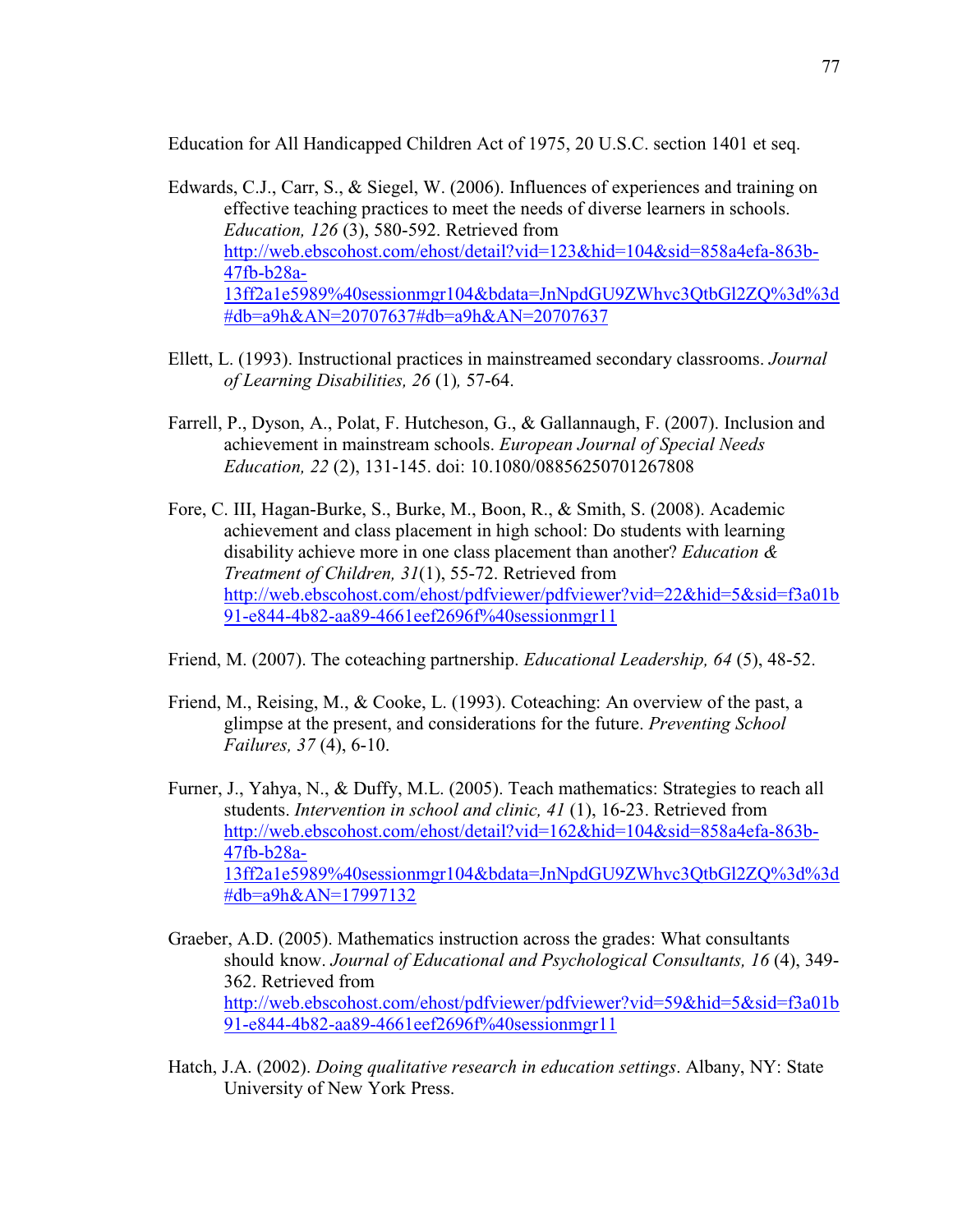- Hodge, J. Riccomini, P., Buford, R., & Herbst, M. (2006). A review of instructional interventions in mathematics for students with emotional and behavioral disorders. *Behavioral Disorders, 31* (3), 297-311. Retrieved from http://web.ebscohost.com/ehost/pdfviewer/pdfviewer?vid=56&hid=5&sid=f3a01b 91-e844-4b82-aa89-4661eef2696f%40sessionmgr11
- Hodkinson, A. (2005). Conceptions and misconceptions of inclusive education: A critical examination of final-year teacher trainees' knowledge and understanding of inclusion. *Research in Education*, (73), 15-28. Retrieved from http://web.ebscohost.com/ehost/detail?vid=164&hid=104&sid=858a4efa-863b-47fb-b28a-13ff2a1e5989%40sessionmgr104&bdata=JnNpdGU9ZWhvc3QtbGl2ZQ%3d%3d #db=a9h&AN=23290392
- Honigsfeld, A. & Dove, M. (2008). Coteaching in the ESL classroom. *Delta Kappa Gamma Bulletin, 74* (2), 8-14. Retrieved from http://web.ebscohost.com/ehost/detail?vid=42&hid=104&sid=858a4efa-863b-47fb-b28a-13ff2a1e5989%40sessionmgr104&bdata=JnNpdGU9ZWhvc3QtbGl2ZQ%3d%3d #db=a9h&AN=28532294
- House, J.D. (2006). Mathematics beliefs, instructional strategies, and algebra achievement of adolescent students in Japan: Results from the TIMSS 1999 assessment. *International Journal of Instructional Media, 33* (4), 443-462. Retrieved from http://eric.ed.gov/ERICWebPortal/custom/portlets/recordDetails/detailmini.jsp?\_n fpb=true&\_&ERICExtSearch\_SearchValue\_0=EJ760716&ERICExtSearch\_Searc hType\_0=no&accno=EJ760716
- Idol, L. (2006). Toward inclusion of special education students in general education: A program evaluation of eight schools. *Remedial and Special Education, 27* (2), 77- 94. Retrieved from http://web.ebscohost.com/ehost/detail?vid=166&hid=104&sid=858a4efa-863b-47fb-b28a-13ff2a1e5989%40sessionmgr104&bdata=JnNpdGU9ZWhvc3QtbGl2ZQ%3d%3d #db=a9h&AN=20081079

Individuals with Disabilities Act Amendment of 1990, PL 94-142, 20 U.S.C. 1400 et seq.

Isherwood, R. & Barger-Anderson, R. (2008). Factors affecting the adoption of coteaching models in inclusive classrooms: One school's journey from mainstreaming to inclusion. *Journal of Ethnographic & Qualitative Research, 2,*  121-128. Retrieved from http://web.ebscohost.com/ehost/detail?vid=40&hid=104&sid=858a4efa-863b-47fb-b28a-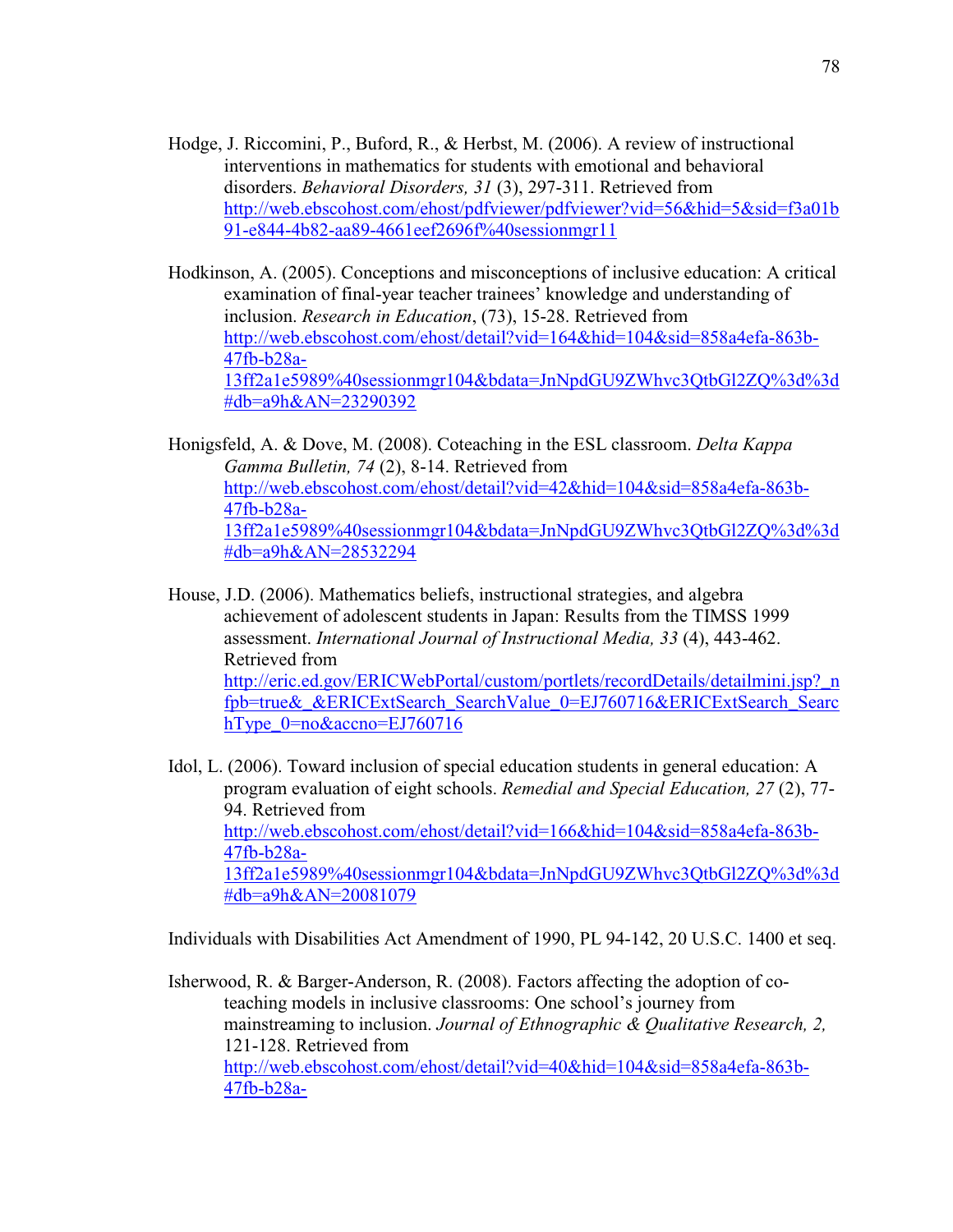13ff2a1e5989%40sessionmgr104&bdata=JnNpdGU9ZWhvc3QtbGl2ZQ%3d%3d #db=a9h&AN=32819881

- Jang, S.J. (2006). Research on the effectiveness of team teaching among two secondary school teachers. *Educational Research, 48* (2), 177-194. doi: 10.1080/003131880600732272.
- Jones, J., Jones, K. & Vermette, P. (2009). Using social and emotional learning to foster academic achievement in secondary mathematics. *American Secondary Education, 37* (3), 4-9. Retrieved from http://web.ebscohost.com/ehost/pdfviewer/pdfviewer?vid=89&hid=5&sid=f3a01b 91-e844-4b82-aa89-4661eef2696f%40sessionmgr11
- Kavale, K. & Forness, S. (2000). History, rhetoric, and reality: Analysis of the inclusion debate. *Remedial and Special education, 21* (5), 279-296. Retrieved from http://web.ebscohost.com/ehost/detail?vid=168&hid=104&sid=858a4efa-863b-47fb-b28a-13ff2a1e5989%40sessionmgr104&bdata=JnNpdGU9ZWhvc3QtbGl2ZQ%3d%3d #db=a9h&AN=3603456
- Keefe, E., Moore, V., & Duff, F. (2004). The four "knows" of collaborative teaching. *Teaching Exceptional Children, 26* (5), 36-42. Retrieved from http://web.ebscohost.com/ehost/detail?vid=170&hid=104&sid=858a4efa-863b-47fb-b28a-13ff2a1e5989%40sessionmgr104&bdata=JnNpdGU9ZWhvc3QtbGl2ZQ%3d%3d #db=a9h&AN=13046929
- Knesting, K. Hokanson, C., & Waldron, N. (2008). Settling in: Facilitating the transition to an inclusive middle school for students with mild intellectual disabilities. *International Journal of Disability, Development, and Education, 55* (3), 265-276. Retrieved from http://web.ebscohost.com/ehost/pdfviewer/pdfviewer?vid=95&hid=5&sid=f3a01b 91-e844-4b82-aa89-4661eef2696f%40sessionmgr11
- Kohler-Evans, P. (2006). Coteaching: How to make this marriage work in front of the kids. *Education 127* (2), 260-264. Retrieved from http://web.ebscohost.com/ehost/detail?vid=73&hid=104&sid=858a4efa-863b-47fb-b28a-13ff2a1e5989%40sessionmgr104&bdata=JnNpdGU9ZWhvc3QtbGl2ZQ%3d%3d #db=a9h&AN=23761150
- Kozik, P., Cooney, B., Vinciguerra, S., Gradel, K., & Black, J. (2009). Promoting inclusion in secondary schools through the appreciative inquiry. *American Secondary Education, 38* (1), 77-91. Retrieved from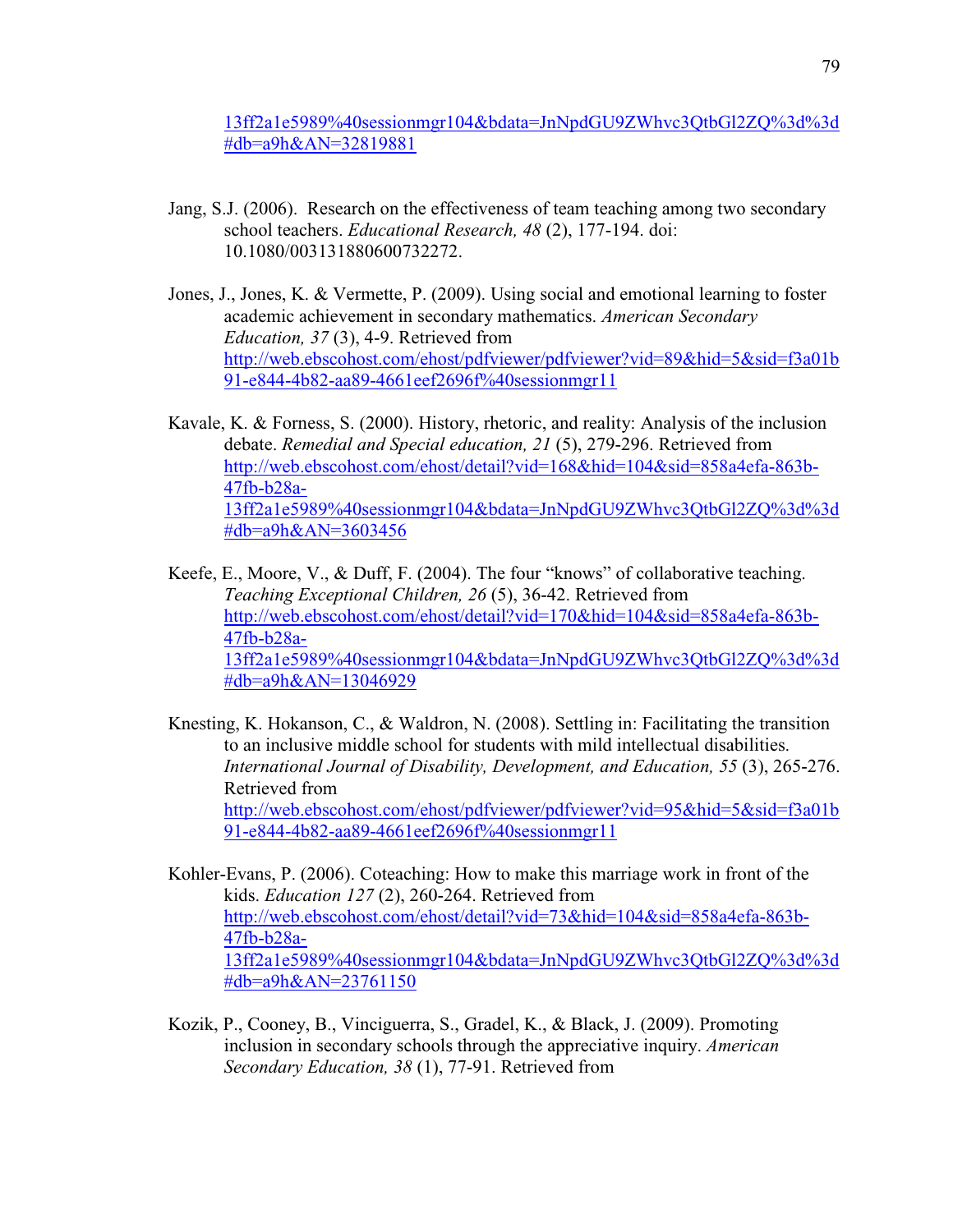http://web.ebscohost.com/ehost/pdfviewer/pdfviewer?vid=87&hid=5&sid=f3a01b 91-e844-4b82-aa89-4661eef2696f%40sessionmgr11

- Kroeger, S.D. & Kouche, B. (2006). Using peer-assisted learning strategies to increase response to intervention in inclusive middle math settings. *Teaching Exceptional Children, 38* (5), 6-13. Retrieved from http://web.ebscohost.com/ehost/detail?vid=92&hid=104&sid=858a4efa-863b-47fb-b28a-13ff2a1e5989%40sessionmgr104&bdata=JnNpdGU9ZWhvc3QtbGl2ZQ%3d%3d #db=a9h&AN=20920863
- Lalley, J.P. & Miller, R.H. (2006). Effects of pre-teaching and re-teaching on math achievement and academic self-concept of students with low achievement in math. *Education, 126* (4), 747-755. Retrieved from http://web.ebscohost.com/ehost/pdfviewer/pdfviewer?vid=41&hid=5&sid=f3a01b 91-e844-4b82-aa89-4661eef2696f%40sessionmgr11
- Lee, J., Grigg, W., & Dion, G. (2007). *The Nation's Report Card: Mathematics 2007*(NCES 2007-494). National Center for Education Sciences, U.S. Department of Education, Washington, D.C.
- Leko, M. & Brownell, M. (2009). Crafting quality professional development for special educators: What school leaders should know. *Council for Exceptional Children, 42* (1), 64-70. Retrieved from http://search.ebscohost.com/login.aspx?direct=true&db=a9h&AN=44006521&sit e=ehost-live
- Luster, J. & Durrett, J. (2003, November). *Does educational placement matter in the performance of students with disabilities?* Paper presented at the Annual Meeting of the Mid-South Educational Research Association , Biloxi, MS.

Maccini, P. & Gagnon, J.C. (2002). Perceptions and application of NCTM standards by special and general education teachers. *Exceptional Children, 68* (3), 325-344. Retrieved from http://web.ebscohost.com/ehost/detail?vid=172&hid=104&sid=858a4efa-863b-47fb-b28a-13ff2a1e5989%40sessionmgr104&bdata=JnNpdGU9ZWhvc3QtbGl2ZQ%3d%3d #db=a9h&AN=6644687

Magiera, K., Smith, C., Zigmond, N., & Gebauer, K. (2005). Benefits of coteaching in secondary mathematics classes. *Teaching Exceptional Children*, *37*(3), 20-24. Retrieved from http://web.ebscohost.com/ehost/detail?vid=102&hid=104&sid=858a4efa-863b-47fb-b28a-13ff2a1e5989%40sessionmgr104&bdata=JnNpdGU9ZWhvc3QtbGl2ZQ%3d%3d #db=a9h&AN=15543080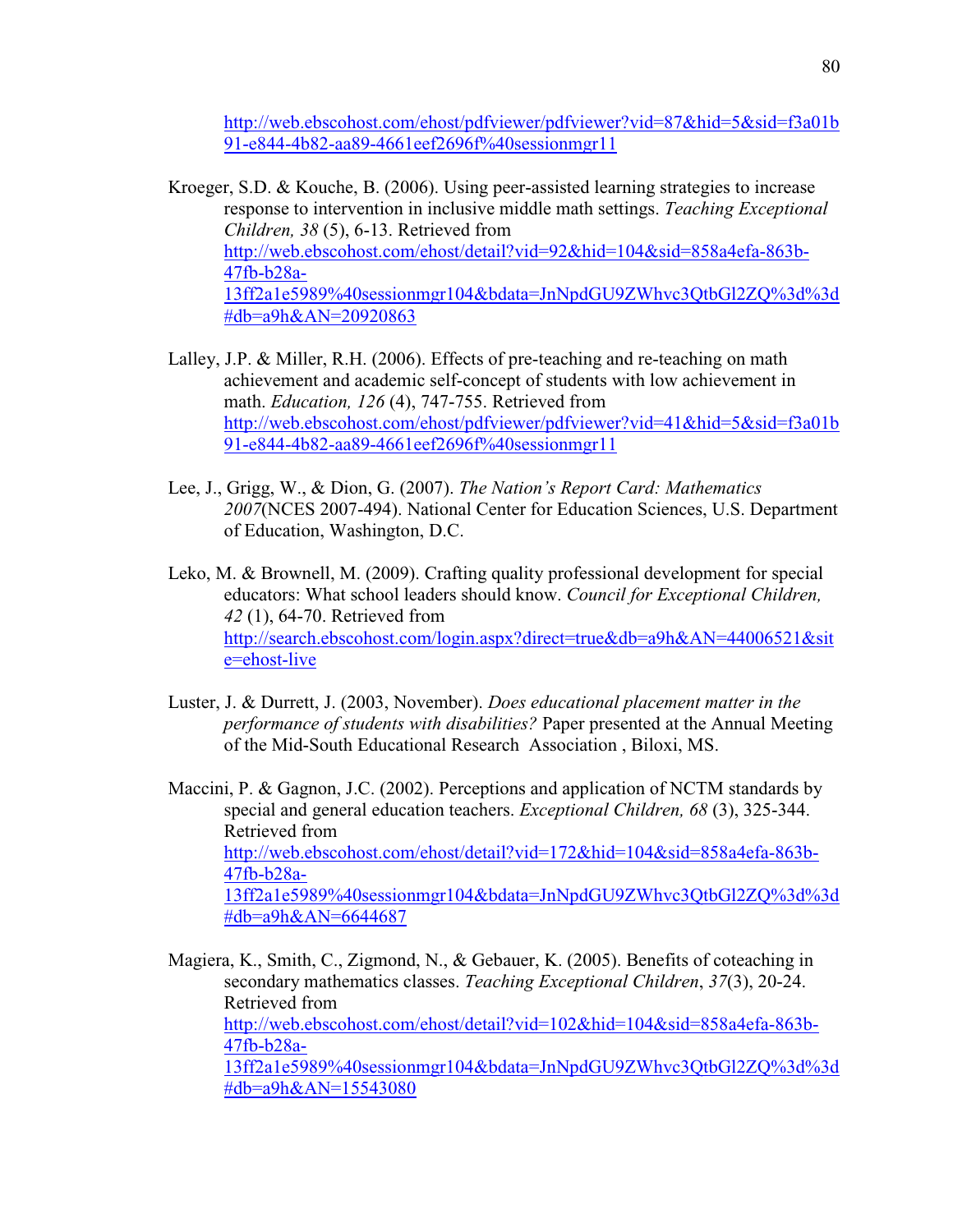- Magiera, K. & Zigmond, N. (2005). Coteaching in middle school classrooms under routine conditions: Does the instructional experience differ for students with disabilities in co-taught and solo-taught classes? *Learning Disabilities Research & Practice, 20* (2), 79-85. doi: 10.1111/j.1540-5826.2005.00123.x
- Mansett, G. & Semmel, M. (1997). Are inclusive programs of students with mild disabilities effective? A comparative review of model programs. *Journal of Special Education, 31* (2), 155-181.
- Marzano, R., Pickering, D., & Pollock, J. (2001). *Classroom instruction that works: Researched based strategies for increasing student achievement*. Alexandria, VA: Association of Supervision and Curriculum Development.
- Mastropieri, M., Scruggs, T., Graetz, J., Norland, J., Gardizi, W., & McDuffie, K. (2005). Case studies in coteaching in the content areas: Successes, failures, and challenges. *Intervention in School and Clinic, 40* (5), 260-270.
- McDuffie, C, Mastropieri, M. & Scruggs, T. (2009). Differential effects of peer tutoring in the co-taught and non-cotaught classes: Results for content learning and student-teacher interactions. *Exceptional Children, 74* (4), 493-510. Retrieved from http://web.ebscohost.com/ehost/detail?vid=54&hid=104&sid=858a4efa-863b-47fb-b28a-13ff2a1e5989%40sessionmgr104&bdata=JnNpdGU9ZWhvc3QtbGl2ZQ%3d%3d #db=a9h&AN=42541026
- Merriam, S. (1998). *Qualitative research and case study applications in education:* *Revised And expanded from I case study research in education*. San Francisco, CA: Jossey-Bass, A Wiley Co.
- Merriam, S. & Associates. (2002). *Qualitative research in practice: Examples for discussion and analysis.* San Francisco, CA: Jossey-Bass, A Wiley Co.
- Miller, M. (2008). What do students think about inclusion? *Phi Delta Kappan, (January 2008),* 389-391. Retrieved from http://web.ebscohost.com/ehost/pdfviewer/pdfviewer?vid=98&hid=5&sid=f3a01b 91-e844-4b82-aa89-4661eef2696f%40sessionmgr11
- Mostert, M. & Crockett, J. (2000). Reclaiming the history of special education for more effective practices. *Exceptionality, 8* (2), 133-143. Retrieved from http://web.ebscohost.com/ehost/detail?vid=181&hid=104&sid=858a4efa-863b-47fb-b28a-13ff2a1e5989%40sessionmgr104&bdata=JnNpdGU9ZWhvc3QtbGl2ZQ%3d%3d #db=a9h&AN=3538945

Murawski, W. (2006). Student outcomes in co-taught secondary English classes: How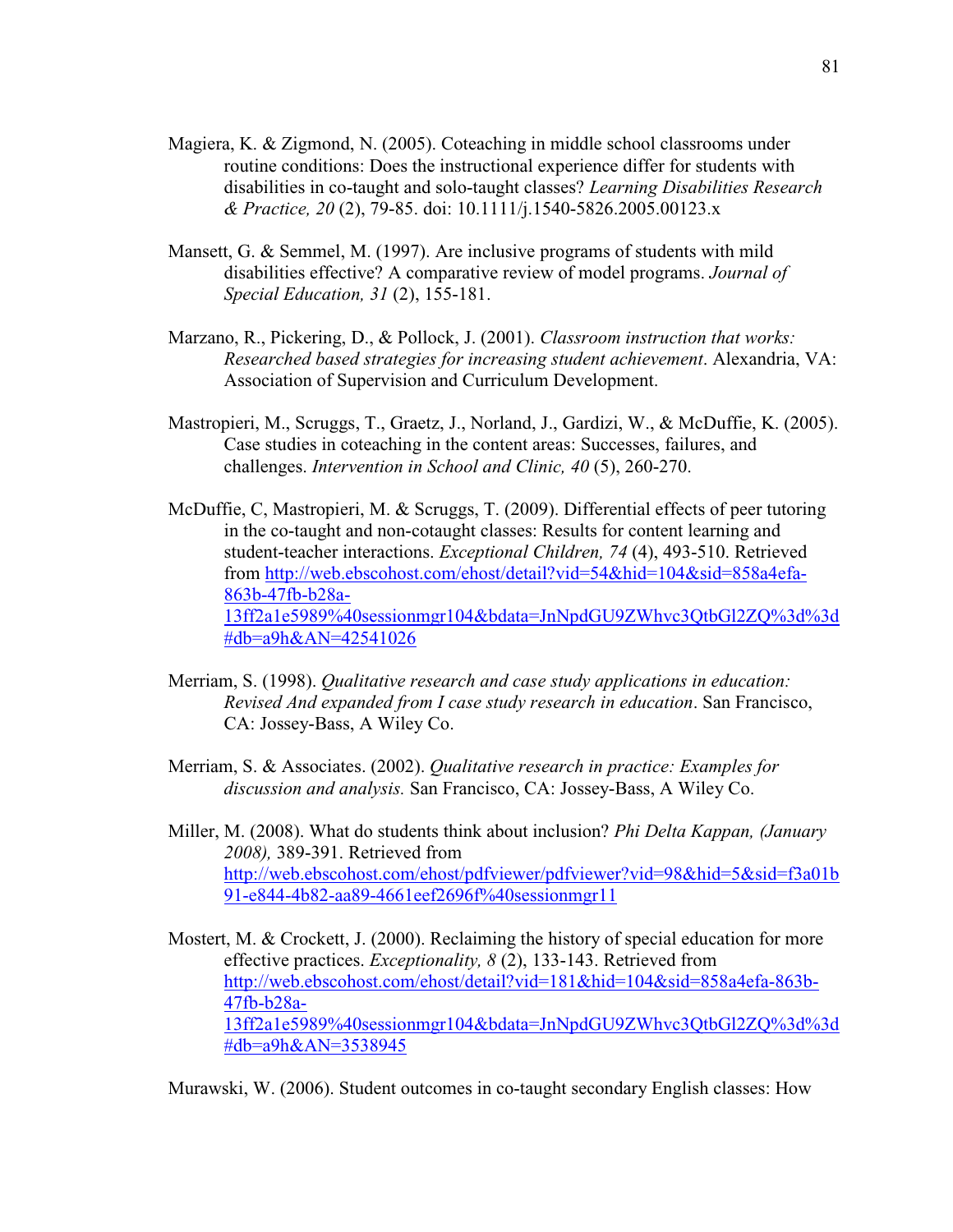can we improve? *Reading and Writing Quarterly, 22,* 227-247. doi: 10.1080/10573560500455703.

- Murawski, W. & Dieker, L. (2008). 50 Ways to keep your co-teacher: Strategies for before, during, and after coteaching. *Teaching Exceptional Children, 40* (4), 40- 48. Retrieved from http://web.ebscohost.com/ehost/detail?vid=44&hid=104&sid=858a4efa-863b-47fb-b28a-13ff2a1e5989%40sessionmgr104&bdata=JnNpdGU9ZWhvc3QtbGl2ZQ%3d%3d #db=a9h&AN=31238417
- Murawski,W. & Swanson, H.L. (2001). A meta-analysis of coteaching research: Where are the data? *Remedial and Special Education, 22* (5), 258-267. Retrieved from http://web.ebscohost.com/ehost/detail?vid=183&hid=104&sid=858a4efa-863b-47fb-b28a-13ff2a1e5989%40sessionmgr104&bdata=JnNpdGU9ZWhvc3QtbGl2ZQ%3d%3d #db=a9h&AN=5242278
- Murawski, W. & Hughes, C. (2009). Response to Intervention, collaboration, and co teaching: A logical combination for successful systemic change. *Preventing School Failure, 53* (4), 267-277. Retrieved from http://web.ebscohost.com/ehost/detail?vid=52&hid=104&sid=858a4efa-863b-47fb-b28a-13ff2a1e5989%40sessionmgr104&bdata=JnNpdGU9ZWhvc3QtbGl2ZQ%3d%3d #db=a9h&AN=38594832
- National Center for Educational Research and Inclusion. (1994). *National Study of Inclusive Education.* NY. Graduate School and University Center, City University of New York.
- National Mathematics Advisory Panel (2008). *Foundations for Success: The final report of the National Mathematics Advisory Panel.* U.S. Department of Education: Washington, D.C.
- Nota, L. & Soresi, S. (2009). Ideas and thoughts of Italian teachers on the professional future of persons with a disability. *Journal of Intellectual Disability Research, 53* (1), 65-77. doi: 10.1111/j.1365-2788.2008.01129.x
- Pavri, S. & Luftig, R. (2000). The social face of inclusive education: Are students with learning disabilities really included in the classroom? *Preventing School Failure,* Retrieved from LDOnline on March 20, 2006 from http://www.ldonline.org/ld\_indepth/teaching\_techniques/the \_social\_face.html
- Peck, A. & Scarpati, S. (2004). Collaboration in the age of accountability. *Teaching Exceptional Children, 37* (5), 7. Retrieved from http://web.ebscohost.com/ehost/detail?vid=185&hid=104&sid=858a4efa-863b-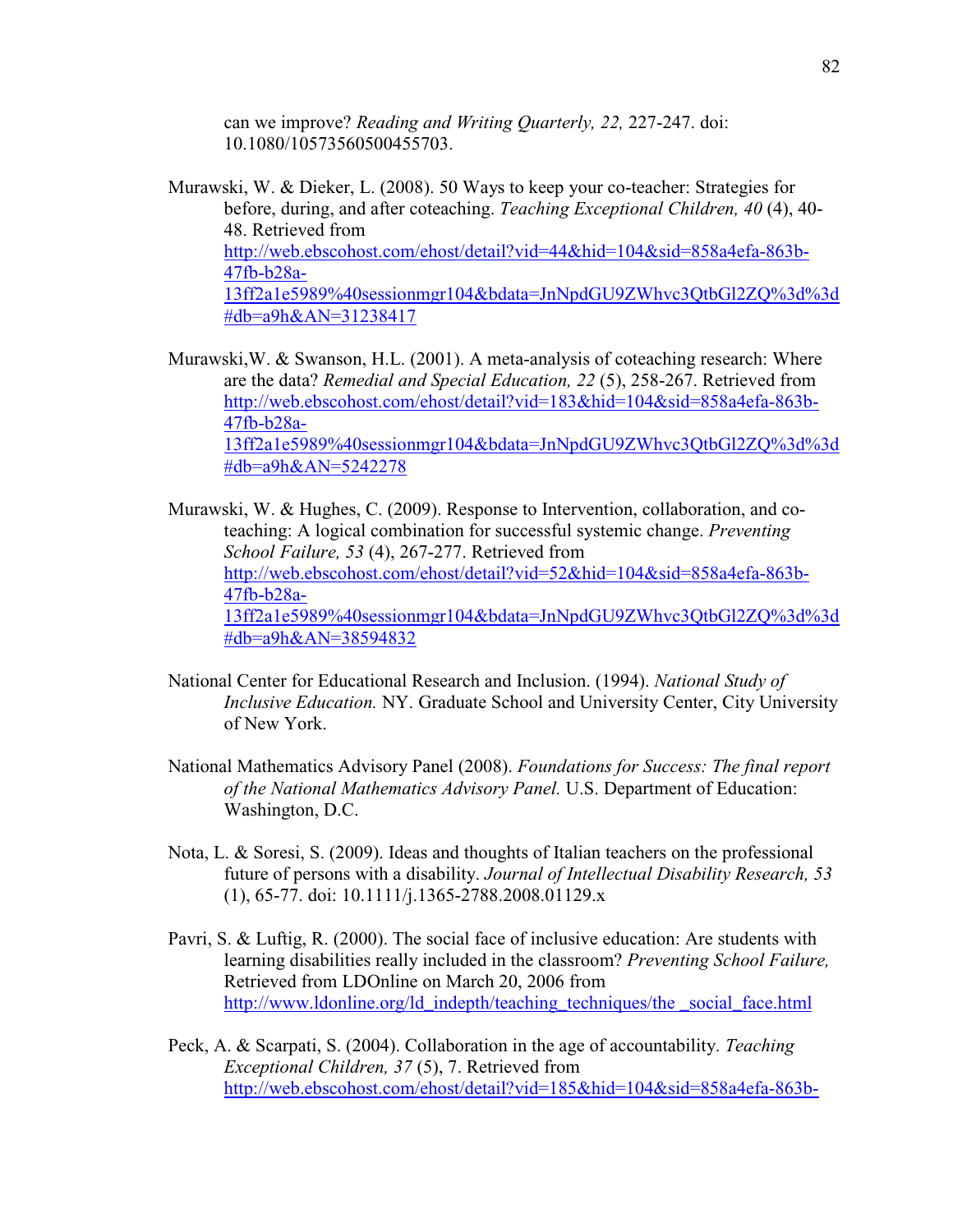47fb-b28a-

13ff2a1e5989%40sessionmgr104&bdata=JnNpdGU9ZWhvc3QtbGl2ZQ%3d%3d #db=a9h&AN=13046907

- Peetsma, T., Vergeer, M., Roeleveld, J., & Karsten, S. (2001). Inclusion in education: Comparing pupils' development in special and regular education. *Educational Review, 53* (2), 125-135. doi: 10.1080/0013190120055552.
- Phillips, D.C.K, Bardsley, M.E., Bach, T., & Gibb-Brown, K. (2009). "But I teach Math!" The journey of the middle school mathematics teachers and literacy coaches learning to integrate literacy strategies into math instruction. *Education 129*(3), 467-472. Retrieved from http://web.ebscohost.com/ehost/pdfviewer/pdfviewer?vid=74&hid=5&sid=f3a01b 91-e844-4b82-aa89-4661eef2696f%40sessionmgr11
- Pickard, S.R. (2009). The use of the Welsh inclusion model and its effect on elementary school students. *Education, 130* (2), 265-270. retrieved from http://web.ebscohost.com/ehost/detail?vid=47&hid=104&sid=858a4efa-863b-47fb-b28a-13ff2a1e5989%40sessionmgr104&bdata=JnNpdGU9ZWhvc3QtbGl2ZQ%3d%3d #db=a9h&AN=47349256
- Praisner, C. (2003). Attitudes of elementary school principals toward the inclusion of students with disabilities. *Exceptional Children, 96* (2), 135-145. Retrieved from http://web.ebscohost.com/ehost/detail?vid=189&hid=104&sid=858a4efa-863b-47fb-b28a-13ff2a1e5989%40sessionmgr104&bdata=JnNpdGU9ZWhvc3QtbGl2ZQ%3d%3d #db=a9h&AN=8773914
- Roberts, P.H. (1999). Effects of multisensory resources on the achievement and science attitudes of seventh-grade suburban students taught science concepts on and above grade level (Doctoral dissertation, St. John's University, 2000). *Dissertation Abstracts International, 60,* 2786.
- Salaza, L. & Nevin, A. (2005). Coteaching in an urban multicultural school. *Florida Education Research, (Spring 2005).* Retrieved from http://sharedwork.org/2370/files/16546/3024/SalazarNevin.FEL.2005.pdf
- Salend, S. & Duhaney, L.M.G. (1999). The impact of inclusion on students with and without disabilities and their educators. *Remedial and special education, 20* (2), 114-126. Retrieved from http://web.ebscohost.com/ehost/detail?vid=191&hid=104&sid=858a4efa-863b-47fb-b28a-13ff2a1e5989%40sessionmgr104&bdata=JnNpdGU9ZWhvc3QtbGl2ZQ%3d%3d #db=a9h&AN=1841926

Schiering, M. (1999). The effects of learning style instructional resources on fifth-grade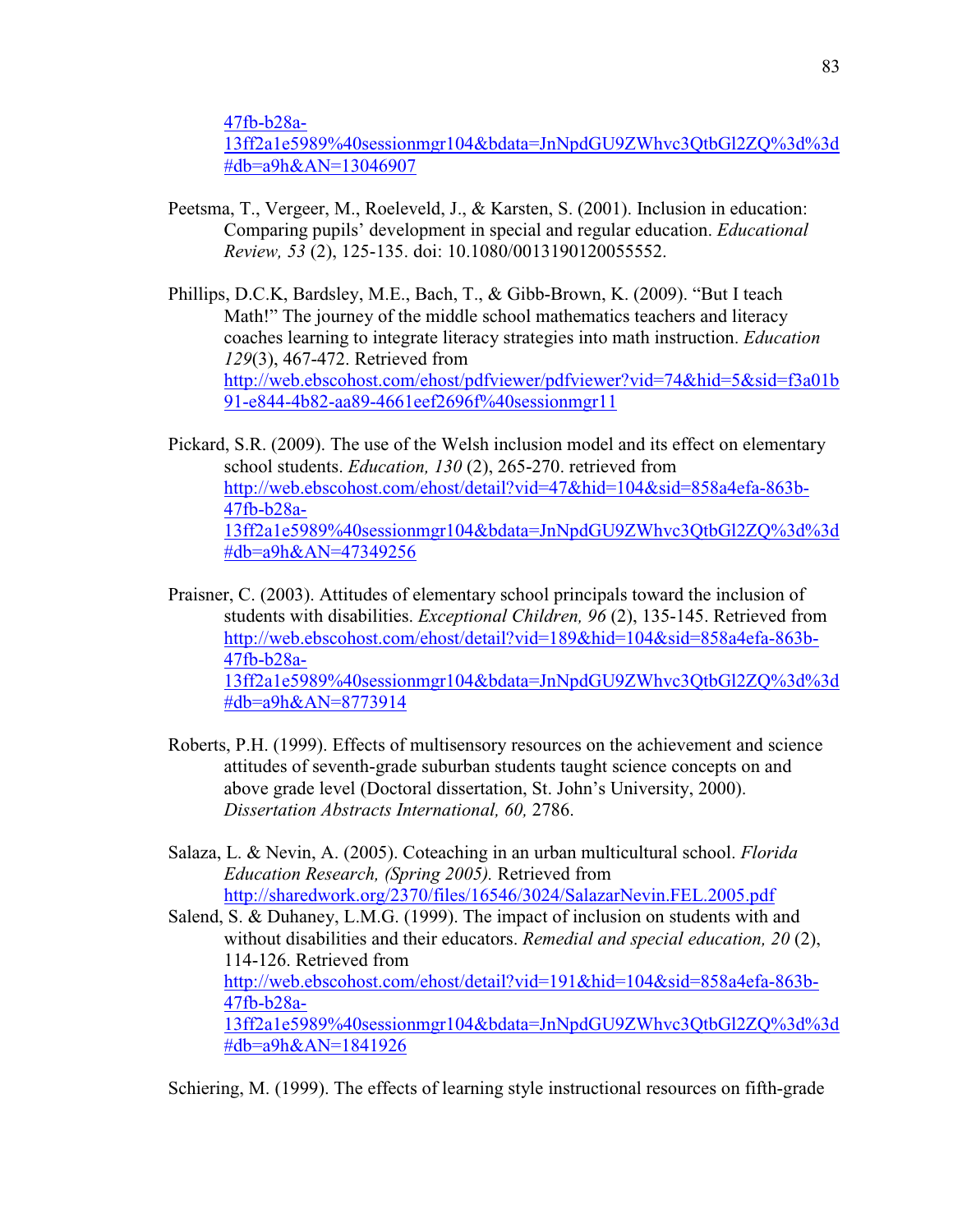suburban students' metacognition, achievement, attitudes, and ability to teach themselves (Doctoral dissertation, St. John's University, 1999). *Dissertation Abstracts International, 60,* 3609A.

- Schumm, J.S., Vaugh, S., Gordon, J., & Rothlein, L. (1994). General education teachers' beliefs, skills, and practices in planning for mainstreamed students with learning disabilities. *Teacher Education and Special Education, 17* (1), 22-37.
- Scruggs, T.E. & Mastropieri, M.A. (1996). Teacher perceptions of mainstreaming/inclusion, 1958-1995. *Exceptional Children, 63,* 59-74.

Scruggs, T.E., Mastropieri, M.A., & McDuffie, K.A. (2007). Coteaching in inclusive classrooms: A metasymthesis of qualitative research. *Exceptional Children, 73* (4), 392-416. Retrieved from http://web.ebscohost.com/ehost/detail?vid=38&hid=104&sid=858a4efa-863b-47fb-b28a-13ff2a1e5989%40sessionmgr104&bdata=JnNpdGU9ZWhvc3QtbGl2ZQ%3d%3d #db=a9h&AN=25527461#db=a9h&AN=25527461

Sileo, J.M. & van Garderen, D. (2010). Creating optimal opportunities to learn mathematics. *Teaching Exceptional Children, 42* (3), 14-21). Retrieved from http://web.ebscohost.com/ehost/detail?vid=109&hid=104&sid=858a4efa-863b-47fb-b28a-13ff2a1e5989%40sessionmgr104&bdata=JnNpdGU9ZWhvc3QtbGl2ZQ%3d%3d #db=a9h&AN=47798151

- Spinelli, C. (1998). Teacher education reform: Promoting interactive teaching strategies And authentic assessment for instructing an increasing diverse population of students. ERIC ED #418076 Retrieved from ERIC database on February 5, 2008 from http://www.eric.ed.gov/ERICDocs/data/ericdocs2sql/content\_storage\_01/0000019 b/80/15/5a/bc.pdf
- Stevens, J.P. (2002). *Applied multivariate statistics for the social sciences*  $(4<sup>th</sup>$  ed.) Lawerence Erlbaum Assoicates: Mahwah, NJ.
- Stivers, J. (2008). Strengthen your coteaching relationship. *Intervention in School and Clinic 44* (2), 121-125. doi:10.1177/1053451208314736.

Tapasak, R. & Walther-Thomas, C. (1999). Evaluation of a first year inclusion program: Student perceptions and classroom performance. *Remedial and Special Education, 20* (4), 216-225. Retrieved from http://web.ebscohost.com/ehost/detail?vid=197&hid=104&sid=858a4efa-863b-47fb-b28a-13ff2a1e5989%40sessionmgr104&bdata=JnNpdGU9ZWhvc3QtbGl2ZQ%3d%3d #db=a9h&AN=2202413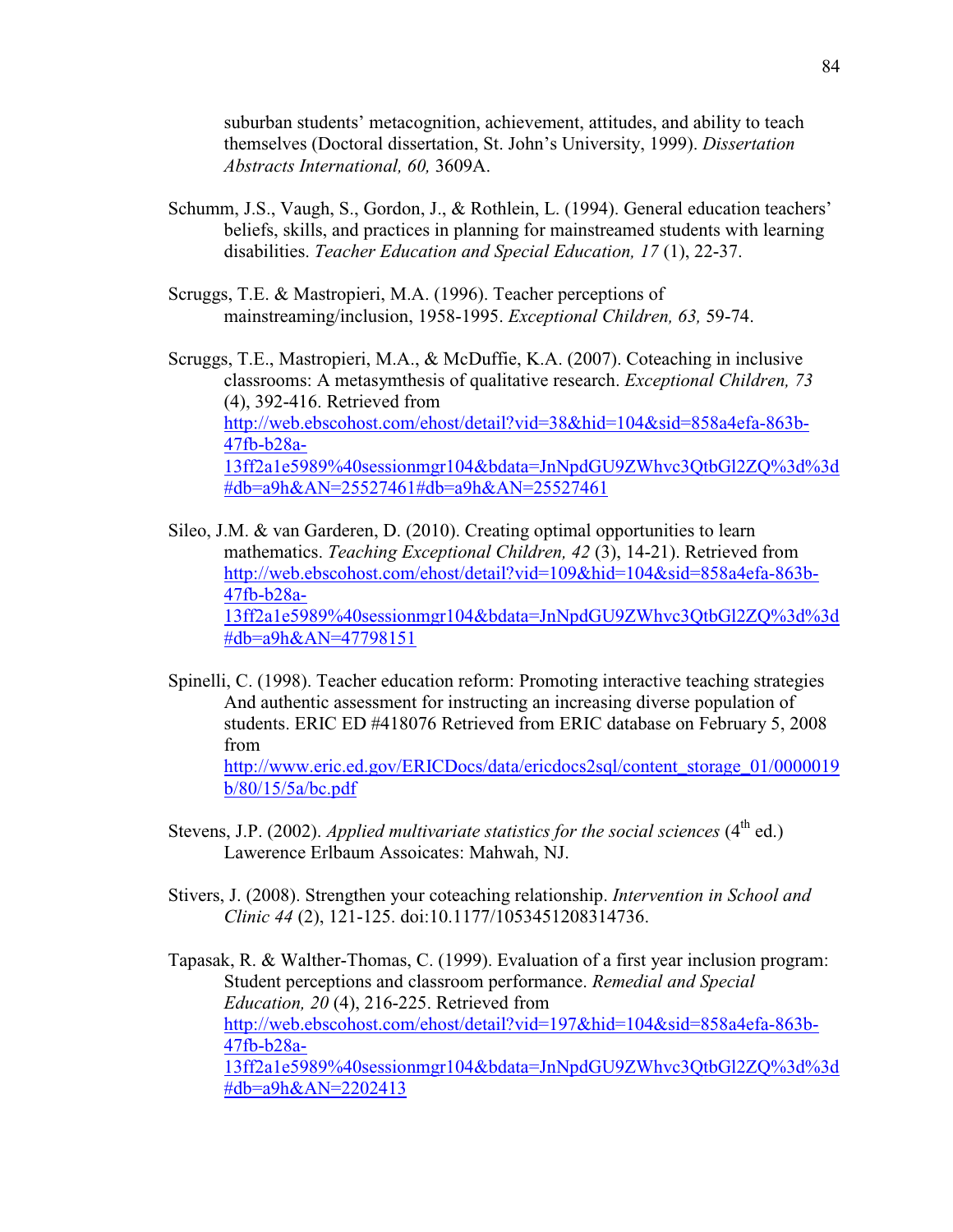- Tomlinson, C. & Eidson, C. (2003). *Differentiation in practice: A resource guide for differentiating curriculum.* Alexandria, VA: Association for Supervision and Curriculum Development.
- Ward, M., Montague, N., & Linton, T. (2003*). Including students with disabilities and achieving accountability: Educators' emerging challenge*. Corpus Christi, Texas: Texas A&M University, College of Education.
- Wiggins, K.C. & Damore, S.J. (2006). Survivors or Friends? A framework for assessing effective collaboration. *Teaching Exceptional Children, 38* (5), 49-56. Retrieved from http://web.ebscohost.com/ehost/detail?vid=118&hid=104&sid=858a4efa-863b-47fb-b28a-13ff2a1e5989%40sessionmgr104&bdata=JnNpdGU9ZWhvc3QtbGl2ZQ%3d%3d #db=a9h&AN=20920869
- Wilson, G. (2008). Be an active co-teacher. *Intervention in School and Clinic, 43* (4), 240-243. doi: 10.1177/1053451208314911.
- Wilson, G. & Michaels, C. (2006). General and special education students' perception of coteaching: Implications for secondary-level literacy instruction. *Reading and Writing Quarterly, 22,* 205-225. doi: 10.1080/10573560500455695.
- Witzel, B.S. (2005). Using CRA to teach algebra to students with math difficulties in the inclusive settings. *Learning Disabilities: A Contemporary Journal, 3* (2), 49-60. Retrieved from http://web.ebscohost.com/ehost/pdfviewer/pdfviewer?vid=46&hid=5&sid=f3a01b 91-e844-4b82-aa89-4661eef2696f%40sessionmgr11
- Witzel, B.S. & Riccomini, P. (2007).Optimizing math curriculum to meet the learning needs of students. *Preventing School Failure, 52* (1), 13-18. Retrieved from http://web.ebscohost.com/ehost/pdfviewer/pdfviewer?vid=26&hid=5&sid=f3a01b 91-e844-4b82-aa89-4661eef2696f%40sessionmgr11
- Woodard, J. & Brown, C. (2006). Meeting the curricular needs of academically low achieving students in middle grades mathematics. *The Journal of Special Education, 40* (3), 151-159. Retrieved from http://web.ebscohost.com/ehost/pdfviewer/pdfviewer?vid=37&hid=5&sid=f3a01b 91-e844-4b82-aa89-4661eef2696f%40sessionmgr11
- Vaughn, S., Elbaum, B., & Schumm, J. (1996). The effects of inclusion on the social functioning of students with learning disabilities. *Journal of Learning Disabilities, 29* (6), 598-608. Retrieved from http://web.ebscohost.com/ehost/detail?vid=201&hid=104&sid=858a4efa-863b-47fb-b28a-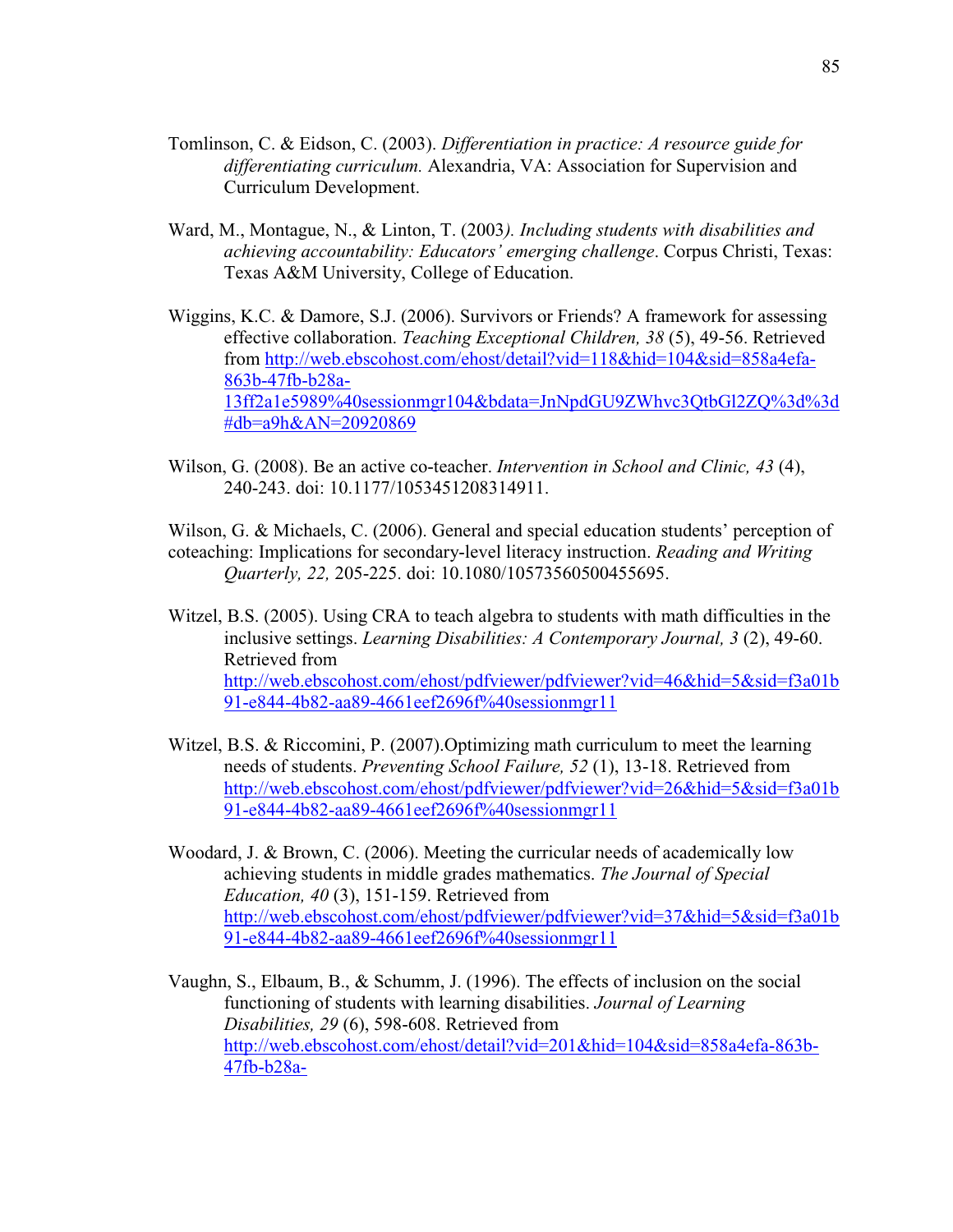13ff2a1e5989%40sessionmgr104&bdata=JnNpdGU9ZWhvc3QtbGl2ZQ%3d%3d #db=a9h&AN=9611262825

Vygotsky, L.S. (1978). *Mind in society*. Cambridge, MA: Harvard University Press.

- Yell, M., Rogers, D., & Rodgers, E. (1998). The legal history of special education. [Electronic version]. *Remedial & special Education, 19* (4), 219-229. Retrieved from http://web.ebscohost.com/ehost/detail?vid=203&hid=104&sid=858a4efa-863b-47fb-b28a-13ff2a1e5989%40sessionmgr104&bdata=JnNpdGU9ZWhvc3QtbGl2ZQ%3d%3d #db=a9h&AN=1031650
- Zigmond, N. & Jenkins, J.(1995). Special education in restructured schools: Findings from three multi-year studies. *Phi Delta Kappan, 76* (7), 531-540. Retrieved from http://web.ebscohost.com/ehost/detail?vid=209&hid=104&sid=858a4efa-863b-47fb-b28a-13ff2a1e5989%40sessionmgr104&bdata=JnNpdGU9ZWhvc3QtbGl2ZQ%3d%3d #db=a9h&AN=9503202261
- Zigmond, N. (2006). Reading and writing in co-taught secondary social studies classrooms: A reality check. *Reading & Writing Quarterly, 22* (3), 249-268. doi: 10.1080/10573560500455711.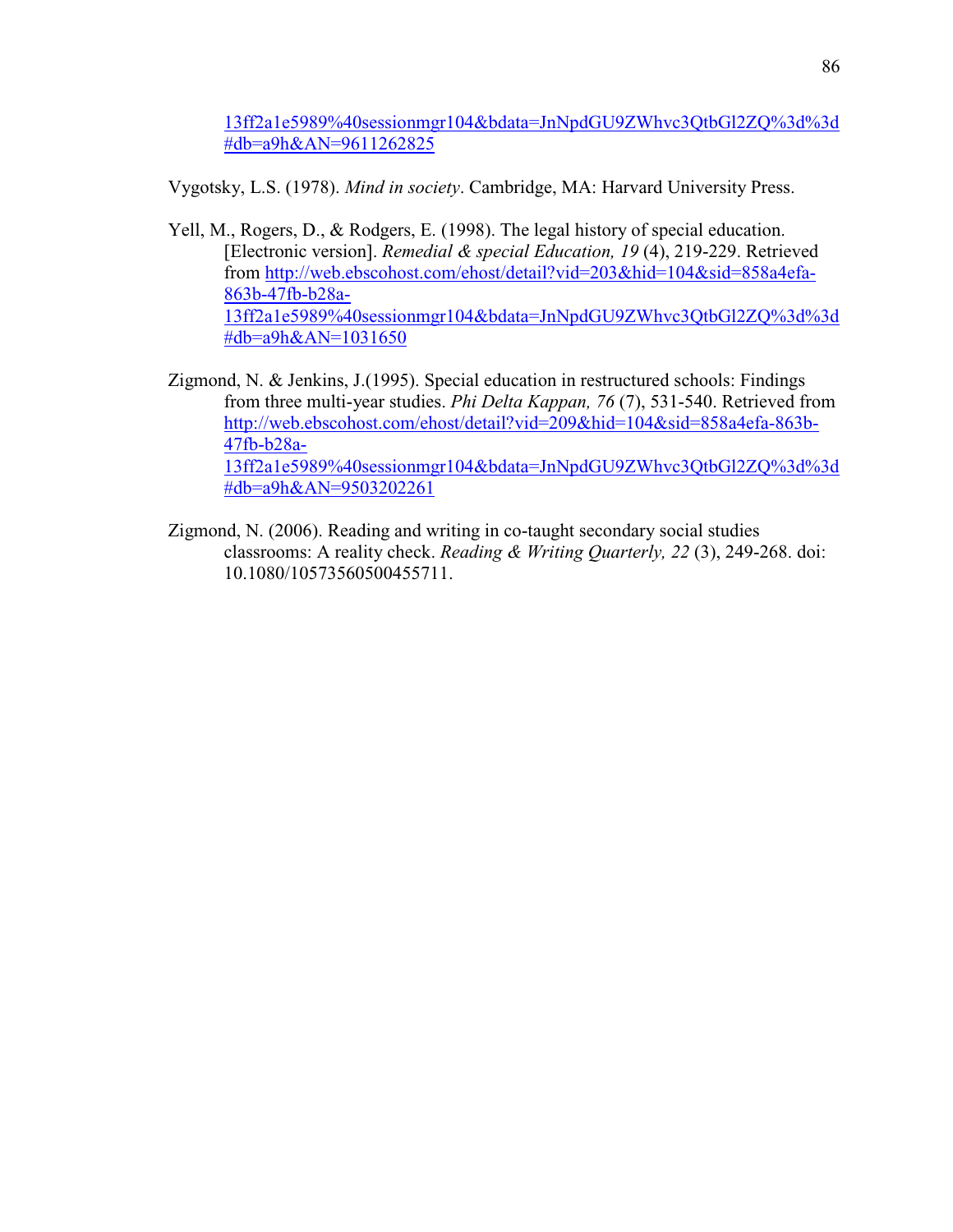# APPENDIX A: CONSENT FORM

You are invited to take part in a research study of coteaching in the middle school math classrooms. You were chosen for the study because of your teaching position as special education co-teacher or regular education co-teacher. Please read this form and ask any questions you have before agreeing to be part of the study.

This study is being conducted by a researcher named Misty Rigdon, who is a doctoral student at Walden University. Misty Rigdon is a special education coordinator at Bacon County Middle School.

## **Background Information:**

The purpose of this study is to determine if inclusion with coteaching has an impact on regular education students' achievement on a Basic Skills Algebra assessment in the 8th grade.

# **Procedures:**

If you agree to be in this study, you will be asked to:

- Participate in a 20-30 minute interview with the researcher regarding coteaching
- Provide scores from a pre-test and posttest of Algebra Skills for students in  $8<sup>th</sup>$  grade mathematics (withholding student names)

## **Voluntary Nature of the Study:**

Your participation in this study is voluntary. This means that everyone will respect your decision of whether or not you want to be in the study. No one at your school will treat you differently if you decide not to be in the study. If you decide to join the study now, you can still change your mind later. If you feel stressed during the study you may stop at any time. You may skip any questions that you feel are too personal.

#### **Risks and Benefits of Being in the Study:**

There are minimal risks of participating in the study. The risk of revealing disclosed information provided by the participants during interviews will be minimized by the use of a privacy protection agreement as well as using member checking to ensure that the researcher reports only information agreed upon by the participant. Names will not be provided on the testing data; therefore privacy of participants will be kept. The benefits of this research for participants, as well as other educators involved with coteaching, could be used to support the implementation of inclusion or it may also show results that do not back up the implementation of inclusion. Different levels of inclusion may be found and the results may be used to enhance the inclusion model.

#### **Compensation:**

There is no compensation for participating in the study. However, it will be greatly appreciated by the researcher.

#### **Confidentiality:**

Any information you provide will be kept confidential. The researcher will not use your information for any purposes outside of this research project. Also, the researcher will not include your name or anything else that could identify you in any reports of the study.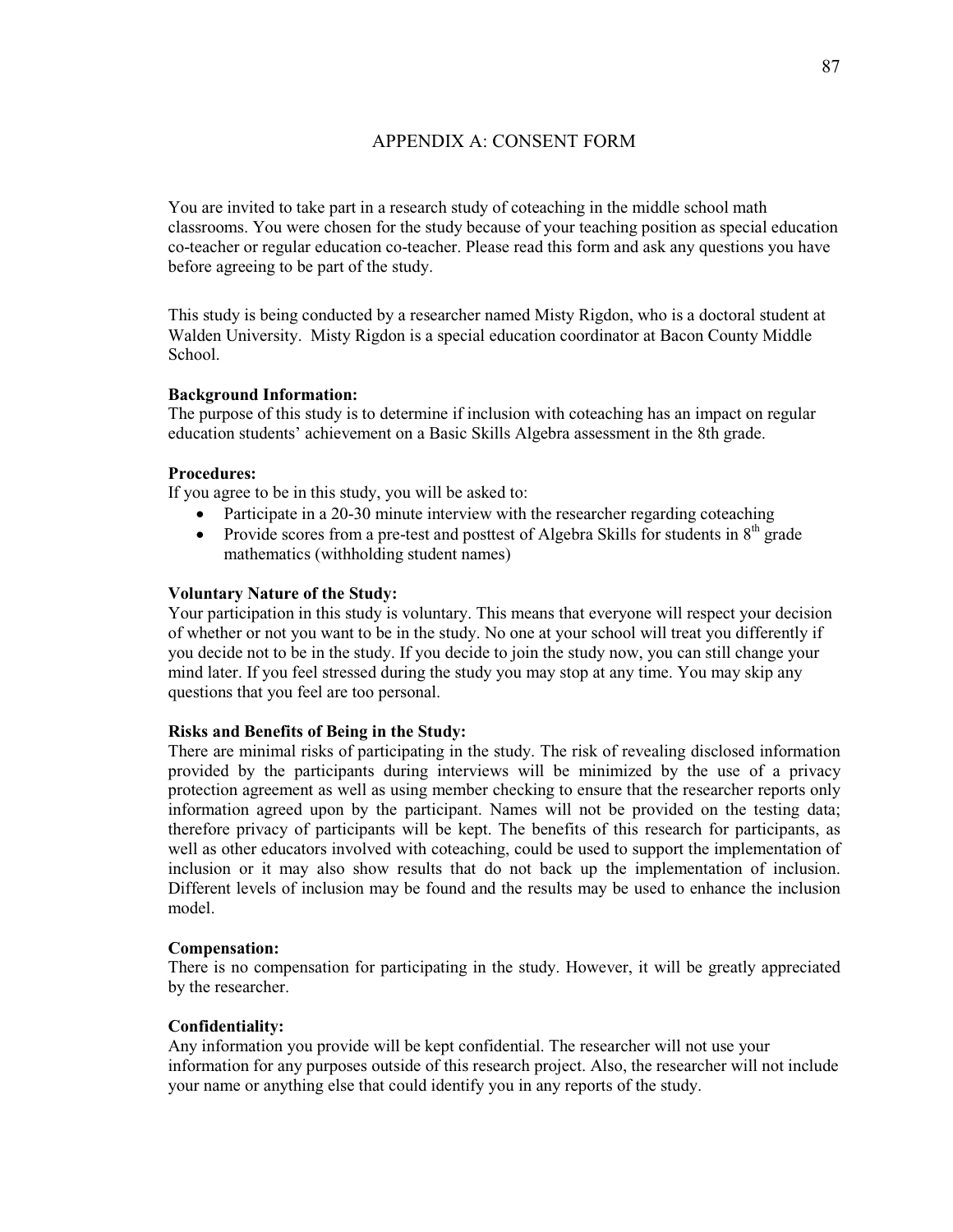#### **Contacts and Questions:**

The researcher's name is Misty Rigdon. The researcher's faculty advisor is Dr. Douglas Eicher. You may ask any questions you have now. Or if you have questions later, you may contact the researcher via phone at (912)632-8257 or by email at mrigdon@bcraiders.com or the advisor at (402)440-1169 or by email at douglas.eicher@waldenu.edu. If you want to talk privately about your rights as a participant, you can call Dr. Leilani Endicott. She is the Director of the Research Center at Walden University. Her phone number is 1-800-925-3368, extension 1210.

The researcher will give you a copy of this form to keep.

#### **Statement of Consent:**

 $\Box$  I have read the above information. I have received answers to any questions I have at this time. I am 18 years of age or older, and I consent to participate in the study.

Printed Name of Participant Participant's Written or Electronic\* Signature Researcher's Written or Electronic\* Signature

Electronic signatures are regulated by the Uniform Electronic Transactions Act. Legally, an "electronic signature" can be the person's typed name, their email address, or any other identifying marker. An electronic signature is just as valid as a written signature as long as both parties have agreed to conduct the transaction electronically.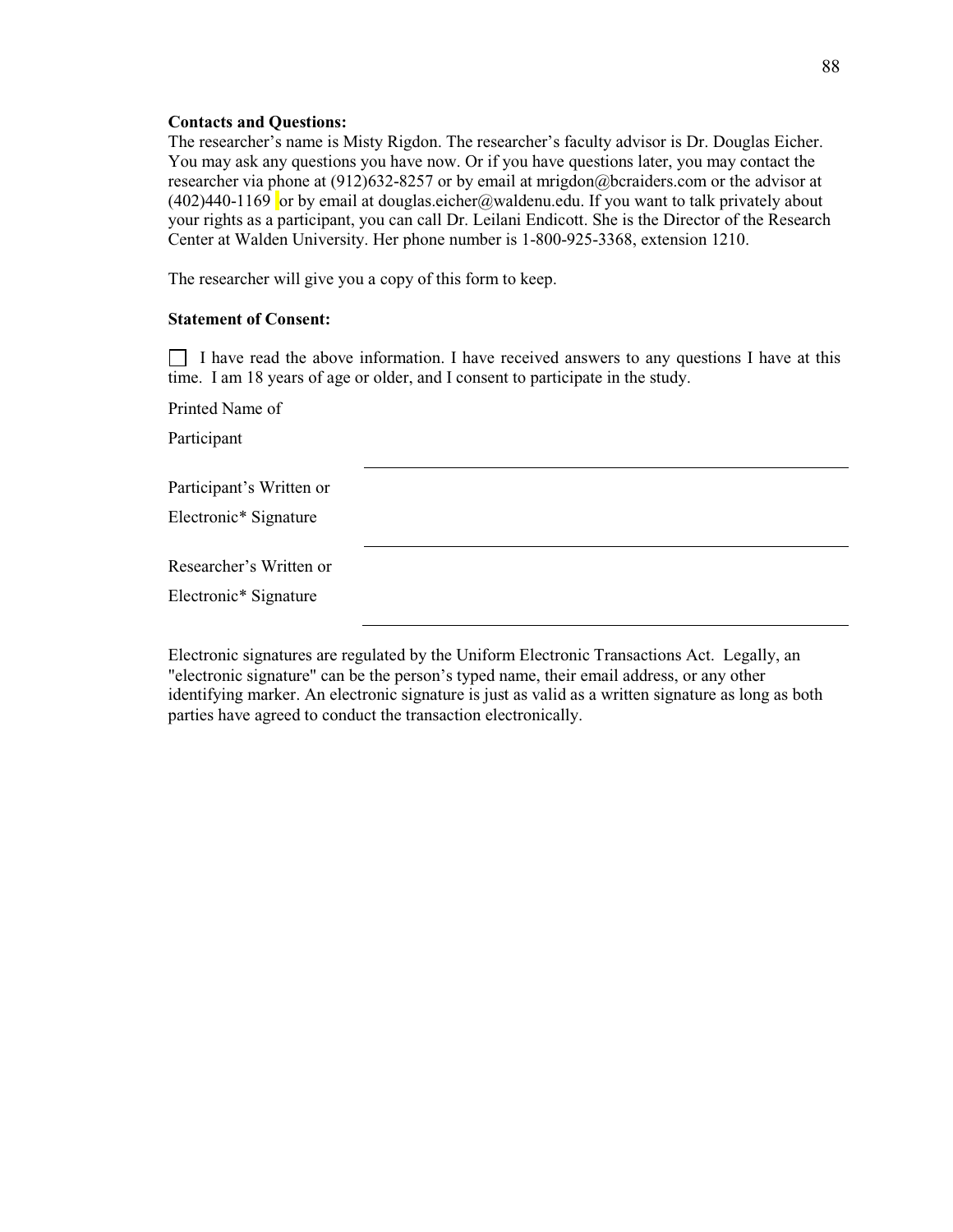# APPENDIX B: SEMI-STRUCTURED INTERVIEW: PERCEPTIONS OF

# COTEACHING

#### **Directions to the Interviewees:**

 The following questions are designed to provide additional information about your coteaching experience. You are encouraged to answer these questions as candidly and as completely as possible; the anonymity of your responses is assured. The responses of all those teachers interviewed in the course of this study will be reported as group data according to trends that are identified. The interview normally takes from 15-20 minutes – although you may take as much time as you need to answer the questions. The results of this study will be available to you upon request.

# SET 1

1. Would you describe your coteaching experience generally as a positive or negative one? And Describe the positive/negative aspects?

2. Have you and your teaching partner ever disagree about an important aspect of coteaching? what was the disagreement?

Were you able to resolve the disagreement? how was it resolved?

3. Have you ever taught in a regular education classroom with students with disabilities, but without a co-teacher? How does your recollection of that experience compare with your coteaching experience?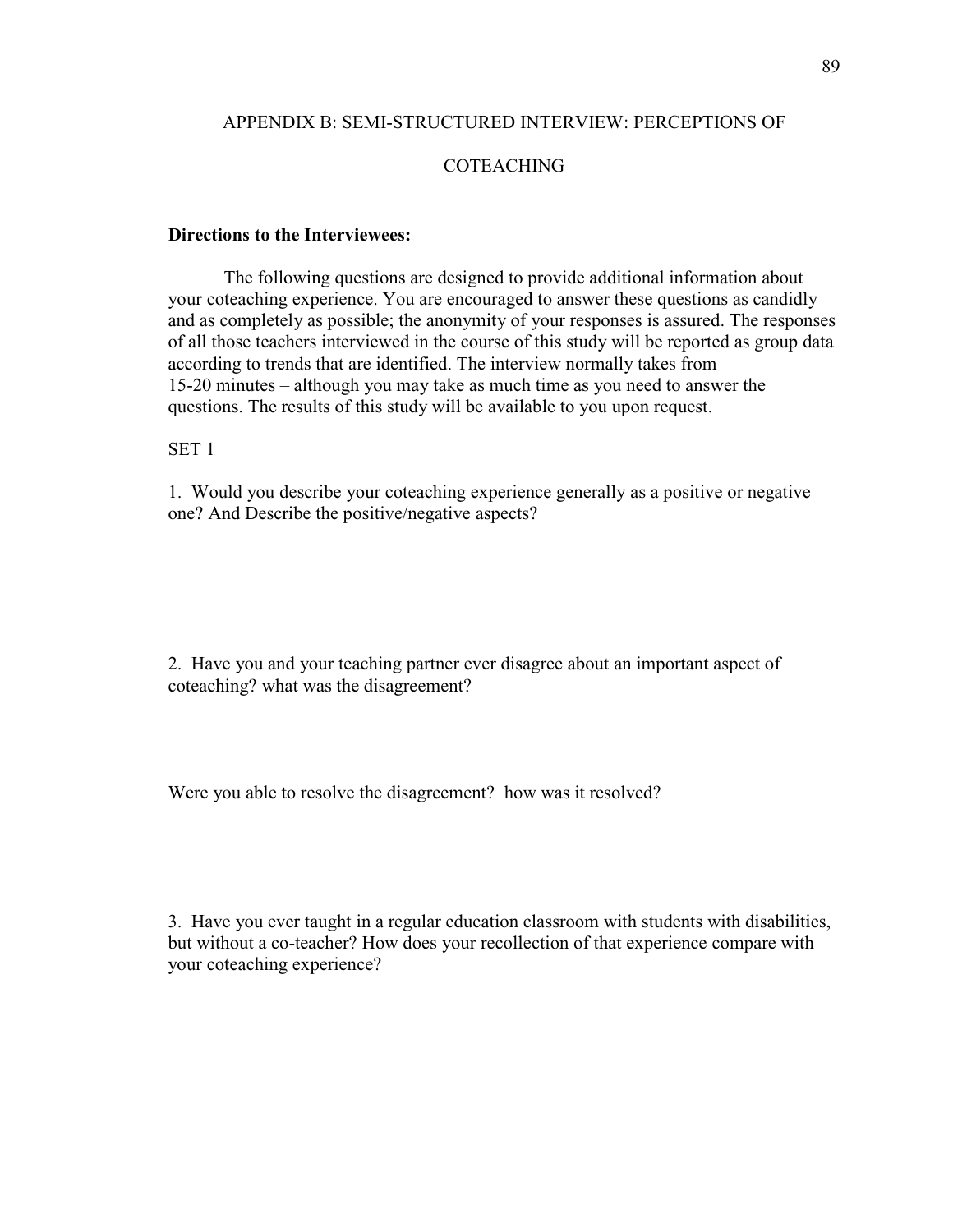# SET 2

- 1. What, if any, new instructional techniques have you used in your coteaching experience?
- a. Describe the teaching methods you currently use
- 2. What, if any, new management strategies have you used in your coteaching experience?
- a. Did you find any of these you consider to be effective? Why?
- b. Describe the management strategies you currently use.
- 3. What, if any, curriculum adaptations have you used in your coteaching?
- a. which of these you consider least effective? Why?

 4. Has the collaborative teaching experience contributed to your professional knowledge and skill?

If yes…would you describe these contributions?

If no…would you describe the some of its shortcomings?

# SET 3

1. Are you satisfied with your current collaborative teaching assignment?

If yes…would you describe the most satisfying aspects?

If no…what changes or improvements would you recommend?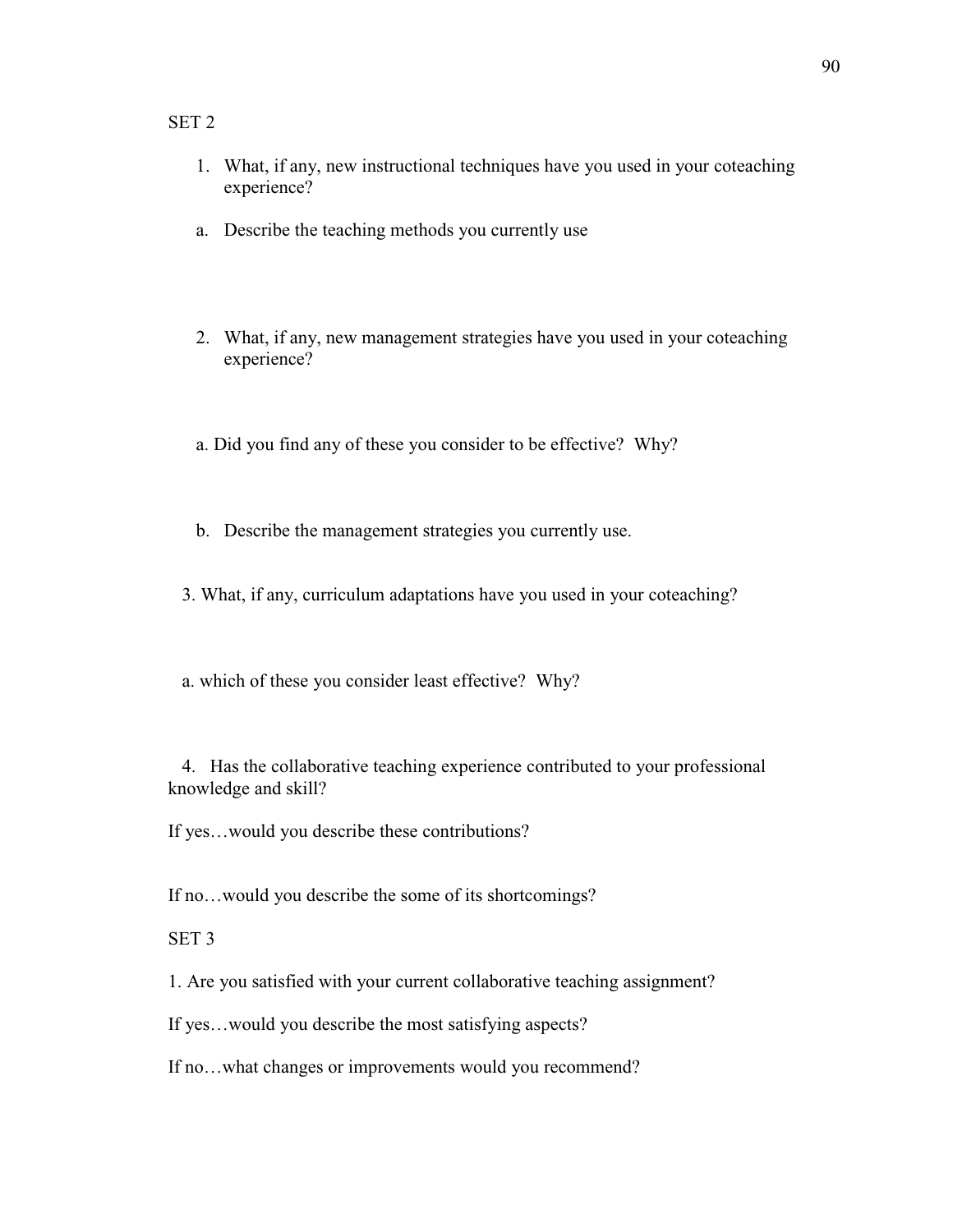2.What types of support are provided by the school?

a. Are you satisfied with the level of support provided by the school to facilitate your collaborative teaching?

If no…what types of support do you think the school should provide?

SET 4

1. Do you think the collaborative teaching strategies that you are using are effective in educating students without disabilities in your classroom?

If yes…why are they effective?

If no…why are they not effective?

2. Do you think the collaborative teaching strategies that you are using are effective in educating students with disabilities in your classroom?

If yes…why are they effective?

If no…why are they not effective?

3. To what extent do you think that participation in an inclusive experience contributes to the social development of some students without disabilities?

In what ways does it contribute?

4. To what extent do you think that participation in an inclusive experience contributes to the social development of students with disabilities?

In what ways does it contribute?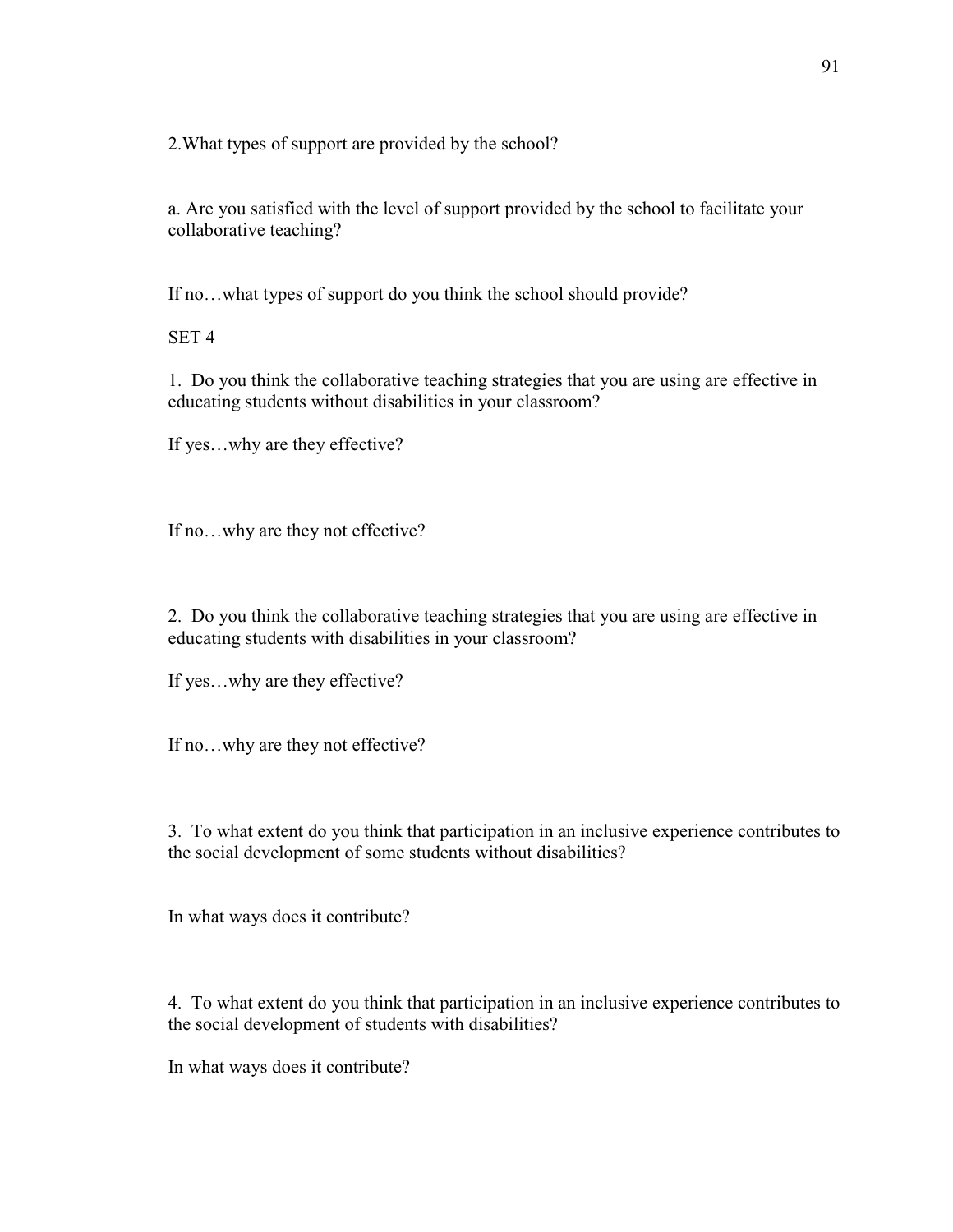What type of disability?

What level of severity?

5. Are the students in your inclusive classroom generally receptive to collaborative teaching?

If yes…how do you determine this?

If no…how do you determine this?

SET 5:

1. What are your responsibilities in the inclusive classroom? Which of these are exclusively your responsibilities? Which of these is exclusively the responsibility of your partner? Which of these do you share?

The following are suggested areas of teacher responsibility in the classroom:

|        |                                 | My Job | <b>Shared Responsibility</b> | Partner's Job |
|--------|---------------------------------|--------|------------------------------|---------------|
|        | $\Box$ Planning lessons         |        |                              |               |
| $\Box$ | Instruction                     |        |                              |               |
|        | □ Modifying curriculum          |        |                              |               |
|        | $\Box$ Remedial instruction     |        |                              |               |
|        | $\Box$ Administering discipline |        |                              |               |
|        | $\Box$ Classroom management     |        |                              |               |
|        | $\Box$ Assessment and grading   |        |                              |               |
|        |                                 |        |                              |               |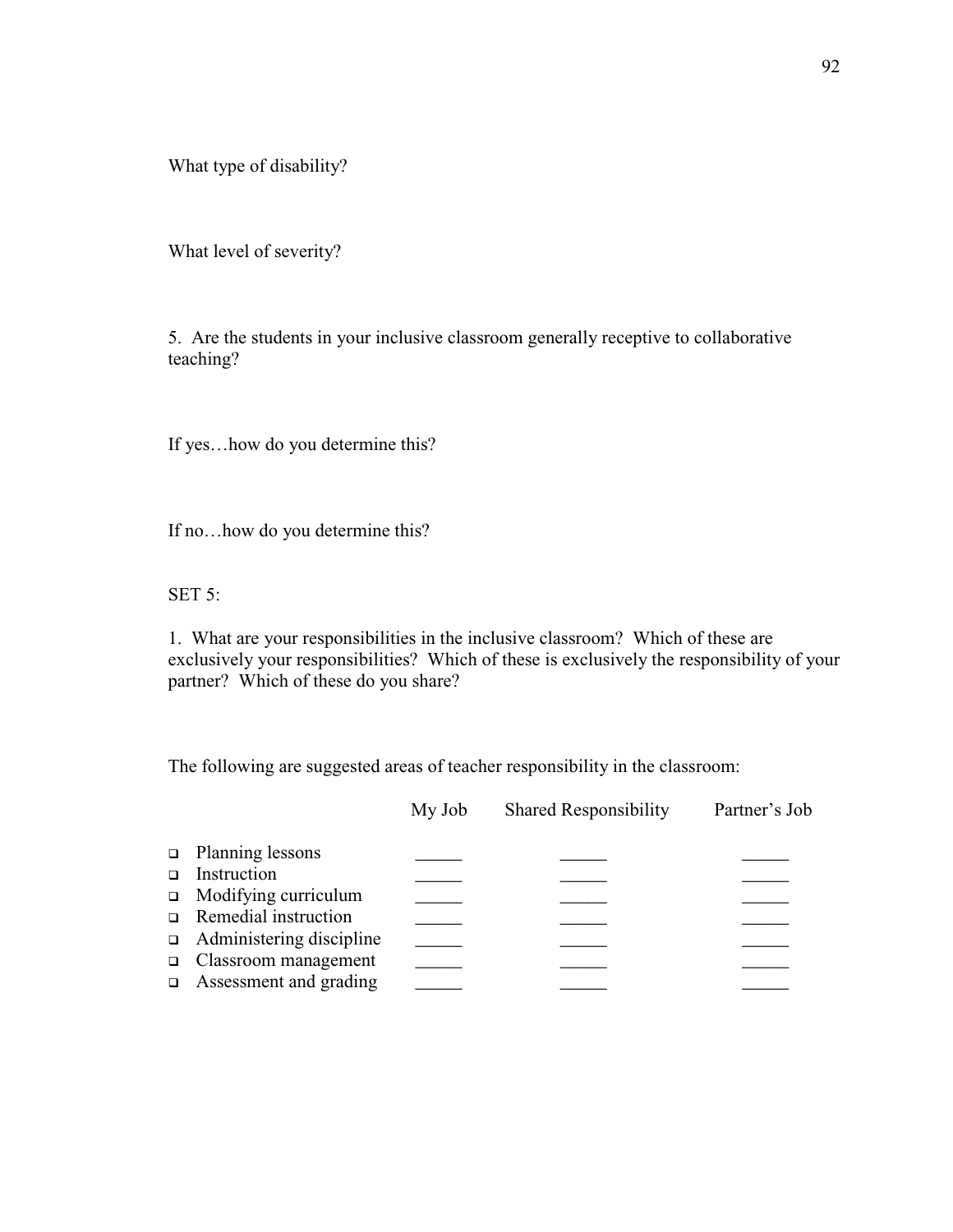# APPENDIX C: RESULTS FROM TEACHER INTERVIEWS

| Questions                                                                                                         | Responses                                                                                                                                                                                                                                                                                                                                                                                                                                                                                                                                                                                                                                                                                                                                                                                                                                                                                                                                                                                                                                                                                                                                                                                                                                                                                     | Themes                                                                                                                                                                                                                                                        |
|-------------------------------------------------------------------------------------------------------------------|-----------------------------------------------------------------------------------------------------------------------------------------------------------------------------------------------------------------------------------------------------------------------------------------------------------------------------------------------------------------------------------------------------------------------------------------------------------------------------------------------------------------------------------------------------------------------------------------------------------------------------------------------------------------------------------------------------------------------------------------------------------------------------------------------------------------------------------------------------------------------------------------------------------------------------------------------------------------------------------------------------------------------------------------------------------------------------------------------------------------------------------------------------------------------------------------------------------------------------------------------------------------------------------------------|---------------------------------------------------------------------------------------------------------------------------------------------------------------------------------------------------------------------------------------------------------------|
| SET 1:<br>Would you<br>describe you<br>coteaching<br>experience<br>generally as a<br>positive or<br>negative one? | T1:My coteaching has been a positive<br>experience. Positive aspects: smaller group,<br>more teacher attention, less behavior<br>problems, more strategies<br>Negative aspects: lack of experience from<br>both co-teachers, differences among co-<br>teachers<br>T2: Generally positive<br>Positive aspects: assistance in sharing<br>teaching methods, collaboration with another<br>teacher<br>Negative Aspects: Weak in content area,<br>difficulty in sharing the lead teacher role<br>T3: Generally positive - I have always been<br>able to work well with all of my co-teachers.<br>One year, however, I felt more like a<br>paraprofessional in one teachers' classroom.<br>She seemed to want to be in control of her<br>classroom.<br>T4: Both positive and negative.<br>Positive: similar personalities and goals for<br>our students<br>Negative: Some co-teachers are too relaxed<br>with their responsibilities<br>T5:Described as both positive and negative-<br>Positive aspects are having 2 teachers in the<br>classroom with equal responsibilities toward<br>student learning. Negative aspects are having<br>a partner that does not allow you to take an<br>active role in the class. Being considered the<br>other teacher with no input or authority.<br>T6:Positive | Positive: variety<br>of strategies that<br>can be used,<br>shared<br>responsibility,<br>collaboration<br>Negative: lack<br>of experience,<br>weakness in<br>content area,<br>personality<br>conflicts,<br>disagree on<br>student<br>discipline/<br>assistance |
|                                                                                                                   | Positive aspects: sharing the load makes my<br>job easier, someone to help plan, teach, and<br>grade papers, collaborating new ideas for<br>instruction<br>Negative: None                                                                                                                                                                                                                                                                                                                                                                                                                                                                                                                                                                                                                                                                                                                                                                                                                                                                                                                                                                                                                                                                                                                     |                                                                                                                                                                                                                                                               |
| Have you and                                                                                                      |                                                                                                                                                                                                                                                                                                                                                                                                                                                                                                                                                                                                                                                                                                                                                                                                                                                                                                                                                                                                                                                                                                                                                                                                                                                                                               |                                                                                                                                                                                                                                                               |

# Semi-Structured Interview: Perceptions of Coteaching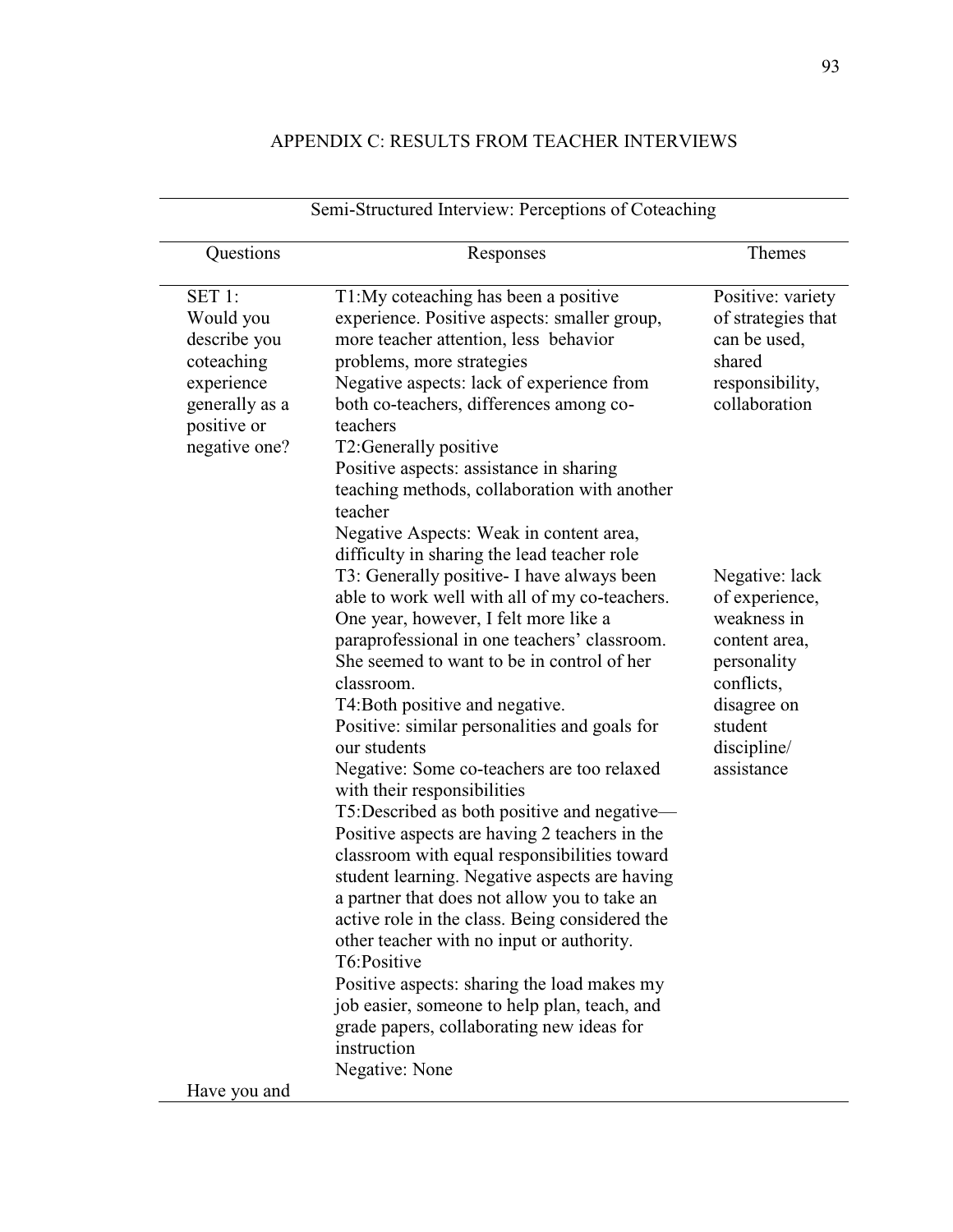| your teaching  |                                                                                    |
|----------------|------------------------------------------------------------------------------------|
| partner ever   |                                                                                    |
| disagree about | T1:yes, Modifying assignments, use of                                              |
| an important   | calculators for SWD, accommodations                                                |
| aspect of      | Resolved: through communication between                                            |
| coteaching?    | us                                                                                 |
|                | T2: Never had a disagreement                                                       |
|                | T3: No, I expect the SWD to perform their                                          |
|                | best. I only allow partial assignments, fewer                                      |
|                | choices, etc. when absolutely necessary. I                                         |
|                | think the problems other co-teachers have                                          |
|                | center around "babying" the SWD.                                                   |
|                | T4: Yes, regarding discipline of students,                                         |
|                | providing too much assistance to students                                          |
|                | Resolved: by asking for assistance through an                                      |
|                | inclusion expert, but this did not help. It was                                    |
|                | mainly a personality conflict                                                      |
|                | T5: Yes, when the content teacher sees all                                         |
|                | students the same and has difficulty<br>understanding special ed. students' needs. |
|                | The main argument is agreeing on how to                                            |
|                | handle students and who is responsible for                                         |
|                | handling punishment, discipline, rewards,                                          |
|                | etc. The disagreement was resolved through                                         |
|                | the assistance of the sped coordinator, sped                                       |
|                | director, and an outside expert. Compromises                                       |
| Have you ever  | were made through lots of communication.                                           |
| taught in a    | T6: None                                                                           |
| regular ed.    |                                                                                    |
| Classroom      |                                                                                    |
| with students  | T1: yes, however there were only one or two                                        |
| with           | students with mild disabilities. It is different                                   |
| disabilities,  | with my current situation of 7-8 students with                                     |
| but without a  | severe learning disabilities.                                                      |
| co-teacher?    | T2: This is my first year teaching, I have not                                     |
| How does it    | taught without a co-teacher.                                                       |
| compare to     | T3: Never taught in a regular classroom. I am                                      |
| coteaching?    | a special education teacher.                                                       |
|                | T4: No, my other classes did not have sped                                         |
|                | students in them.                                                                  |
|                | T5: No experience in teaching a reg. ed class                                      |
|                | with no co-teacher                                                                 |
|                | T6: Yes, I would much rather have a co-                                            |
|                | teacher. The students need that support, I am                                      |
|                | not able to give them all the support they                                         |
|                | need without a co-teacher.                                                         |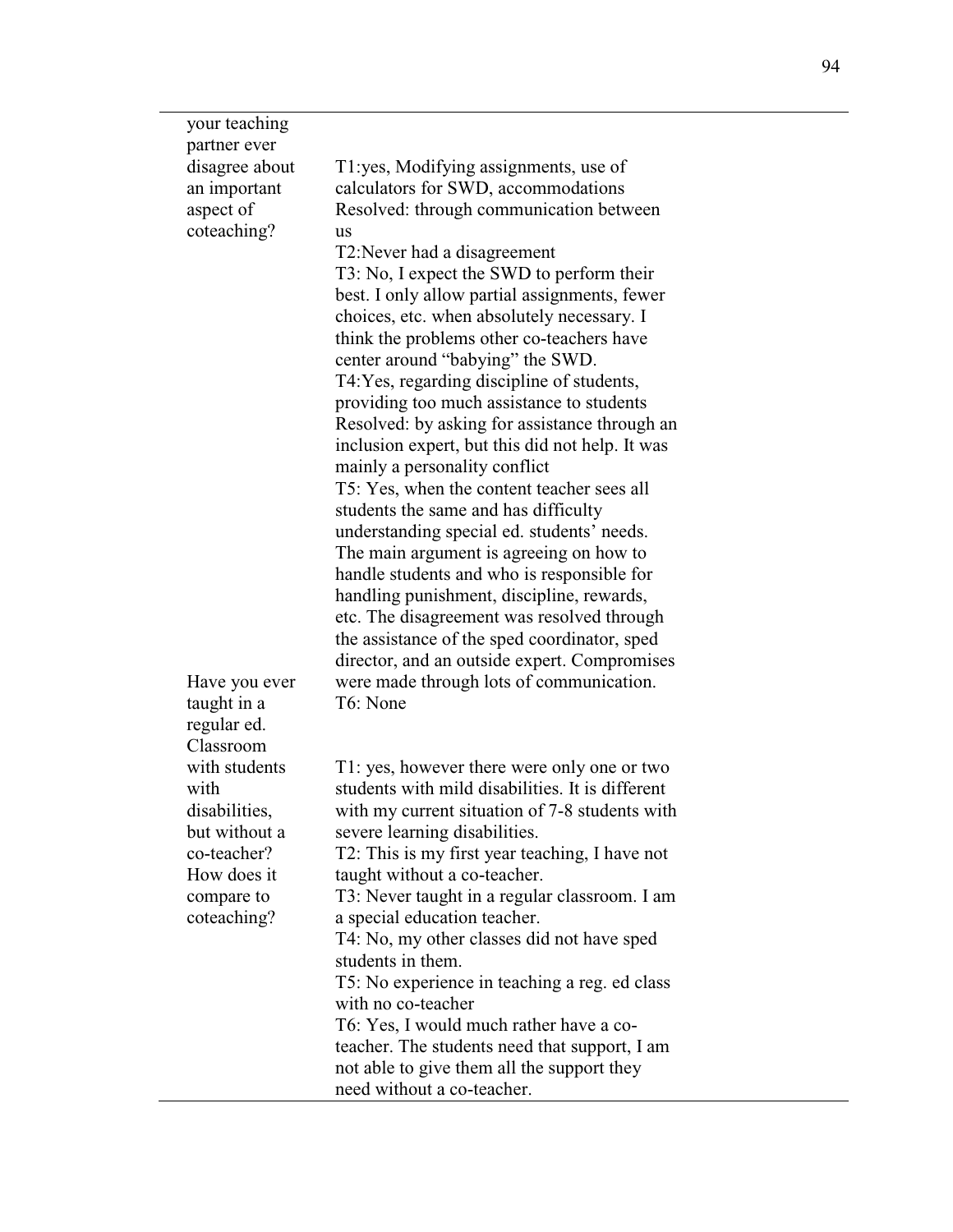| <b>SET 2:</b><br>What new<br>instructional<br>strategies have<br>you used in<br>your<br>coteaching<br>experience? | T1:Open communication and team teaching,<br>visual signs or timers for transition, pre-<br>printed notes for students<br>Current teaching methods: repeating<br>directions one on one, check for<br>understanding by having students repeat<br>directions back, small groups of mixed<br>abilities, large group instruction, re-<br>teach/remediation time                                                                  | Strategies:<br>Instructional-<br>station teaching,<br>small group<br>strategies,<br>parallel<br>teaching, team<br>teaching                            |
|-------------------------------------------------------------------------------------------------------------------|-----------------------------------------------------------------------------------------------------------------------------------------------------------------------------------------------------------------------------------------------------------------------------------------------------------------------------------------------------------------------------------------------------------------------------|-------------------------------------------------------------------------------------------------------------------------------------------------------|
| Describe the<br>teaching<br>method.                                                                               | T2:Station teaching, small group/whole<br>group instruction, modeling with<br>manipulatives<br>Currently using the above strategies<br>T3: Station teaching--One teach/ one observe<br>or assist-- team teaching-alternative<br>teaching, I enjoy team teaching or stations<br>the most<br>T4: parallel teaching/station teaching/team<br>teaching—currently we use lead and support<br>most of the time. We have used team |                                                                                                                                                       |
| What new                                                                                                          | teaching and parallel teaching<br>T5: I have experienced complementary (lead<br>and support), but did not like this method. I<br>have also used station teaching, parallel<br>teaching, and alternative teaching. My<br>favorite is station teaching.<br>T6: New strategy is Station teaching-<br>Currently we mostly use the team teaching<br>approach. We pick up where the other one<br>leaves off.                      | Management<br>strategies-<br>rewards systems<br>(ticket, bonus<br>points, etc),<br>sticky note<br>communication,<br>behavior self<br>checks/contracts |
| management                                                                                                        |                                                                                                                                                                                                                                                                                                                                                                                                                             |                                                                                                                                                       |
| strategies have<br>you used?                                                                                      | T1: Individual behavior contracts, Self<br>behavior checklist, Reward system<br>T2: Ticket system for good behavior,<br>Conduct charts—Various methods are<br>effective when used consistently among both<br>co-teachers-Rotate to new strategies to find<br>what works best with each class.<br>T3: Behavior charts, pulling cards—I thought                                                                               |                                                                                                                                                       |
|                                                                                                                   | that pulling cards would be too elementary<br>for middle school students, but it was very                                                                                                                                                                                                                                                                                                                                   | Curriculum<br>adaptations-                                                                                                                            |
|                                                                                                                   | effective.                                                                                                                                                                                                                                                                                                                                                                                                                  | mostly                                                                                                                                                |
|                                                                                                                   | T4:Sticky notes with questions to help                                                                                                                                                                                                                                                                                                                                                                                      | accommodations                                                                                                                                        |
|                                                                                                                   | eliminate an abundance of hands being                                                                                                                                                                                                                                                                                                                                                                                       | used such as use                                                                                                                                      |

 $\mathsf{I}$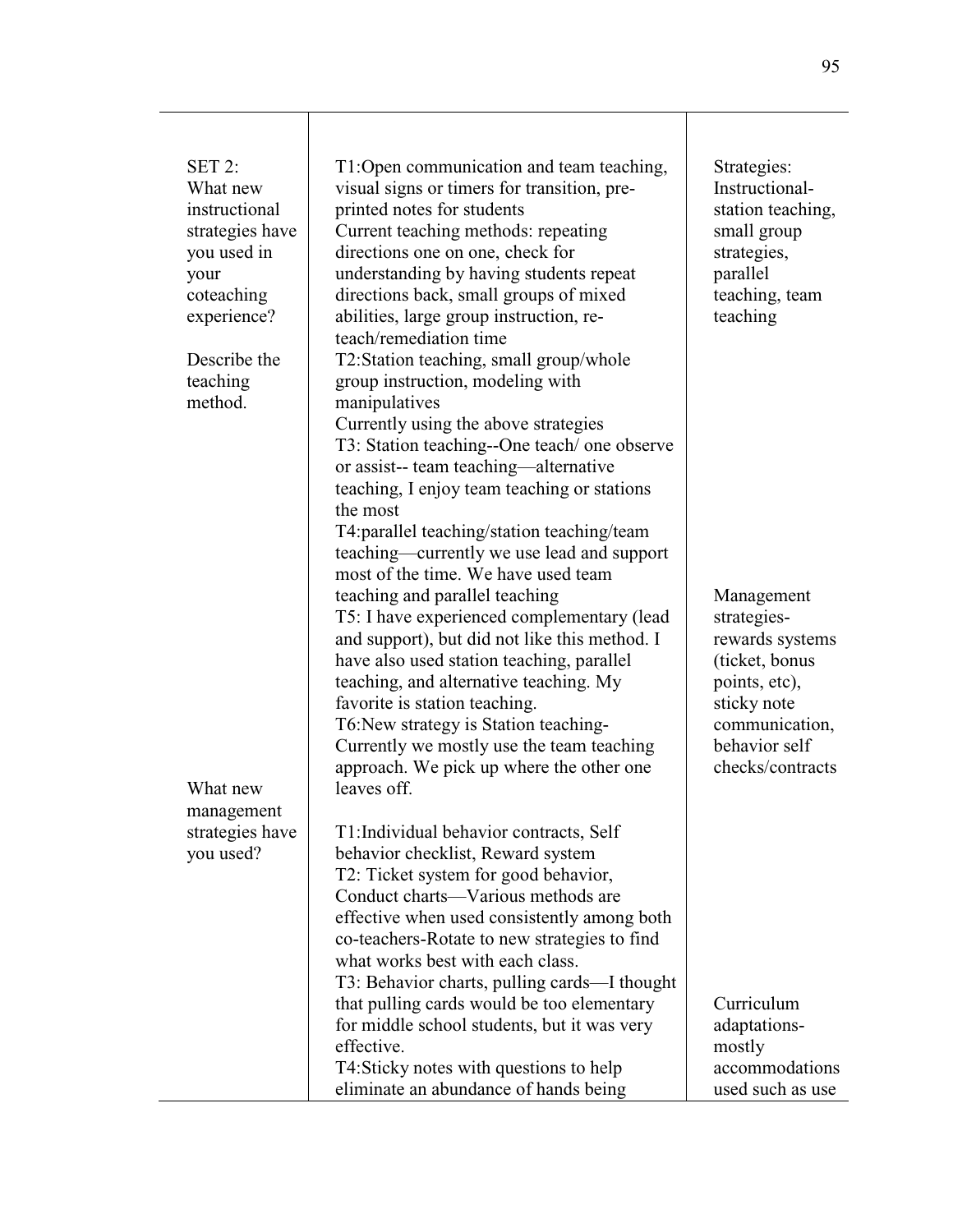|                   | raised, Reward/Bonus point system for good      | of calculator,   |
|-------------------|-------------------------------------------------|------------------|
|                   | behaviors—Consistent discipline and sticky      | shortened        |
|                   | note communication is currently being used      | assignments,     |
|                   | daily                                           | peer tutors,     |
|                   | T5: No new management strategies. The co-       | computer         |
|                   | teacher was mainly in charge of discipline      | stations, menu   |
|                   | and did not ask for much input.                 | selections where |
|                   | T6: no new strategies for management-           | students select  |
|                   | Currently, I just explain my expectation        | their own        |
|                   | clearly and expect the students to follow.      | assignments      |
| What              | Warnings are given, detention, and then         |                  |
| curriculum        | office referral. Individual conferencing and    |                  |
| adaptations       | parent contacts are most effective for me.      |                  |
| have you<br>used? | T1: The curriculum has not been adapted         | Professional     |
|                   | only the assignments have been changed to       | growth-          |
|                   | meet the students' needs. Use of a calculator,  | communication    |
|                   | simplify the assignment into small steps, or    | and focus on     |
|                   | shorten the assignment.                         | student needs,   |
|                   | T2: I have not adapted the curriculum, I have   | Learning new     |
|                   | made some accommodations such as shorten        | strategies for   |
|                   | assignments, assignments completed with a       | struggling       |
|                   | peer tutor, extra time for assignments.         | learners         |
|                   | T3: Only extended time, number of items         |                  |
|                   | reduced, level of support or prompts,           |                  |
|                   | calculator use for some students-If the extra   |                  |
|                   | time or number of items reduced is used         |                  |
|                   | regularly, it either can encourage some         |                  |
|                   | students to be lazy or always expect less       |                  |
|                   | work.                                           |                  |
|                   | T4: Menu items-allows students to select their  |                  |
|                   | own assignment, computer stations to modify     |                  |
|                   | materials being taught, stations allow          |                  |
|                   | teachers to adapt the curriculum to the         |                  |
|                   | individual students' needs                      |                  |
|                   | T5: Most adaptations that I have seen or used   |                  |
|                   | revolve around the quantity of work given,      |                  |
|                   | time allotted for the assignments, the level of |                  |
|                   | support given, how instructional is delivered,  |                  |
|                   | the level of difficulty, how the students       |                  |
|                   | respond to instruction, and the way in which    |                  |
| Has the           | students participate. I think all of these      |                  |
| collaborative     | strategies must work together to effectively    |                  |
| teaching          | teach each student.                             |                  |
| experience        | T6: none                                        |                  |
| contributed to    |                                                 |                  |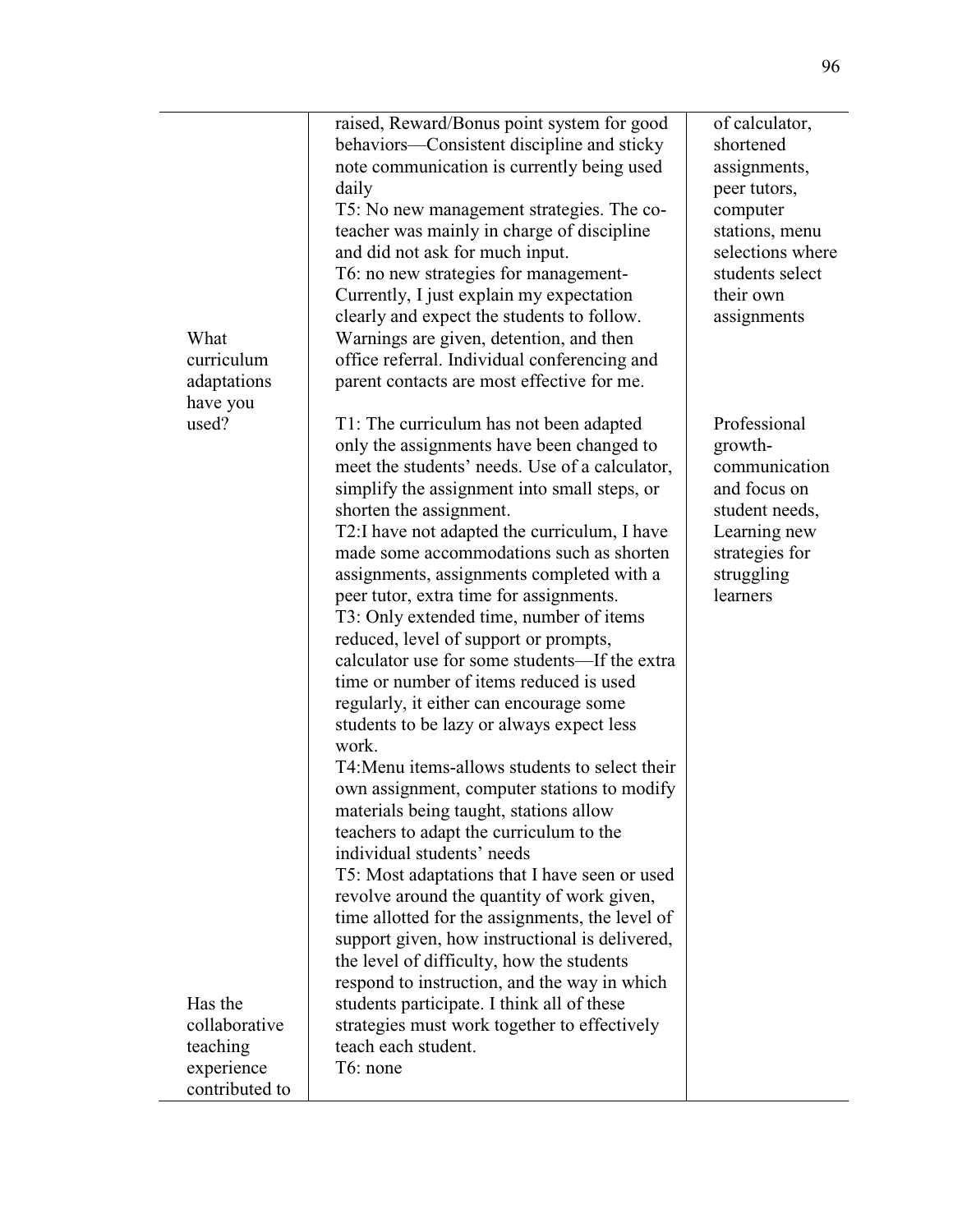| your<br>professional<br>knowledge<br>and skill?                                                 | T1: It has most definitely contributed to my<br>professional knowledge and skills. Taught<br>me communication is the key to a child's<br>learning, not all students learn the same and<br>the key is to discover what each student<br>needs to be successful inside and outside the<br>classroom. Difficulties of coteaching is that it<br>requires a good relationship with the teacher<br>and time consuming to prepare the<br>modifications needed for individual<br>assignments<br>T2: Yes, it has contributed. My co-teacher<br>does a great job breaking down material in<br>simpler format that I can use in my other<br>classes with reg. ed students.<br>T3: Yes, provided me the opportunity to<br>work with student without disabilities.<br>T4: Yes, it makes me more aware of the need<br>to differentiate instruction to fit all students'<br>learning styles.<br>T5:YES, the collaborative teaching<br>experience has definitely contributed to my<br>professional knowledge and skills. The two<br>co-teachers I have worked with are very<br>strong in math and have helped me become a<br>much better math teacher. They were both<br>strong in behavior management, how to<br>manage time, better organizational skills,<br>lesson planning, and things that make a<br>"great" lesson.<br>T6: Yes, I have a better understanding of the<br>students with disabilities and the struggles<br>that they have. |                                                                                                            |
|-------------------------------------------------------------------------------------------------|-------------------------------------------------------------------------------------------------------------------------------------------------------------------------------------------------------------------------------------------------------------------------------------------------------------------------------------------------------------------------------------------------------------------------------------------------------------------------------------------------------------------------------------------------------------------------------------------------------------------------------------------------------------------------------------------------------------------------------------------------------------------------------------------------------------------------------------------------------------------------------------------------------------------------------------------------------------------------------------------------------------------------------------------------------------------------------------------------------------------------------------------------------------------------------------------------------------------------------------------------------------------------------------------------------------------------------------------------------------------------------------------------------------------------------|------------------------------------------------------------------------------------------------------------|
| SET 3:<br>Are you<br>satisfied with<br>your current<br>collaborative<br>teaching<br>assignment? | T1: Yes, the most satisfying and rewarding<br>part has been the communication shared<br>between me and my co-teacher. At the<br>beginning, it was difficult, but through the<br>open communication we are able to do what<br>is best for our students<br>T2: Yes & No-My co-teacher does an                                                                                                                                                                                                                                                                                                                                                                                                                                                                                                                                                                                                                                                                                                                                                                                                                                                                                                                                                                                                                                                                                                                                   | Most are<br>satisfied with<br>their coteaching<br>assignments.<br>One is<br>concerned about<br>the content |
|                                                                                                 | exceptional job at simplifying or breaking<br>down the material, but she is weak in content.<br>Although she recognizes that weakness, she<br>does not take the initiative to make sure she<br>understands the steps involved in a specific<br>skill and makes instructional mistakes.                                                                                                                                                                                                                                                                                                                                                                                                                                                                                                                                                                                                                                                                                                                                                                                                                                                                                                                                                                                                                                                                                                                                        | weakness of her<br>co-teacher.                                                                             |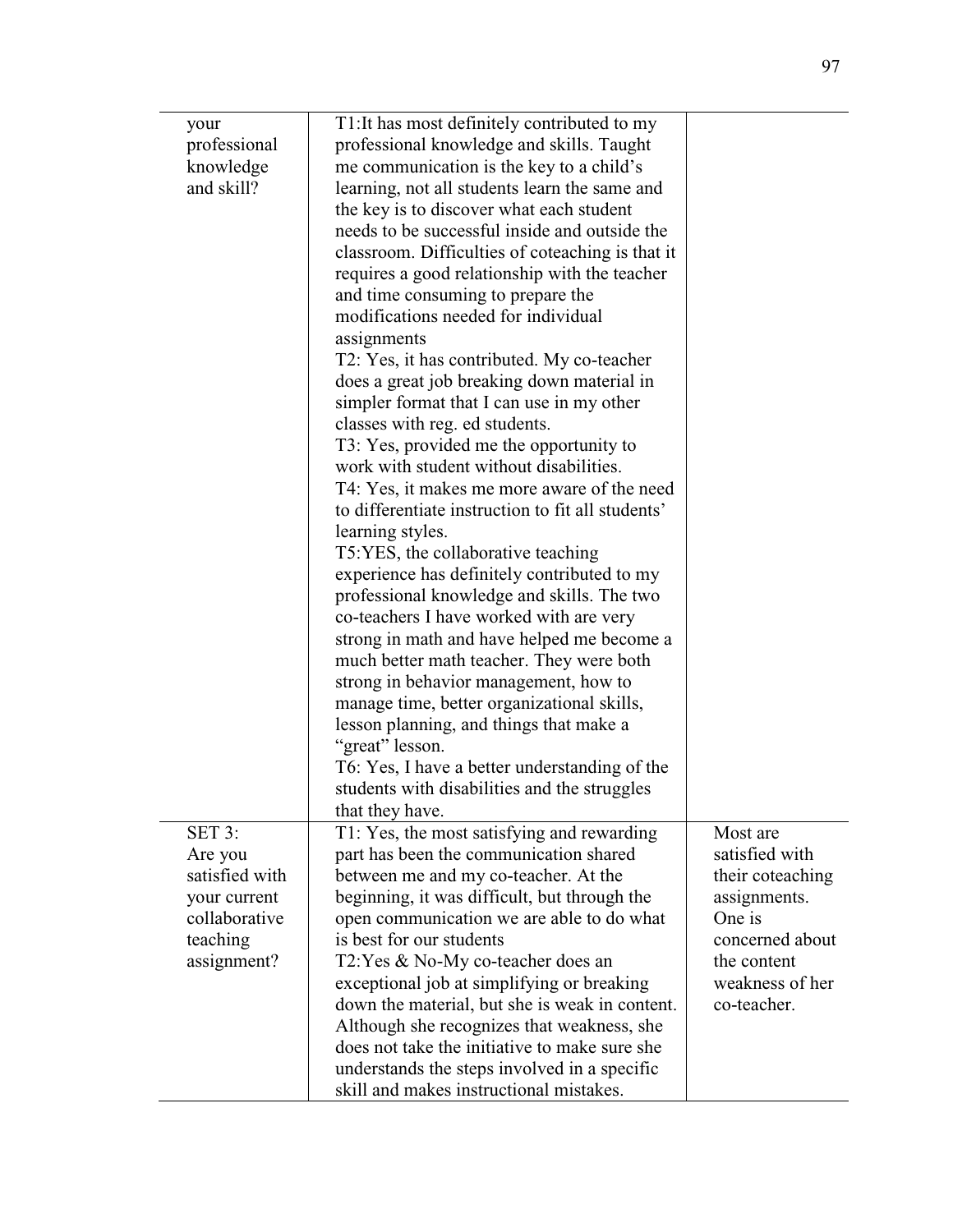| What types of<br>support are<br>provided by<br>the school? | T3: Yes, I am treated as an equal by<br>coteaching, shown respect and asked for<br>advice regarding my area of expertise. I am<br>included in statements to students and<br>parents.<br>T4:Yes, collaborating on assignments,<br>different views on lessons and testing, use of<br>various resources<br>T5: My last collaborative teaching<br>environment was very difficult. Sometimes<br>teachers don't really want other teachers<br>interrupting their setups. We were very<br>different people with different personalities.<br>More training on coteaching would be a great<br>idea to help everyone involved know what<br>the other teacher should be doing or what<br>should be expected from everyone involved.<br>T6: Yes, It is great to have someone that can<br>pick-up in the lesson and continue without<br>any problems. It is wonderful to have<br>someone support you, help you plan, help<br>you teach, and organize materials.<br>T1: Assistance with modifying the<br>curriculum, strategies fro specific student<br>needs, parental involvement, Mentor teachers<br>provide additional support, tools, and<br>information needed for me to be successful<br>T2: School Sped coordinator-helps to plan<br>room arrangements, test modifications,<br>suggestions for struggling learners,<br>coteaching strategies, tasks for learning, and<br>classroom management<br>T3: Co-teachers have training and meetings.<br>Yes, I am satisfied, if I have any problems I<br>voice them and receive assistance if needed. I<br>worry that new teachers do not receive<br>enough support and training.<br>T4: training, sped. coordinator,<br>administration is supportive of needs<br>T5: Our school has numerous supports. The<br>special education coordinator and sped.<br>director are involved when necessary. The<br>curriculum director is often used, the<br>principals, assistant principals, and even<br>outside help (consultants) are used. | School supports<br>the coteaching<br>model through<br>administration,<br>workshops,<br>mentor teachers,<br>and sped<br>coordinators |
|------------------------------------------------------------|-----------------------------------------------------------------------------------------------------------------------------------------------------------------------------------------------------------------------------------------------------------------------------------------------------------------------------------------------------------------------------------------------------------------------------------------------------------------------------------------------------------------------------------------------------------------------------------------------------------------------------------------------------------------------------------------------------------------------------------------------------------------------------------------------------------------------------------------------------------------------------------------------------------------------------------------------------------------------------------------------------------------------------------------------------------------------------------------------------------------------------------------------------------------------------------------------------------------------------------------------------------------------------------------------------------------------------------------------------------------------------------------------------------------------------------------------------------------------------------------------------------------------------------------------------------------------------------------------------------------------------------------------------------------------------------------------------------------------------------------------------------------------------------------------------------------------------------------------------------------------------------------------------------------------------------------------------------------------|-------------------------------------------------------------------------------------------------------------------------------------|
|------------------------------------------------------------|-----------------------------------------------------------------------------------------------------------------------------------------------------------------------------------------------------------------------------------------------------------------------------------------------------------------------------------------------------------------------------------------------------------------------------------------------------------------------------------------------------------------------------------------------------------------------------------------------------------------------------------------------------------------------------------------------------------------------------------------------------------------------------------------------------------------------------------------------------------------------------------------------------------------------------------------------------------------------------------------------------------------------------------------------------------------------------------------------------------------------------------------------------------------------------------------------------------------------------------------------------------------------------------------------------------------------------------------------------------------------------------------------------------------------------------------------------------------------------------------------------------------------------------------------------------------------------------------------------------------------------------------------------------------------------------------------------------------------------------------------------------------------------------------------------------------------------------------------------------------------------------------------------------------------------------------------------------------------|-------------------------------------------------------------------------------------------------------------------------------------|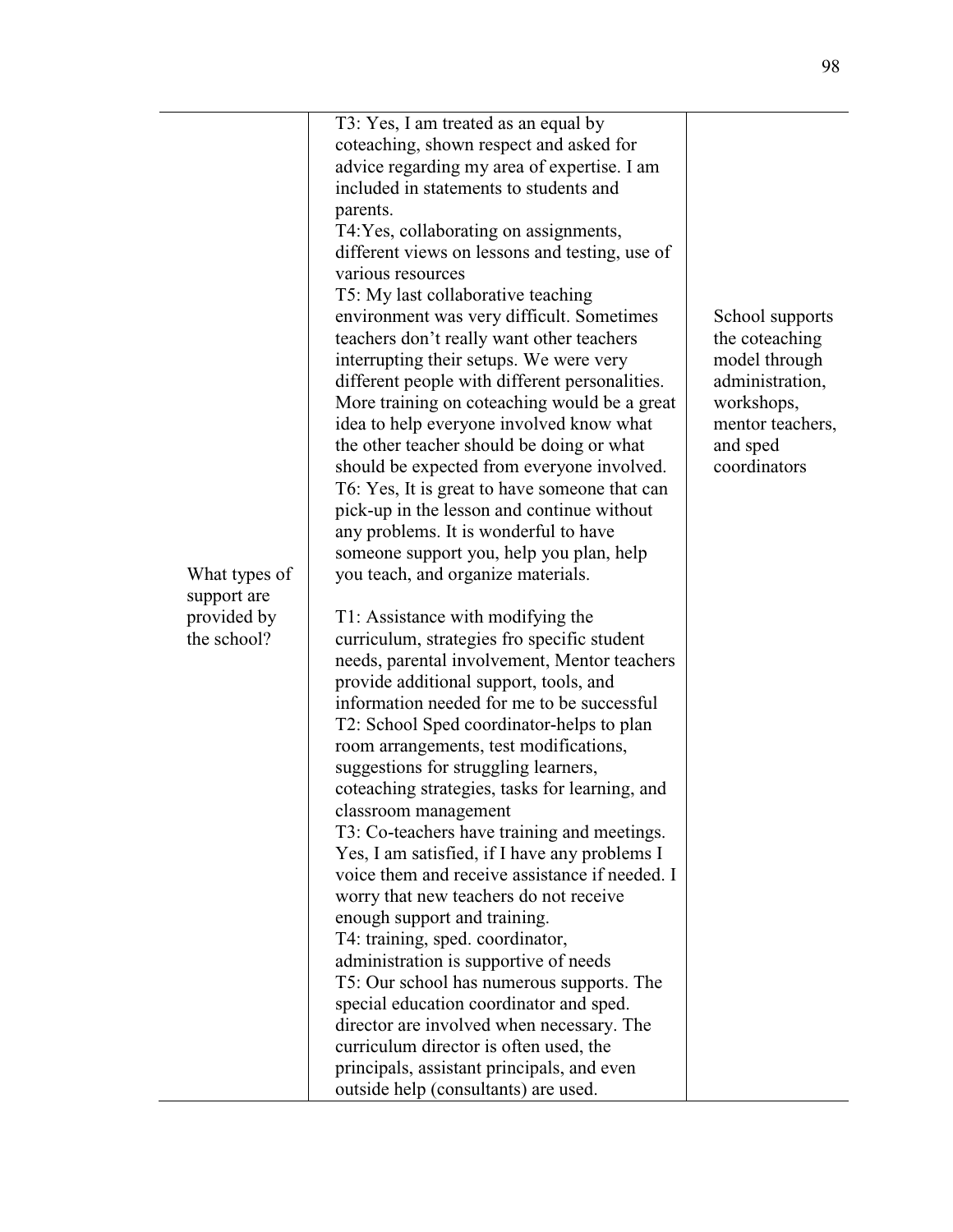|                                                                                                                                                                         | T6: workshops, consultants, and additional                                                                                                                                                                                                                                                                                                                                                                                                                                                                                                                                                                                                                                                                                                                                                                                                                                                                                             |                                                                                                                                                                                                                                                                                                              |
|-------------------------------------------------------------------------------------------------------------------------------------------------------------------------|----------------------------------------------------------------------------------------------------------------------------------------------------------------------------------------------------------------------------------------------------------------------------------------------------------------------------------------------------------------------------------------------------------------------------------------------------------------------------------------------------------------------------------------------------------------------------------------------------------------------------------------------------------------------------------------------------------------------------------------------------------------------------------------------------------------------------------------------------------------------------------------------------------------------------------------|--------------------------------------------------------------------------------------------------------------------------------------------------------------------------------------------------------------------------------------------------------------------------------------------------------------|
|                                                                                                                                                                         | planning time                                                                                                                                                                                                                                                                                                                                                                                                                                                                                                                                                                                                                                                                                                                                                                                                                                                                                                                          |                                                                                                                                                                                                                                                                                                              |
| SET 4:<br>Do you think<br>the<br>collaborative<br>teaching<br>strategies that<br>you are using<br>are effective in<br>educating<br>students<br>without<br>disabilities? | T1: Current strategies can be used for all<br>students.<br>T2: Absolutely, Variety of teaching<br>modalities can help any student to excel.<br>Student learning is a shade of grey-there is no<br>black and white plan for learning. Individual<br>students learn in different ways regardless if<br>they have a disability or not. The broad range<br>of learning abilities does make it difficult and<br>can be a drawback.<br>T3: Yes, all students remain on-task, seem<br>eager to learn, and perform as well as<br>expected, generally.<br>T4:yes, Gives students more support, shows<br>more than one way to do things<br>T5: Collaborative teaching strategies must be<br>effective. Test scores are increasing each year<br>in the collaborative classroom. I think they<br>are effective because the students enjoy the<br>different teaching styles and they have<br>adapted to more than one educator in the<br>classroom. | Stud. Without<br>disabilities:<br>Teaching<br>strategies<br>benefit all<br>students<br>learning and are<br>provided more<br>support<br>Socially<br>students without<br>disabilities<br>become more<br>tolerant of<br>others'<br>differences and<br>teaches them to<br>respect others.<br><b>SWD: Various</b> |
| Do you think<br>the<br>collaborative<br>teaching<br>strategies that<br>you are using<br>are effective in<br>educating<br>students with<br>disabilities?                 | T6: I feel that they are because they may see<br>the concept demonstrated in a different way<br>and may actually understand it a little more.<br>T1: They are research proven strategies. I<br>have seen them work in my own classroom<br>setting.<br>T2: The same as my answer for students<br>without disabilities. Variety of strategies and<br>techniques are needed to reach all students.<br>T3: Yes, same comments as previous<br>question<br>T4: Yes and No—They are effective with<br>some students who have minor disabilities. I<br>don't think they are always effective with<br>students with major problems. There is just<br>too much for some students and too much for<br>us (teachers) to deal with.<br>T5: I think that the strategies used in co-<br>taught classrooms are definitely effective for<br>students with disabilities. These students are                                                              | strategies<br>provided to<br>assist in their<br>learning, but<br>some SWD are<br>not capable of<br>achieving on<br>that level in the<br>inclusion<br>classroom.                                                                                                                                              |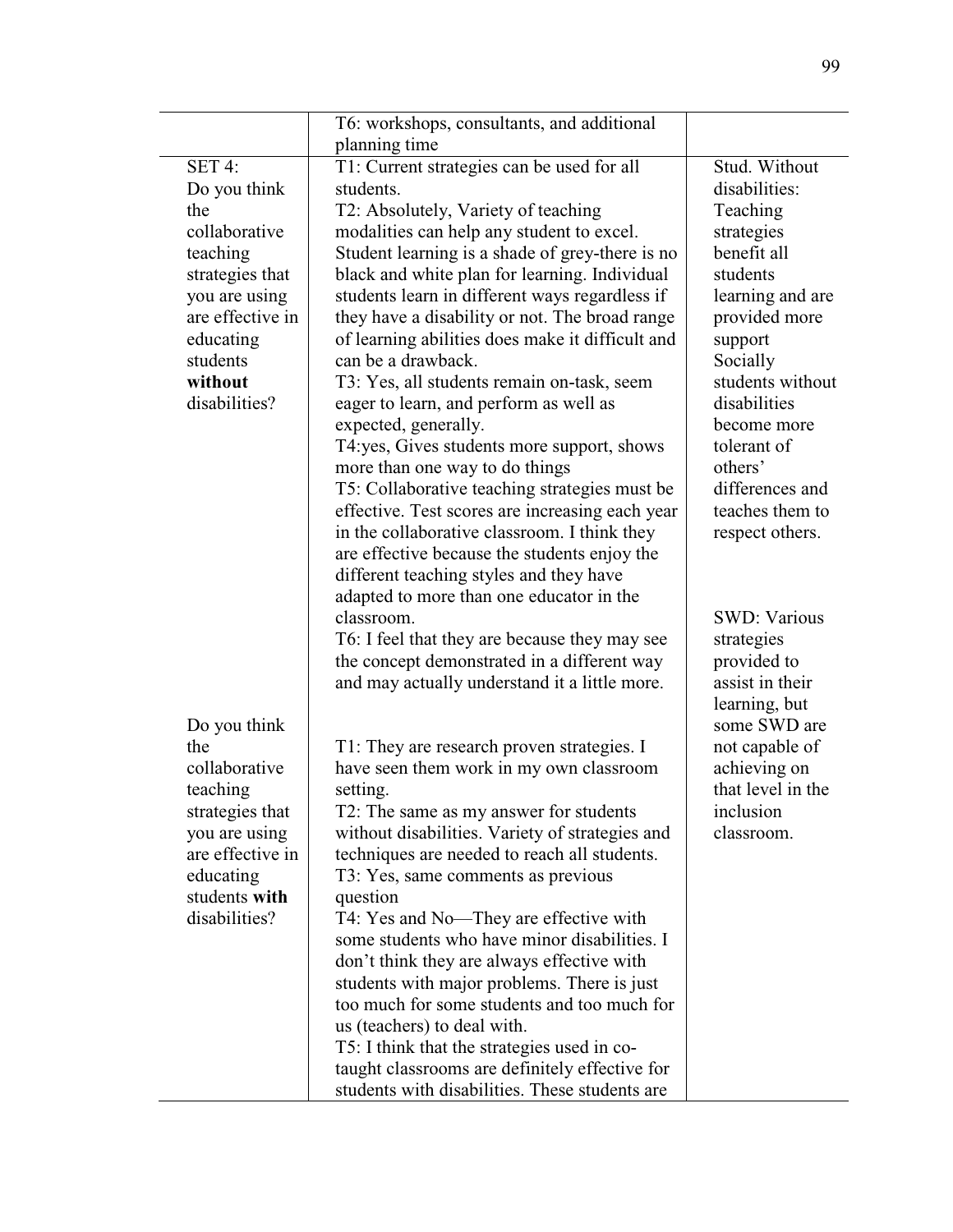| Do you think<br>that<br>participation                                                                                           | getting more attention by the teachers and are<br>allowed to hear instruction in more than one<br>way. They are also able to more actively<br>participate in the classroom without worrying<br>what others may think of them.<br>T6: It gives the students a chance to see more<br>than one point of view on a concept. They get<br>to see different teaching strategies and they<br>have more time to grasp the concept.                                                                                                                                                                                                                                                                                                                                                                                                                                                                                                                                                                                                                                                                                                                                                                                                                                                                                                                | Socially<br>inclusion can<br>either benefit<br>them greatly or<br>be detrimental to<br>their self<br>esteem. Students                                                                 |
|---------------------------------------------------------------------------------------------------------------------------------|------------------------------------------------------------------------------------------------------------------------------------------------------------------------------------------------------------------------------------------------------------------------------------------------------------------------------------------------------------------------------------------------------------------------------------------------------------------------------------------------------------------------------------------------------------------------------------------------------------------------------------------------------------------------------------------------------------------------------------------------------------------------------------------------------------------------------------------------------------------------------------------------------------------------------------------------------------------------------------------------------------------------------------------------------------------------------------------------------------------------------------------------------------------------------------------------------------------------------------------------------------------------------------------------------------------------------------------|---------------------------------------------------------------------------------------------------------------------------------------------------------------------------------------|
| in an inclusive<br>experience<br>contributes to<br>the social<br>development<br>of some<br>students<br>without<br>disabilities? | T1: It prepares the students for the real world<br>and it teaches them to accept them (students<br>with disabilities) as another person and not as<br>someone that should be isolated. It teaches<br>them that everyone is different.<br>T2: They learn to be more tolerant of others<br>who are different from them. I do see some<br>jealous tendencies among some students<br>when accommodations, such as the use of a<br>calculator, is provided. It also helps students<br>without disabilities when they are used as<br>peer tutors to reinforce their own learning by<br>teach another student what they have learned.<br>T3: SWD are greatly impacted by the<br>inclusive experience. SWD are provided<br>positive role models from which to emulate<br>behaviors. In resource rooms, particularly for<br>students with behavior issues. Bad behaviors<br>can escalate.<br>T4: It teaches reg. ed students tolerance and<br>patience for others.<br>T5:I feel that some students are neglected<br>when they have to be in the same classroom<br>with students with disabilities. It can be<br>socially frustrating to be slowed down by<br>other individuals. On the other hand, it does<br>teach patience and kindness!<br>T6: It think that they get to see the struggles<br>and frustrations that students with disabilities | with severe<br>disabilities do<br>not benefit as<br>much socially<br>due to<br>frustration and<br>recognition that<br>they can not<br>achieve on the<br>same level as<br>their peers. |
| Do you think                                                                                                                    | may have. And maybe, respect that type of<br>learner more.                                                                                                                                                                                                                                                                                                                                                                                                                                                                                                                                                                                                                                                                                                                                                                                                                                                                                                                                                                                                                                                                                                                                                                                                                                                                               |                                                                                                                                                                                       |
| that                                                                                                                            |                                                                                                                                                                                                                                                                                                                                                                                                                                                                                                                                                                                                                                                                                                                                                                                                                                                                                                                                                                                                                                                                                                                                                                                                                                                                                                                                          |                                                                                                                                                                                       |
| participation                                                                                                                   | T1: It has a great impact on students with                                                                                                                                                                                                                                                                                                                                                                                                                                                                                                                                                                                                                                                                                                                                                                                                                                                                                                                                                                                                                                                                                                                                                                                                                                                                                               |                                                                                                                                                                                       |
| in an inclusive                                                                                                                 | disabilities. It teaches them that they are not                                                                                                                                                                                                                                                                                                                                                                                                                                                                                                                                                                                                                                                                                                                                                                                                                                                                                                                                                                                                                                                                                                                                                                                                                                                                                          |                                                                                                                                                                                       |
| experience                                                                                                                      | different and can learn like everyone else.                                                                                                                                                                                                                                                                                                                                                                                                                                                                                                                                                                                                                                                                                                                                                                                                                                                                                                                                                                                                                                                                                                                                                                                                                                                                                              |                                                                                                                                                                                       |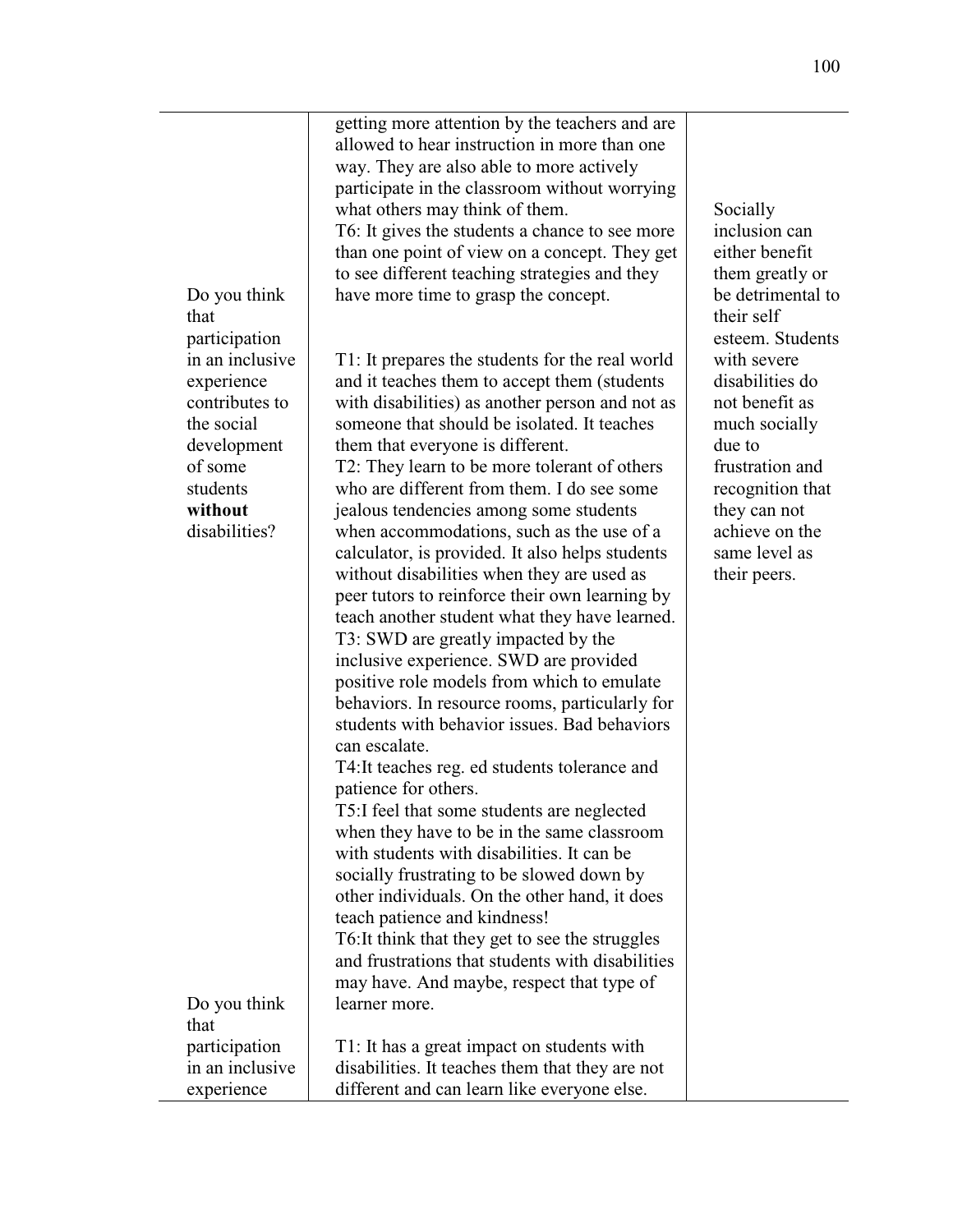| contributes to  | T2: I think for the majority of students with     |  |
|-----------------|---------------------------------------------------|--|
| the social      | disabilities it is beneficial, but for those with |  |
| development     | severe or profound deficits it can actually be    |  |
| of some         | detrimental socially. If a student is truly       |  |
| students with   | incapable of reaching the same level of           |  |
| disabilities?   | comprehension as others, I believe it is more     |  |
|                 | beneficial to be in a classroom where he or       |  |
|                 |                                                   |  |
|                 | she can truly excel. For milder disabilities,     |  |
|                 | inclusion can benefit them socially to not be     |  |
|                 | segregated from the reg. ed students. Damage      |  |
|                 | to a person's self esteem can cause a student     |  |
|                 | to give up.                                       |  |
|                 | T3: Participation in an inclusive setting has a   |  |
|                 | great impact on social development. I don't       |  |
|                 | think that students with severe and profound      |  |
|                 | disabilities benefit from inclusive settings      |  |
|                 | other than for some social interactions. Their    |  |
|                 |                                                   |  |
|                 | needs are better met in the resource setting.     |  |
|                 | T4: I believe inclusion challenges these          |  |
|                 | students to fit the mold of socially accepted     |  |
|                 | classroom behaviors and rules. My                 |  |
|                 | experience is mostly with learning disabled       |  |
|                 | students, not severe disabled students.           |  |
|                 | T5: I think that students with disabilities in    |  |
|                 | the inclusive classroom develop much better       |  |
|                 | social skills because of the opportunity to be    |  |
|                 | in the same place as their non-disabled peers.    |  |
|                 | They are able to model after other students       |  |
|                 | when trying to figure out what is socially        |  |
|                 | acceptable or not.                                |  |
|                 | T6: I believe it can contribute to their social   |  |
|                 | development. It allows them to interact with      |  |
|                 |                                                   |  |
|                 | all students and hopefully feel less isolated     |  |
| Are the         | and different.                                    |  |
| students in you |                                                   |  |
| inclusive       | T1: Yes, They have voiced this to me. Before      |  |
| classroom       | now, I have questions my students about           |  |
| generally       | working in small groups, with peer tutors,        |  |
| receptive to    | etc. and they have shared that they like          |  |
| collaborative   | having 2 teachers in the room. They are able      |  |
| teaching?       | to get their questions answered better and        |  |
|                 | faster.                                           |  |
|                 | T2: yes and no, They are receptive to the         |  |
|                 | collaborative teaching, but some have             |  |
|                 | become leery of my co-teacher's instruction.      |  |
|                 | She often asks me for help and has on             |  |
|                 |                                                   |  |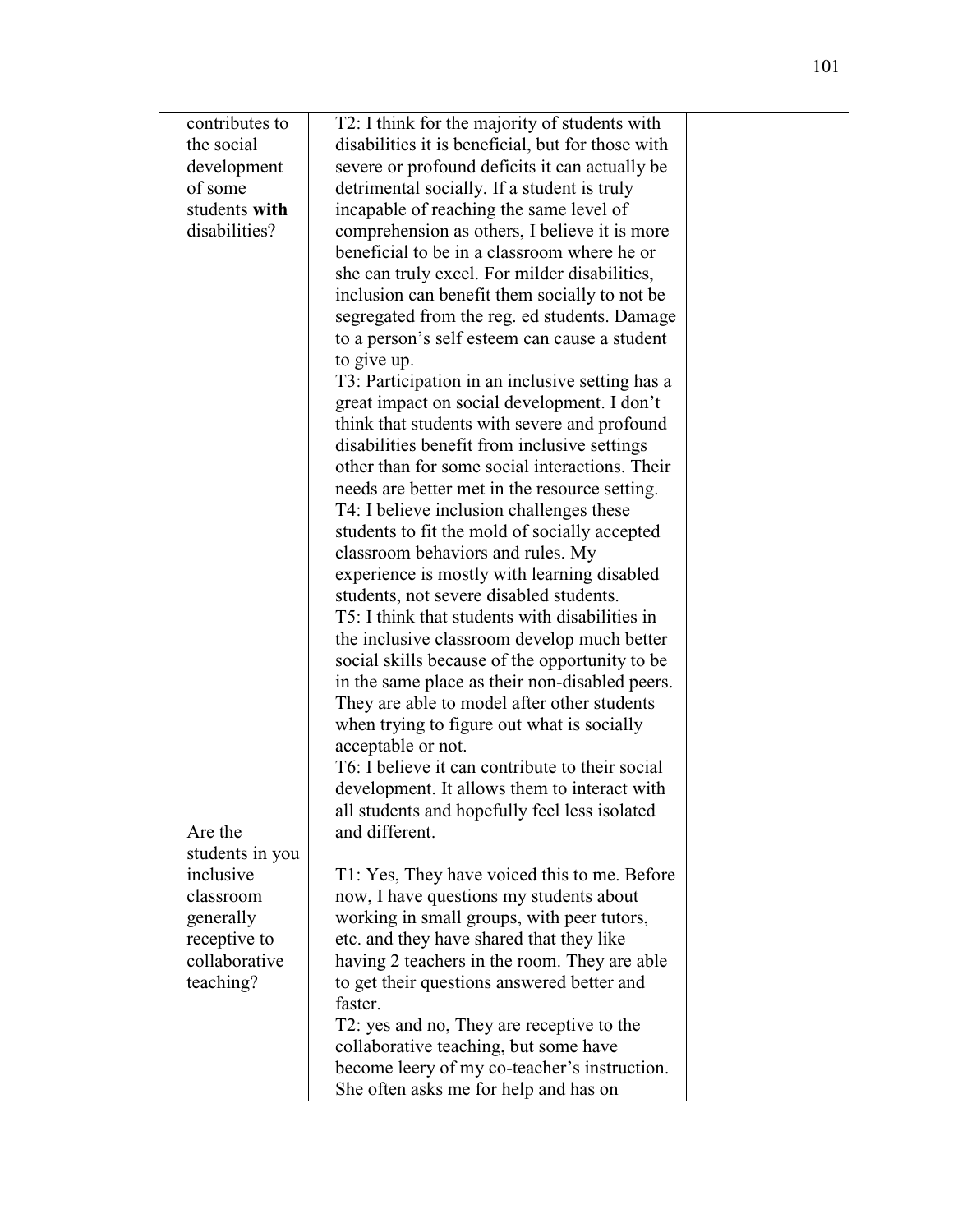|                  | occasion taught students methods that were       |                 |
|------------------|--------------------------------------------------|-----------------|
|                  | incorrect.                                       |                 |
|                  | T3: yes, They are attentive to either instructor |                 |
|                  | and will seek answers to questions from both     |                 |
|                  | teachers.                                        |                 |
|                  | T4: Yes, They respond well to lessons, both      |                 |
|                  | teachers, and their work. They try to improve    |                 |
|                  | and please both teachers.                        |                 |
|                  | T5: Students become receptive to anything        |                 |
|                  | that they learn is good. If we are teaching      |                 |
|                  | collaboratively on a daily basis, the students   |                 |
|                  | won't be able to tell the difference.            |                 |
|                  | T6: yes, by the respect shown for their          |                 |
|                  | classmates.                                      |                 |
| SET 5:           | Teachers selected either,                        | Most are shared |
| What are you     | My job or shared responsibility or partner's     | (planning)      |
| responsibilities | job                                              | lessons,        |
| in the           |                                                  | instruction,    |
| inclusive        |                                                  | remediation,    |
| classroom?       |                                                  | discipline,     |
|                  |                                                  | classroom       |
| Planning         | 5 out of 6 selected shared—One commented         | management,     |
| lessons          | that it should be shared, but is primarily my    | grading)        |
|                  | responsibility                                   |                 |
|                  | 6 out of 6 selected shared                       | Modifying the   |
| Instruction      | 3 selected my job, 1 selected shared, and 2      | curriculum is   |
| Modifying the    | selected partner's job (Those that selected      | somewhat        |
| curriculum       | partner's job were regular ed. co-teachers.      | shared, but     |
|                  | The one selected my job is a sped. education     | mostly falls on |
|                  | co-teacher.)                                     | the sped co-    |
| Remedial         | 6 out of 6 selected shared                       | teacher         |
| instruction      |                                                  |                 |
| Administering    | 6 out of 6 selected shared                       |                 |
| discipline       |                                                  |                 |
| Classroom        | 6 out of 6 selected shared                       |                 |
| Management       |                                                  |                 |
| Assessment &     | 5 out of 6 selected shared, 1 out of 6 selected  |                 |
| Grading          | my job                                           |                 |
|                  |                                                  |                 |